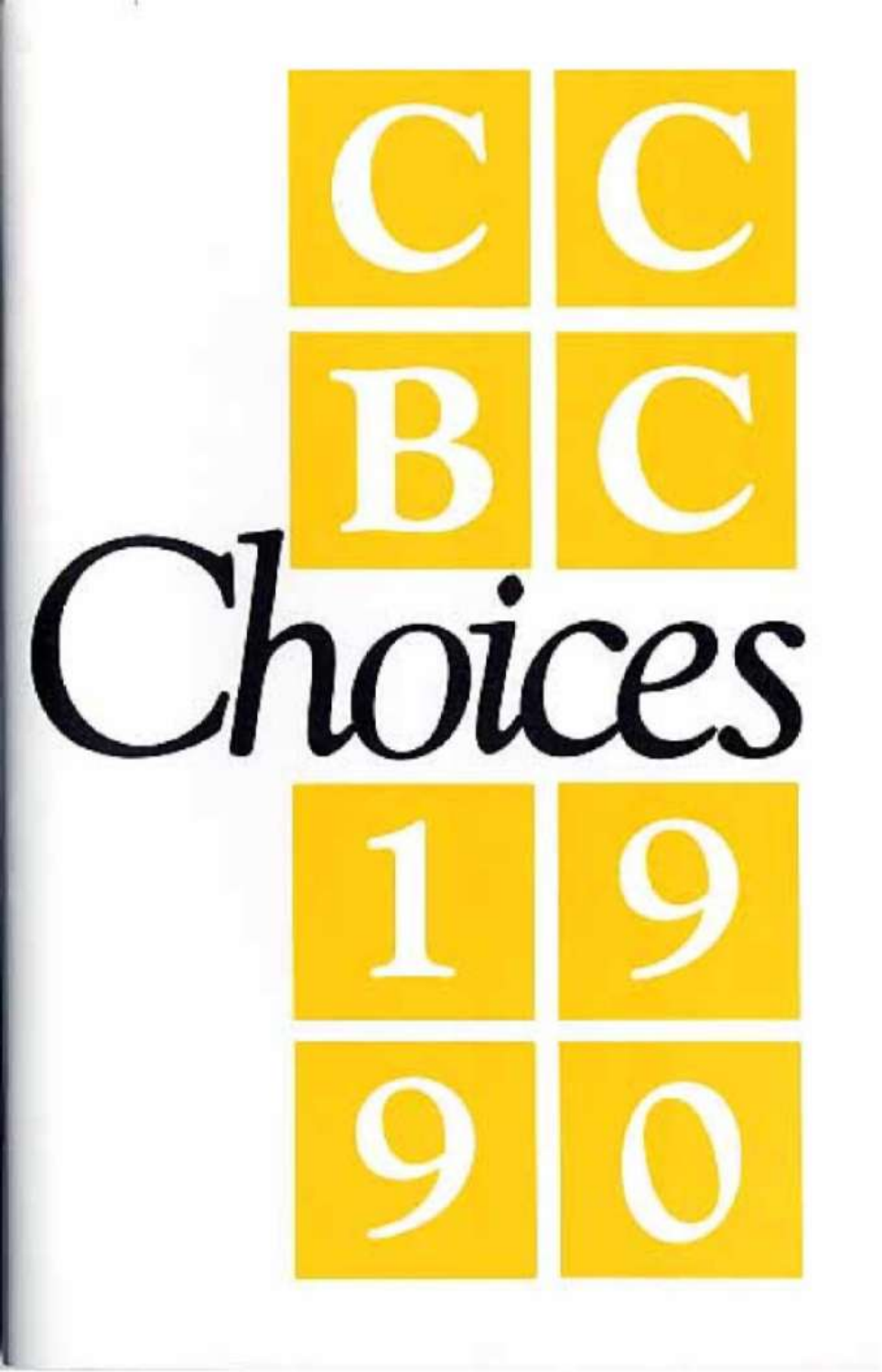**CCBC Choices 1990**

Kathleen T. Horning, Ginny Moore Kruse and Merri Lindgren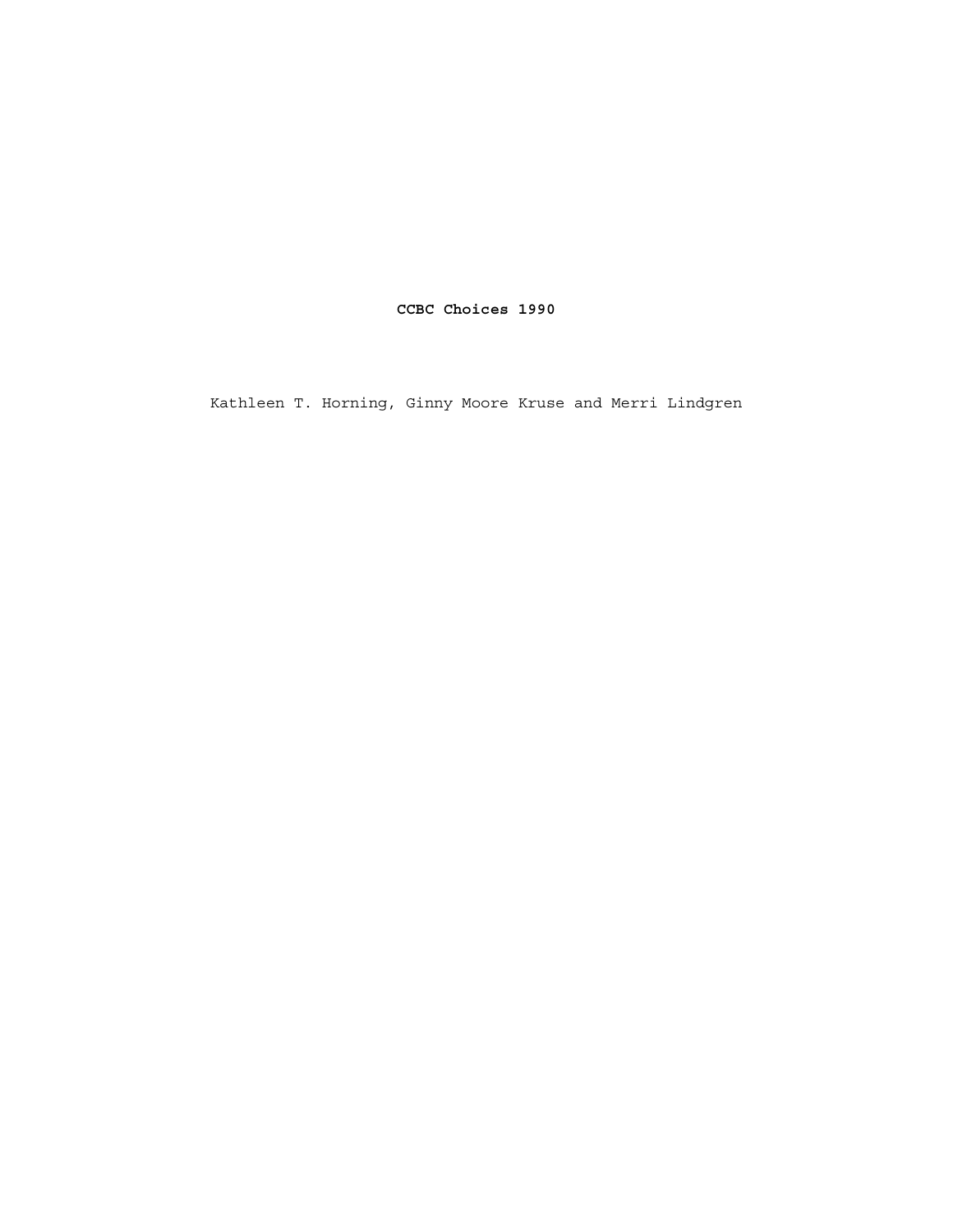Copyright c 1991, Friends of the CCBC, Inc.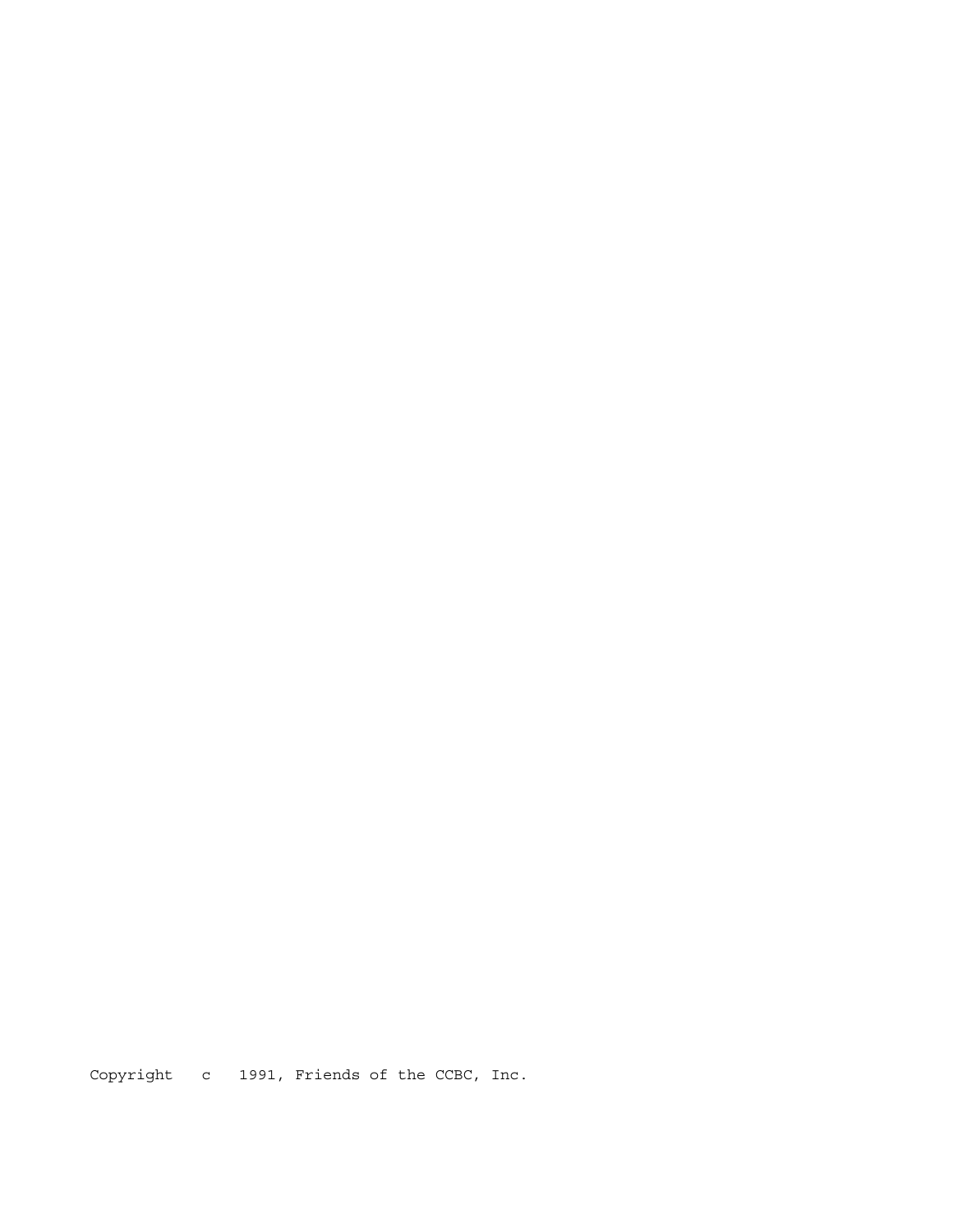#### Acknowledgements

Thank you to each of the participants in monthly CCBC Book Discussions during 1990; everyone who participated in the annual November and December CCBC Caldecott, Newbery, Batchelder and Coretta Scott King Awards Discussions; all content and other reviewers--especially Alan Caldwell, Cathy Caldwell, Carol Farley, Donald Farley, Funiko Saito, William L. Van Deburg, and Phyllis Weisbard; the 1990 and 1991 CCBC staffs; Donald Crary and the Friends of the CCBC, Inc., for production and out-of-state distribution.

CCBC CHOICES 1990 was designed by and produced by at Impressions, Inc., Madison, Wisconsin.

For information about CCBC publications, Wisconsin residents may send a selfaddressed, stamped envelope to: Cooperative Children's Book Center, 4290 Helen C. White Hall, University of Wisconsin-Madison, 600 N. Park Street, Madison, WI 53706. Out-of-state residents: inquire c/o Friends of the CCBC, Inc., P.O. Box 5288, Madison, WI 53705.

### CONTENTS

- 1. Introduction
- 2. History, People and Places
- 3. The Natural World
- 4. Seasons and Celebrations
- 5. Activities
- 6. Issues in Today's World
- 7. Understanding Oneself and Others
- 8. The Arts
- 9. Poetry
- 10. Biography and Autobiography
- 11. Folklore, Mythology and Traditional Literature
- 12. Concept Books
- 13. Books for Toddlers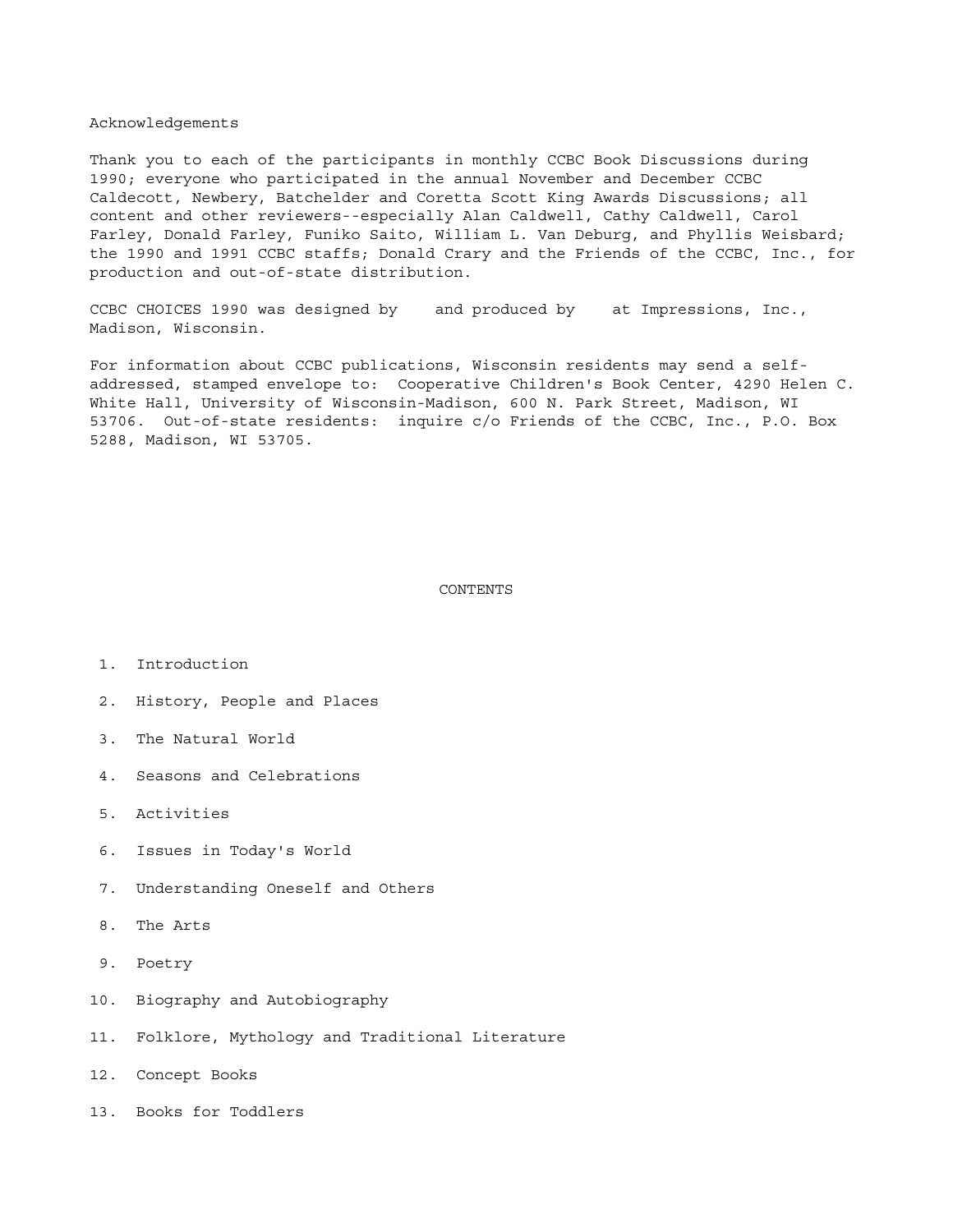- 14. Picture Books
- 15. Fiction for New Readers
- 16. Fiction for Young Readers
- 17. Fiction for Teenagers
- 18. New Editions
- 19. The Cooperative Children's Book Center
- 20. Index
- 21. The Friends of the CCBC, Inc.

#### **About the Compilers**

Kathleen T. Horning is a librarian and coordinator of special collections at the Cooperative Children's Book Center at the University of Wisconsin-Madison. She is also a children's librarian at Madison Public Library. She is the editor of the 3rd and 4th editions of the ALTERNATIVE PRESS PUBLISHERS OF CHILDREN'S BOOKS; A DIRECTORY (Friends of the CCBC, Inc., 1988 and 1991) and the co-author with Ginny Moore Kruse of MULTICULTURAL LITERATURE FOR CHILDREN AND YOUNG ADULTS (3rd edition, 1991). She served on the American Library Associations 1987 and 1988 Notable Children's Books Committee, the 1990 Newbery Award Committee and the 1989- 91 Coretta Scott King Book Awards Committee. She chairs the 1991-92 US/International Board of Books for Young People (IBBY) Hans Christian Andersen Awards Committee. She lectures and writes on children's literature subjects at the CCBC and elsewhere, including a quarterly book review column about small press children's books for the ALA journal BOOKLIST. This is the ninth annual CCBC CHOICES, for which she read and selected books. She has a B.A. in Linguistics and a Master's Degree in Library and Information Studies, both from the University of Wisconsin-Madison.

Ginny Moore Kruse is a librarian and director of the Cooperative Children's Book Center at the University of Wisconsin-Madison. She is a former classroom teacher,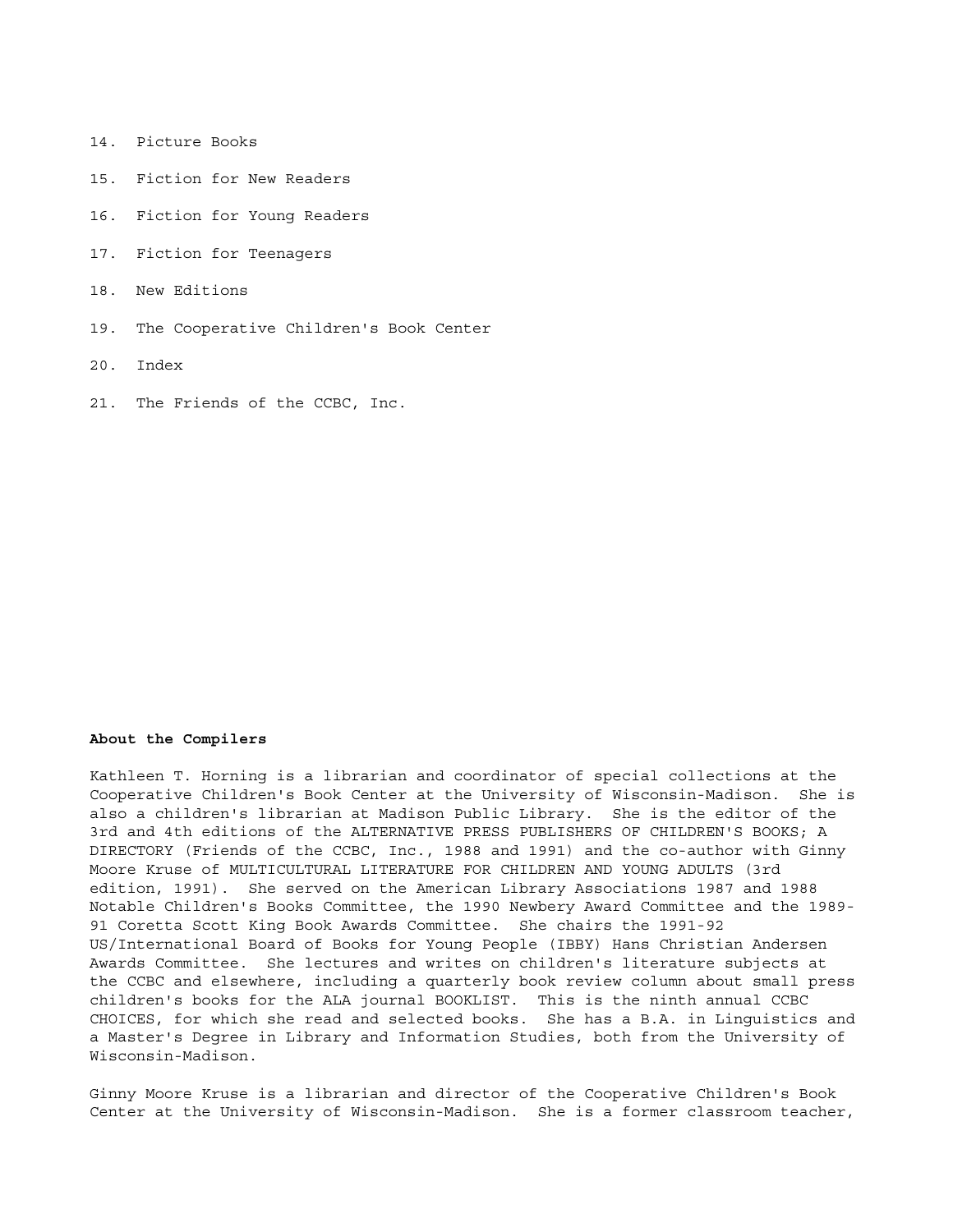school librarian, public librarian and college teacher of children's literature. As part of the CCBC's outreach services, she frequently lectures at the CCBC and elsewhere and teaches continuing education courses offered through the UW-Madison Office of Outreach Development. She is active on state and national Intellectual Freedom committees and is the founder of the award-winning CCBC Intellectual Freedom Information Services. She has chaired or served on national children's literature award and distinction committees including the Newbery, Caldecott, Batchelder, Arbuthnot, Coretta Scott King, Boston Globe-Horn Book, Jane Addams and Teachers' Choices committees. She is chair of the Editorial Advisory Board of BOOK LINKS (ALA). She writes book reviews and columns for national journals and is co-author with Kathleen T. Horning of MULTICULTURAL LITERATURE FOR CHILDREN AND YOUNG ADULTS (3rd edition, 1991). She has read and selected books for CCBC CHOICES since 1980. She has a B.S. Degree in Education from UW-Oshkosh and a Master's Degree in Library Science from the University of Wisconsin-Madison.

Merri V. Lindgren is a librarian and administrator at the Cooperative Children's Book Center at the University of Wisconsin-Madison. She compiled and edited the CCBC RESOURCE LIST FOR APPEARANCES BY WISCONSIN BOOK CREATORS (2nd edition, 1990) and CHILDREN'S BOOKS BY WISCONSIN AUTHORS AND ILLUSTRATORS AND CHILDREN'S BOOKS ABOUT WISCONSIN; AN IDENTIFICATION RECORD OF TITLES PUBLISHED IN 1989 (1990). She reviews children's books for several publications and plans and conducts bookrelated programs for children and adults in public libraries and schools. She is an active member of the American Library Association. She worked with Katy and Ginny on MULTICULTURAL LITERATURE FOR CHILDREN AND YOUNG ADULTS (3rd edition, 1991). Although this is the first CCBC CHOICES for which she read and selected books, she has participated in monthly and annual CCBC book discussions since 1988. She graduated from UW-Madison with a B.A. Degree in Psychology and has a Master's Degree in Library and Information Studies from the University of Wisconsin-Madison. She also works at a Madison children's bookstore.

# **HISTORY, PEOPLE AND PLACES**

Anderson, William. LAURA INGALLS WILDER COUNTRY. Photographs by Leslie A. Kelly. Harper Perennial/HarperCollins. 119 pages. Paperback with perfect binding. (0- 06-097346-3) \$19.95

Numerous color photographs and black-and-white documentary photographs picture the people and places of Laura Ingalls Wilder's well known series based on her early life in Wisconsin, Minnesota, Kansas, Iowa and South Dakota. Brief explanatory text and reproductions of Little House illustrations by Helen Sewell, Mildred Boyle and Garth Williams serve to link Wilder's fiction with the real people and places that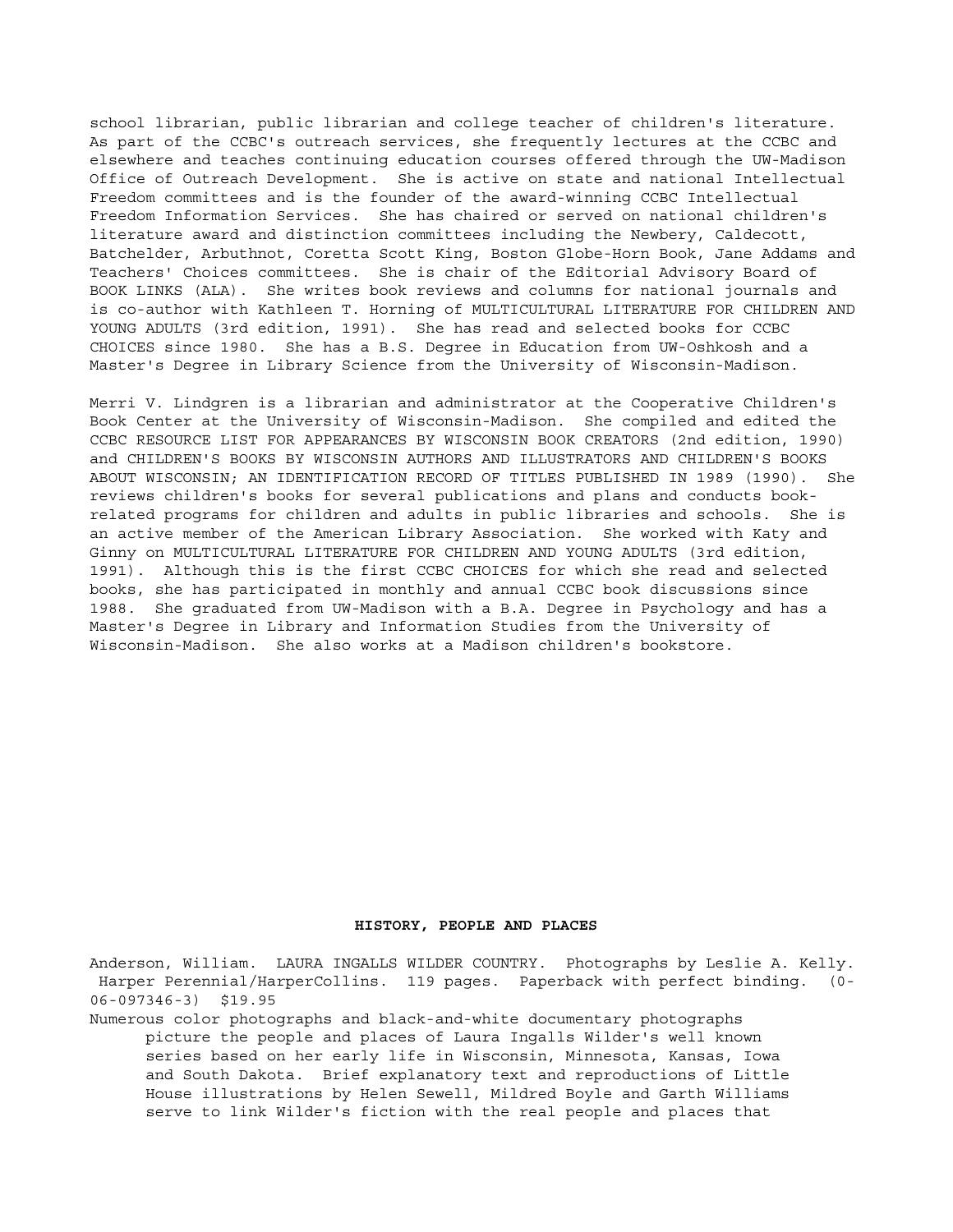inspired her work. (Age 7 and older)

Bunting, Eve. THE WALL. Illustrated by Ronald Himler. Clarion. 30 pages.  $(0-395-51588-2)$  \$13.95 "This is the wall, my grandfather's wall. On it are the names of those killed in a war, long ago." So begins the picture book first visit of a young boy and his father to the Vietnam Veterans Memorial in Washington, D. C. The child experiences other "firsts," too: weeping adults and a wheelchair-mobile veteran. The father is quiet and moved; the boy has questions. The illustrations suggest that this family is Hispanic or American Indian. Four sentences on the final page tell about the Memorial. Restraint earmarks this strong evocation of the emotion people generally feel at the Memorial. (Ages 4-9)

Ellis, Veronica Freeman. AFRO-BETS FIRST BOOK ABOUT AFRICA. Illustrated by George Ford. Just Us Books (301 Main St., Suite 22-24, Orange, NJ 07050). 32 pages. (0-940975-12-2) \$13.95 (Paperback with perfect binding: 0-940975-03- 3) \$6.95

- A Ghanaian visitor to a classroom answers questions about his continent posed by a group of curious African-American children. Mr. Amegashi's natural-sounding conversation with the children provides a wealth of information about Africa's history, geography and cultures, stressing the diversity of this rich continent. Outstanding page designs use full-color illustrations and a combination of color and black-and-white photographs, all clearly reproduced and perfectly placed. (Ages 6-12)
- Florian, Douglas. CITY STREET. Greenwillow. 32 pages. (0-688-09544-5) \$12.95 "City street / jumping feet / traffic cop / bus stop / skateboards roll / hockey goal ... " Each phrase set in large typeface is the complete text for a double page spread picture of city neighborhood life and living. Simplicity of visual image earmarks this full-color representation of the diverse activities and people in a city. (Ages 2-5)

Giblin, James Cross. THE RIDDLE OF THE ROSETTA STONE; KEY TO ANCIENT EGYPT. Thomas Y. Crowell. 85 pages. (0-690-04799-1) \$13.89 In 1799 Napoleon's soldiers discovered an oddly shaped stone buried in an old fort near the town of Rosetta, Egypt. Because it was inscribed with the same proclamation transliterated into Greek, hieroglyphics and Egyptian demotic writing, it provided the key that scholars needed to break the code of the ancient Egyptian hieroglyphic writing system. Giblin describes the efforts of scholars from France, Sweden and England who worked for over three decades to decipher the stone's message in hieroglyphics. Their successes eventually opened up the whole world of ancient Egyptian history as was preserved in the written records of the time. (Ages 9-14)

Golenbock, Paul. TEAMMATES. Illustrated by Paul Bacon. Harcourt Brace Jovanovich. 28 pages. (0-15-200603-6) \$15.95

This brief 11 1/4" x 8 3/4" account of segregation, racism, humiliation and personal courage takes place at a time in the U.S.A. "when automobiles were black and looked like tanks and the laundry was white and hung on clotheslines to dry ... " and features the former Negro Leagues, Brooklyn Dodgers General Manager Branch Rickey, Dodgers first baseman Jackie Robinson and shortstop Pee Wee Reese. Archival photographs and full-color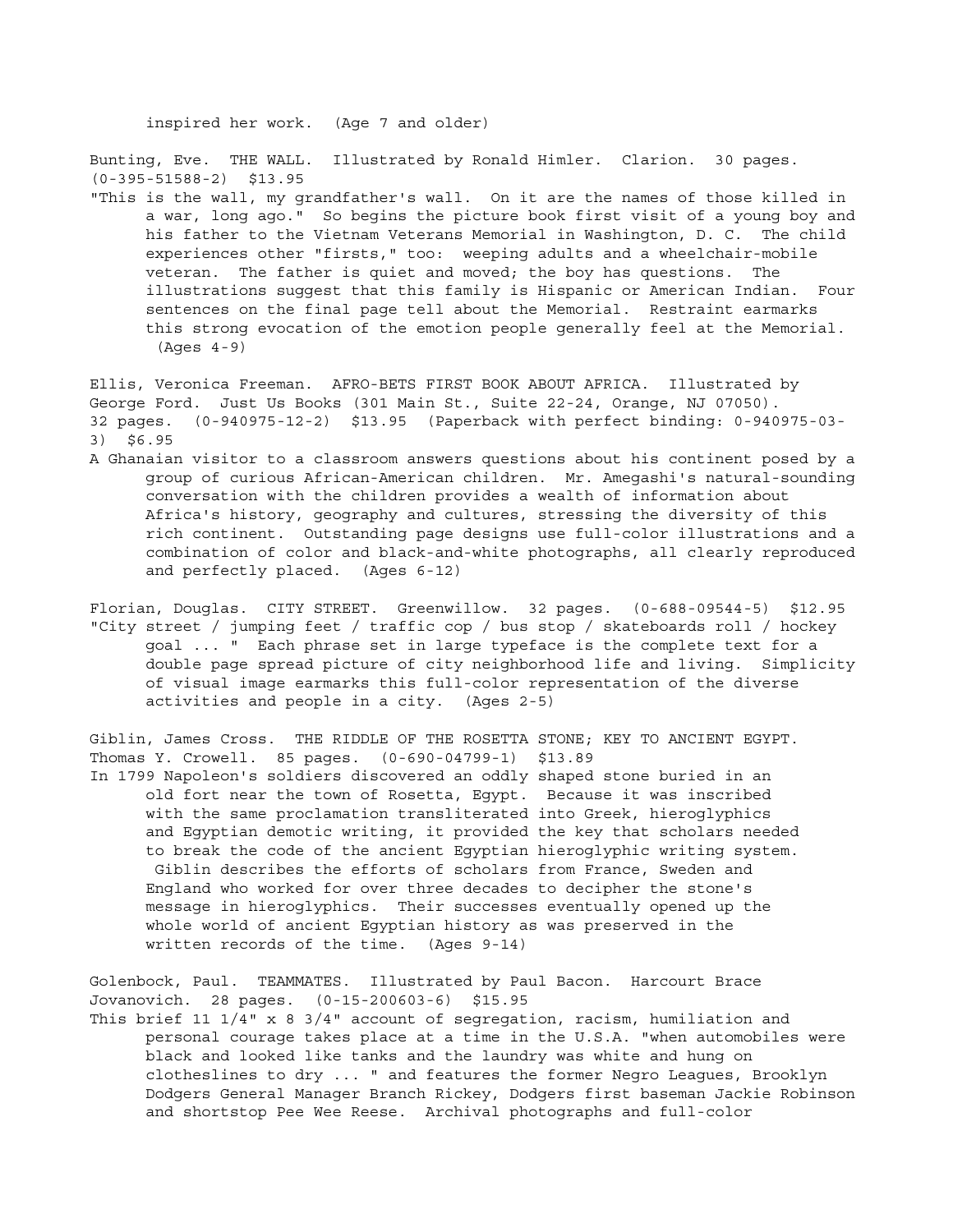illustrations tell as much about the 1947 baseball season for Jackie Robinson, the first African-American Major League player, as does the short text. (Ages 5-10)

Hamanaka, Sheila. THE JOURNEY; JAPANESE AMERICANS, RACISM AND RENEWAL. Richard Jackson/Orchard Books. 40 pages. (0-531-08449-3) \$18.99 Children's book illustrator and art director Sheila Hamanaka is also a mural

artist. Hamanaka's dramatic fove-panel, 25' x 8' mural depicts the World War II internment of her Japanese American, or Nisei, elders; the mural forms the basis for this distinctive distinguished and important book. As a child in the generation born after the war, or Sansei, Hamanaka and most other Americans - Sansei and non-Sansei alike, were unaware that 120,000 American male and female citizens and residents of all ages with up to onesixteenth Japanese ancestry were abruptly rounded up and imprisoned in ten concentration camps early in 1942. The book witnesses to Hamanaka's journey through justifiable anger by providing 30 close-up glimpses of mural sections accompanied by a terse uncompromising account of the conditions of the imprisonment. One portion of the mural utilizes the Japanese Bunraki puppet tradition to show U.S. military personnel acting in the "theater of war", while a Noh drama pose is incorporated into the section about a challenge to the imprisonment in the U.S. Supreme Court. The full mural is reproduced on a double-page spread at the end. The 9  $3/4"$  x 11  $3/4"$  book begins and ends with the visual and intellectual connection of tradition (the tale of Momotaro, or Peach Boy), U.S. labor history (peach picker) and hope (a contemporary preschool-aged child offering a peach to the viewer of the artistic commentary). Readers, too, receive a new perspective of history, tradition and hope. (Age 9 and older)

Heide, Florence Parry and Judith Heide Gilliland. THE DAY OF AHMED'S SECRET. Illustrated by Ted Lewin. Lothrop, Lee & Shepard. 32 pages. (0-688-08895-3) \$13.88

As Ahmed drives a donkey cart through busy streets and delivers heavy canisters filled with butane gas, he thinks of his father's advice: "Hurry to grow strong...But do not hurry to grow old." Contemporary Cairo is the setting for a young "butagaz boy" to tell the story of the day on which he tells his family he learned to write his own name. Well patterned sentences shaped into a wonderfully paced narrative are extended with full-color watercolor illustrations detailing cultural information. (Ages 5-9)

Hewett, Joan. HECTOR LIVES IN THE UNITED STATES NOW; THE STORY OF A MEXICAN- AMERICAN CHILD. Photographs by Richard Hewett. Lippincott. 44 pages. (0-397-32278-X) \$13.89

Ten-year-old Hector Almaraz has lived in Los Angeles for most of his life, having come to the U.S. with his family from Guadalajara, Mexico, at age 2. This photodocumentary account traces events in Hector's life in the months preceding the deadline for application for permanent residency under the U.S. immigration's amnesty act in 1988, as Hector and his family face the difficult decision of whether to stay in Los Angeles or to follow their dream of returning to Mexico. (Ages 7-12)

............. LAURA LOVES HORSES. Photographs by Richard Hewett. Clarion. 40 pages. (0-89919-844-9) \$14.95

Eight-year-old Laura Santana grew up surrounded by the activities at the southern California boarding and riding stable where her father is employed and near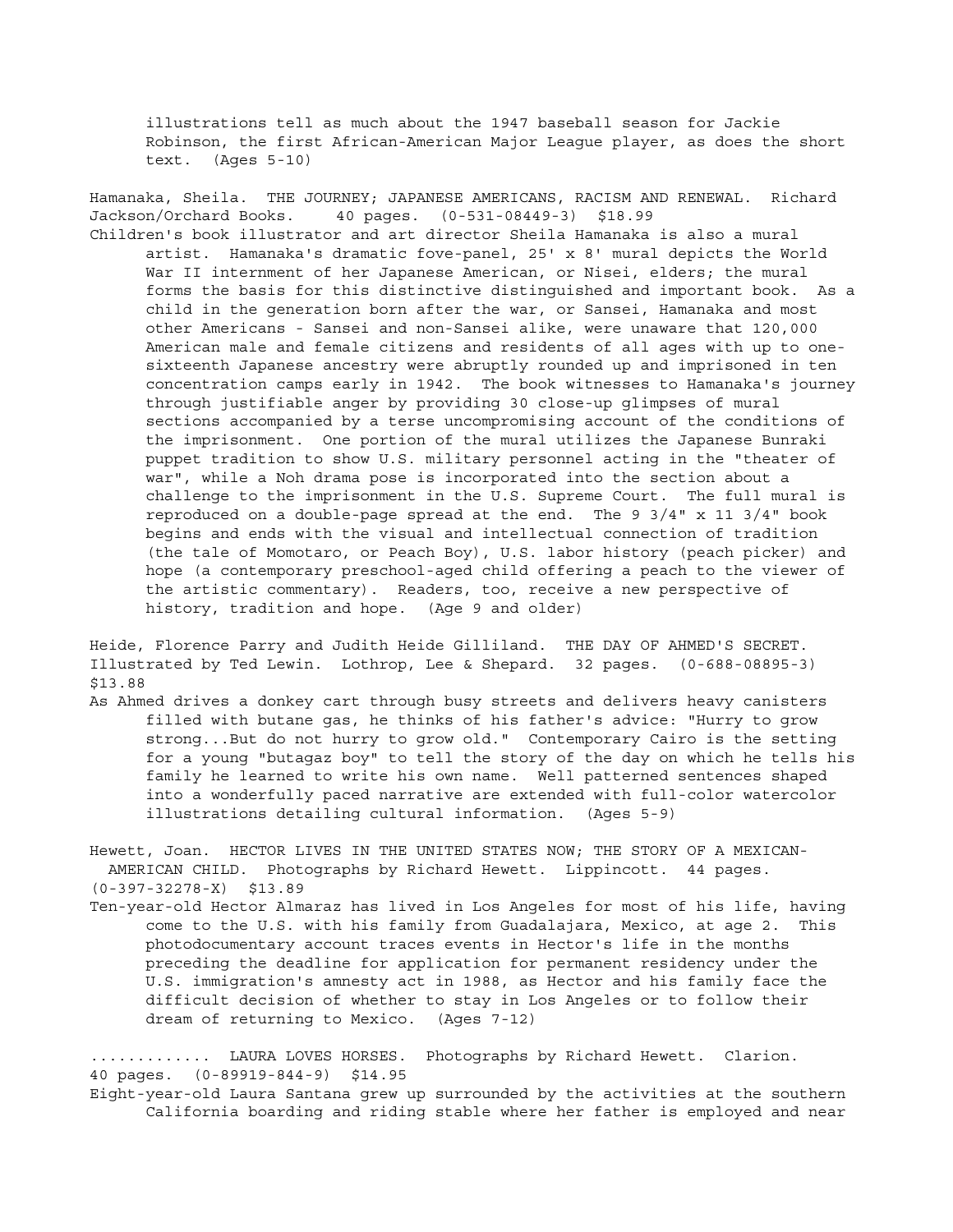which the family lives. To this Mexican-American child's long-time pleasure in riding Sugar Baby bareback down to the creek are now added riding lessons which prepare her to compete in her first horse show. Thirty-five fullcolor photographs well placed on the pages picture Laura enjoying both kinds of riding, while the short text in a large typeface echoes this spirit. (Ages 4-9)

Huff, Barbara A. GREENING THE CITY STREETS. Photographs by Peter Ziebel. Clarion. 61 pages. (0-89919-741-8) \$15.95

A photo-essay using color photographs traces the history of the community garden movement in urban areas of the United States, focusing on the Sixth Street and Avenue B Garden in Manhattan to explain how community gardens are set up and why they're important to city dwellers. (Ages 8-11)

Katz, William Loren. BREAKING THE CHAINS; AFRICAN-AMERICAN SLAVE RESISTANCE. Atheneum. 208 pages. (0-689-31493-0) \$14.95

Autobiographies of formerly enslaved men and women, newspapers, nineteenth century antislavery and abolitionist publications and hundreds of oral histories on file at the Library of Congress and Fisk University offer testimony to slave defiance, endurance, resilience and bravery. In his introduction, the author states that slavemasters "bent history, truth, and the Bible to their purposes ... Central to the slaveholders' reasoning was the lie that Africans willingly accepted slavery and rejected rebellion." Katz counters the false information about bondage perpetuated throughout generations through school materials and mass media in a powerful account drawn mostly from testimonies and organized in four parts: Fighting Bondage on Land and Sea; Daily Toil; Perilous Struggle; and Marching to Freedom. Over 60 captioned black-and-white half- or quarter-page-size reproductions of photographs, drawings, posters and other visual material about the subject create part of the book's strong impact. (Age 12 and older)

Kudlinski, Kathleen V. HERO OVER HERE. Illustrated by Bert Dodson. (Once Upon America) Viking. 54 pages. (0-670-83050-X) \$11.95

When his father and older brother go off to fight in World War I, ten-yearold Theodore feels left behind and useless. His chance for heroism comes, however, when it is left to him to care for his mother, sister and a homeless stranger who become seriously ill with the flu. A short, historical novel is set against the backdrop of the 1918 flu epidemic which claimed the lives of 22 million people worldwide. (Ages 7-10)

McLain, Gary. THE INDIAN WAY; LEARNING TO COMMUNICATE WITH MOTHER EARTH. Illustrated by Gary McLain and Michael Taylor. John Muir Publications (P.O. Box 613, Santa Fe, MN 87504). 103 pages. Paperback with perfect binding. (0-945465- 73-4) \$9.95

Two contemporary Arapaho children always look forward to times when there is a full moon because on those evenings their Grandpa Iron tells them a Full Moon Story. Each of Grandpa Iron's stories teaches reverence for nature and respect for Mother Earth. The thirteen stories are followed by suggestions for creative activities children can undertake to help them remember the ecological lesson inherent in each story. (Ages 7-11)

Meltzer, Milton. THE BILL OF RIGHTS; HOW WE GOT IT AND WHAT IT MEANS. Thomas Y. Crowell. 180 pages. (0-690-04805-X) \$14.89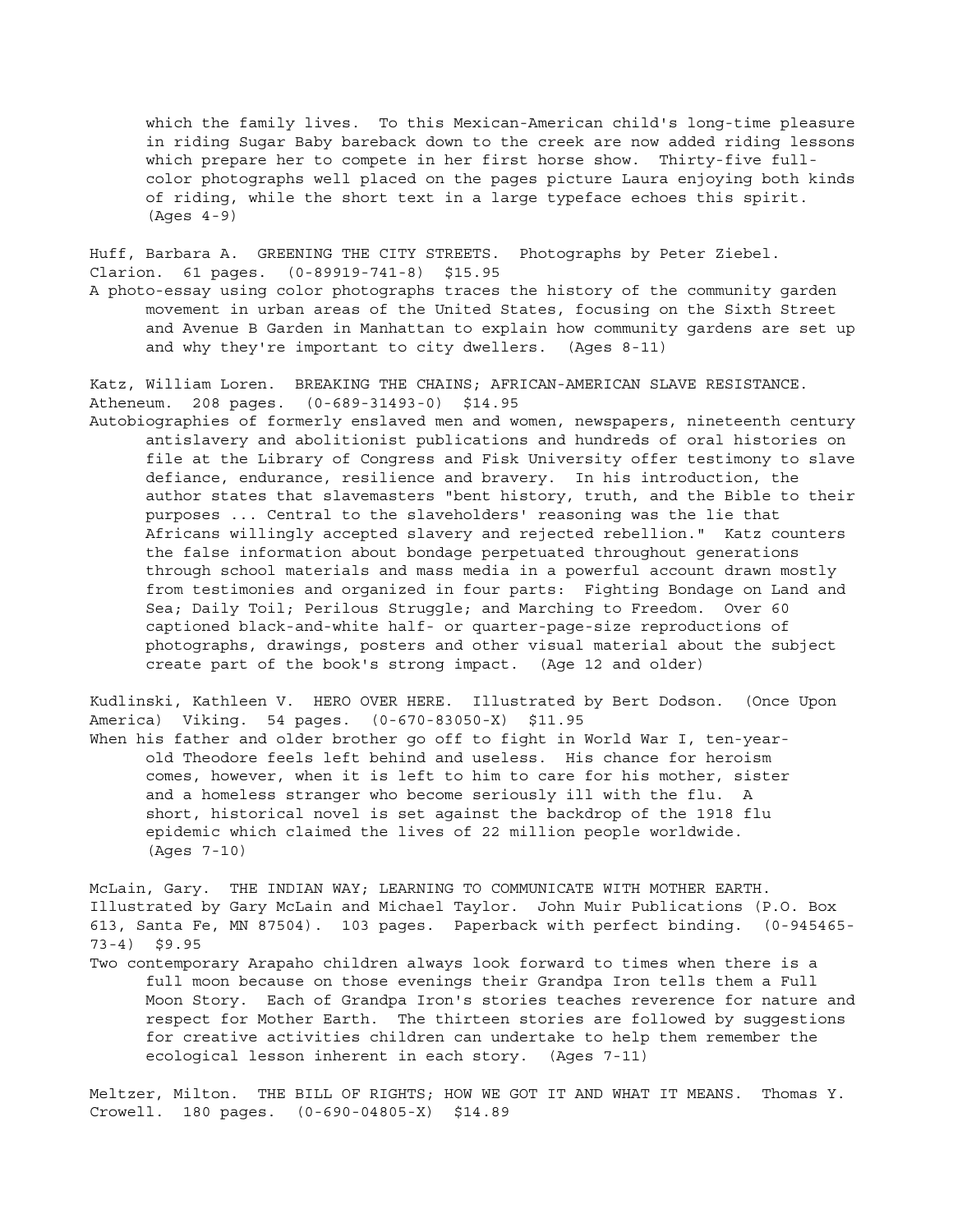The "historical forces and conflicting interests" leading to the creation of the Bill of Rights are explored, along with the meaning of each of these ten amendments to the U.S. Constitution. Applications and interpretations of the Bill of Rights during the past 200 years are discussed in sections such as: The Right to Dissent; Freedom - and the Witch-Hunt; Secrecy and Censorship; A Nation of Joiners; Gun Control; The Right to be Let Alone; The Right to Remain Silent; The Promise of a Fair Trial; The Law Should be Humane; and Powers That Belong to the People. A time line, bibliography and index add to the value of a timely analysis. (Age 11 and older)

Morimoto, Junko. MY HIROSHIMA. Translated from the Japanese by Isao Morimoto and Anne Bower Ingram. U.S. edition: Viking. 32 pages. (0-670-83181-6) \$12.95 Based on childhood memories, the Japanese artist recalls her life in Hiroshima before and after the atomic bomb was dropped on August 6, 1945. A spare text combined with detailed pen-and-ink and watercolor illustrations contrasts the daily life routines before the bomb with the devastation afterwards. (Ages 9-12)

Murphy, Jim. THE BOYS' WAR; CONFEDERATE AND UNION SOLDIERS TALK ABOUT THE CIVIL WAR. Clarion. 110 pages. (0-89919-893-7) \$15.95

Using excerpts from letters and diaries written by boys between the ages of 12 and 18 who served in the Confederate and Union armies, the author provides an intriguing history of the Civil War which focuses on the experiences of the War's youngest soldiers. Some of the boys were "tall 14 year olds who lied about their ages" and others were drummer boys who took up arms on the battlefield. The fifty accompanying documentary photographs were carefully chosen; in most of them, the youthfulness of the soldiers pictured is obvious, sometimes shockingly so. (Age 9 and up)

Oneal, Zibby. A LONG WAY TO GO. Illustrated by Michael Dooling. (Once Upon America) Viking. 54 pages. (0-670-82532-8) \$11.95

Eight-year-old Lila is the pampered eldest daughter in an upper-class family living in New York City during World War I. Although she bristles under seemingly unreasonable rules about how she should behave, it has never occurred to her to question her father's authority until she finds out that her grandmother has been arrested at a Women's Suffrage demonstration. When her parents refuse to talk to her about it, Lila finds her own ways to learn more about her grandmother's political activity and even marches in a demonstration herself. An easy-to-read fictional account of one girl's awakening political consciousness introduces the historical struggle for women's voting rights. (Ages 7-10)

Pelz, Ruth. BLACK HEROES OF THE WILD WEST. Illustrated by Leandro Della Piana. Open Hand Publishing (P.O. Box 22048, Seattle, Washington 98122). 55 pages. Paperback with perfect binding. (0-940880-26-1) \$5.95

Short biographical essays highlight the lives of African-American explorers, pioneers, entrepreneurs and cowboys who helped shape the West. Six men and three women are featured in a highly accessible volume which pulls together much hard-to-find information. (Ages 7-9)

Rappaport, Doreen. AMERICAN WOMEN; THEIR LIVES IN THEIR WORDS. Thomas Y. Crowell. 336 pages. (0-690-04819-X) \$14.95 Using women's experiences throughout the recorded history of this continent, this easily readable compendium contains excerpts from interviews, articles,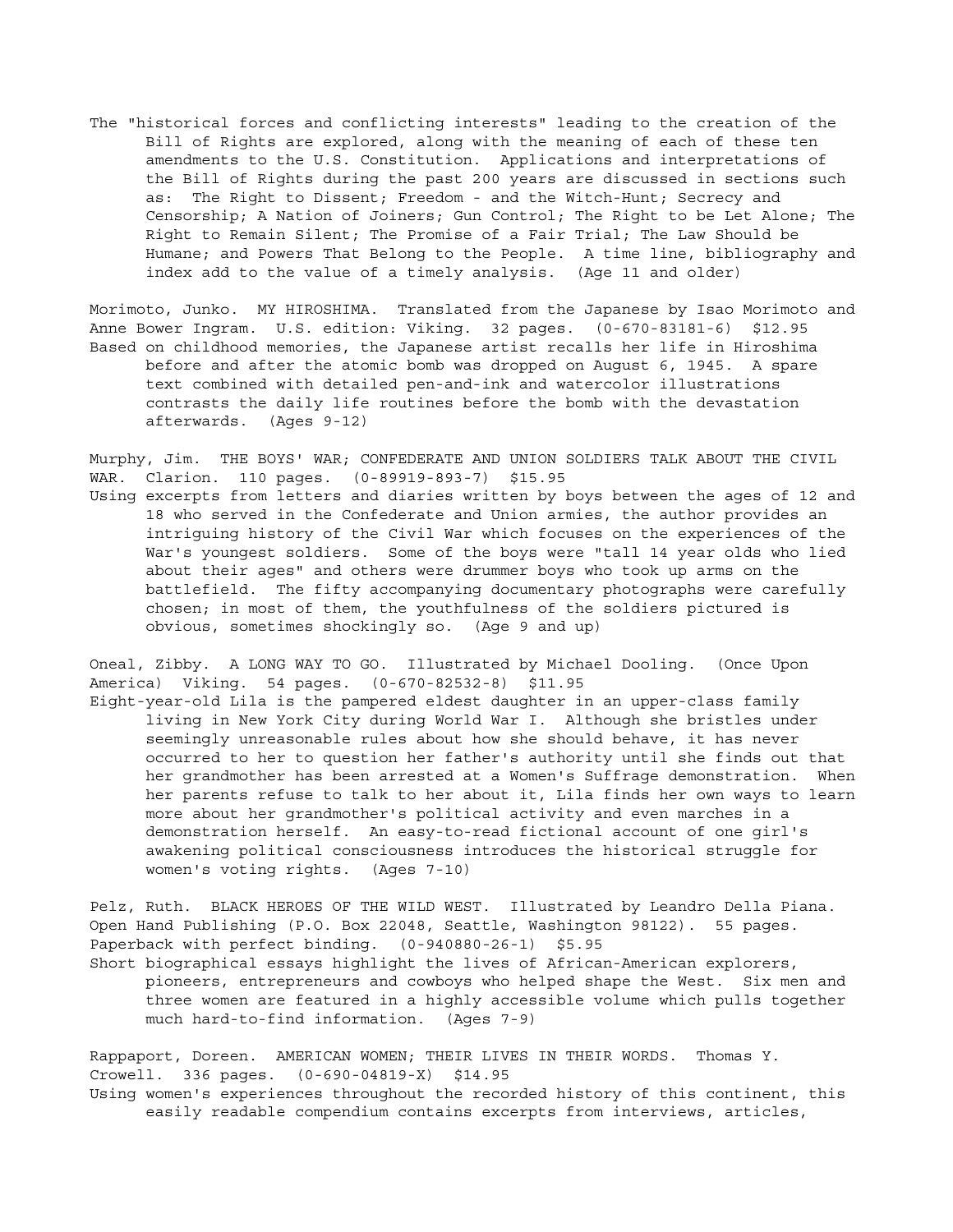speeches, journals and other writings by women. From the time before contact with Europeans to the late 20th century, the women speak for themselves about their perceptions of their roles. Much of the excerpted material was initially written for personal clarification or communication. The compiler's point of view is unambiguous, as is her intention to include women with varying ethnic and racial heritages in this introductory overview. (Age 12 and older)

Ray, Deborah Kogan. MY DADDY WAS A SOLDIER; A WORLD WAR II STORY. Holiday House. 40 pages. (0-8234-0795-0) \$12.95

Accurately reflecting specifics of girlhood in the U.S.A. during the Second World War, Ray's fictional portrait feature Jeannie, whose father was drafted in 1943 and who served in the Pacific before returning home after V-J Day. The frankly sentimental account of domestic life on the home front is illustrated with more than 20 black and white drawings showing Jeannie tending a Victory Garden, collecting scrap metal with her wagon, food shopping using a ration book, trying to sleep during a blackout, writing and waiting for letters from her father, and finding things to do while her mother is at her defense plant shift. The text is set in a large typeface. (Ages 7-10)

Schmidt, Diane. I AM A JESSE WHITE TUMBLER. Albert Whitman. 40 pages.  $(0-8075-3444-7)$  \$13.95

Kenyon Conner tells about being a member of the Chicago-based tumbling team since he was five. The combination of personal discipline, tumbling expertise, team cooperation and showmanship required of all Jesse White Tumblers is clear in 34 color photographs showing the internationally respected Tumblers performing at city neighborhood events as well as in metropolitan arenas. Kenyon's directly expressed personal account interprets his African-American family circumstances. Kenyon's upbeat awareness of the far-reaching impacts of team activity for his life and for others develops an important dimension of an absorbing 8 1/4" x 9" photodocumentary book. (Ages 7-12)

Shemie, Bonnie. HOUSES OF BARK; TIPI, WIGWAM AND LONGHOUSE. U.S. edition: Tundra Books. 24 pages. (0-88776-246-8) \$12.95

Line drawings accompany a brief text which describes the three basic traditional types of shelters built by Woodland Indians. Pictures show both an exterior and interior view of each dwelling while the text explains how the structures were built and why they were particularly well suited to the environment. (Ages 6-9)

Skurzynski, Gloria. ROBOTS; YOUR HIGH-TECH WORLD. Bradbury. 64 pages. (0-02- 782917-0) \$15.95 An engrossing overview examines the current impact of robotics in the medical, scientific, and entertainment fields. Dynamic color photographs show robotic applications, a time line summarizes milestones since 1515 when Leonardo da Vinci built a mechanical lion, and an index gives quick access to information. (Ages 9-12)

Strom, Yale. A TREE STILL STANDS; JEWISH YOUTH IN EASTERN EUROPE TODAY. Interviews and photographs by Yale Strom. Introduction by Sonia Levitin. Philomel. 111 pages. (0-399-22154-9) \$16.95 Prior to the Holocaust there were roughly five million Jews living in

Eastern Europe; today there are fewer than 200,000. First-person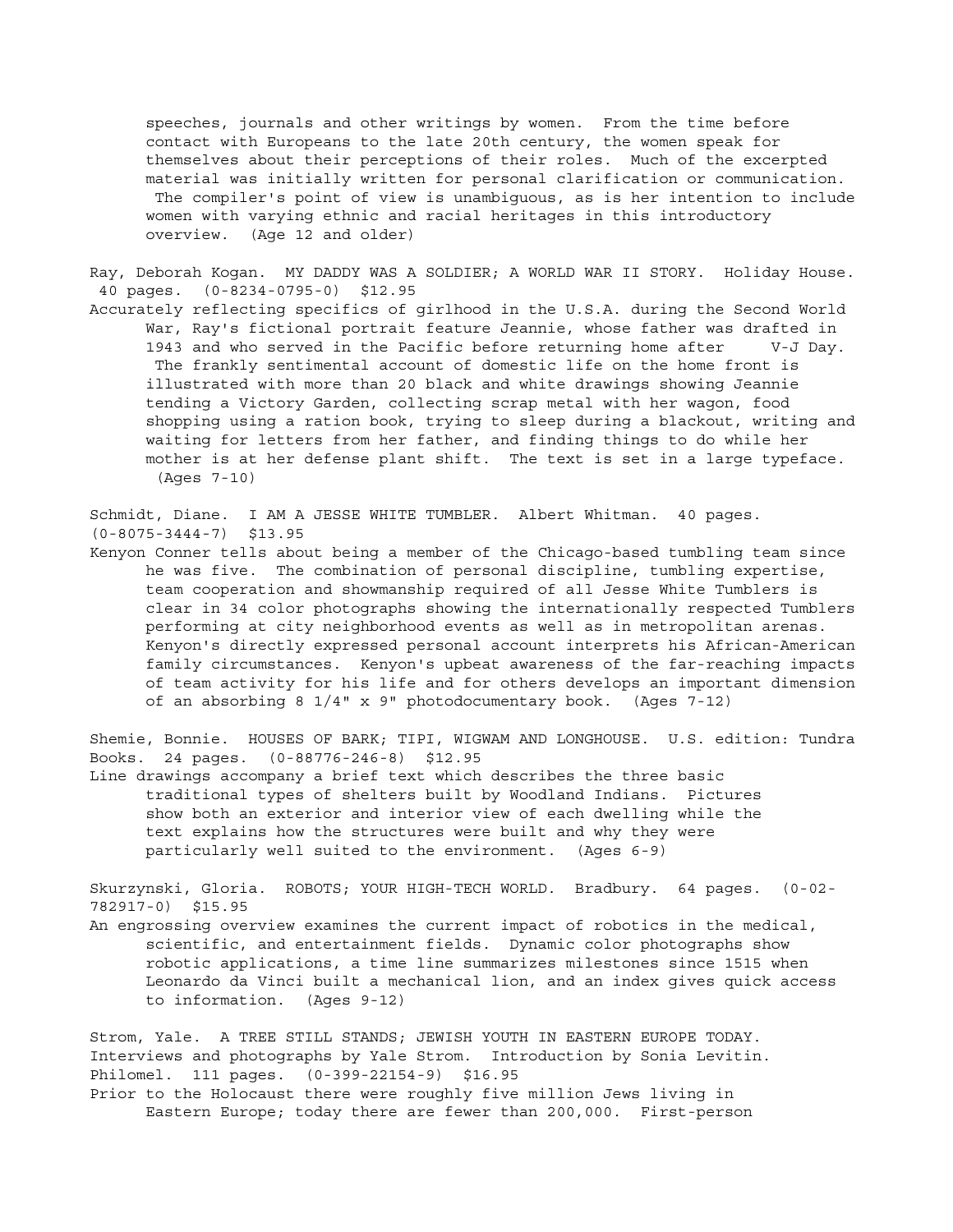statements from over 50 Jewish children and teenagers currently living in Eastern Europe reveal a range of thoughts about their Jewish cultural and religious identities; some prefer not to think about it at all and others work hard to keep their traditions alive, mostly through connections with their grandparents. Says a Hungarian teenager: "Now many parents don't have any idea about religion and it is their children who teach them." Conducted at a time when Eastern Europe was just beginning to go through enormous social changes, Strom's interviews present youths who view their uncertain futures with a mixture of hope and fear. (Age 9 and older)

Treseder, Terry Walton. HEAR O ISRAEL; A STORY OF THE WARSAW GHETTO. Atheneum. 40 pages. (0-689-31456-6) \$13.95

Isaac, a boy in the Warsaw Ghetto, is certain of his family's love and of the respect of the Jewish community throughout their endurance of anti-Semitic acts during the Second World War. As Isaac begins to realize he will no doubt perish in a death camp, he resolves to die with the same pride he as always felt in being a Jew. The sober, powerful first-person novella is divided into four sections: Bar Mitzvah, Hunger, Train Ride and Treblinka. Bloom's five paintings reproduced in monochrome contribute to the bravery and nobility of a testament to love, faith and courage. (Age 13 and older)

Tresselt, Alvin. WAKE UP, CITY! Illustrated by Carolyn Ewing. Revised edition: Lothrop, Lee & Shepard. 32 pages. (0-688-08652-7) \$12.95

People stir and waken on an early morning in a city. "In a harbor a great freighter from across the world comes in on the morning tide ... " Food is unloaded at noisy markets. Buses run. A pajama-clad child notices birds at the window feeder. The cat goes inside. Nothing and everything happen. All children, workers, police officers, and others represent the ordinary busyness and racial diversity common to a city. New, full-color illustrations update a picture book text over 30 years old. (Ages 3-7)

Wheatley, Nadia and Donna Rawlins. MY PLACE. U.S. edition: Australia in Print. 48 pages. (0-7328-0010-2) \$14.95

A powerful cultural history of a fictional Australian neighborhood begins in 1988. This and subsequent double-page spreads are written, designed and

illustrated according to a pattern: "My name's Laura, and this is my place ... Our house is the one with the flag on the window ... This is a map of my place. We've got a McDonalds right on the corner. In the ... yard, there's this big tree ... There's a canal ... Mum said it must have been a creek once. It's too dirty to swim in ..." The visual chronology moves backward ten years at a time through 21 decades of Australian immigrations (e.g., Asian, German, Irish, English prisoners); world events (e.g., Vietnam War, World Wars, U.S. gold rush); and economic changes (e.g., land ownerships and uses, Labor movement) affecting ordinary families. Differences and effects of cultures and classes are suggested. The tree and the water represent steady points of reference and subtle change in each decade. The people indigenous to Australia claim the dramatic final double page spread showing a rural sunset before contact with the British. This stunning intellectual and political reiteration of the Aboriginal flag mentioned and seen at the beginning of this outstanding, award-winning 10  $1/4$ " x 9  $3/4$ " book invites already-intrigued readers into repeated experiences with the narrations and detailed images. (Ages 6-12)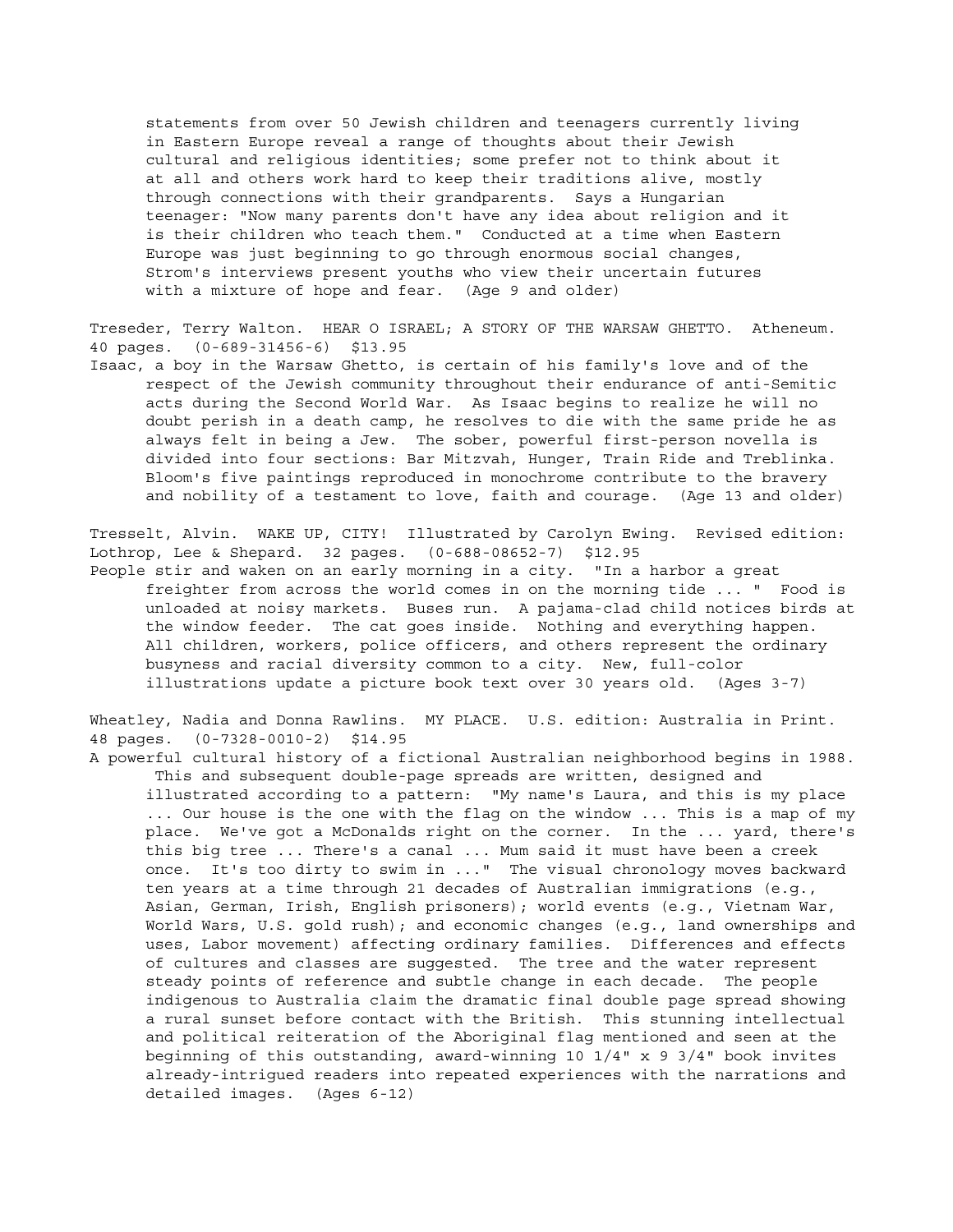See also: All Aboard ABC; Arctic Memories; Becoming Gershona; Big Book for Peace; Chain of Fire; Eleanor, Elizabeth; Families; Hand Full of Stars; Home Place; House on Walenska Street; In the Eye of War; Kate Shelley and the Midnight Express; Middle of Somewhere; Mississippi Bridge; My Prairie Christmas; Other Bells for Us to Ring; Rice Without Rain; Riverkeeper; Road to Memphis; Scarecrow; Shepherd Boy; Shining Company; Sky Is Falling; Sugaring Season; Thank You, Dr. Martin Luther King, Jr.!; Totem Pole; Two Short and One Long; Where Angels Glide at Dawn; and the sections on Biography and Autobiography; Folklore, Mythology and Traditional Literature.

### **THE NATURAL WORLD**

Arnold, Caroline. DINOSAURS DOWN UNDER; AND OTHER FOSSILS FROM AUSTRALIA. Photographs by Richard Hewett. Clarion. 48 pages. (0-89919-814-7) \$14.95 The fossilized bones, or plaster casts of bones, for more than sixty vertebrates indigenous to prehistoric Australia were recently displayed at the Natural History Museum in Los Angeles. The exhibit, called Kadimakara (derived from an aborigine legend), featured fish, amphibians, reptiles, birds and mammals. Arnold provides fascinating details of the museum staff's preparations prior to the exhibit opening, from building platforms and display panels, to laboriously checking in each piece unpacked, to assembling the plaster casts used for display. Intriguing photographs of the fossils exhibited, and the captivated children and adults viewing them, accompanied by clear descriptions of how the living creatures would have appeared and behaved, bring extinct animals to life. (Ages 7-10)

Bash, Barbara. URBAN ROOSTS; WHERE BIRDS NEST IN THE CITY. Sierra Club Books/Little, Brown. 32 pages. (0-316-08306-2) \$14.95

Pigeons, sparrows, finches, barn owls, nighthawks, killdeers, barn swallows, crows, starlings and peregrine falcons are among the species discussed in this look at birds which have successfully adapted to urban environments. The text is direct and informative, but the imaginative and well designed illustrations steal the show. A house finch perched in its nest crowning a statue, and a house wren nested in a work glove hanging on a clothesline are only a few of the many original scenes depicted. (Ages 7-10)

Cole, Joanna. THE MAGIC SCHOOL BUS LOST IN THE SOLAR SYSTEM. Illustrated by Bruce Degen. Scholastic/Hardcover. 40 pages. (0-590-41428-3) \$13.95 An amazing school field trip involves a first hand look at the Sun and each planet

of our solar system after the school bus driven by the inimitable Ms. Frizzle becomes a space ship. Janet, a visitor this day, adds a humorously competitive outside view on all matters to the classroom of racially diverse children. Readers can enjoy the classmates' repartee while finding out information in a cartoon format. Fantasy and fact are distinct and separate, just as they are in other books in the Scholastic series: MAGIC SCHOOL BUS AT THE WATERWORKS  $(1986; )$  ... INSIDE THE EARTH  $(1987);$  and ...INSIDE THE HUMAN BODY (1989). (Ages 7-10)

Dorros, Arthur. RAIN FOREST SECRETS. Scholastic/Hardcover. 32 pages. (0-590- 43369-5) \$13.95 Colorful watercolor sketches and text illustrate the immense diversity of plant and animal life indigenous to the rain forest. Species and conditions of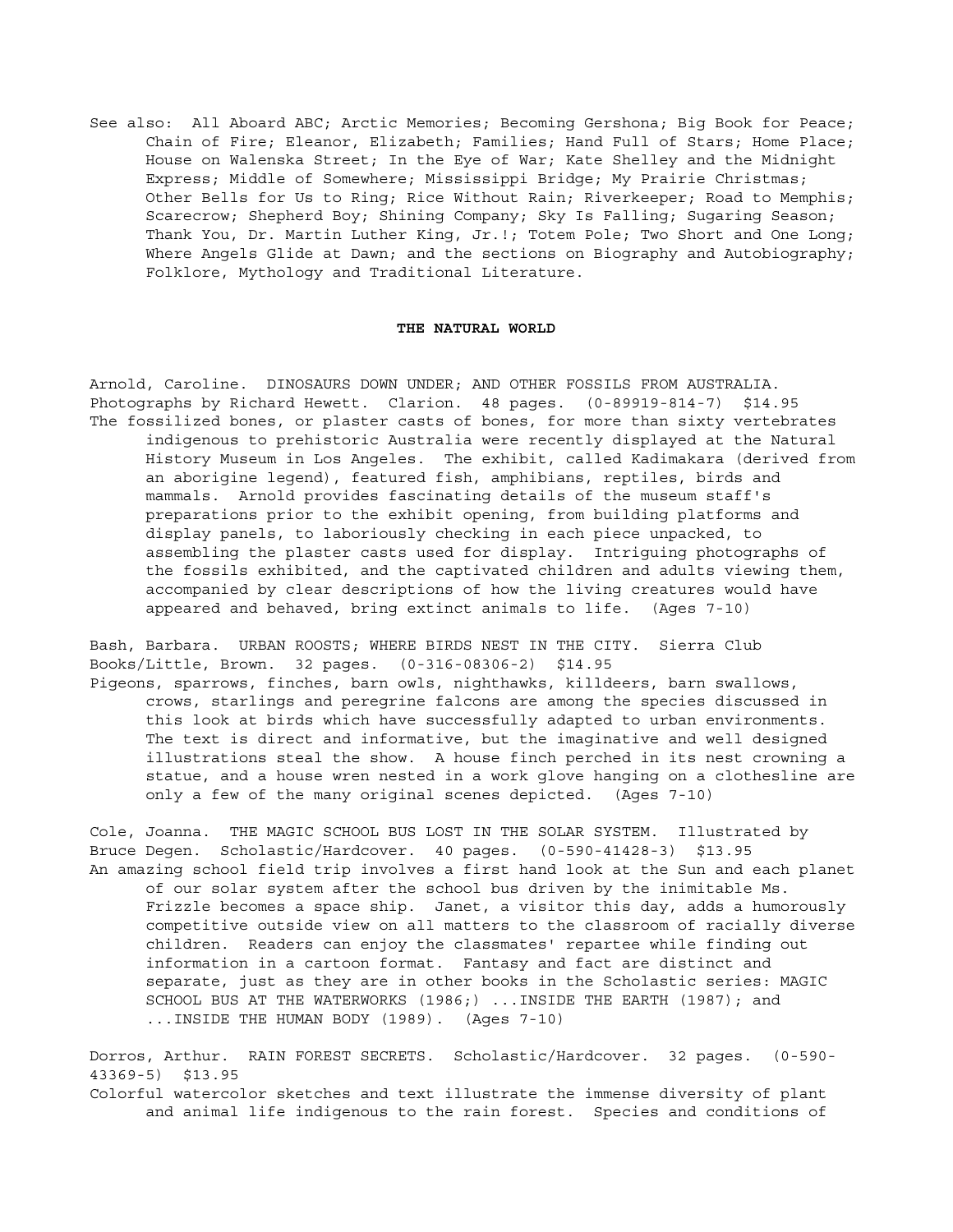lowland and montane rain forests in tropical and temperate climates are included. Simple descriptions of the flora and fauna are followed by an explanation of the rapid, devastating effects of massive rain forest clearing on the land and animals as well as its contribution to the greenhouse effect. A chart lists names and addresses of sixteen organizations which can provide further information about rain forests. (Ages 7-10)

Esbensen, Barbara Juster. GREAT NORTHERN DIVER; THE LOON. Illustrated by Mary Barrett Brown. Little, Brown. 32 pages. (0-316-24954-8) \$14.95 Striking composition and carefully detailed, clear illustrations are combined with

intriguing factual information about the loon. Migration patterns, historical records, call interpretation, and mating, nesting, and chickrearing habits are discussed. (Ages 7-10)

Facklam, Margery. AND THEN THERE WAS ONE; THE MYSTERIES OF EXTINCTION. Illustrated by Pamela Johnson. Sierra Club/Little, Brown. 56 pages. (0-316- 25984-5) \$14.95

Discovered by 16th century sailors, the news of Galapagos tortoises soon brought ships crossing the southern Pacific Ocean to the Galapagos Islands where the crews gathered tortoises for their journey. Tortoises were stored alive in the ships' holds for up to a year as a valuable source of fresh meat. Along with harvesting thousands of the creatures, the ships left behind black rats that sought out and ate tortoise eggs and infants. Eventually a colony of island settlers provided additional dangers to the tortoises in the form of imported domestic animals that also ate eggs and young, as well as grazing on plants the tortoises needed and trampling their nests. Although recent intervention has saved most of the Galapagos tortoise species from disappearing, extinctions of many species, including mammoths, passenger pigeons, bisons, and dodo birds, are directly linked to a human cause. Explanations for other extinctions, such as that of the dinosaurs, provoke speculation. Currently, many people and organizations are working to preserve threatened animals, but the rate of disappearance due to oil spills, nuclear wastes, pesticide use, rain forest and wetland destructions, and acid rain continues to escalate. (Ages 8-11)

Goor, Ron and Nancy Goor. INSECT METAMORPHOSIS; FROM EGG TO ADULT. Atheneum. 26 pages. (0-689-31445-0) \$13.95

Sharp and colorful photographs of insects exhibiting complete metamorphosis (each level of development appears completely different from the previous one) and incomplete metamorphosis (egg-hatched young look like miniature adults) at each stage of development are accompanied by a simple text. Among the species included are monarch butterflies, cecropia moths, mosquitoes, paper wasps, praying mantids, dragonflies and cicadas. (Ages 8-11)

Lauber, Patricia. SEEING EARTH FROM SPACE. Orchard Books. 80 pages. (0-531- 05902-2) \$19.95

Dramatic photographs taken by astronauts and satellite remote sensing radar and infrared Landsat images provide a striking visual perspective of the earth as one planet. Each photograph is accompanied by a concise and thoughtful explanation of the image depicted. A portion of the book demonstrates how different types of remote sensing are used by geographers, oceanographers, botanists, geologists, meteorologists and others. The potential consequences of the greenhouse effect and ozone depletion are also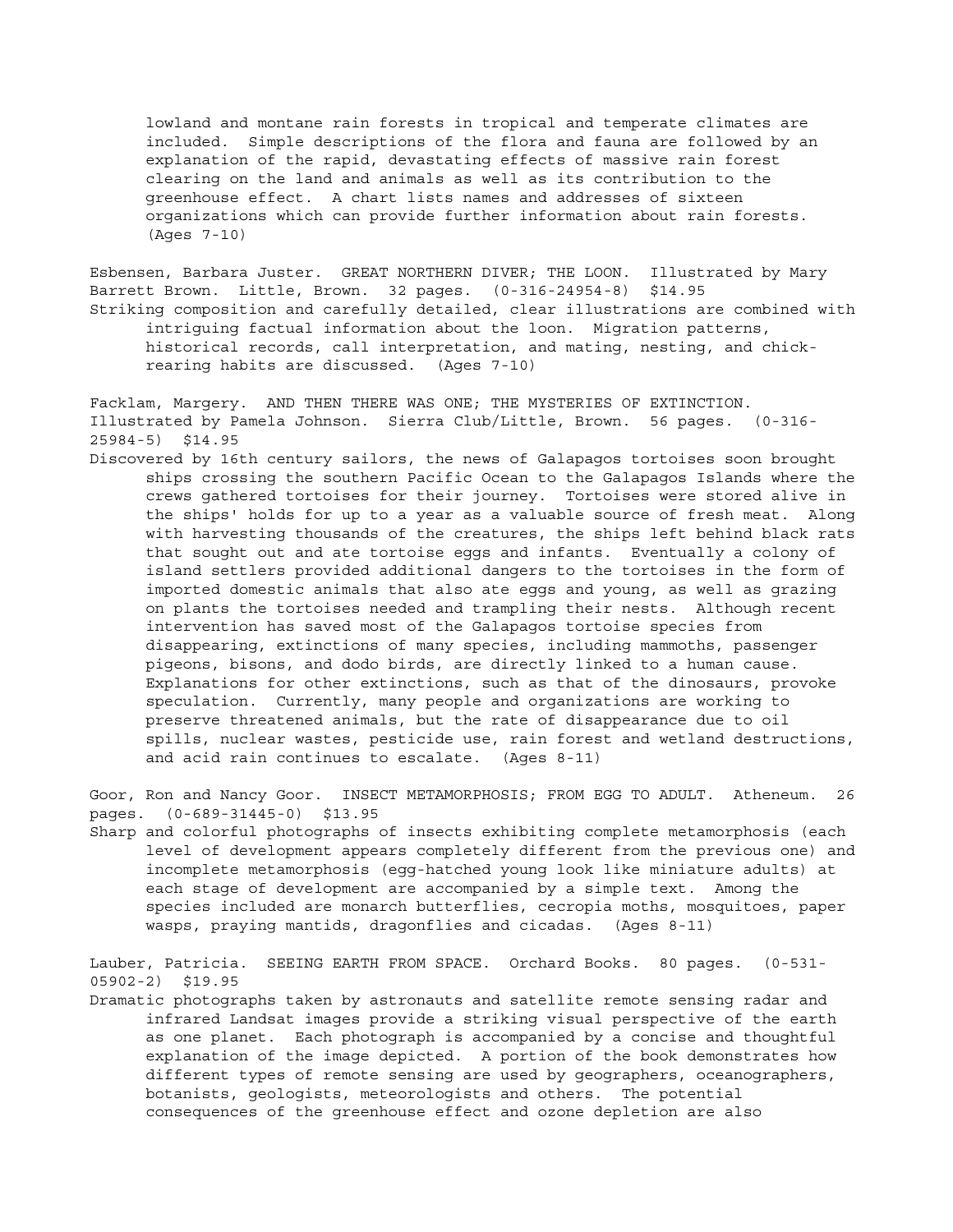discussed. (Ages 7-12)

McNulty, Faith. WITH LOVE FROM KOKO. Illustrated by Annie Cannon. Scholastic/Hardcover. 32 pages. (0-590-42774-1) \$12.95

Raised by humans since she was six months old, Koko was the first gorilla taught to "talk" using American Sign Language. Scientist Penny Pattersons's history of teaching ASL to Koko and general information about gorilla behavior are interspersed with lively anecdotes of Koko's interactions with the author during her visit with the gorilla. Koko is presented with respect and integrity, and a brief afterword discusses the human threat to gorilla habitats in Africa. Softly shaded, large illustrations are generously scattered throughout the text. (Ages 8-10)

Rogers, Paul. WHAT WILL THE WEATHER BE LIKE TODAY? Illustrated by Kazuko. U.S. edition: Greenwillow. 32 pages. (0-688-08950-X) \$13.95

"What will the weather be like today? / Will it be windy? / Will it be warm? / Will there be snow? / Or a frost? / Or a storm?" Birds and animals speculate about the day's weather, while the visual images depict each of the possible conditions. A wide range of climates and locales are featured. (Ages 3-6)

San Souci, Daniel. NORTH COUNTRY NIGHT. Doubleday. 32 pages. (0-385-41319-X) \$14.95

A seemingly tranquil winter's night in a northern forest becomes the backdrop for the vital activities of several animals. Predators and prey alike move purposefully through the woods. Each double page spread features one animal's movements while linking their relationship to one another: a coyote follows a fox's trail, while a long-tailed weasel paddles across a stream to avoid a hunting bobcat; nearby a raccoon devours a rainbow trout. The illustrations capture the quiet mood of a habitat teeming with animals engaged in their normal nocturnal activities. The landscape and animals composed of shades of blue, gray, brown and black appear to glow with reflections off the falling flakes and snow-covered ground in this 11" x 11" volume. (Ages 4-8)

Sattler, Helen Roney. GIRAFFES, THE SENTINELS OF THE SAVANNAS. Illustrated by Christopher Santoro. Lothrop, Lee & Shepard. 80 pages. (0-688-08284-X) \$14.95

Twelve-inch-long hoofprints warn the author of their presence; she soon encounters five Masai giraffes in the Samburu Game Reserve in Kenya. "They scattered and galumphed off into the bush in a curious slow-motion gallop, their hind legs coming well ahead of their forelegs. Their long tails, swishing like windshield wipers, looked as if someone had tied three-foot-long tassels to them." Sound factual information is presented in this captivating and thorough study of giraffes. Elegant brown-toned illustrations are complemented by warm tan paper. The final chapter speculates on the creature's future, citing nineteenth century sport hunting as the main factor in the population decline. Current threats include habitat encroachment and poaching for meat; the possibility of raising giraffes as a legal food source is mentioned. (Ages 8-12)

..................... THE NEW ILLUSTRATED DINOSAUR DICTIONARY. Illustrated by Joyce Powzyk. Lothrop, Lee & Shepard. 363 pages. (0-688-08462-1) \$24.95 Sattler's dictionary is an up-to-date reference book and readable guide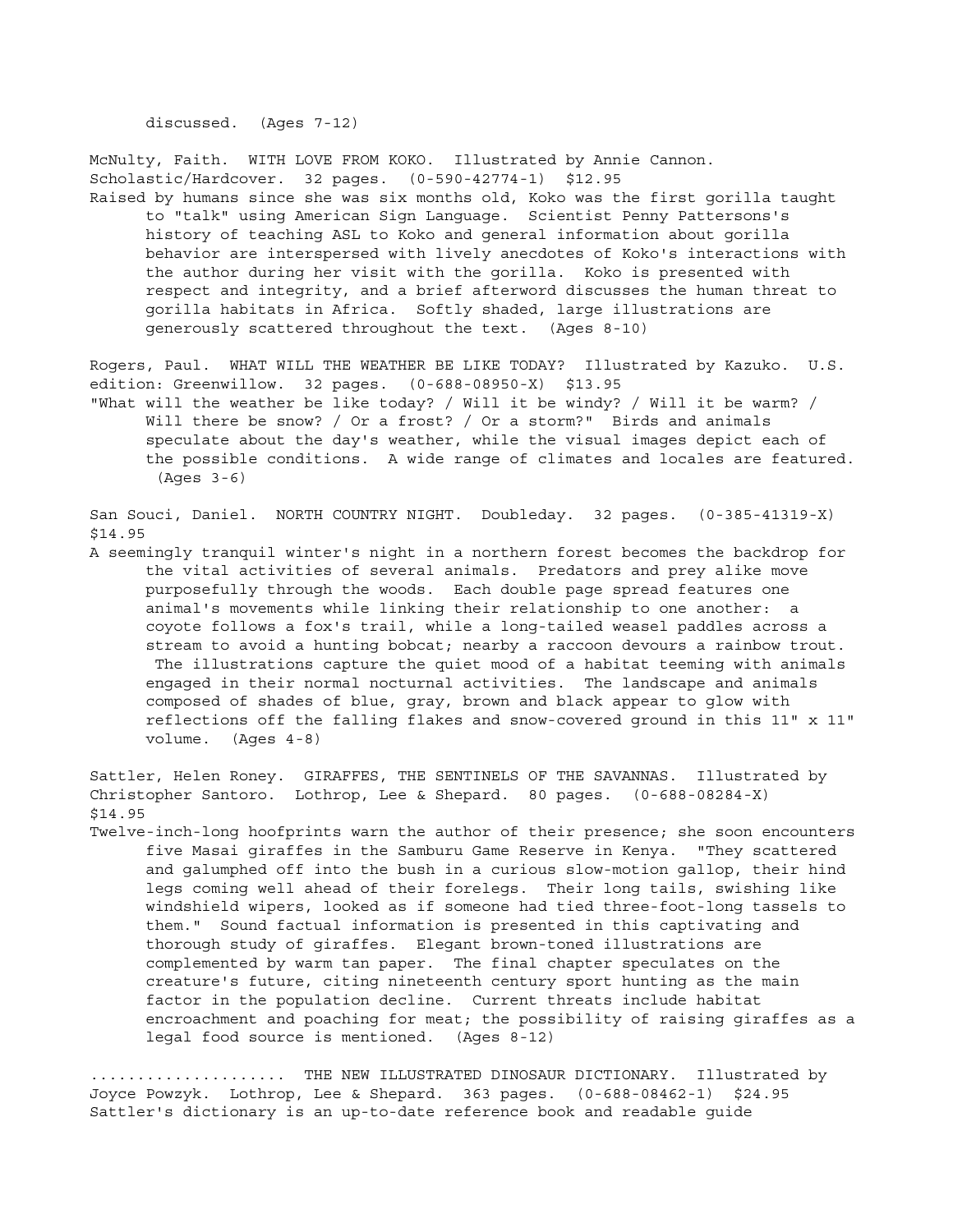incorporating recent archeological discoveries from Argentina, China, Mongolia and Brazil. Fifty new entries bring the total to more than 350 dinosaurs for which name pronunciation and derivation, size and other pertinent information are cited. Over 60 small black and white drawings are interspersed throughout the hefty volume. A full-color, two-part visual chronology opens the book, while a location index and reading list are at the end. (Ages 5-12)

Simon, Seymour. DESERTS. Morrow. 32 pages. (0-688-07415-4) \$13.95 While most people would define a desert as dry, hot, and sandy, deserts actually vary quite dramatically from one to another as demonstrated by the four primary North American deserts: the Great Basin, the Mojave, the Sonoran, and the Chihuahuan. A succinct text offers information about the plants, animals, land and sand formations, rain and temperature ranges, and erosion patterns of these regions. Charts, maps, and stunning color photographs of desert landscapes highlight the features discussed. (Ages 7-10)

Smith, Roland. SEA OTTER RESCUE; THE AFTERMATH OF AN OIL SPILL. Cobblehill/Dutton. 64 pages. (0-525-65-41-5) \$13.95

It's unique method of thermoregulation (blowing air into clean fur where it acts as insulation) makes the sea otter particularly vulnerable to hypothermia due to oil spills. Sea otters may also ingest the toxic crude oil while attempting to clean their fur. The efforts of animal rescue specialists to combat these problems following the 1989 Exxon Valdez oil spill in Prince William Sound are described as rigorous and exhausting. Treatment may include a two-hour wash and rinse requiring four workers per animal, a highpower blow dry, and an internal "wash" of activated charcoal to absorb swallowed oil. After a lengthy recovery period, healthy sea otters still pose a problem: where can they be safely released? The aftermath of this disaster is clearly and deliberately reviewed, illustrated with large color photographs. (Ages 8-12)

See also: Feathers for Lunch; Global Warming; Indian Way; Is This a House for a Hermit Crab?; Weather Watch; Woodsong; Zebra Talk.

# **SEASONS AND CELEBRATIONS**

Branley, Franklyn M. THE CHRISTMAS SKY. Illustrated by Stephen Fieser. Revised edition: Thomas Y. Crowell. 48 pages. (0-690-04770-3) \$14.95

This substantially rewritten and revised edition of an important book by a reliable science writer suggests contemporary scientific interpretations for a Star of Bethlehem during the beginning of the Common Era. The easily read and understood text is accompanied on every spread by dramatic full-color one- and two-page illustrations. (Ages 6-11)

Burns, Diane L. SUGARING SEASON; MAKING MAPLE SYRUP. Photographs by Cheryl Walsh Bellville. Carolrhoda. 48 pages. (0-87614-422-9) \$12.95

Scenic and close-up color photographs, charts and maps augment a ten-part explanation of a late 20th century maple sap harvest: the trees, sap, sugar bush, preparations, tapping, run, cooking, grading, packaging and the season's end. A glossary and author's note concerning the relative health and future of sugar maple trees in the U.S.A. and Canada add a helpful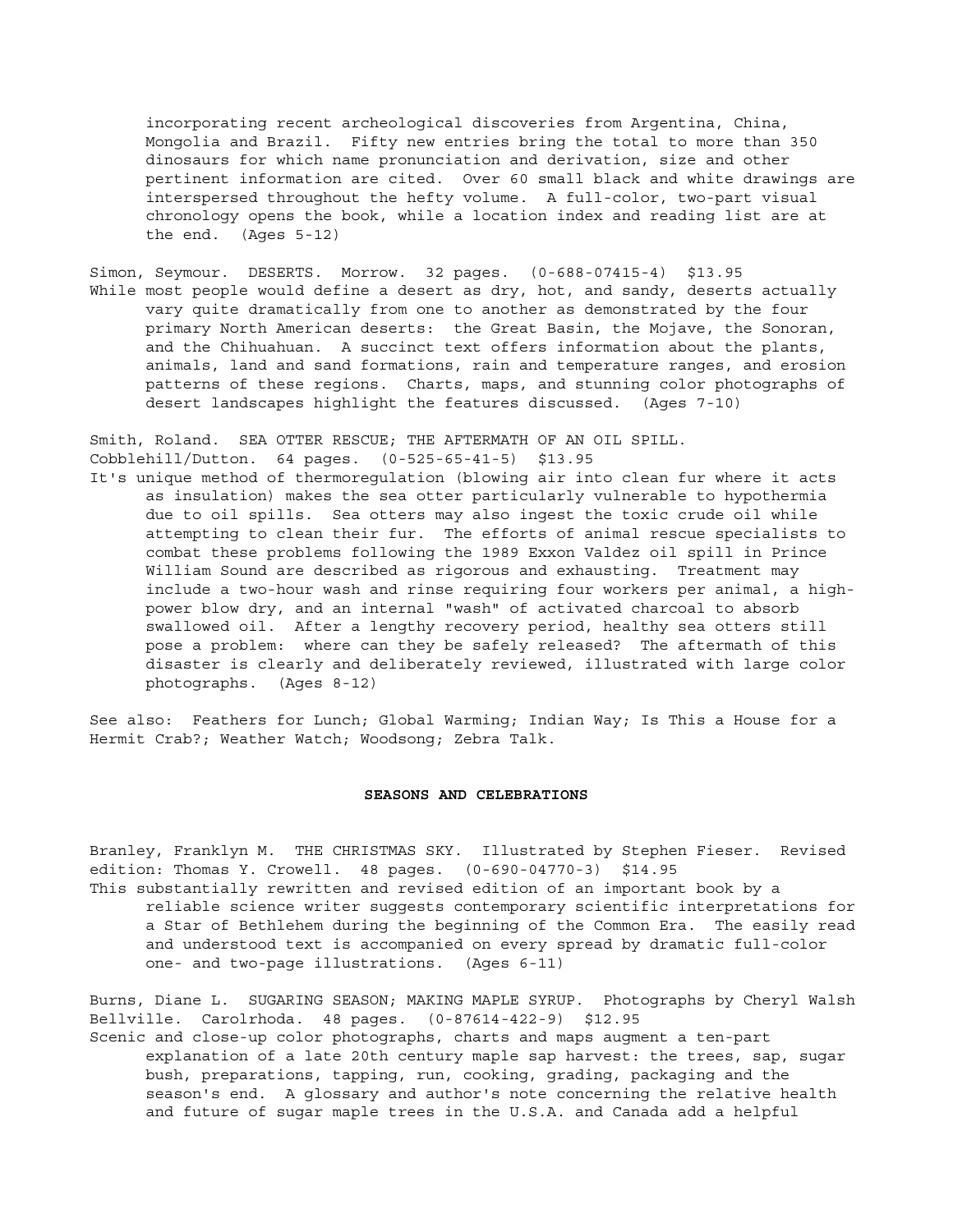dimension. (Ages 6-10)

Chaikin, Miriam. MENORAHS, MEZUZAS, AND OTHER JEWISH SYMBOLS. Illustrated by Erika Weihs. Clarion. 102 pages. (0-89919-856-2) \$14.95 Striking black graphics illustrate well developed explanations of Jewish symbols

from the importance of certain garments and worship elements to the symbolic meaning of the State of Israel. The section on Number Symbols and the documentation in Scripture and other sources are unique to this fine resource for both Jewish and non-Jewish readers. (Ages 6-13)

Delacre, Lulu. LAS NAVIDADES; POPULAR CHRISTMAS SONGS FROM LATIN AMERICA. English lyrics by Elena Paz. Musical arrangements by Ana-Maria Rosado. Scholastic/Hardcover. 32 pages. (0-590-43548-5) \$12.95

Thirteen songs associated with Latin American celebrations of Christmas, New Year's Eve and Epiphany are presented in their original Spanish versions as well as English translations. Full-color illustrations and brief notes accompany each song, depicting traditional activities, most from the author's Puerto Rican background, associated with the holidays. Musical notations are included. (Ages 4-9)

DePaola, Tomie. MY FIRST PASSOVER. G.P. Putnam's Sons. 14 pages. (0-399-21784- 3) \$5.95

Objects and activities specific to a family Passover Seder are named and pictured in full color. Although the content is more advanced than that typically found in a board book, the stiff, laminated  $7 \frac{1}{2}$ " x  $7$ " format is practical for use by toddlers and preschoolers preparing for or being at a Seder. (Age 18 months-3 years)

Florian, Douglas. A BEACH DAY. Greenwillow. 32 pages. (0-688-09104-0) \$12.95 "Car ride. / Seaside. / Parking lot / Find a spot..." These lines exemplify the brief text set in a large typeface accompanying the full-color, double-page spreads which visually tell the story of a beachside Fourth of July. Fourteen labeled drawings of shells which might be found on the Atlantic and Pacific coasts end the picture story and perhaps offer useful information to an older child or adult sharing the book with a very young beach-goer. (Ages 2-4)

Goldin, Barbara Diamond. THE WORLD'S BIRTHDAY; A ROSH HASHANAH STORY. Illustrated by Jeanette Winter. Harcourt Brace Jovanovich. 32 pages. (0-15-299648-6) \$13.95

After Daniel thinks a bit about the birthday of Creation, he plans a birthday party for the world to coincide with the family Rosh Hashanah observance. Mama gives him money for a bakery cake, Grandpa provides advice and Daniel draws a special card. A sudden backyard breeze completes the celebration. Full-color watercolor paintings and a handsome book design evoke the security of a mid-20th century city neighborhood and the warmth of Daniel's extended family. A short explanation of one of the holiest of all Jewish holidays follows the picture story. (Ages 4-6)

Harvey, Brett. MY PRAIRIE CHRISTMAS. Illustrated by Deborah Kogan Ray. Holiday House. 32 pages. (0-8234-0827-2) \$14.95

"...I loved our new home on the prairie, sitting in the middle of its ocean of grass. But how would we celebrate Christmas?..." Mama knows. Cornhusks are be twisted into decorations. Popcorn strings become a substitute for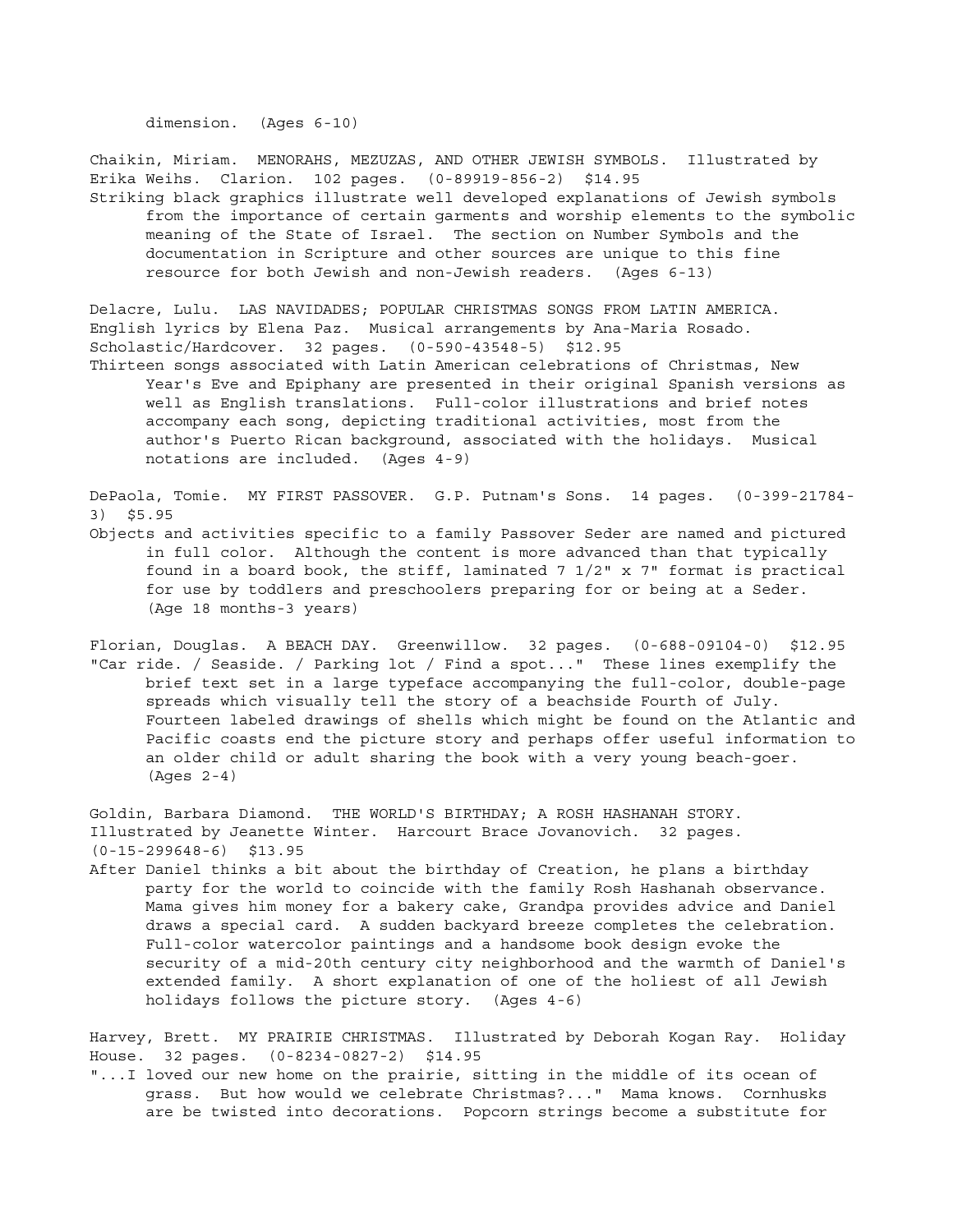the cranberries strung for past Christmas trees in Maine. Mama and the three children trudge through deep snow to get a cottonwood even though they are frantic because Papa didn't return home before a blizzard began. Fullcolor illustrations evoke the open prairie, late-19th century homesteading life and the loving family of young Eleanore's first prairie December. The companion book MY PRAIRIE YEAR (Holiday, 1986) is also based on a diary written by Eleanore Plaisted. (Ages 4-8)

Hughes, Shirley. THE SNOW LADY. (A Tale of Trotter Street) U.S. edition: Lothrop, Lee & Shepard. 24 pages. (0-688-09874-6) \$13.95

 Until Mum returns each day, Samantha spends the time after school with their next door neighbor Mrs. Dean. Sam's dog Micawber is definitely not welcome near the clean, orderly home and neither are any other lively Trotter Street children or their pets. One afternoon before Christmas, Sam and her friend Barney create a snow lady and name it "Mrs. Mean." Sam later realizes that the labeled snow figure is hurtful and makes a valiant effort to keep Mrs. Dean from seeing it. The neighborhood community of ANGEL MAE (Lothrop, 1989) and BIG CONCRETE LORRY (1990) is the locale for the small, ordinary incident from which Sam grows in a big way. (Ages 3-7)

Koralek, Jenny. HANUKKAH; THE FESTIVAL OF LIGHTS. Illustrated by Juan Wijngaard. U.S. edition: Lothrop, Lee & Shepard. 32 pages. (0-688-09329-9) \$13.95 Full-color art reminiscent of candlelight and shadows pictures the historic events leading to the miracle of the Temple candles which once burned for eight days despite the lack of adequate oil. The short narrative explains the origin of the Hanukkah observance. Both art and text conclude with the image of a contemporary family looking into the flames of a lighted menorah. (Ages 4-7)

Lagerlof, Selma. THE LEGEND OF THE CHRISTMAS ROSE. Retold by Ellin Greene. Illustrated by Charles Mikolaycak. Holiday House. 32 pages. (0-8234-0821-3) \$15.95 The Robber Family witnesses the transformation of a forest into a beautiful garden in remembrance of the Christ Child. The dramatic tale has lasting appeal with its parallels to the changing of a hardened heart. As initially retold by the Nobel prize-winning Swedish writer, the legend explaining the origin of the Christmas Rose first appeared in a U.S. magazine in 1907. (Ages 9-

12)

Maass, Robert. WHEN AUTUMN COMES. Henry Holt. 32 pages. (0-8050-1259-1) \$15.95

Boats are pulled up on shore, birds fly south, wood is cut and stacked and other indications of preparation for a new season are shown in more than three dozen color photographs emphasizing autumn activity. The book concludes with Thanksgiving and new snow. (Ages 3-7)

Manushkin, Fran. LATKES AND APPLESAUCE; A HANUKKAH STORY. Illustrated by Robin Spowart. Scholastic/Hardcover. 32 pages. (0-590-42261-8) \$12.95 Long ago in a village far away, a "tremendous blizzard - as if all heaven's featherbeds had burst!..." begins on the first night of Hanukkah. Snow covers the potatoes and hides the apples needed to make the traditional foods. A stray dog and cat are welcomed into the increasingly hungry Menashe family household. After the storm subsides, each creature acts according to its own nature in helping the parents and two children. Each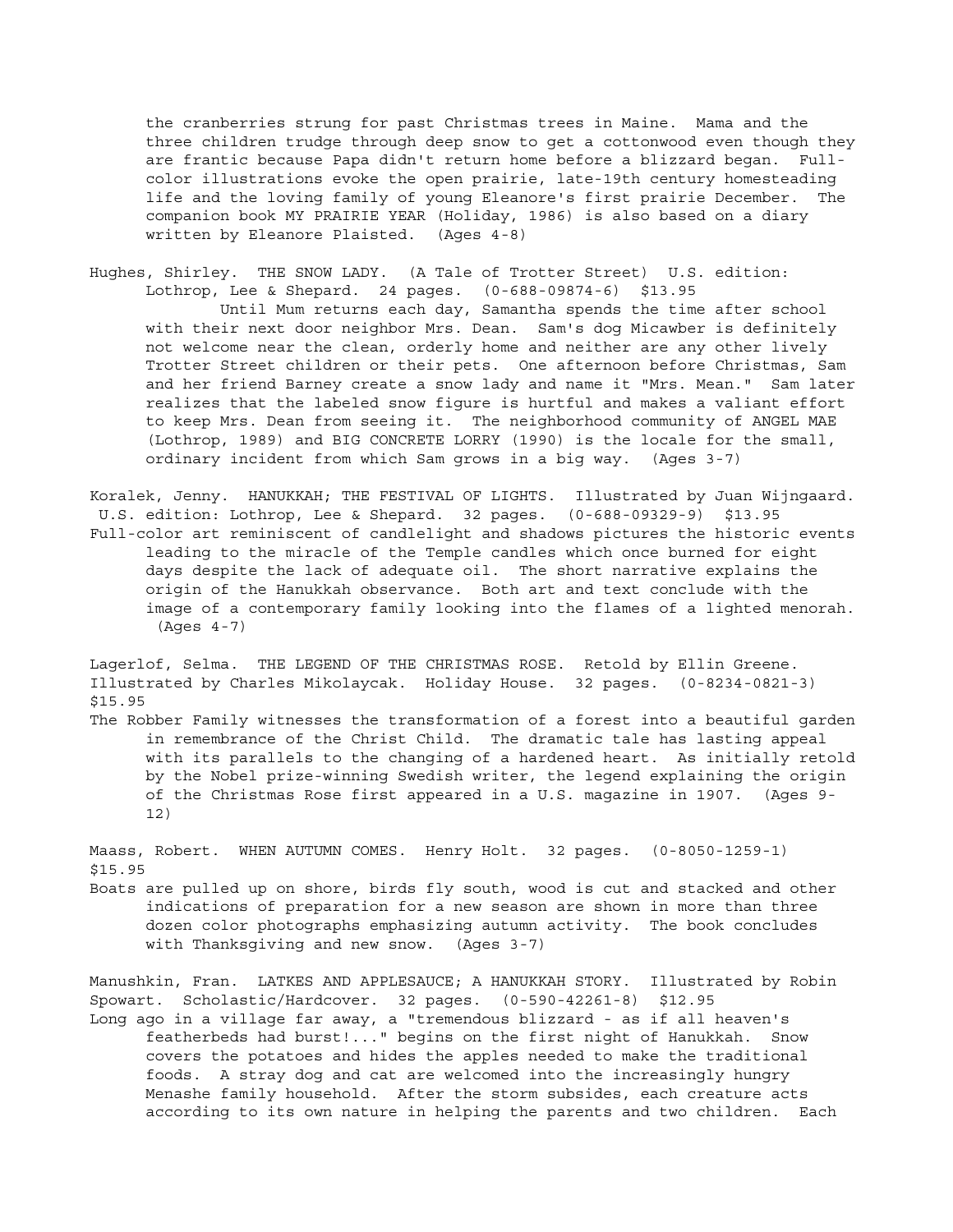subsequently receives a name which fits like a glove. A brief explanation of Hanukkah, a latke recipe, directions for playing dreidel, and a threebook reading list conclude the whimsical story which is effectively illustrated in full color. (Ages 4-7)

Metropolitan Museum of Art. THE CHRISTMAS STORY; TOLD THROUGH PAINTINGS. Commentary by Richard Muhlberger. Gulliver/Harcourt Brace Jovanovich. 39 pages.  $(0-15-200426-2)$  \$16.95

Nineteen Renaissance paintings from Museum of Modern Art collections are reproduced in full color to tell the Christmas Story for which the King James translation is provided. Commentaries on each painting by the former MMA Vice Director for Education are unique to this book, as are the occasional additional close views of small segments of the larger masterpieces. (Ages 7-adult)

Schotter, Roni. HANUKKAH! Illustrated by Marylin Hafner. Joy Street/Little, Brown. 32 pages. (0-316-77466-9) \$13.95

"In darkest December / Night steals in early / And whisks away the light. / But warm inside, / Mama, Papa and Grandma Rose / Light the sun..." So opens a full-color picture book rendering of the way each person in a family with five children contributes to a contented Hanukkah evening together somewhere and sometime in the mid-20th century. A half-page explanation of Hanukkah follows the picture story noteworthy for the language of its text and for the depiction of intergenerational activity during a ritual celebration. (Ages 2-5)

Serfozo, Mary. RAIN TALK. Illustrated by Keiko Narahashi. Margaret K. McElderry Books. 24 pages. (0-689-50496-9) \$12.95

Full-color watercolor illustrations and a short onomatopoeic text express the small wonders a young African-American girl notices during a gentle rain. "On the old tine roof of the garden shed the drops all try to talk at once ... Ping Ping Ping a Ding / Ping Ping Ping Ping Ping ... and they chuckle together as they run down the drain." A peaceful, uncomplicated, idyllic, rural family snapshot. (Ages 2-6)

Stock, Catherine. CHRISTMAS TIME. Bradbury. 24 pages. (0-02-788403-1) \$11.95 Buying a tree in the snow, making paper chains, visiting a department store Santa, baking cookies, singing carols and leaving a treat for Santa's reindeer are all part of the secular preparations in which a little white girl participates with Daddy and Mommy. Watercolors highlighted by colored pencil show the activity. Short sentences displayed in a large typeface and delicate seasonal endpapers convey the mood of the happy, first-person account of the season. (Ages 18 months-3 years)

...............THANKSGIVING TREAT. Bradbury. 24 pages. (0-02-788402-3) \$11.95

Everyone is busy preparing something traditional for Thanksgiving dinner everyone but a child too young to help other relatives in this extended white family which is variously busy stuffing a turkey, baking pies, shucking corn, peeling vegetables and chopping firewood. No one wants a little boy in the way. No one but Grandpa. They gather chestnuts together and later on, everyone else enjoys roasting them! The text and visual material are similar in appearance to CHRISTMAS TIME, the only other book in Stock's Festive Year sequence recommended in CCBC CHOICES to date. (Ages 18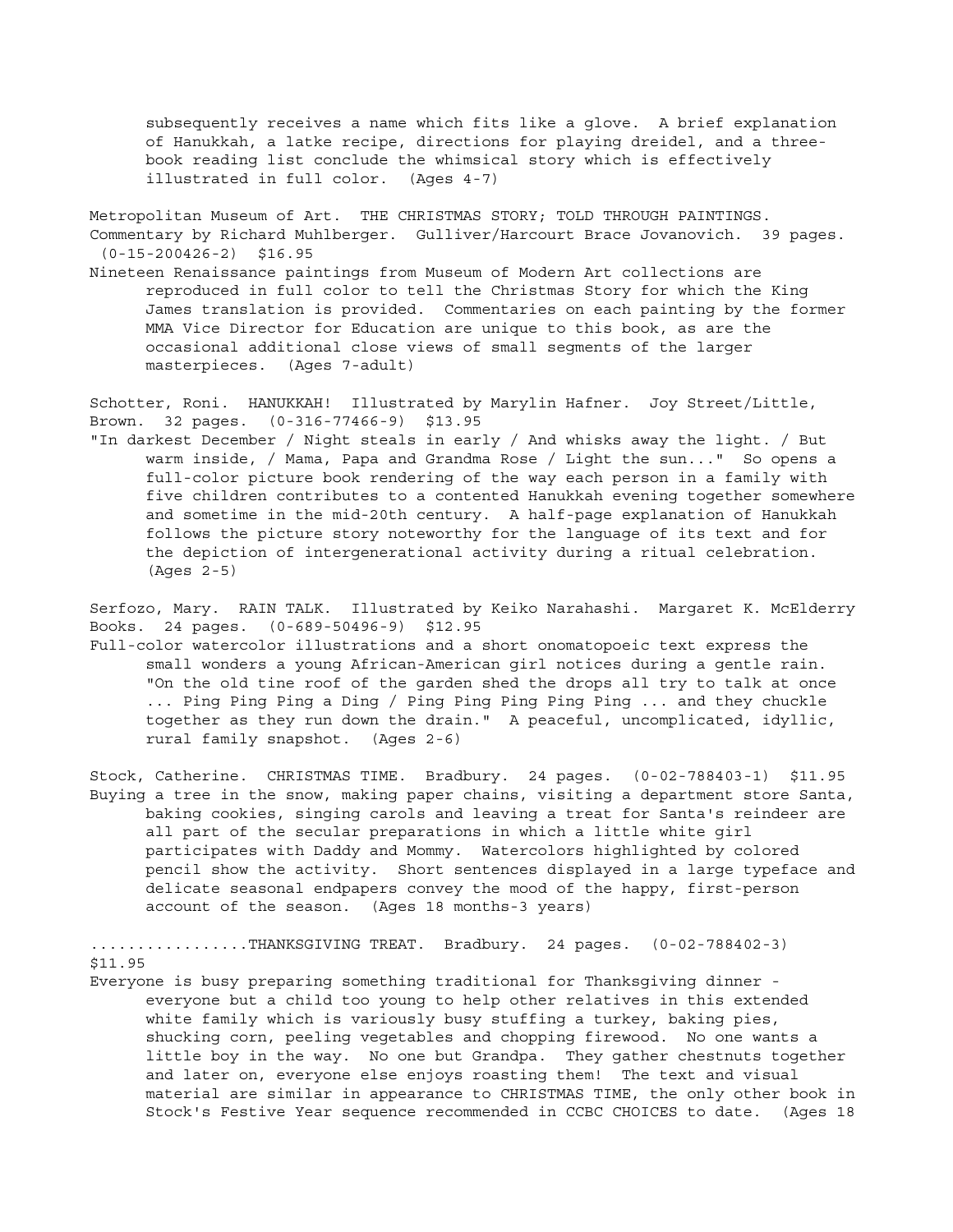months-3 years)

Tornqvist, Rita. THE CHRISTMAS CARP. Illustrated by Marit Tornqvist. Translated from the Swedish by Greta Kilburn. U.S. edition: R & S Books. 32 pages. (91-29- 59784-6) \$13.95 In Czechoslovakia, a traditional Christmas repast includes carp. After young Thomas names and plays with the large carp he buys at the market, he can no longer imagine relinquishing his new pet for the dinner Grandpa is preparing. The story is wonderfully illustrated with full-color, detailed watercolors of the Prague market, the Moldau River, streets and courtyards and the interior of Grandpa's apartment. (Ages 5-8) Waters, Kate and Madeline Slovenz-Low. LION DANCER; ERNIE WAN'S CHINESE NEW YEAR. Illustrated by Martha Cooper. Scholastic Hardcover. 32 pages. (0-590-4306-7) \$12.95 Clear color photographs illustrate a short photo-essay focusing on two days in the life of a young Chinese-American boy living in New York City. Readers see Ernie Wan preparing for his role as a lion dancer in a New Year's celebration in Chinatown. Both family and community celebrations of the Chinese New Year are detailed. (Ages 4-11)

Zalben, Jane Breskin. HAPPY PASSOVER, ROSIE. Henry Holt. 24 pages. (0-8050- 1221-4) \$13.95 ..................... LEO & BLOSSOM'S SUKKAH. Henry Holt. 24 pages. (0-8050- 1226-5) \$13.95 Detailed full-color illustrations picture a bear family's Passover and Sukkot

preparations and observances. The same characters appear here as in BENI'S FIRST CHANUKAH (Holt, 1988), but each wee book features a different character. (Ages 3-5)

See also: Christmas Carol; Do Like Kyla; Esmeralda and the Pet Parade; Family Pictures; Gone Fishing; Indian Way; Legend of Sleepy Hollow; Let's Go Fishing!; North Country Night; Other Bells for Us to Ring; Snow Toward Evening; Totem Pole; Under Your Feet

# **ACTIVITIES**

Breslow, Susan and Sally Blakemore. I REALLY WANT A DOG. Illustrated by True Kelley. Dutton. 40 pages. (0-525-44589-7) \$12.95

A breezy summary of the reasons children typically want to get a dog (best friend, never be lonely, etc.) and the responses parents then perennially make about continuing responsibility for the pet (who will feed, walk, train, etc.) are expressed in an engaging way. The picture book format may appeal to readers unwilling to pay attention to similar information in a conventional "how to decide whether or not to get a dog" article or book. (Ages 4-6)

Cassedy, Sylvia. IN YOUR OWN WORDS; A BEGINNER'S GUIDE TO WRITING. Revised edition: Thomas Y. Crowell. 219 pages. (0-690-04821-1) \$13.95 (Paperback with perfect binding: 0-06-446102-5) \$7.95

After suggesting ways to "take notice" and commenting on using the five senses, the author suggests methods for writing in different forms: myths, tall tales, ghost stories, science fiction, editorials, school reports and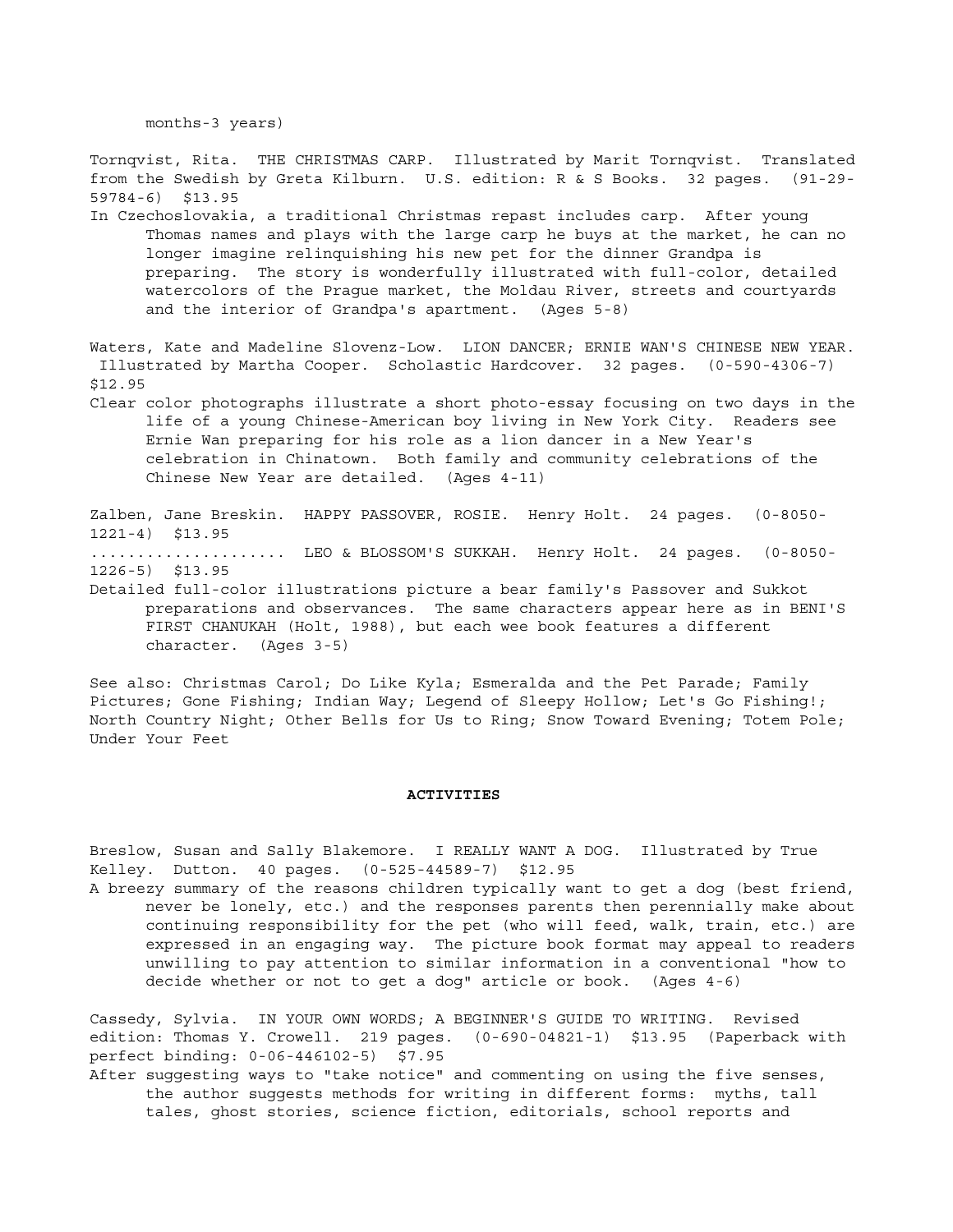poetry. A helpful revision of a substantial guide to writing prose and poetry was created by a writer who taught creative writing to children for 14 years and whose highly acclaimed published works demonstrate that she knows about her subject firsthand. Cassedy wrote LUCIE BABBIDGE'S HOUSE (Crowell, 1989), BEHIND THE ATTIC WALL (Crowell, 1983), M.E. AND MORTON (Crowell, 1987) and a collection of original poetry ROOMRIMES (Crowell, 1989). (Age 9 and older)

Earthworks Group. 50 SIMPLE THINGS KIDS CAN DO TO SAVE THE EARTH. Illustrated by Michele Montez. Andrews and McMeel (4900 Main Street, Kansas City, MO 64112). 156 pages. Paperback with perfect binding. (0-8362-2301-2) \$6.95 An easy-to-read guide provides background information and practical suggestions for things children can do in their own homes and neighborhoods to recycle, conserve water and energy, protect animals and keep the earth green. Many of the entries include addresses of organizations readers can write to for further information. Instructions for how to make recycled paper and how to be a junk food detective constitute two of the seven eco-experiments appended. (Age 7 and older)

Grosshandler, Henry and Janet Grosshandler. EVERYONE WINS AT TEE BALL. Cobblehill Books/Dutton. 32 pages. (0-525-65016-4) \$12.95 A brief first-person narrative describes the experiences of a tee ball team

during a typical game. Clear color photographs show active boys and girls as teammates, while the child-centered text acknowledges aspects of the game that are most difficult for young children: hitting, catching and waiting for a turn at bat. (Ages 5-8)

Schmidt, Gerald D. LET'S GO FISHING! A BOOK FOR BEGINNERS. Illustrated by Brian W. Payne. Roberts Rinehart (P.O. Box 666, Niwot, CO 80544). 85 pages. Paperback with perfect binding. (0-911797-84-X) \$10.95

Basic information about common kinds of fish, fishing tackle, bait, lures and flies is provided in this accessible introduction to freshwater fishing in North American. Also included are chapters on ice fishing, "reading the water" and fishing ethics. Captioned diagrams show readers how to tie knots and rigs and how to clean and cook fish. (Age 8-14)

Solomon, Chuck. PLAYING HOCKEY. Crown. 40 pages. (0-517-57414-4) \$9.95 Informal ice hockey on a shoveled section of a rural lake and team practice and competition at a city rink are shown in 74 full-color action photographs accompanied by a very brief first-person narrative. One of the coaches is Black and some of the boys on the predominantly white teams have diverse racial backgrounds. An inviting overview of this winter activity for future players or spectators. (Ages 4-9)

Wyatt, Valerie. WEATHER WATCH. Illustrated by Pat Cupples. U.S. edition: Addison-Wesley. 95 pages. Paperback with perfect binding. (0-201-15404-8) \$8.95

A highly visual guide encourages young readers to make observations about different kinds of weather by giving them pointers for the sorts of things they can look for outside and by suggesting experiments they can do indoors and out. Most of the 22 experiments included require common household implements and could be done by children independently. (Ages 8-11)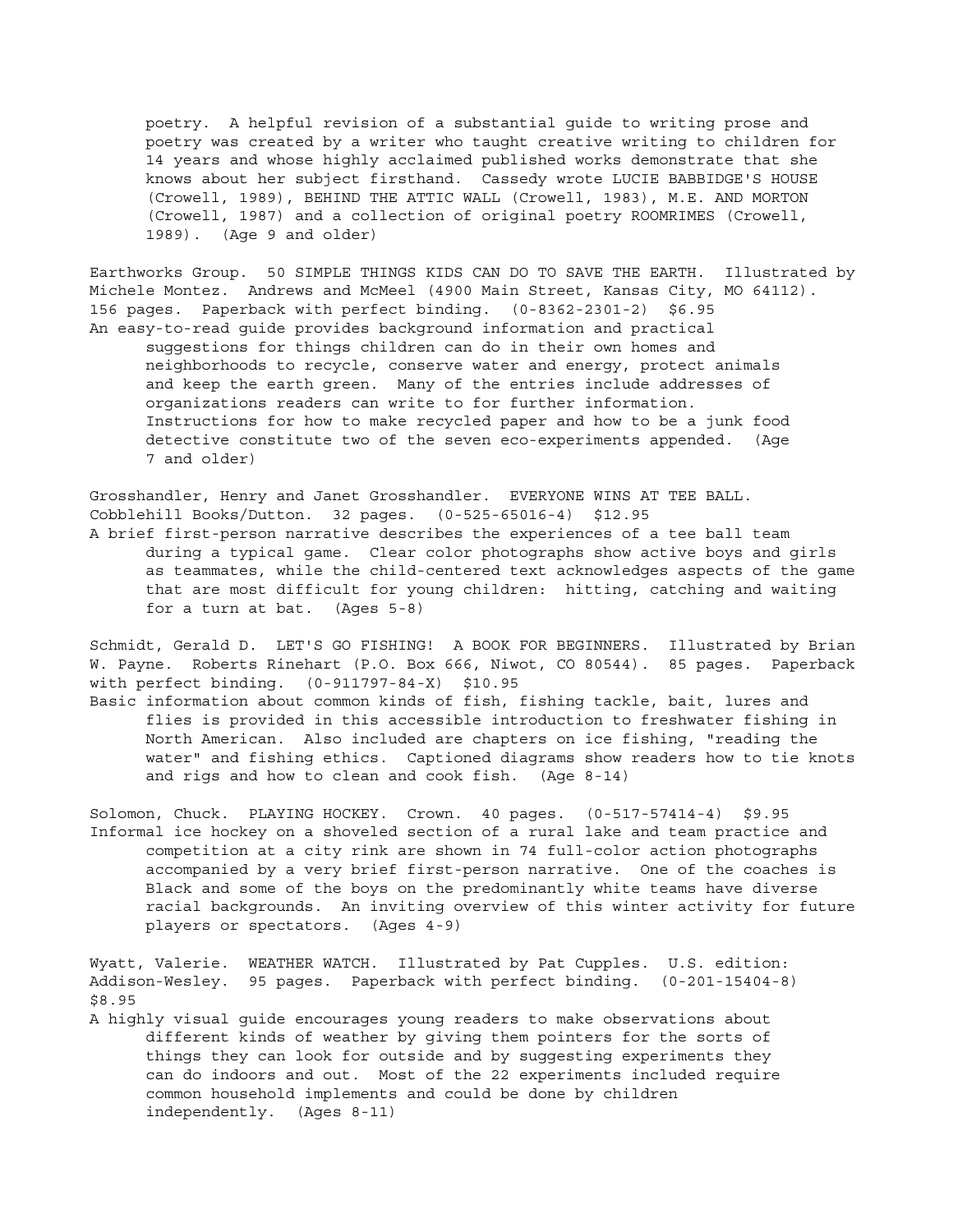See also: Indian Way; Las Navidades; Pretend You're a Cat; Shake It to the One That You Love the Best; Toddler Time

# **ISSUES IN TODAY'S WORLD**

Ancona, George. RIVERKEEPER. Macmillan. 48 pages. (0-02-700911-4) \$13.95 A photo-essay describes the day-to-day life and work of John Cronin, hired by the Hudson River Fishermen's Association to protect the river from polluters in order to keep its wildlife strong and healthy. Black-and-white photographs and numerous first-person statements from Cronin convey his deep sense of commitment, as well as the great pride and satisfaction he derives from his work. (Ages 7-11)

THE BIG BOOK FOR PEACE. Edited by Ann Durell and Marilyn Sachs. Dutton. 120 pages. (0-525-44605-2) \$15.95

A unique family anthology offers an album of pieces by 31 contemporary children's book creators, including writers Mildred Pitts Walter and Yoshiko Uchida; reteller John Bierhorst; and artists Leo and Diane Dillon, Jerry Pinkney and Allen Say. Walter's powerful short account concerning a nonviolent African-American civil rights demonstration in Washington, D.C., and Uchida's epistolary fictional narrative originating in a Japanese-American internment camp extend the concept of peace to embrace social justice issues. Jacket art by Maurice Sendak introduces a compilation with the intent of offering alternate resolutions to various barriers to understanding and justice. (All ages)

Burningham, John. HEY! GET OFF OUR TRAIN. U.S. edition: Crown. 48 pages. (0-517-57638-4) \$14.95

- At night, when most children are sleeping, a little boy and his stuffed dog take a dreamlike journey by train, making stops along the way to have a picnic, play ghosts, go for a swim, fly kites and "muck about with umbrellas." At each stop, an unwelcome animal passenger boards their train and begs to be allowed to go with them: each is an endangered animal running away from human threats and each is eventually added to the ever-growing passenger list. Burningham combines whimsical, scratchy pen-and-ink drawings with abstract mixed media paintings in a complex, multilayered contemporary fantasy that can be understood and enjoyed on many different levels. (Ages 3-7)
- McKissack, Patricia and Fredrick McKissack. TAKING A STAND AGAINST RACISM AND RACIAL DISCRIMINATION. Franklin Watts. 157 pages. (0-531-10924-0) \$13.40 An eight-chapter examination of racism and racial discrimination in the U.S.A. approaches motivations for doing so first. Other subjects covered include forms of racism; race issues and the U.S. governments; past and present leaders and activists in resisting racism; and national groups organized against racial injustice. An immediately applicable chapter addresses name calling, racial slurs, derogatory jokes and "problem attitudes." The substantial bibliography, detailed source notes and index extend the resources of this direct, constructive book. (Ages 11-14)

Pringle, Laurence. GLOBAL WARMING. Arcade/Little, Brown. 46 pages. (1-55970-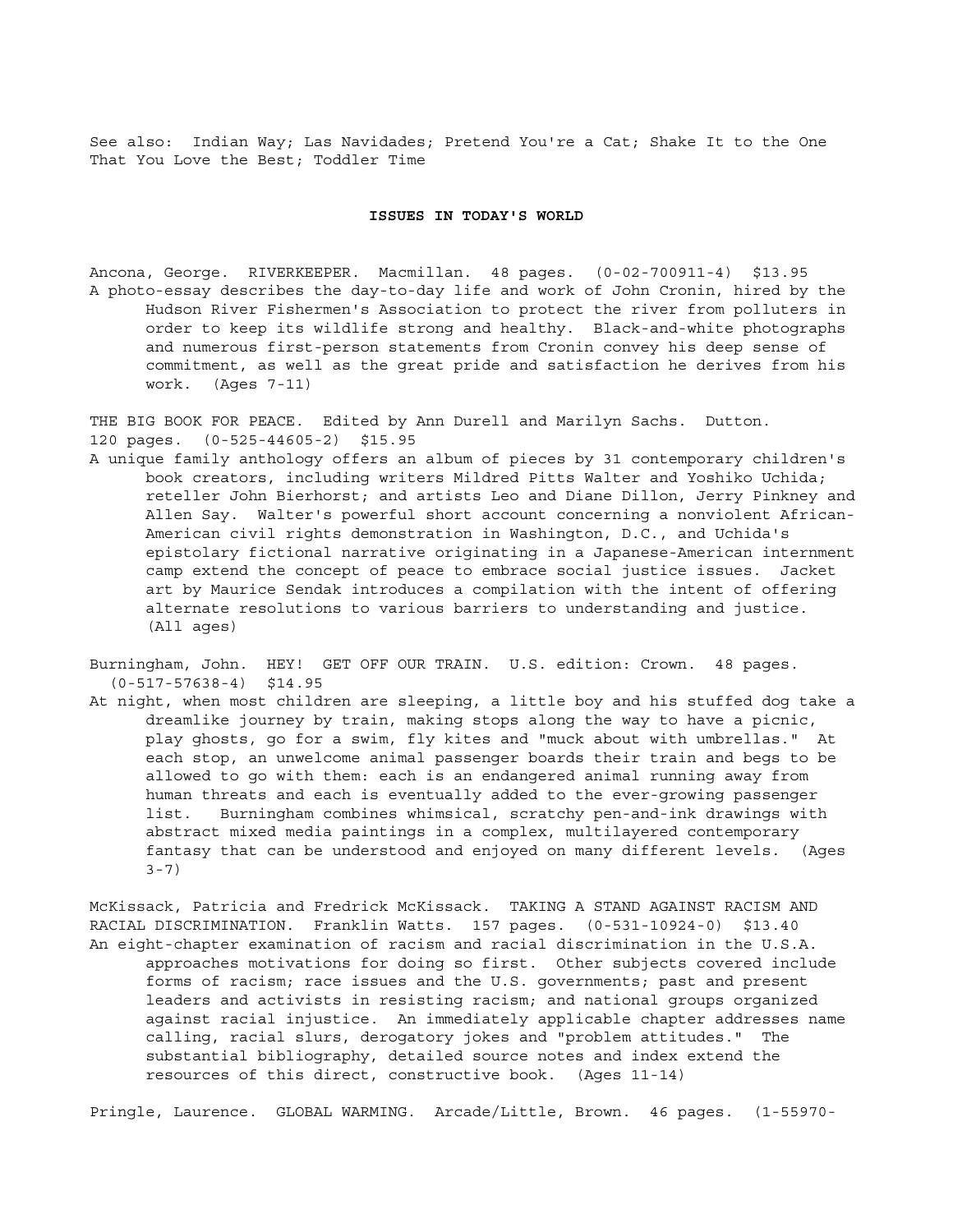012-2) \$14.95 In a concise, clearly written text, Pringle describes global warming, the factors contributing to it and the possible solutions to the worldwide problem. Color photographs and diagrams illustrate this readable account and a glossary defines scientific terms used. (Ages 7-10)

Scholes, Katherine. PEACE BEGINS WITH YOU. Illustrated by Robert Ingpen. U.S. edition: Sierra Club/Little, Brown. 40 pages. (0-316-77436-7) \$10.95 Beginning on a personal level, Scholes explains the concept of peace as having the things you need and at least some of the things you want. She then extends the metaphor to define conflict and the various means used to resolve it. The personal tone of the book is well balanced by softly hued full-color

illustrations showing children around the world at work and at play. (Ages 4-7)

Vargo, Vanessa. ZEBRA TALK. Child's Play. 20 pages. Paperback with stapled binding. (0-85953-395-6) \$3.95

A young Grevy's zebra asks her mother, "What was it like when you were young like me?" In response her mother tells her about a time when thousands of zebras roamed the savannahs in Africa, before the time of "men with guns." Alternating black-and-white pages are cut to progressively shorter lengths for a layered effect so that upon reaching the wordless double-page spread at the center, one sees an impressive display of zebra stripes. The spare text and unique artistry combine to make an eloquent plea for protecting an endangered species. Notes at the end of the book give factual information about the four zebra species. (Ages 3-6)

See also: And Then There Was One; Chain of Fire; 50 Simple Things Can Do to Save the Earth; Hand Full of Stars; John Muir; Journey; Middle of Somewhere; My Hiroshima; My Place; People Who Hugged the Trees; Rain Forest Secrets; Rice Without Rain; Sea Otter Rescue; Seeing Earth From Space; Tree Still Stands; Woodsong

### UNDERSTANDING ONESELF AND OTHERS

Alexander, Sally Hobart. MOM CAN'T SEE ME. Photographs by George Ancona. Macmillan. 48 pages. (0-02-700401-5) \$14.95

- Leslie, a nine-year-old girl, describes day-to-day life living with her mom who's been blind since age 26. While Leslie describes how her family does things differently to accommodate her mom's special needs and speaks candidly about times her mom has embarrassed her, the overall focus of this photo-essay is her mom's active life, as she takes Leslie shopping, volunteers at her school, takes her to dance and gymnastic classes, attends soccer games and plays baseball with her kids. (Ages 6-11)
- Boyd, Lizi. SAM IS MY HALF BROTHER. Viking. 32 pages. (0-670-83046-1) \$11.95 Now that baby Sam has joined the family, Hessie has trouble sharing parental attention with him when she goes to spend the summer with her father and stepmother. Distinctive full-color illustrations accompany this universal story of sibling rivalry with a contemporary twist. (Ages 3-6)

Jenness, Aylette. FAMILIES; A CELEBRATION OF DIVERSITY, COMMITMENT AND LOVE.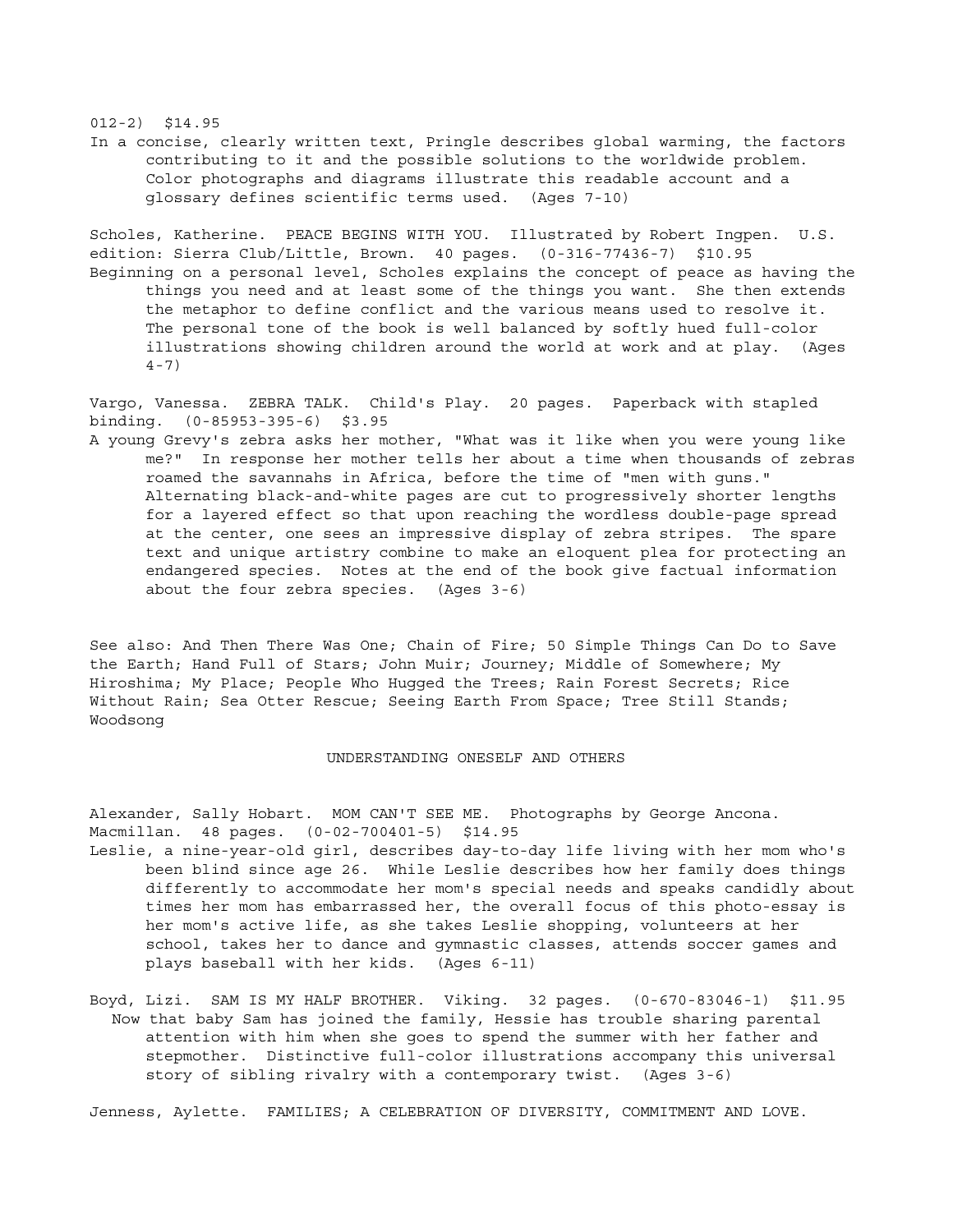Houghton Mifflin. 48 pages. (0-395-47038-2) \$13.95 Seventeen young people each briefly comment upon the composition of their families in a photo-essay which originated as an interactive exhibition at the Children's Museum in Boston. One strength of this unique book rests in its organizational pattern, in that no one type of family unit is presented as standard, or correct, or "other." Blended, adoptive, mixed-racial, biracial, two parent, one parent, gay and lesbian, collective and extended families from diverse racial, ethnic and economic backgrounds are pictured. Child-expressed definitions of "family" and a list of books for further reading are additional features of an important book. (Ages 5-12)

Koehler, Phoebe. THE DAY WE MET YOU. Bradbury. 40 pages. (0-02-750901-X) \$12.95

A mother and father describe the flurry of activity that occurred in their household on the day they got a phone call from an adoption agency. "We bought diapers / and pajamas / and shirts and little socks / so you would be dry and warm." Pastel crayon illustrations and a few words per page set in a large typeface communicate the love and excitement experienced in an adoptive family. (Ages 1-3)

Kuklin, Susan. GOING TO MY NURSERY SCHOOL. Bradbury. 32 pages. (0-02-751237-1) \$12.95

 Four-year-old Heath describes a typical day at his nursery school from the time his dad drops him off in the morning till the time he picks him up again in the afternoon. Color photographs and a first-person text document Heath's activities. A helpful three-page note to parents at the book's end tells what one should look for when choosing a nursery school. (Ages 3-4)

Oppenheim, Shulamith Levey. WAITING FOR NOAH. Illustrated by Lillian Hoban. A Charlotte Zolotow Book/Harper & Row. 32 pages. (0-06-024633-2) \$12.89 Noah persuades his grandma to tell him his favorite story -- her account of what she did and what she thought about on the day Noah was born. Rich pastel illustrations show Noah and his grandma baking cookies, riding bicycles, reading a story, all the things grandma looked forward to doing with newborn Noah when he was old enough. (Ages 2-4)

Turner, Ann. THROUGH MOON AND STARS AND NIGHT SKIES. Illustrated by James Graham Hale. A Charlotte Zolotow Book/Harper & Row. 32 pages. (0-06-026189-7) \$12.95 A little boy from an Asian country who was sent to the U.S. to be adopted by a white couple tells, in his own words, what he remembers about his journey and the first day and night in his new home. A poetic text and delicate watercolor illustrations give the story a tender tone. (Ages 3-5)

Valens, Amy. JESSE'S DAYCARE. Illustrated by Richard Brown. Houghton Mifflin. 32 pages. (0-395-53357-0) \$13.95

- There's plenty for Jesse to do each day when his mom drops him off at Sara's house on her way to work. An upbeat text and full-color illustrations show Jesse's typical activities in home daycare while smaller inset pictures show what his mom is doing at work. (Ages 2-4)
- See also: Bright Eyes, Brown Skin; Jodie's Journey; Julius, the Baby of the World; My Place; Peace Begins with You; Taking a Stand Against Racism and Racial Discrimination; Teammates; Toddler Time; Tree Still Stands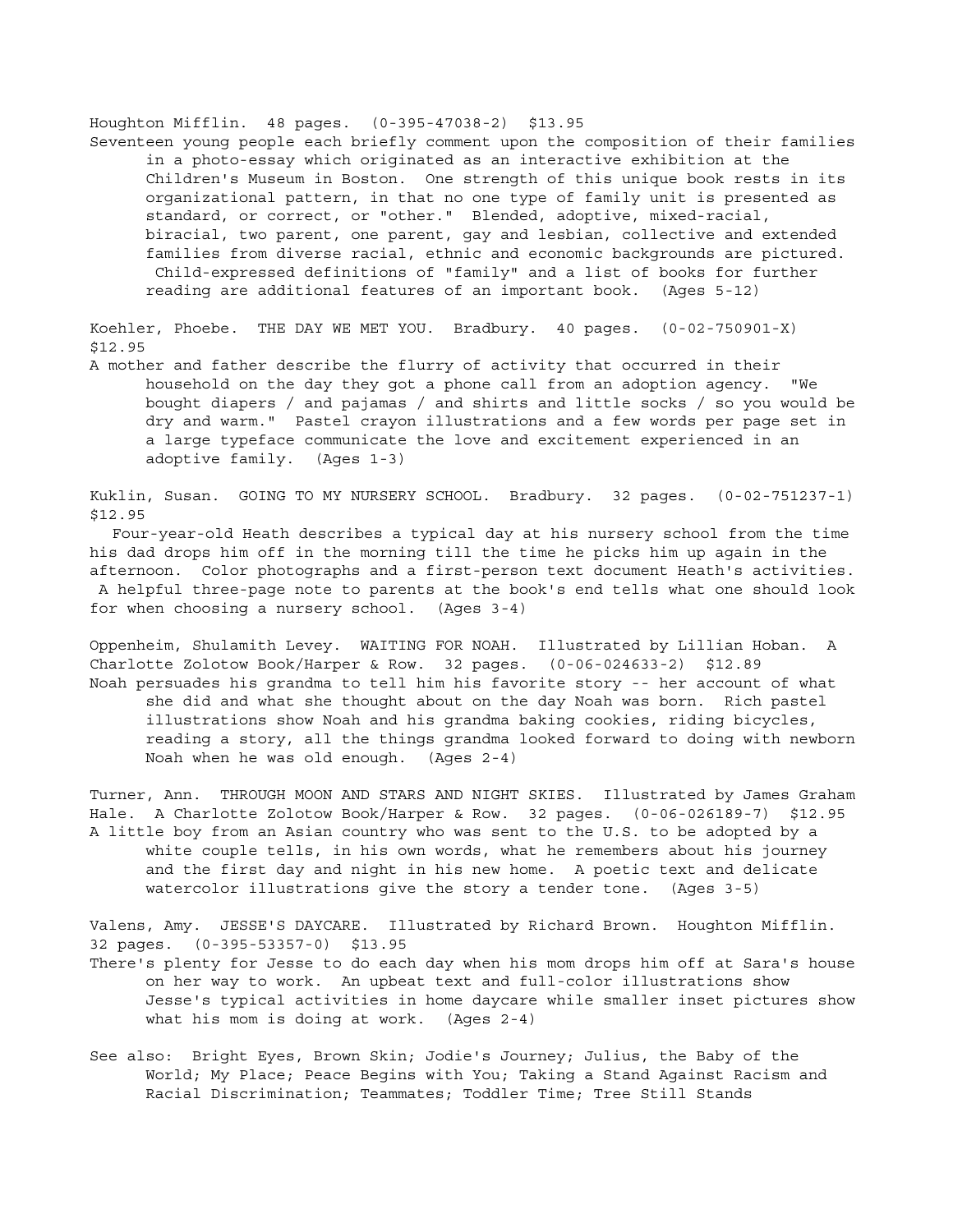#### **THE ARTS**

Edwards, Michelle. DORA'S BOOK. Carolrhoda. 32 pages. (0-87614-441-3) \$12.95 Directions for creating and producing by hand a small edition of an original book are interwoven into the story of an elder-aged woman from northern Minnesota who creates a book about her family history for members of the family and close friends. Like the main character Dora, author/artist Edwards has written, illustrated, printed, typeset and bound her own books. The Minnesota Center for Book Arts contributed expertise to this book about the steps involved in the satisfying process of making a book by hand. The book jacket underscores the truism to avoid judging a book by its cover; although the jacket art has little child appeal, the content does. (Ages 9-12)

Gregory, Cynthia. CYNTHIA GREGORY DANCES SWAN LAKE. Photographs by Martha Swope. (A Time of My Life Book) Simon and Schuster Books for Young Readers. 48 pages.  $(0-671-68786-7)$  \$14.95

Readers literally peer backstage and beyond during one day of a working ballerina's career. In full-color photographs and Gregory's words they glimpse Cynthia Gregory participating in a morning ballet class; meeting the wardrobe mistress for a final costume fitting; giving a telephone interview to a dance critic; rehearsing for the evening performance; taking advantage of opportunities to be home with her family; getting ready to go onstage; and celebrating the new American Ballet Theatre performance of "Swan Lake." Gregory's commentary brings readers down-to-earth elements of ballet dancers typically seen by audiences as "... perfect creatures who seem to float and fly with no effort at all ..." (Ages 5-11)

Hoyt-Goldsmith, Diane. TOTEM POLE. Photographs by Lawrence Migdale. Holiday House. 32 pages. (0-8234-0809-4) \$14.95

David is a Tsimshian boy whose pride in his father's artistry as a wood-carver and creator of a new totem pole provides the focus for a  $10" x 10"$  first-person narrative. The history and culture of David's paternal elders, the Eagle Clan from Metlakatla on Alaska's Annette Island, are described and shown in full-color photographs, as is a brief background of the Klallam Indians of the Northwest Coast. Written and visual explanations detail the steps David's father takes to find a straight, tall cedar tree and carve the Klallam Thunderbird, Raven, Whale, Bear and other symbolic images into its trunk. The community's involvement in raising and celebrating the pole's placement on the Klallam Reservation is also pictured. David's maternal ancestors emigrated to the U.S.A. from Europe generations ago. The boy's Tsimshian heritage and Eagle Clan membership are interpreted in several ways, including the one-page retelling of the "Legend of the Eagle and the Young Child." A glossary concludes this unusual and absorbing photo documentary account. (Ages 5-10)

Lomas Garza, Carmen. FAMILY PICTURES/CUADROS DE FAMILIA. Children's Book Press (1339 61st St. Emeryville, CA 94608). 32 pages. (0-89239-050-6) \$12.95 Brilliantly colored oil, acrylic and gouache paintings illustrate scenes from the Chicana artist's childhood in Kingsville, Texas. Details from traditional Hispanic family and community life abound in the naive-style illustrations, as well as in the accompanying explanatory passages printed in both English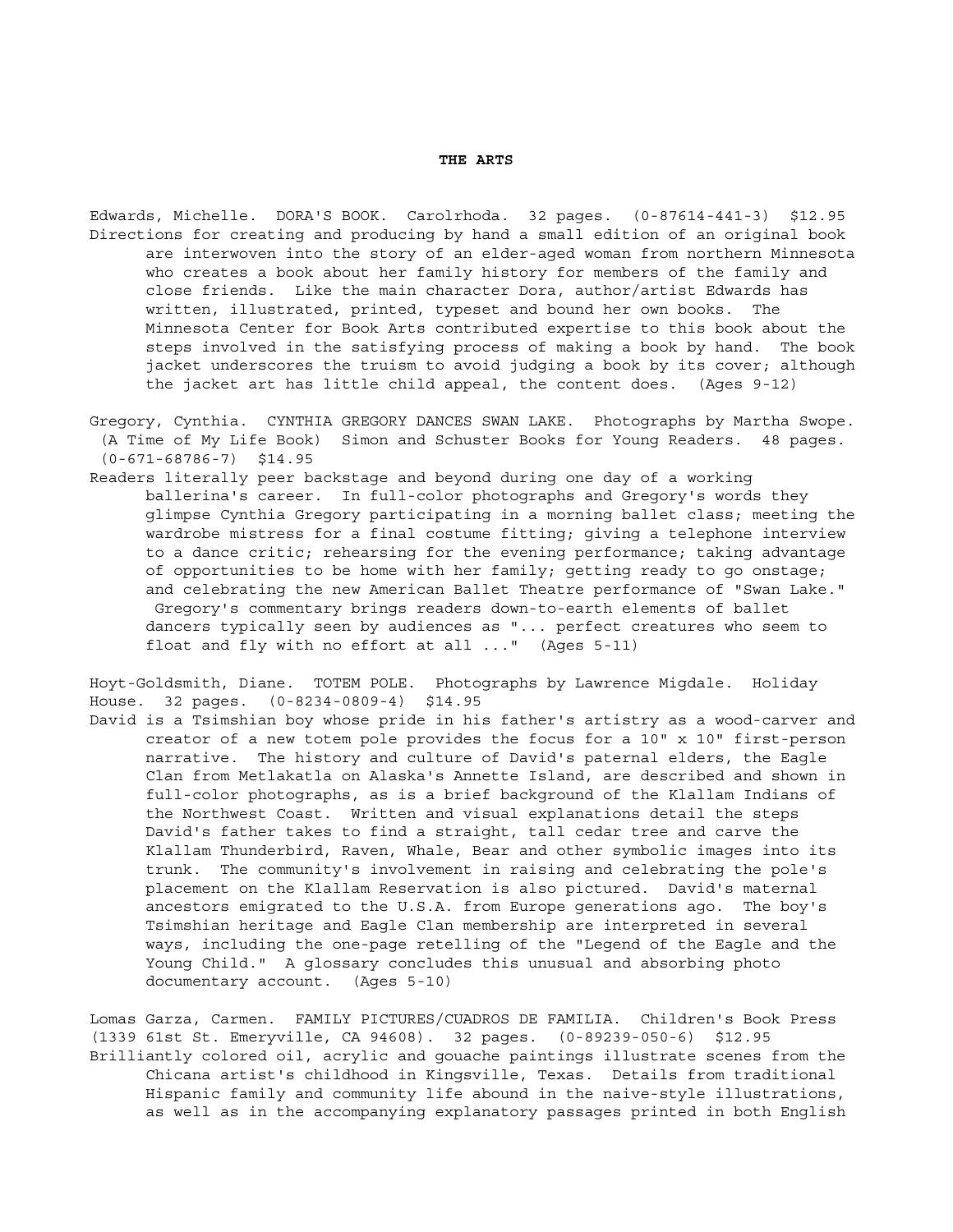and Spanish. (Age 7 and older)

Mattox, Cheryl Warren. SHAKE IT TO THE ONE THAT YOU LOVE THE BEST; PLAY SONGS AND LULLABIES FROM BLACK MUSICAL TRADITIONS. Illustrated by Varnette P. Honeywood and Brenda Joysmith. Warren-Mattox Productions (Distributed by JTG of Nashville, 102C 18th Avenue South, Nashville, TN 37212). 54 pages. Paperback with stapled binding. (0-9623381-0-9) \$7.95

The music and lyrics for sixteen play songs and ten lullabies from African-American culture are included in this rich, beautifully designed collection. Each song is bordered by a distinctive strip of Kente cloth, reproduced in full color, and accompanied by a note that provides a historical and cultural context. In addition, each play song includes a brief description of the game or activity traditionally associated with the song. Ten fullcolor reproductions of paintings by gallery artists Varnette P. Honeywood and Brenda Joysmith show children at home and at play, providing a perfect complement to the spirit of the songs. Honor Book, 1990 CCBC Coretta Scott King Book Award for Illustration Book Discussion. (All ages)

Ekoomiak, Normee. ARCTIC MEMORIES. U.S. edition: Henry Holt. 32 pages. (0-8050-1254-0) \$15.95

Seventeen extraordinary full-color reproductions of fabric art works composed of felt applique and embroidery show Inuit ice fishing, "iglu" life, blanket tossing and other games, legends and seasonal events, including an Inuit Nativity. The artist's written interpretations of specific Inuit traditions integrate his personal world view with times and events almost totally past in James Bay in Arctic Quebec. The parallel, bilingual Inuit-English texts are visually striking. Important background information at the end tells about the Inuit people and language and contemporary Inuit art and artists. Normee Ekoomiak's own words describe how permanent damage to his hearing in childhood never keeps him from hearing the language of the earth's creatures. Ekoomiak's artistic tribute to his people combined with his expressions of natural unity result in a one-of-a-kind book offering multiple levels of information and insight. (Age 5 and older)

Price, Leontyne, reteller. AIDA. Illustrated by Leo and Diane Dillon. Harcourt Brace Jovanovich. 32 pages. (0-15-200405-X) \$16.95

A handsome 11 1/4" x 10 1/4" volume combines an internationally respected African-American opera star's retelling of the opera narrative which, she states, has given her "great inspiration onstage and off." In a storyteller's note at the end of the book, Ms. Price cites the qualities she admires in the Ethiopian Princess who "was my best friend operatically and was a natural for me because my skin was my costume." These qualities include Aida's "deep devotion and love for her country and people - her nobility, strength and courage..." They are expressed in the Dillons' rich colors, dramatic costumings of characters, inventive stagings of action and multiple uses of ancient Egyptian images. The tragic enslavement central to the opera is not romanticized, although the story contains romantic elements. Traditional typography combined with the elegance of contemporary book design and production complement the Dillons' contemporary illustrative style. Winner, 1990 CCBC Coretta Scott King Book Award for Illustration Book Discussion. (Ages 7-14)

Sibley, Brian. THE LAND OF NARNIA. Illustrated by Pauline Baynes. U.S. edition: Harper & Row. 96 pages. (0-06-025625-7) \$19.89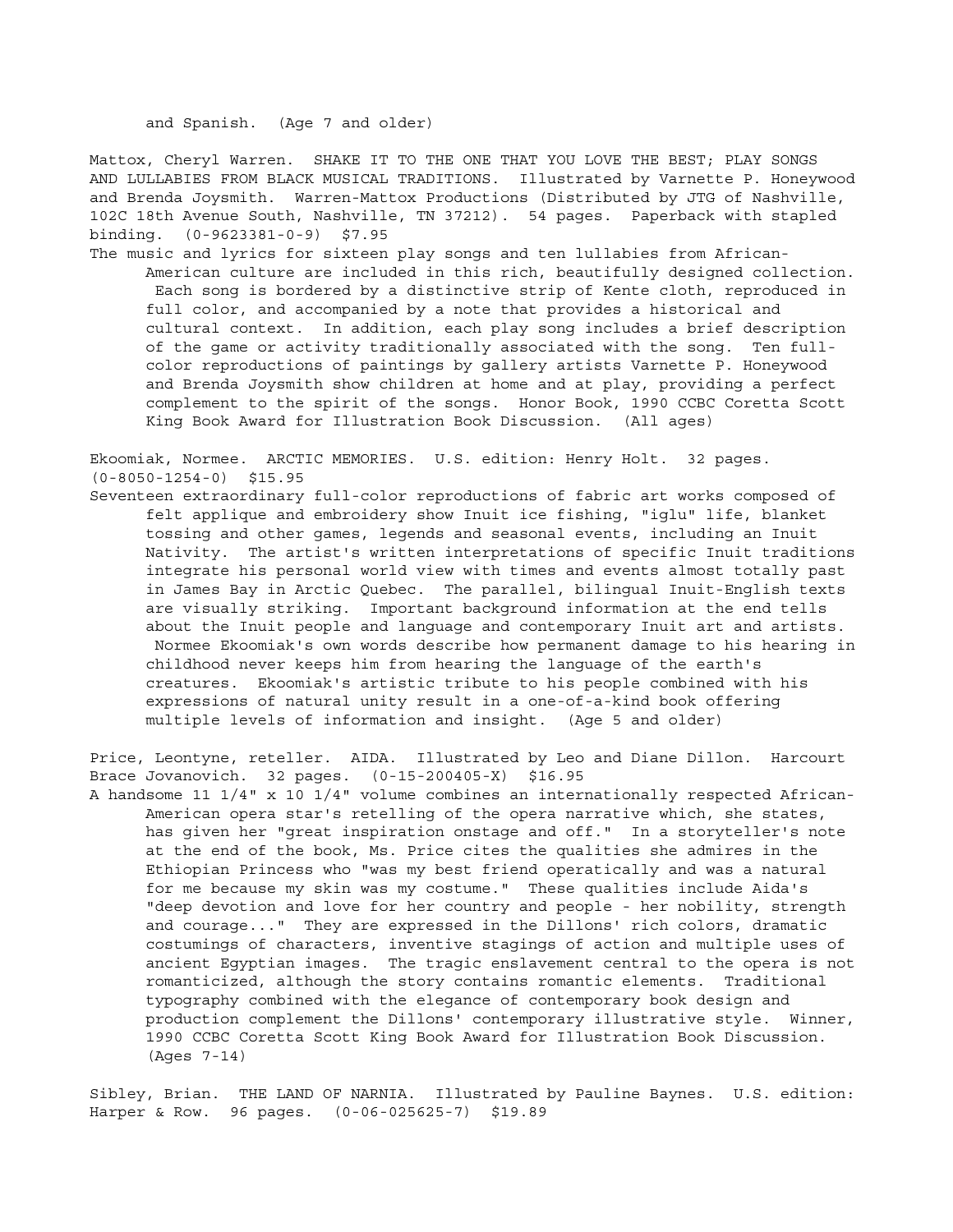- An elegantly designed compendium contains information about C.S. (Jack) Lewis; summaries of and visual images from each fantasy novel; accounts of Narnian history; background material about how Lewis wrote the famous books; and details about Pauline Baynes' development of the Narnia maps and illustrations. A treat for devotees of the Narnia Books, fantasy readers and literary arts enthusiasts. (Ages 11-14)
- See also: Christmas Story; Hattie and the Wild Waves; In Your Own Words; Journey; Las Navidades; Laura Ingalls Wilder Country; Place My Words Are Looking For; Sorrow's Kitchen

#### **POETRY**

Agard, John. LIFE DOESN'T FRIGHTEN ME AT ALL. U.S. edition: Henry Holt. 96 pages. (0-8050-1237-0) \$14.95

A collection of 85 poems about "love, families, politics, injustice, growing up, having a good time" is iconoclastic and mature in mood. Most of the approximately 75 poets represented are from United Kingdom nations and many are people of color. The poets include James Berry, Nikki Giovanni, Miroslav Holub, June Jordan, Audre Lorde, Zinzi Mandela, Bob Marley and Kazuko Shiraishi. A distinctive graphic design complements the small typeface in this 8" x 5" volume created by Guyanese poet John Agard. (Age 14 and older)

Frank, Josette, selector. SNOW TOWARD EVENING; A YEAR IN A RIVER VALLEY. Illustrated by Thomas Locker. Dial. 32 pages. (0-8037-0810-6) \$15.89 Short poems by 13 poets evoke each month and January 1st as do 13 scenic paintings reproduced in full color. Poets represented in the thematic, largely visual anthology include John Updike, Langston Hughes, Charlotte Zolotow and Rachel Field. (Ages 7-10)

Janeczko, Paul B. THE PLACE MY WORDS ARE LOOKING FOR; WHAT POETS SAY ABOUT AND THROUGH THEIR WORK. Bradbury. 150 pages. (0-02-747671-5) \$13.95 "...Collect words!...Be yourself. Do not imitate other poets. You are as

important as they are...", counsels Gwendolyn Brooks in a short personal statement preceding her poem "Computer". Page layouts with generous amounts of open space invite young readers and writers to discover what 39 contemporary poets say about their work as well as to sample on or two of their poems. The black and white photograph introducing each poet provides a visual immediacy corresponding to the upbeat tone of the anthology. Other poets represented include Paul Fleischman, Russell Hoban, Felice Holman, Maxine Kumin, Karla Kuskin, Myra Cohn Livingston, Naomi Shihab Nye, Gary Soto, John Updike and Ron Wallace. (Age 10 and older)

Larrick, Nancy, compiler. MICE ARE NICE. Illustrated by Ed Young. Philomel. 48 pages. (0-399-21495-X) \$15.95

Twenty-five poems by 19 poets involve mice - and cats and dogs! The warm brown charcoal and pastel illustrations literally offer a wide range of perspectives. Poets represented include John Ciardi, Aileen Fisher, Patricia Hubbell, A.A. Milne, Lucy Sprague Mitchell and Jack Prelutsky. (Ages 5-10)

Philip, Neil, selector. A NEW TREASURY OF POETRY. Illustrated by John Lawrence.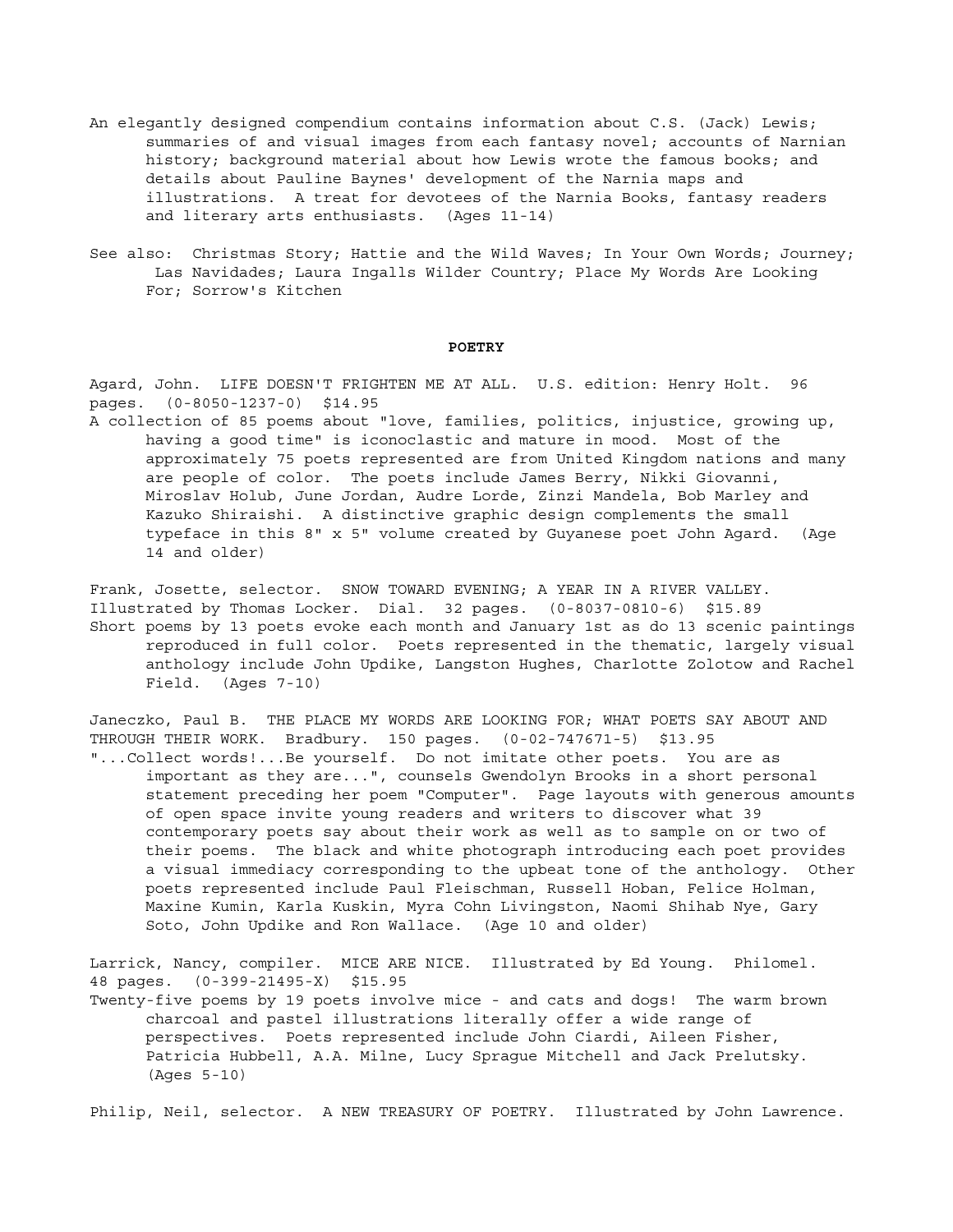U.S. edition: Stewart, Tabori & Chang. 256 pages. (1-55670-145-4) \$25.00 The more than 130 poets represented in this handsome collection include William Blake, Walter De la Mare, Emily Dickinson, Robert Frost, Robert Graves, Rudyard Kipling, Stevie Smith and Robert Louis Stevenson. Graphically distinctive woodcuts illustrate and decorate the anthology of 288 poems organized into sections: A Child Went Forth, Days Are Where We Live, Birds and Beasts, Sing a Song of Seasons, Once Upon a Time, and Goodnight. The index of poets also cites their date(s). The title and first line indexes are combined. (Family reading and ages 9-12)

Ryder, Joanne. UNDER YOUR FEET. Illustrated by Dennis Nolan. Four Winds Press. 32 pages. (0-02-777955-6) \$13.95

"...Under the ground / under the grass / under your feet / creatures are hiding. / Tucked in the earth / or deep in the pond, hidden by leaves or ice, small creatures live nearby...You can look, but you may not see them moving. / Yet they are there. / Try and see if you can feel them..." Similar to STEP INTO THE NIGHT (Four Winds, 1988) and MOCKINGBIRD MORNING (Four Winds, 1989) in tone and visual beauty, these poetic impressions of nature during a seasonal change can evoke a quiet awareness of other creatures with whom the same physical terrain is shared. (Ages 4-8)

### **BIOGRAPHY AND AUTOBIOGRAPHY**

Brooks, Polly Schoyer. BEYOND THE MYTH; THE STORY OF JOAN OF ARC. J.B. Lippincott. 176 pages. (0-397-32422-7) \$14.89

Throughout the five centuries following the death of France's popular heroine and saint, legendary and varying interpretations of Joan's deeds have often obscured recorded facts. Brooks relies heavily upon the fund of information in Joan's Trial Record and upon an understanding of the social, political and religious context of 15th century France in developing this 12-chapter explanation of Joan's pious, inspired leadership. The handsomely designed, well written biography is complemented by the biographer's helpful notes, substantial bibliography and detailed index. (Age 12 and older)

Freedman, Russell. FRANKLIN DELANO ROOSEVELT. Clarion. 200 pages. (0-89919- 379-X) \$16.95

The well researched, organized and readable text covers FDR's childhood, college years, early career and four-term U.S. presidency and is augmented by blackand-white photographs. Freedman briefly refers to the dimensions of FDR's personal life, public persona and political career which any reliable biographer would include. A listing of other books about this extraordinary leader and an index complete an exemplary work which illuminates the complex man who accomplished much while he was facing unprecedented national and international challenges. (Age 10 and older)

Lyons, Mary E. SORROW'S KITCHEN; THE LIFE AND FOLKLORE OF ZORA NEALE HURSTON. Charles Scribner's Sons. 144 pages. (0-684-19198-9) \$13.95

From the time of her childhood in the all-Black town of Eatonville, Florida, Hurston delighted in hearing the oral folk literature of her people and she was determined in adulthood to give it the scholarly attention it deserved. Lyons skillfully documents Hurston's struggles to acquire an education and to have her research taken seriously by the academic establishment, her role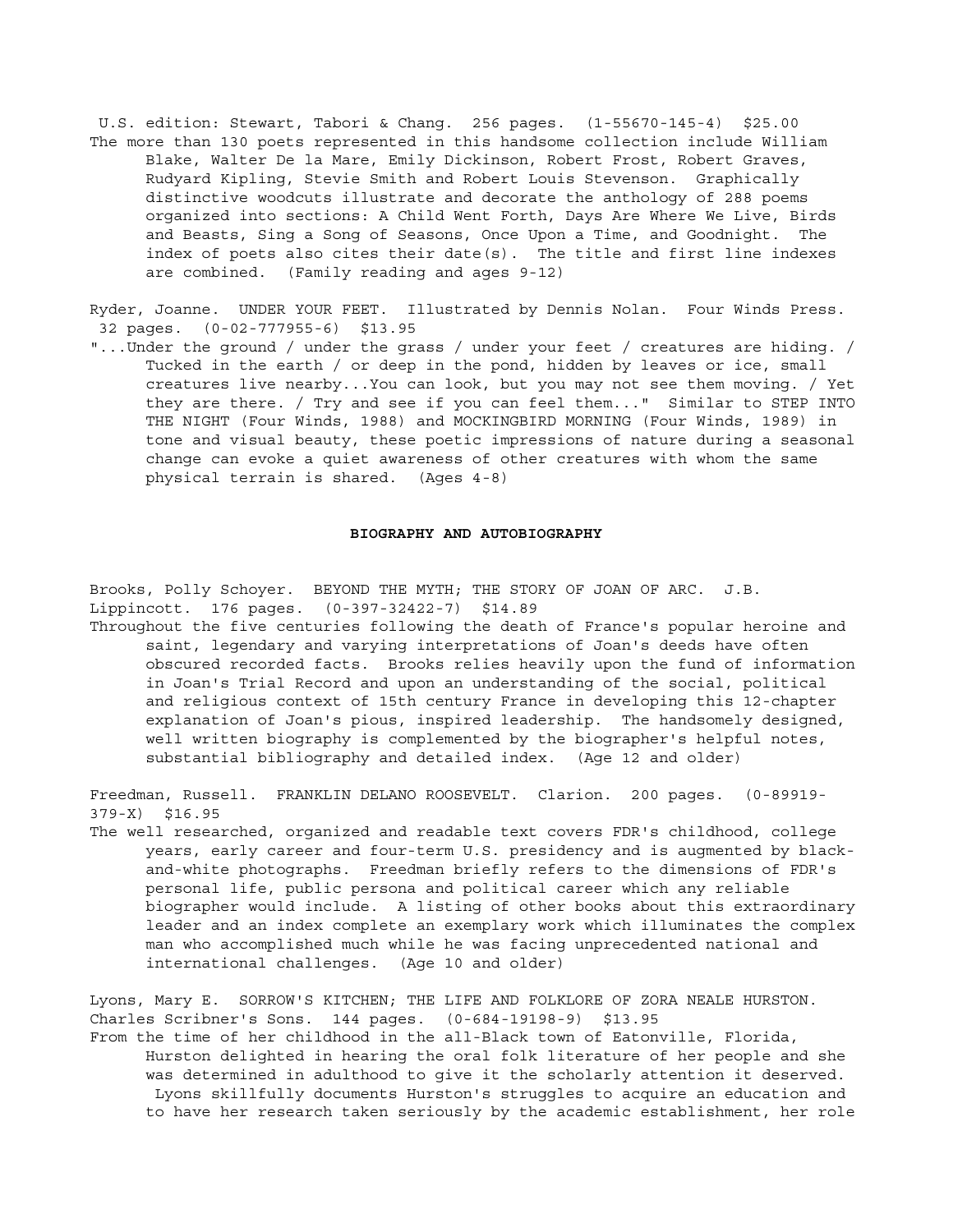as a creative artist in the Harlem Renaissance and her lifelong commitment to preserving the cultural heritage of African-Americans in the U.S. South and in the West Indies. Excerpts from Hurston's own writing are frequently interspersed throughout the text, giving readers a strong sense of Hurston's unique character. (Age 11 and older)

- Paulsen, Gary. WOODSONG. Bradbury. 132 pages. (0-02-77-221-9) \$12.95 "...I was running a team in the north and they were out there ahead of me and it was beautiful... And I knew nothing. I was so ignorant, so steeped in not knowing that I did not even know what I didn't know. I didn't know what questions to ask, or how to ask them, and I would not begin to learn until Storm taught me. His blood taught me..." The author of DOGSONG (Bradbury 1985), HATCHET (Bradbury, 1987) and THE WINTER ROOM (Orchard, 1989) tells how he trained and ran dogs for the Iditarod, a 1,180-mile dogsled race in Alaska. Paulsen relates robust survival stories from his life in northern Minnesota as well as the memorable inner odyssey of his changing values concerning active hunting and trapping. (Age 9 and older)
- Say, Allen. EL CHINO. Houghton Mifflin. 32 pages. (0-395-52023-1) \$14.95 A picture-book biography of Bill Wong, a Chinese-American bullfighter. As a child, Wong dreamt of a career as a professional basketball player but his small physical stature kept him from realizing his dream as he approached adulthood. Still interested in pursuing athletics, he discovered on a trip to Spain that he was just the right size for bullfighting and, after years of training, achieved fame and fortune as "El Chino," Spain's first Chinese matador. Allen Say's full-page watercolor paintings are reproduced in black-and-white and full color, giving readers the impression that they are looking at photographs in a family album. (Ages 4-8)
- Stevenson, James. JULY. Greenwillow. 32 pages. (0-688-08822-8) \$12.95 "...When I young, each month was like a glacier slowly melting..." begins a largely visual autobiographical narrative about the summers 50 years ago when this popular NEW YORKER cartoonist and children's book humorist spent a month with his grandparents at their beach house. New rules, old summer friends, varying oceanside weather, sticky toasted marshmallows and almostscary stories are remembered in a spare, witty narrative punctuated with small watercolor paintings reproduced in full color. WHEN I WAS NINE (Greenwillow, 1986) and HIGHER ON THE DOOR (Greenwillow, 1987) are companion picture book volumes. (Ages 5-9)

Tolan, Sally. JOHN MUIR; NATURALIST, WRITER AND GUARDIAN OF THE NORTH AMERICAN WILDERNESS. Gareth Stevens. 68 pages. (0-8368-0099-0) \$12.45 A brief account of the Scots-born originator of the U.S. national park system draws upon standard works by and abut Muir but emphasizes his early years in Wisconsin and at the University of Wisconsin in Madison to a greater extent than most other biographies for young readers. Full-color scenic photos and maps; black-and-white archival images of Muir, his family and colleagues; brown-and-white sketches and other images of Muir's inventions and notes; brief side-bar quotations by Muir and others; and listings of conservationrelated organizations contribute to this introduction to an activist's vision, life and works. (Ages 11-14)

See also: Black Heroes of the Wild West; Cynthia Gregory Dances Swan Lake; Family Pictures; Kate Shelley and the Midnight Express; Land of Narnia; Laura Ingalls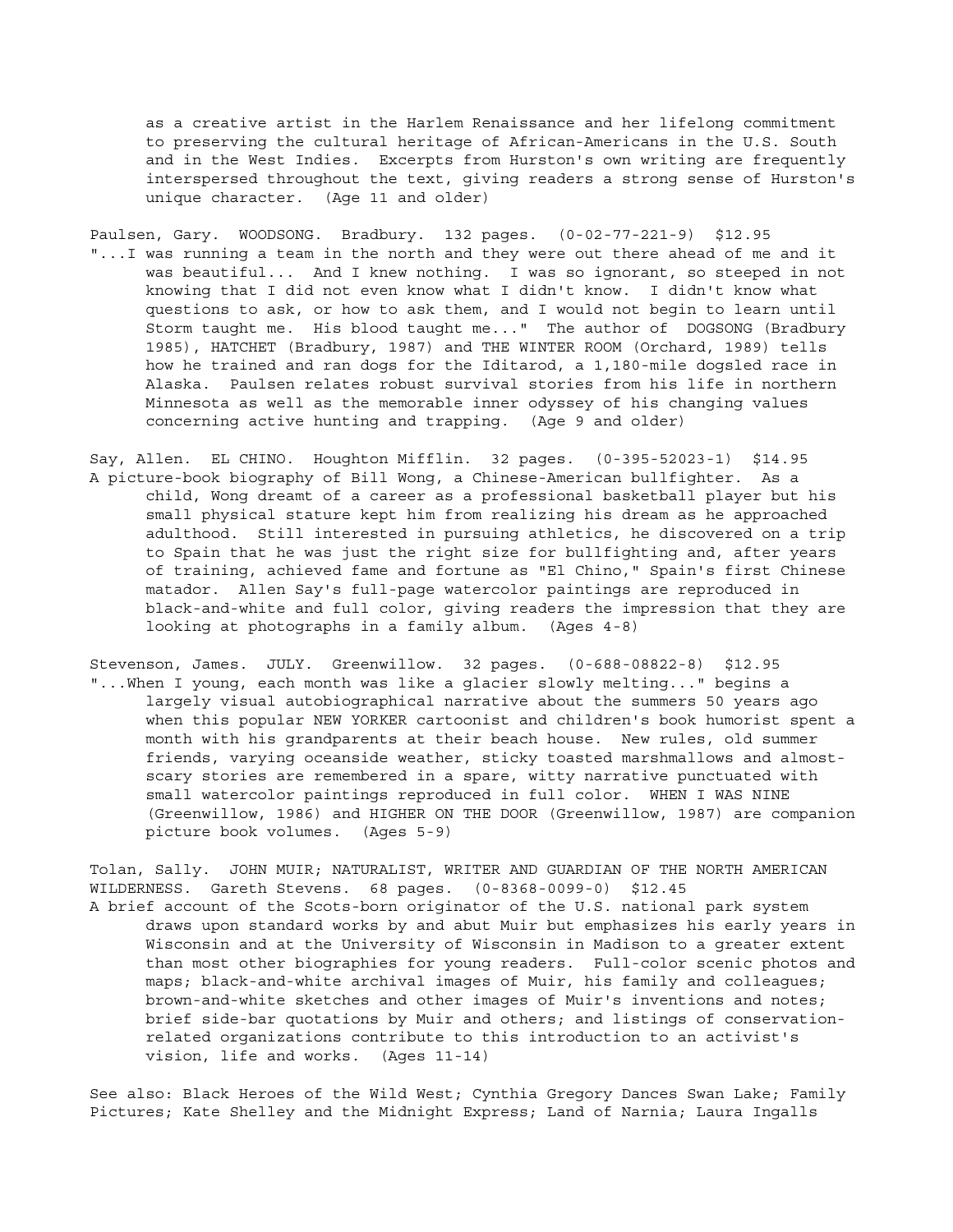Wilder Country; Place My Words Are Looking For; Teammates

## **FOLKLORE, MYTHOLOGY AND TRADITIONAL LITERATURE**

Bierhorst, John. THE MYTHOLOGY OF MEXICO AND CENTRAL AMERICA. William Morrow. 239 pages. (0-688-06721-2) \$14.95

In a companion volume to THE MYTHOLOGY OF NORTH AMERICA (Morrow, 1985) and THE MYTHOLOGY OF SOUTH AMERICA (Morrow, 1988), Bierhorst retells 20 basic myths of the area and explains how they fit into the world views of the people who told them. This carefully compiled and documented resource also includes an analysis of aspects of modern Mexican and Central American life that have their roots in the ancient Native mythology. (Age 13 and older)

Cousins, Lucy. THE LITTLE DOG LAUGHED. U.S. edition: Dutton. 64 pages. (0-525- 44573-0) \$14.95

A freshly conceived treatment of more than fifty entries explodes the prevailing idea communicated by conventional nursery rhyme books. These bold, vibrant forms and figures are far from precious. They definitely are not lily white. They contribute to waking up, to opening one's eyes literally and figuratively. The mood is carefree, the characters bear mixed racial images and the humor throughout is delightful. (Age 9 months-4 years)

Geras, Adele. MY GRANDMOTHER'S STORIES; A COLLECTION OF JEWISH FOLK TALES. Illustrated by Jael Jordan. U.S. edition: Alfred A. Knopf. (0-679-80910-4) \$17.95

Ten traditional Jewish tales are interwoven within the narrative and dialogue of a girl's visit to her grandmother. While they cut apples to mix with the nuts and raisins for a strudel, the grandmother asks "...Have you ever thought..., what it must be like to be hungry?...Let me tell you a story about...a very rich merchant...in the days of King Solomon..." Other tales include "A Tangle of Wools," "The Garden of Talking Flowers," and "A Phantom at the Wedding." Each tale in the 10  $3/8$ " x 8  $1/8$ " book is intriguingly and invitingly visualized in two illustrations, one in full color. (Ages 5-10)

Hale, Sarah Josepha. MARY HAD A LITTLE LAMB. Photo-illustrated by Bruce McMillan. Scholastic/Hardcover. 32 pages. (0-590-43773-9) \$12.95 A modern interpretation is given to the familiar nursery rhyme as McMillan's clearly reproduced color photographs show Mary as a contemporary rural African-American child. An afterword provides a history of the rhyme, full text of the original 1830 version and a sample lesson from an 1857 McGuffey Reader which used the rhyme to teach reading. (Ages 3-7)

Hamilton, Virginia. THE DARK WAY; STORIES FROM THE SPIRIT WORLD. Illustrated by Lambert Davis. Harcourt Brace Jovanovich. 154 pages. (0-15-222340-1) \$19.95 Twenty-five stories of supernatural beings from cultures around the world are retold in appropriately eerie tones by an expert storyteller. Hamilton's fine introduction and careful notes about each story intellectually link these diverse reflections of "an ancient need in humans to make order out of disorder and to control their environment." Fifty-five haunting full-color paintings provide the perfect complement to the tales. (Age 8 and older)

Hedlund, Irene. MIGHTY MOUNTAIN AND THE THREE STRONG WOMEN. Translated from the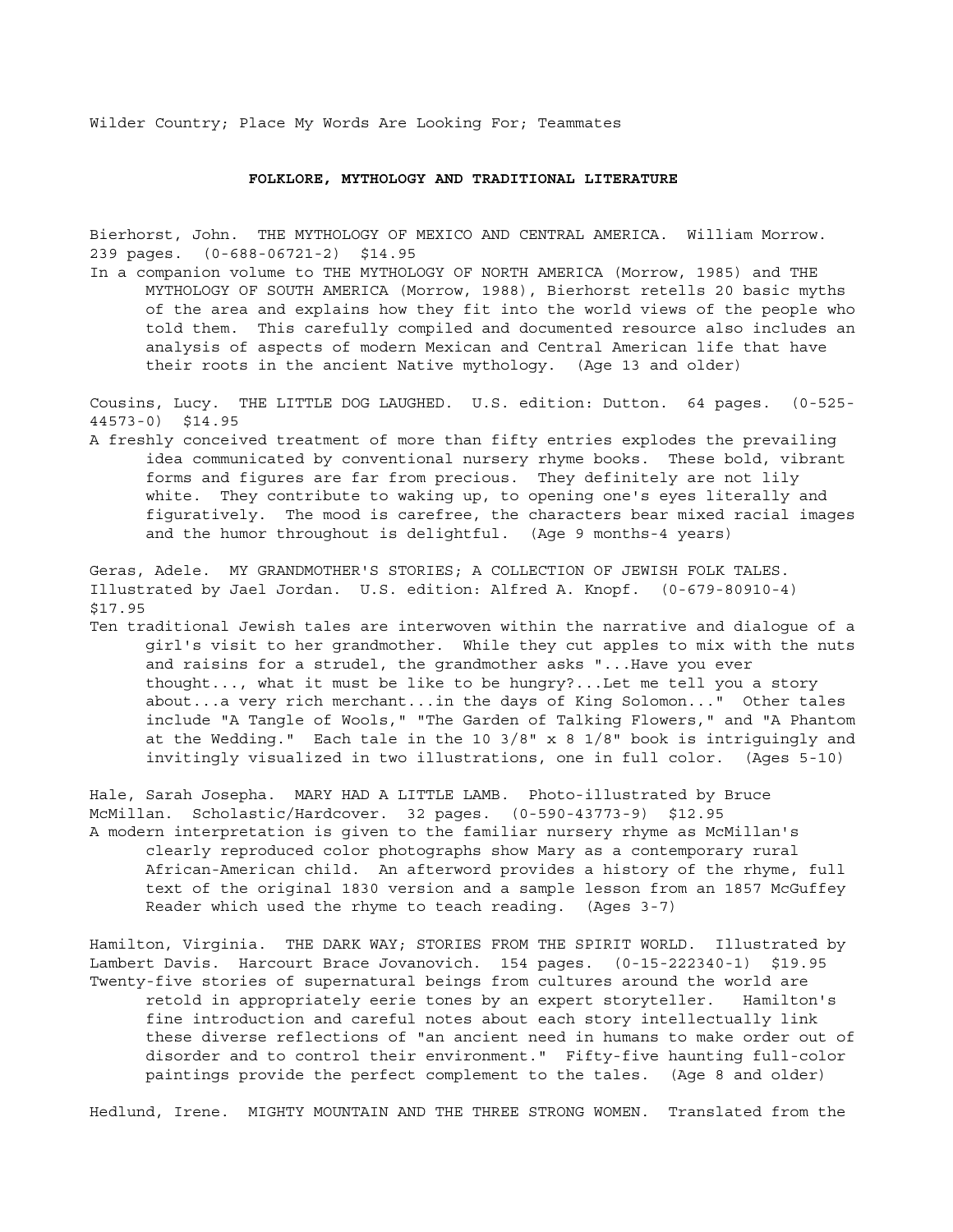Danish. English version by Judith Elkin. Volcano Press/Kazan Books (P.O. Box 270, Volcano, CA 95689). 28 pages. (0-912078-86-3) \$14.95 Mighty Mountain is so strong that when he walks, the earth shakes. When he hears that the emperor is holding a wrestling match to determine the strongest man in Japan, Mighty Mountain heads for the capital, certain that he can win the match easily. His confidence is eroded, however, after a chance meeting with a family of three women, all of whom are much stronger than he is. Happily, Grandma agrees to undertake Mighty Mountain's training to build up his strength for the match. This wry Japanese folktale is retold with understated humor and appropriately illustrated with amusing full-color paintings, filled with exuberance. (Ages 4-9)

Knutson, Barbara. HOW THE GUINEA FOWL GOT HER SPOTS; A SWAHILI TALE OF FRIENDSHIP. Carolrhoda. 32 pages. (0-87614-416-4) \$12.95

A humorous story originating in East Africa involves the effort of Nganga the Guinea Fowl, who once had glossy black feathers, and Cow as they attempt to stay safe from Lion. A striking page layout and book design underscore the vigor of the illustrations created with watercolors and ink on scratchboard. (Ages 4-8)

Mahy, Margaret. THE SEVEN CHINESE BROTHERS. Illustrated by Jean and Mou-sien Teng. Scholastic/Hardcover. 38 pages. (0-590-42055-0) \$12.95

From a brief editor's note set in a small typeface at the book's opening, one can glimpse the historic and political basis for a Han tale featuring seven "fictive characters in the classic tall-tale tradition." An action-filled, culturally substantial recounting demonstrates how justice is ultimately served as each brother employs his power on behalf of the suffering laborers conscripted to build the Great Wall of China. Incremental variations within the repetitive language combined with mounting suspense mark this rendition of a humorous, entertaining tale. The full-color watercolor paintings offer historical detail and an exquisite complement to Mahy's superb writing. (Ages 4-10)

Mitchell, Stephen, adaptor and translator from the Hebrew. THE CREATION. Illustrated by Ori Sherman. Dial. 32 pages. (0-8037-0618-9) \$15.89 Sixteen paintings by the late artist Ori Sherman are reproduced as

- 9 1/2" x 11 1/2" full-color, full-page illustrations and endpapers accompanied by a poetic translation of the Creation Story from Biblical Hebrew. Sherman's calligraphy combines Hebrew words and symbolism from Jewish tradition with flaming, swirling imagery: a banished dragon, trumpeting angels working miracles and beings of the new creation. A sophisticated treatment of religious concepts. (Age 5 and older)
- Morgan, Pierr. THE TURNIP. Philomel. 32 pages. (0-399-22229-4) \$13.95 A turnip seed planted by Dedoushka on a spring day grows into a massive specimen, resisting his efforts to uproot it and the exertions of those who come to join in the pull: Baboushka, Mashenka, Geouchka (the dog), and Keska (the cat). Of course, it is only when the little field mouse joins the group that success is finally achieved. This enduring folktale is told in the rhythmic repetitive text collected from a Russian storyteller and first published in 1938. Richly colored, strong figures with definite outlines mesh perfectly with the simple prose. (Ages 2-4)

Perrault, Charles. PUSS IN BOOTS. Illustrated by Fred Marcellino. Translated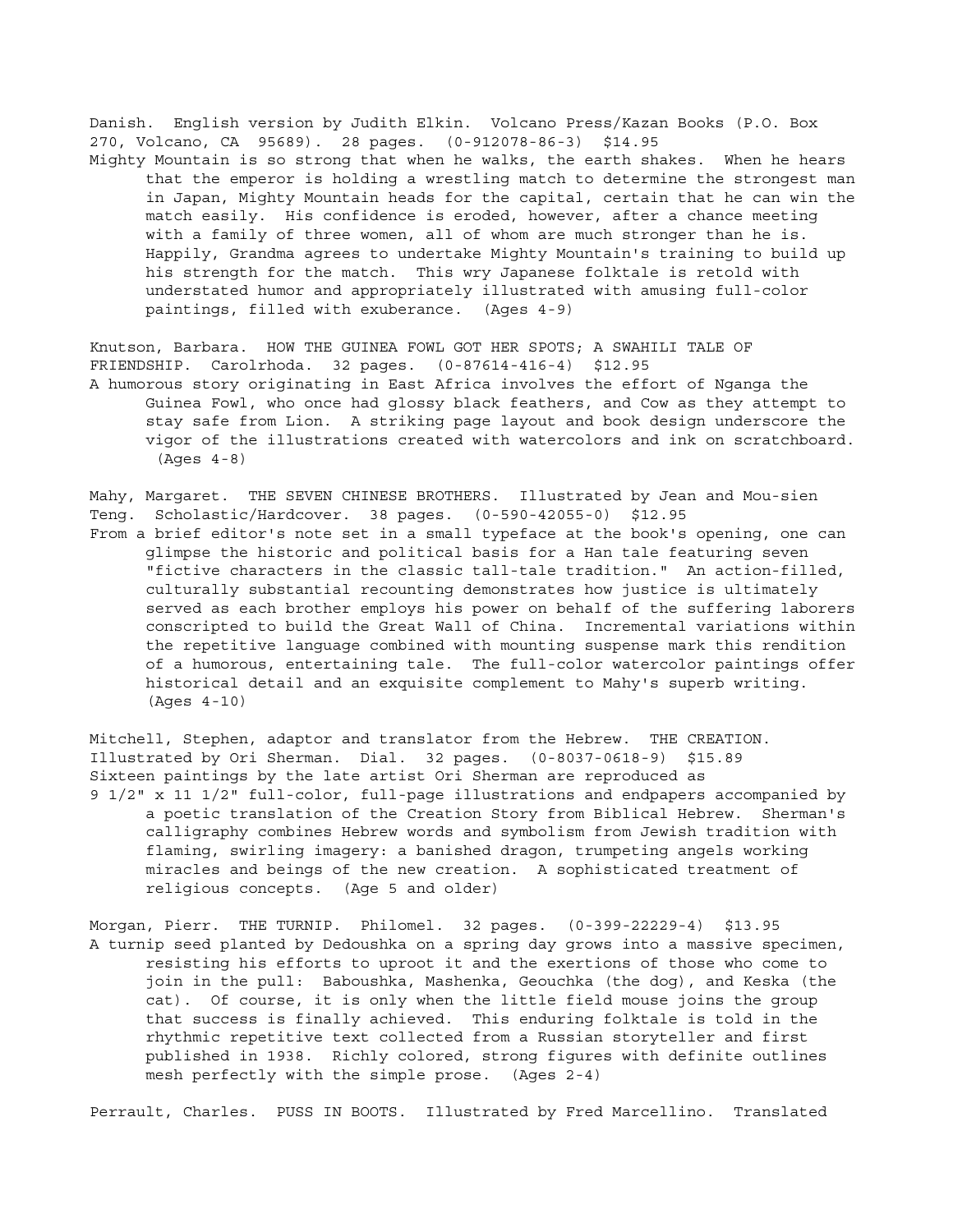from the French by Malcolm Arthur. Michael DiCapua Books/Farrar Straus Giroux. 32 pages. (0-374-36160-6) \$14.95

Magic footwear, a flair for fraudulence and fantastic tomfoolery characterize any version of this 300-year-old tale involving the reversal of humble origins. From the compelling full-color book jacket image of the debonair hero to the final page showing a formal, framed painting of the famous feline, this new version of the Perrault tale about a miller and his cat is fresh and full of surprises. Unique perspectives and visual patterns contribute to the dynamic beauty of an edition with unusual typography, page layout and design. Honor Book, 1990 CCBC Caldecott Book Discussion. (Ages 4-8)

Rose, Deborah Lee. THE PEOPLE WHO HUGGED THE TREES. Illustrated by Birgitta Saflund. U.S. edition: Roberts Rinehart. 32 pages. (0-911797-80-7) \$12.95

 This adaptation of a folktale from Rajasthan, India, is especially relevant to today's environmental concerns. Amrita Devi has a deep respect for the trees that protect her desert village from the hot sun and the sandstorms. When the Maharajah's men come to cut down the trees to build a fortress, Amrita leads her people in nonviolent resistance as each of the villagers embraces a tree to impede the axemen's work. Enraged by the news, the Maharajah himself comes with a troop of soldiers to fight the tree-huggers but they are stopped by a terrible sandstorm during which they learn firsthand the importance of the trees. Detailed full-page watercolor paintings illustrate this legend which inspired the Chipko ("Hug the Tree") Movement in modern India. (Ages 4-8)

Stamm, Claus. THREE STRONG WOMEN; A TALL TALE FROM JAPAN. Illustrated by Jean and Mou-sien Teng. Viking. 32 pages. (0-670-83323-1) \$12.95

Although the tale itself is described in the Hedlund annotation on the preceding page, this edition differs from Hedlund's retelling and also from an earlier Stamm version published by Viking in 1962. Here the main character is named "Forever-Mountain." Bright colors, visual whimsy and attention to cultural details earmark this edition of the popular Stamm text. Claus Stamm first heard the age-old tale in Japan where it has long remained a favorite and where he continues to live. (Ages 4-9)

Taylor, C. J. HOW TWO-FEATHER WAS SAVED FROM LONELINESS; AN ABENAKI LEGEND. U.S. edition: Tundra Books. 24 pages. (0-8876-254-9) \$12.95

At the end of winter, Two-Feather is hungry for two things: food and human contact. His chance meeting with the Corn Goddess fulfills both of his needs as she shows him how to plant corn to sustain village life. Set in a long-ago time when the Earth was so sparsely populated that one person could wander for months without seeing another person, this Abenaki legend explains the origins of fire, agriculture and communal living. (Ages 4-8)

Yolen, Jane, reteller. TAM LIN. Illustrated by Charles Mikolaycak. Harcourt Brace Jovanovich. 32 pages. (0-15-284261-6) \$14.95

A Scottish ballad first recorded in the sixteenth century, the story of Tam Lin is elegantly retold in prose and accompanied by vivid watercolor and colored pencil illustrations. Sixteen-year-old Jennet MacKenzie, determined to reclaim an ancestral castle presently held by the Fair Folk, accidently summons Tam Lin, a young man long imprisoned by the Queen of the Fey and soon to be killed. Jennet confronts the Faery Queen during a Hallow's Eve ride of the Fey and saves Tam Lin through her unswerving courage. The book's visual images glow with lush tartan shades of red, green and gold,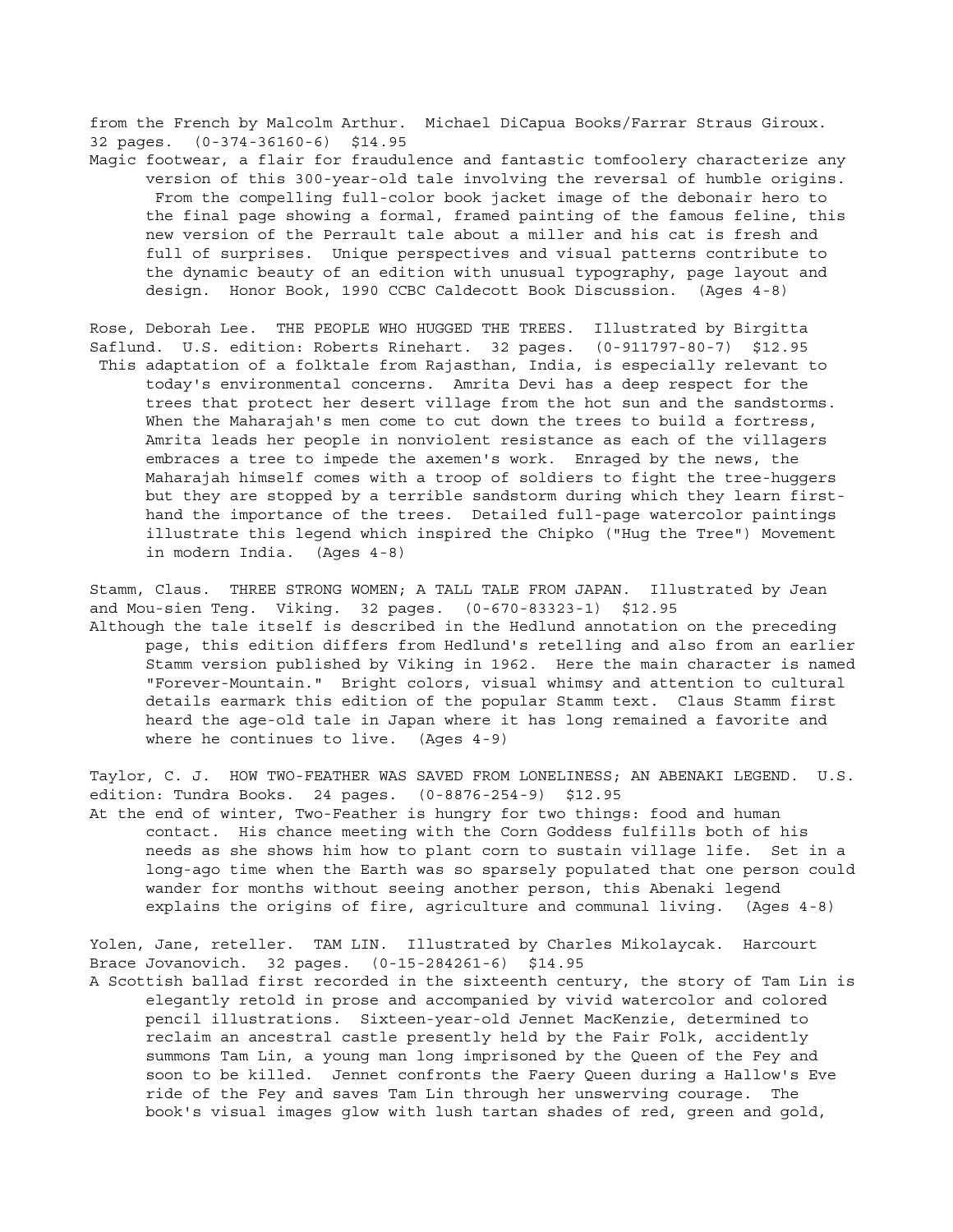complemented by strong black lines and pristine whites. (Ages 6-9)

Young, Richard and Judy Dockrey Young. FAVORITE SCARY STORIES OF AMERICAN CHILDREN. August House Publishers (P.O. Box 3223, Little Rock, Arkansas 72203). 112 pages. Paperback with perfect binding. (0-87483-119-9) \$8.95 A 6 3/4" x 10" paperback collection of 12 scary stories told by generations of children includes "The Golem", "The Hobbyahs", "Rap...Rap...Rap!" and "Jack and the Sally-Bally". A well expressed afterword interprets the perennial appeal of scary tales and is aimed at adults, while the brief source notes and pronunciation guide for this global collection will interest readers of all ages. Each story is accompanied by one illustration reproduced in two colors. The book's modest appearance belies the treasures between its covers. (Ages 7-11)

See also: Indian Way; Legend of the Christmas Rose; Sorrow's Kitchen

# **CONCEPT BOOKS**

Dunbar, Joyce. TEN LITTLE MICE. Illustrated by Marie Majewska. U.S. edition: Gulliver Books/Harcourt Brace Jovanovich. 24 pages. (0-15-200601-X) \$13.95 Ten distinctive field mice enjoy a variety of outdoor adventures but one by one each mouse returns to their cozy nest. Illustrated with detailed, realistic paintings, this appealing picture book can be enjoyed as a story, a counting book or as an introduction to simple subtraction. (Ages 3-5)

Ehlert, Lois. COLOR FARM. J.B. Lippincott. 38 pages. (0-397-32441-3) \$12.89 Nine familiar farm animals are introduced in the visually exciting format Ehlert used in COLOR ZOO (Lippincott, 1989). Creative combinations of basic shapes die-cut into layered pages delineate different animal heads with each pageturning. Shapes are labeled to reiterate the concept and a barnyard full of geometrically composed animals appears at the end of the book. (Ages 3-7)

............. FISH EYES; A BOOK YOU CAN COUNT ON. Harcourt Brace Jovanovich. 32 pages. (0-15-228050-2) \$13.95

Swimming through the deep blue pages of this  $6 \frac{3}{4} \times 11 \frac{3}{8}$ " volume, a little black fish invites readers to count from one to ten as each page spread presents an increasing number of brightly colored fish. This skillfully designed book incorporates easy addition into a patterned rhyming text. Small circles die-cut into every page serve as brightly colored eyes on fishes, as well as a visual and sensory means of keeping the count. (Ages  $2 - 6$ 

Hoban, Tana. SHADOWS AND REFLECTIONS. Greenwillow. 32 pages. (0-688-07090-6) \$12.88

In a wordless book, striking color photographs challenge children to identify objects, buildings, people and animals by their shadows and reflections in puddles, windows, pavement, etc. Viewers may also be encouraged to make observations about the nature of shadows and reflections by comparing and contrasting Hoban's photographs. (Ages 4-7)

Konigsburg, E.L. SAMUEL TODD'S BOOK OF GREAT COLORS. Atheneum. 32 pages. (0-689-31593-7) \$13.95 Samuel Todd is an appealing young boy who describes familiar objects and animals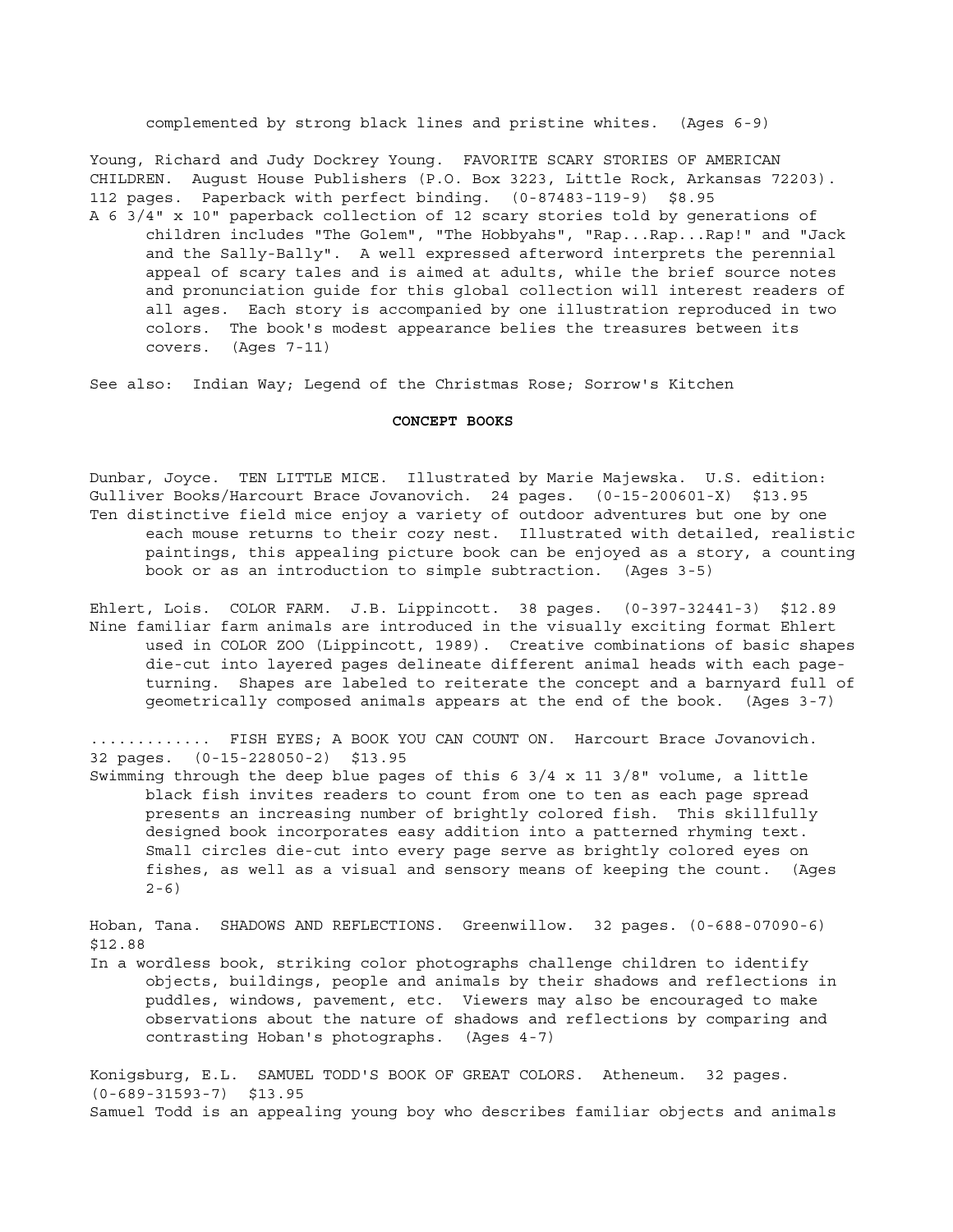in his world according to their colors: "When you see a lot of gray shaped like an elephant, it is one." With the verbal wit and fresh vision that are the hallmarks of her novels for older children, Konigsburg provides a marvelously delectable introduction to color concepts. Her accompanying full-color illustrations of pumpkins, bananas, flamingos, zebras and chocolate kisses are a visual treat, as well. (Ages 2-4)

Magee, Doug and Robert Newman. ALL ABOARD ABC. Cobblehill/Dutton. 48 pages. (0-525-65036-9) \$13.95

Stunning color photographs of train cars and railroad tracks provide the setting for an appealing journey through the alphabet. Outside views of diesel engines, tank cars, hopper cars, box cars and cabooses are nicely balanced with close-up pictures of a control panel, coupler, springs and wheels. As he did in his earlier book, TRUCKS YOU CAN COUNT ON (Dodd, Mead, 1985), Magee has skillfully produced a high-interest concept book. (Ages 2-5)

Morozumi, Atsuko. ONE GORILLA; A COUNTING BOOK. U.S. edition: Farrar, Straus & Giroux. 24 pages. (0-374-35644-0) \$13.95

"Here is a list of the things I love. / One gorilla. / Two butterflies among the flowers and one gorilla." Nine animals in their natural environments are named and pictured in full color in addition to the ubiquitous "one gorilla" appearing in the background on every page spread. Young children will delight in finding and counting the animals in each illustration. (Ages 2- 4)

### **BOOKS FOR TODDLERS**

Barton, Byron. BONES, BONES, DINOSAUR BONES. Thomas Y. Crowell. 32 pages. (0-690-04825-4) \$12.95

"Bones. Bones. We look for bones." Paleontologists start out on a search for dinosaur bones, dig them up and assemble them into reconstructions of familiar dinosaurs. A brief, rhythmic text accompanied by flat, boldly colored illustrations outlined with heavy black lines make this introduction to dinosaur-hunting accessible to very young children. (Ages 18 months-3 years)

Brown, Laurie Krasny. TODDLER TIME; A BOOK TO SHARE WITH YOUR TODDLER. Illustrated by Marc Brown. Joy Street/Little, Brown. 40 pages. (0-316-11263-1) \$14.95

The Browns developed a unique way of providing advice for parents and baby caregivers in a format perfect for sharing with the book's subject in their book BABY TALK (Alfred A. Knopf, 1989). Like the first easy-to-use visual guide to child development, care and nurturing, this second user-friendly 11 3/4" x 9" guide is packed with practical suggestions for everyday routines, toddler play, the learning of new concepts, preparation for excursions, responses to toddler expressions of feelings, and tips for staying happy and well. Nursery rhymes and simple songs are tucked into every section of a book designed for everyone who wants to make this important stage of development as creative and celebrative as possible. (Adult and ages 12 months-3 years)

Cousins, Lucy. MAISY GOES TO BED. U.S. edition: Little, Brown. 14 pages.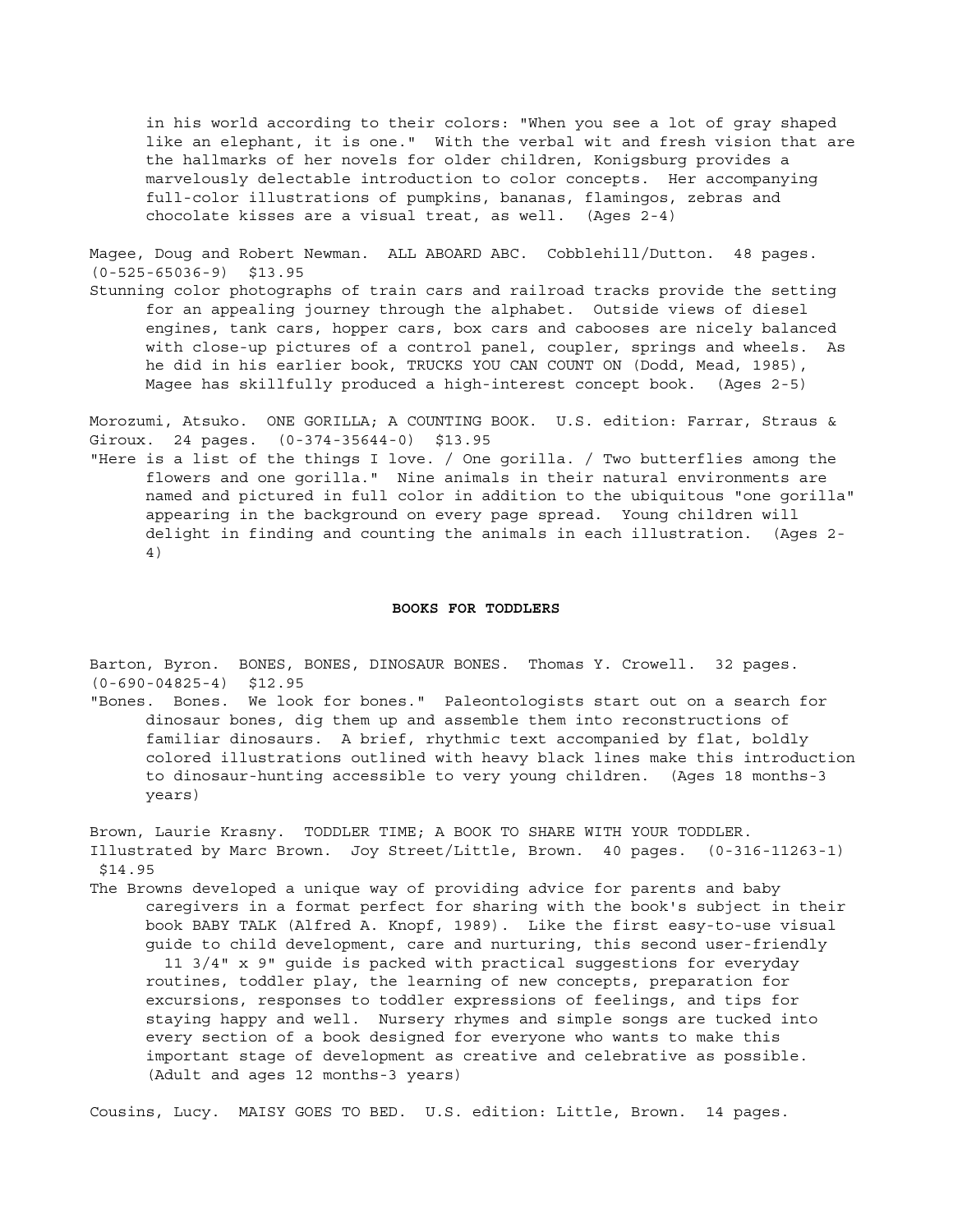(0-316-15832-1) \$10.95

A clever stiff-page, moveable-parts book introduces a fresh, toddler-centered view of a daily routine. Maisy is a sprightly toddler-mouse who - in preparing for bed - gets a drink from the refrigerator; goes into the bathroom (potty seat lifts up and down, toilet tissue pulls out, etc.); washes hands; brushes teeth; reads a bedtime book (it's tucked inside this book and has its own pages which turn); and falls asleep under a distinctively patterned and brightly colored quilt. In MAISY GOES SWIMMING (Little, Brown, 1990), children can once again pull tabs and lift flaps (or watch someone else do this) each of which demonstrates a step Maisy masters to get completely undressed for a swim. All will be logical from a toddler perspective, even though the parts which move for undressing are as literal as actual toddlers can be in reality. These books are bold in concept, vivid in color, abstract in appearance, fun to manipulate and welcome innovative alternatives to conventional sturdy toy books. (Ages 12 months- 3 years)

De Regniers, Beatrice Schenk. HOW JOE THE BEAR AND SAM THE MOUSE GOT TOGETHER. Illustrated by Bernice Myers. Lothrop, Lee & Shepard. 32 pages. (0-688-09079-6) \$12.95

A big bear and a tiny mouse find that, although they have different needs and interests, they are compatible every day at 3:00 when they get together for ice cream. Simple, repetitive sentences set in large typeface for Joe and small typeface for Sam are combined with comical color illustrations in a satisfying story of friendship. (Ages 2-4)

Dupasquier, Philippe. I CAN'T SLEEP. U.S. edition: Orchard Books. 32 pages. (0-531-05874-3) \$13.95

- At first it's dad who can't sleep and while he's up doing some work, little sister wakes up, wanting a glass of milk. Before long the whole family's awake and after a snack and some star gazing, they tumble back into bed and sleep well into the day. Detailed, humorous but tender illustrations tell the entire story in this charming wordless book. (Ages 2-5)
- Hudson, Cheryl Willis and Bernette G. Ford. BRIGHT EYES, BROWN SKIN. Illustrated by George Ford. Just Us Books (301 Main St. Suite 22-24, Orange, NJ 07050). 24 pages. (0-940975-10-6) \$12.95 (Paperback with perfect binding: 0-940975-23-8) Appealing full-color illustrations show four distinctly individual African-American children engaged in typical preschool or daycare activities, while an upbeat rhyming text describes the four: "Bright eyes, brown skin / a heart-shaped face / a dimpled chin..." Intended to enhance the self-esteem of African-American children, this powerful and empowering praise song is unique. (Ages 2-5)
- Isadora, Rachel. BABIES. Greenwillow. 24 pages. (0-688-08031-6) \$12.95 Watercolor illustrations portray eleven toddlers engaged in typical activities from morning to night. Each portrait is accompanied by a single descriptive word (eating, playing, laughing, singing, etc.); toddlers and their grownups may wish to extend the text with commentary of their own. (Ages 9 months-3 years)

Johnson, Angela. DO LIKE KYLA. Illustrated by James E. Ransome. Orchard Books. 32 pages. (0-531-08452-3) \$14.99

A typical winter day in the life of a young African-American girl is described in a first-person text in which older sister Kyla is the focus. While getting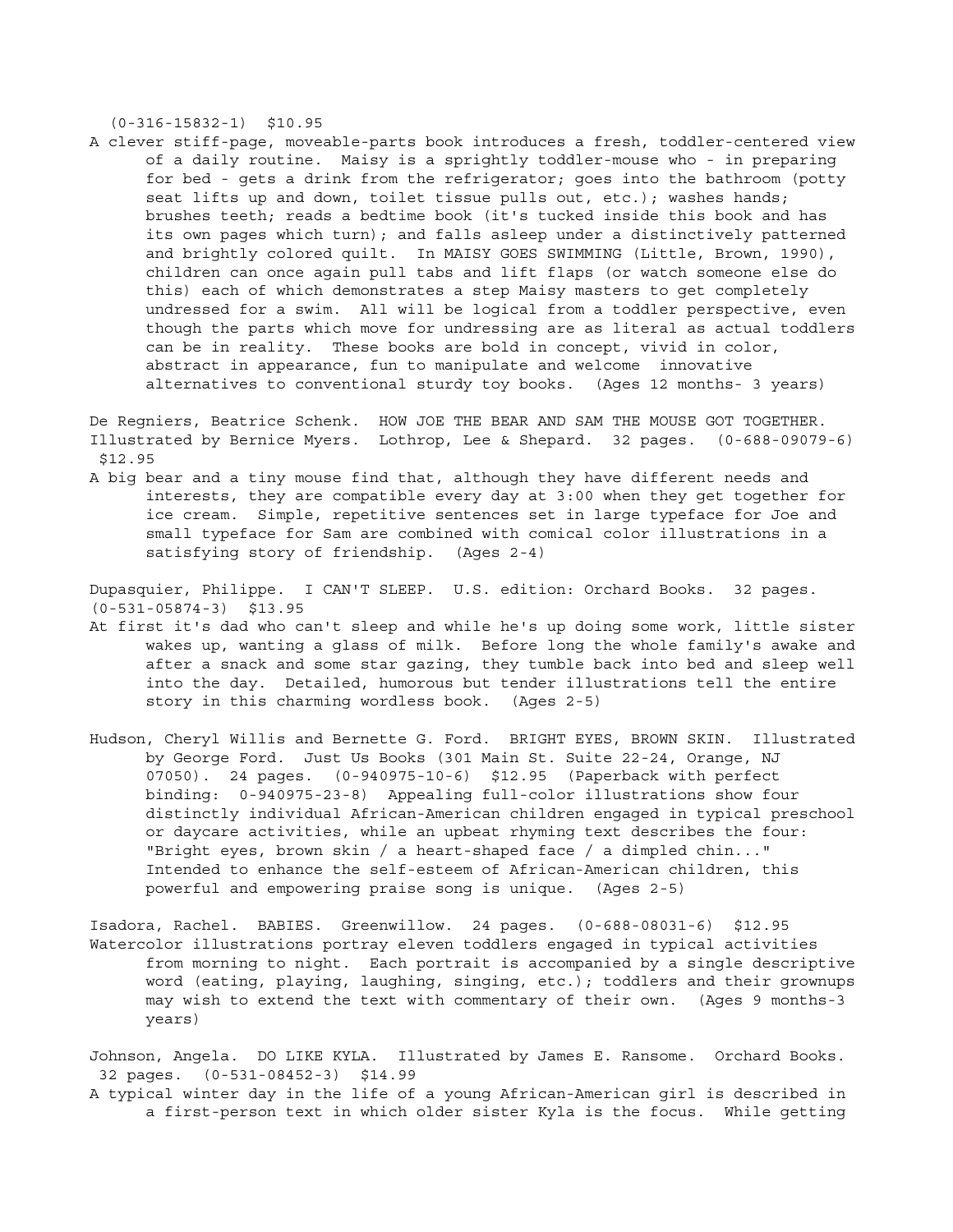dressed, braiding hair, eating breakfast, playing in the snow, and walking to the store, the narrator watches and imitates everything her older sister does. A warm, loving relationship between two sisters is depicted in the perfectly paced text as well as in the stunning full-color oil paintings by a promising young artist. (Ages 2-5)

Marzollo, Jean. PRETEND YOU'RE A CAT. Illustrated by Jerry Pinkney. Dial. 32 pages. (0-8037-0774-6) \$12.89

"Can you hiss? / Can you scat? / Can you purr / like a cat?"

Rhymed verses using patterned language pose questions to children about the various actions and noises they can make to imitate 13 familiar animals. Full-color pencil and watercolor paintings show preschoolers from diverse racial backgrounds engaged in lively imaginative play next to boxed insets containing realistic drawings of the animals they're pretending to be. Large, clear illustrations, an appealing topic and the inviting format make this a perfect book for group sharing. Honor Book, 1990 CCBC Caldecott Book Discussion. (Ages 2-5)

Mazer, Anne. WATCH ME. Illustrated by Stacey Schuett. Alfred A. Knopf. 32 pages. (0-394-82946-8) \$12.95

A young child's activities throughout the day are recounted in a lyrical firstperson narrative accompanied by boldly colored illustrations. The inviting, playful text calls attention to both sensory and visual details which make up the whole of the child's experiences. (Ages 2-4)

McMillan, Bruce. ONE SUN; A BOOK OF TERSE VERSE. Holiday House. 32 pages. (0-8234-0810-8) \$14.95

An Asian-American boy's day at the beach is described with pairs of one-syllable rhyming words: "sand hand / lone stone / snail trail..." Clear color photographs capture the spirit of a child's exuberant play midst sand and water. (Ages 2-4)

Stott, Dorothy. TOO MUCH. Dutton. 32 pages. (0-525-44569-2) \$10.95 A bright yellow duckling who enters a household kitchen looking for a good place to swim finds plenty of water but in places that are too soapy, too tight, too high or too hot. Brightly colored watercolor illustrations show the persistent duckling's search for perfection. (Ages 2-4)

Williams, Sue. I WENT WALKING. Illustrated by Julie Vivas. U.S. edition: Gulliver Books/Harcourt Brace Jovanovich. 32 pages. (0-15-200471-8) \$13.95

"I went walking. / What did you see? / I saw a black cat looking at me." A patterned, predictable text tells the story of a small, spiky-haired child who sees a brown horse, red cow, green duck, pink pig, and yellow dog while outside walking. As the child leads an ever-growing line of animals from left to right across the pages, Vivas's delightfully energetic illustrations provide visual clues for the animals to come. (Ages 2-5)

Williams, Vera B. "MORE MORE MORE," SAID THE BABY; 3 LOVE STORIES. Greenwillow. 32 pages. (0-688-09174-1) \$12.88

Affectionate names for active toddlers (Little Guy, Little Pumpkin and Little Bird); exploratory activities emphasizing basic human features (belly button, toes and eyes); repetitive baby-focused narratives centered on three times of every toddler's day (waking up, being up and falling asleep); three loving adults guiding and caring for the babies (a daddy, a grandma and a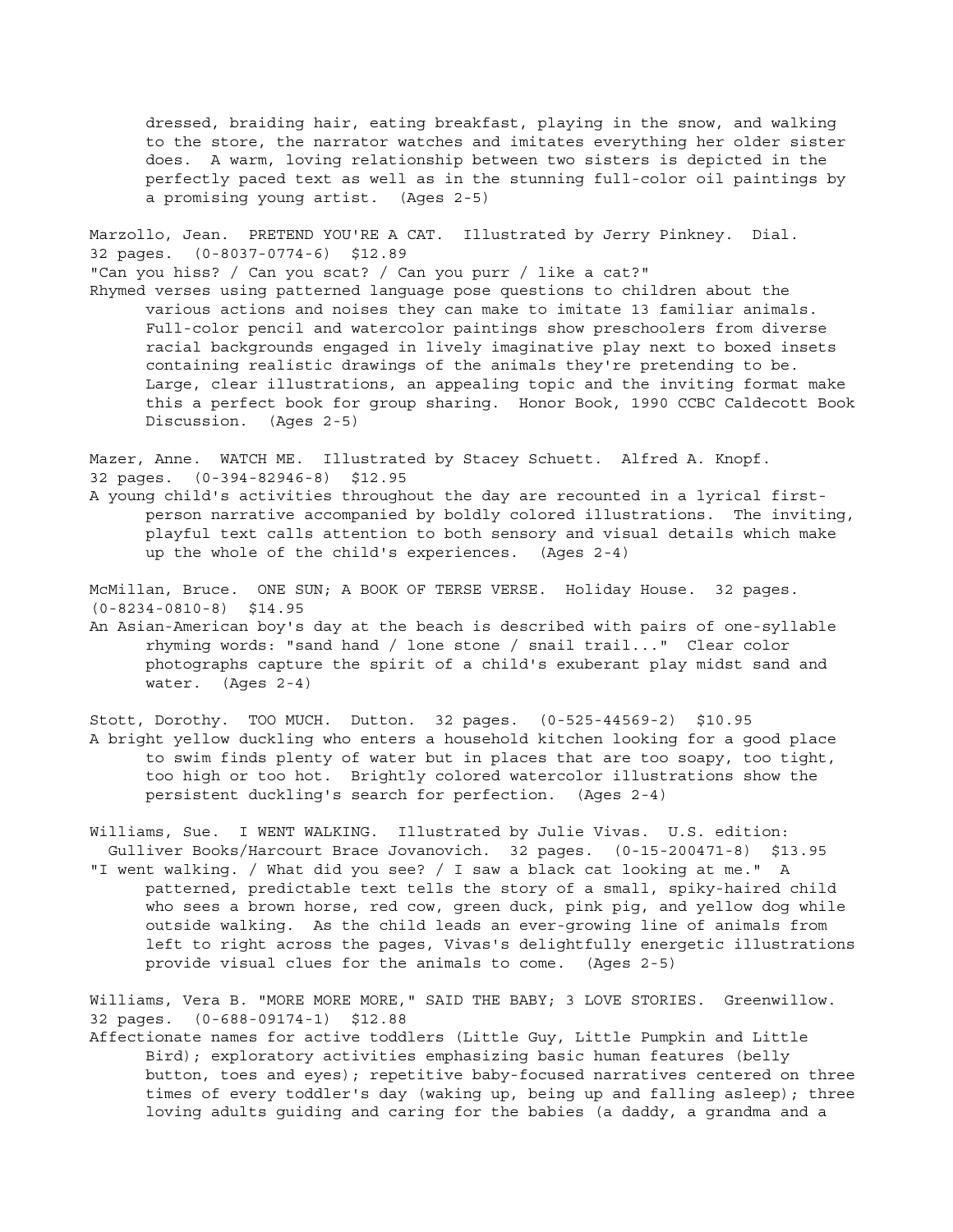mama); and color triads expressing the emotionally rich short pieces which "catch up" listeners and receivers are all combined in exuberantly unified paintings full of encircling love. The rhythmic text is painted within the larger rhythmic paintings. The handsome jacket art is harmonious with the warmth and excitement within this diversely pictured 11  $1/4$ " x 10" world of color-filled words and images. Winner, 1990 CCBC Caldecott Book Discussion (Ages 9 months-3 years)

See also: Beach Day; Christmas Time; City Street; Day We Met You; Feathers for Lunch; Little Dog Laughed; Mary Had a Little Lamb; My First Passover; One Gorilla; Rain Talk; Samuel Todd's Book of Great Colors; Thanksgiving Treat; Waiting for Noah

### **PICTURE BOOKS**

Baker, Keith. WHO IS THE BEAST? Harcourt Brace Jovanovich. 32 pages. (0-15-296057-0) \$12.95

When several jungle animals express their fears of "the beast," a tiger realizes they're referring to him and points out his similarities to other animals, concluding that they are all beasts. A simple rhyming text is accompanied by rich, boldly colored acrylic paintings in an appealing story about peaceful co-existence. (Ages 3-5)

Balian, Lorna. WILBUR'S SPACE MACHINE. Holiday House. 32 pages. (0-8234-0836- 1) \$14.95

The clean, peaceful valley surrounding Wilbur and Violet's house "in the middle of nowhere" becomes transformed by the congestion of suburbia. The couple figures out a way to have more space, but they also get, and, ultimately, get rid of Googie!. Minute details increase the humor of a full-color "space" fantasy. (Ages 4-7)

Barber, Antonia. THE MOUSEHOLE CAT. Illustrated by Nicola Bayley. U.S. edition: Macmillan. 32 pages. (0-02-708331-4) \$14.95 Mowzer the cat and Tom, an old fisherman, lived in a Cornish village with a harbor entrance so small it was called "Mousehole". They were content, eating morgy-broth and star-gazy pie, until Great Storm-Cat made the harbor entrance too dangerous for any boat. Their brave deed which saved the town is celebrated in the candlelit harbor every Christmas. Jewel-toned art illustrates the sweetly dramatic fantasy. (Ages 5-8)

Berry, Christine. MAMA WENT WALKING. Illustrated by Maria Christina Brusca. Henry Holt. 32 pages. (0-8050-1261-3) \$14.95

From her easy-chair on the front porch, Mama describes several hair-raising experiences she has when she goes adventuring, from a flash flood in Ropacactus Canyon to snoring grizzly bears in the Blackenbatty caves. Each time daughter Sarah comes to her rescue with a surprisingly creative solution. Detailed watercolor paintings illustrate the mother/daughter flights of fancy with vivacious humor. (Ages 4-7)

Bogart, Jo Ellen. DANIEL'S DOG. Illustrated by Janet Wilson. Scholastic/Hardcover. 30 pages. (0-590-43402-0) \$11.95 A young African-American boy is subtly shown adjusting to two big changes in his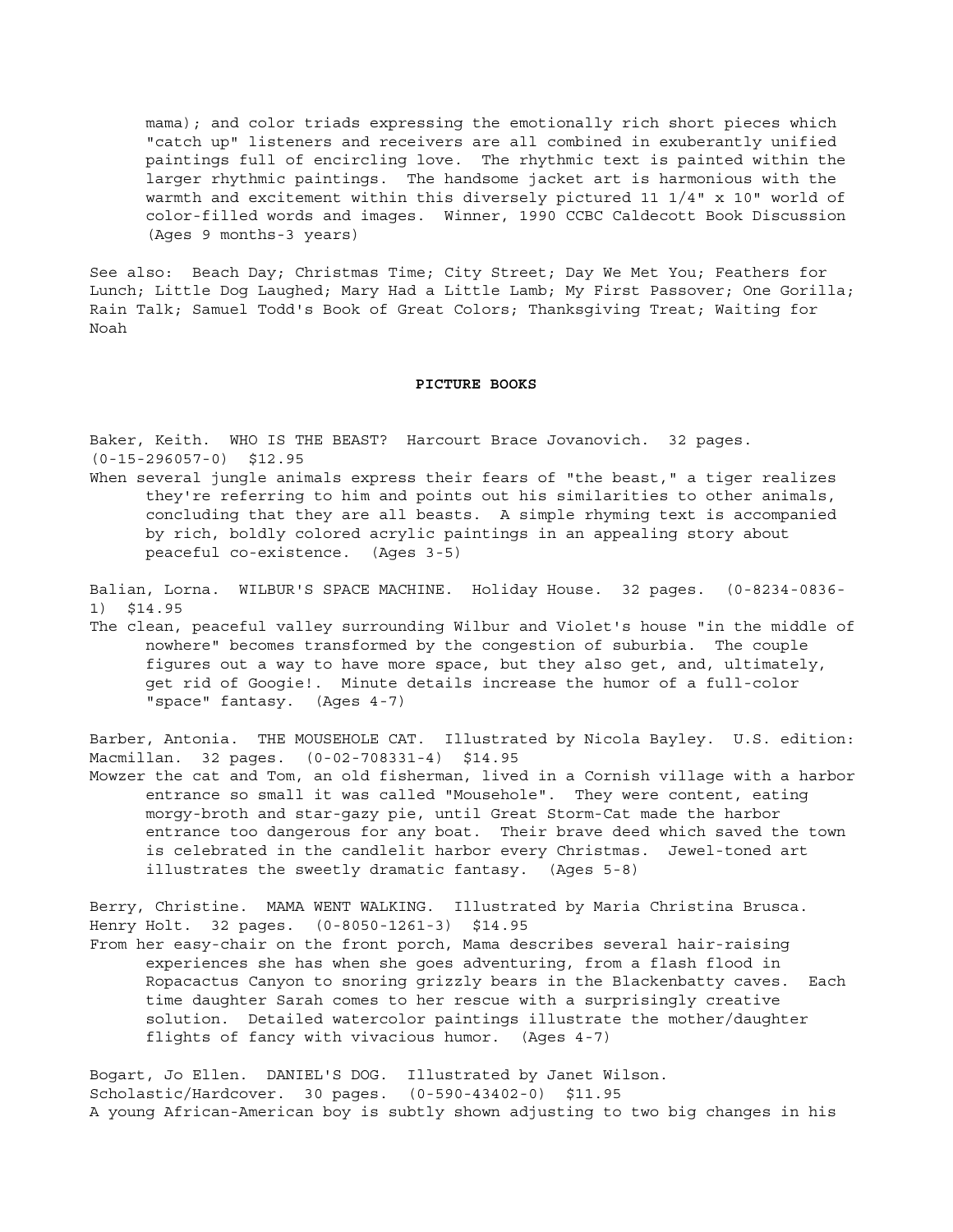family life: the birth of a baby sister and the death of his grandfather. Daniel copes by inventing an imaginary dog which he is eventually able to share with his Asian playmate Norman. In her boldly colored realistic paintings, Janet Wilson demonstrates great skill at depicting the emotions of preschoolers through posture as well as facial expressions. (Ages 3-6)

Byers, Rinda M. MYCCA'S BABY. Illustrated by David Tamura. Orchard Books. 32 pages. (0-531-05828-X) \$13.95

Mycca can hardly wait for the arrival of her Aunt Rose's new baby and, even though she's been assured that the baby will belong to her, too, she wonders just how much she'll be allowed to help out. The warmth and security of a loving extended family are captured in both the text and in the illustrations, the style and the palette of which are reminiscent of Mexican muralists. (Ages 4-7)

Carle, Eric. THE VERY QUIET CRICKET. Philomel. 24 pages. (0-399-21885-8) \$17.95

A multi-sensory cumulative story features a little cricket which meets, sees and hears the sounds of other insects while it is trying to learn how to chirp. The repetitive text, large full-color images and sturdy pages invite use of the book with a group. (Ages 4-7)

Carlstrom, Nancy White. GRANDPAPPY. Illustrated by Laurel Molk. Little, Brown. 32 pages. (0-316-12855-4) \$13.95

During Nate's visit, he and his grandfather share quiet beach walks, trips to town for supplies and a midnight look at the stars. No matter whether the affectionate story takes place now or decades earlier, the central idea is timeless: live "as a light in a dark place". Grandpappy does. (Ages 5-8)

Chetwin, Grace. BOX AND COX. Illustrated by David Small. Bradbury. 32 pages. (0-02-718314-9) \$13.95

Box works nights as a printer. Cox works days as a hatter. Mrs. Bouncer cleverly manages to rent the same room to both of them, although neither tenant is aware of the arrangement due to the differences in their schedules. Victorian cartooning and Savoyard theatricality create the atmosphere; a varied layout and design underscore the fast pace of Mrs. Bouncer's "waste not, want not" philosophy; and deft pen drawing with gouache painting require reading the light-hearted visual story in addition to the short, gracefully written text. (Ages 5-8)

Cooney, Barbara. HATTIE AND THE WILD WAVES; A STORY FROM BROOKLYN. Viking. 40 pages. (0-670-83056-9) \$14.95

Little Hattie always loved painting. Every experience gave her new images to put into her picture-making. The specific details of a German-born family's increasing luxury on the East Coast a century ago are meticulously recorded in full-color paintings. Hattie's in-born vocation is expressed through her developing sense of independence and individuality as a privileged woman living in a time when sheer will was required to listen to one's heart... and to the wild waves which represent Hattie's inner turmoil. (Ages 6-9)

Couture, Susan Arkin. THE BLOCK BOOK. Illustrated by Petra Mathers. Harper & Row. 32 pages. (0-06-020523-7) \$12.89 The book's square dimensions contain the rollicking adventure of two industrious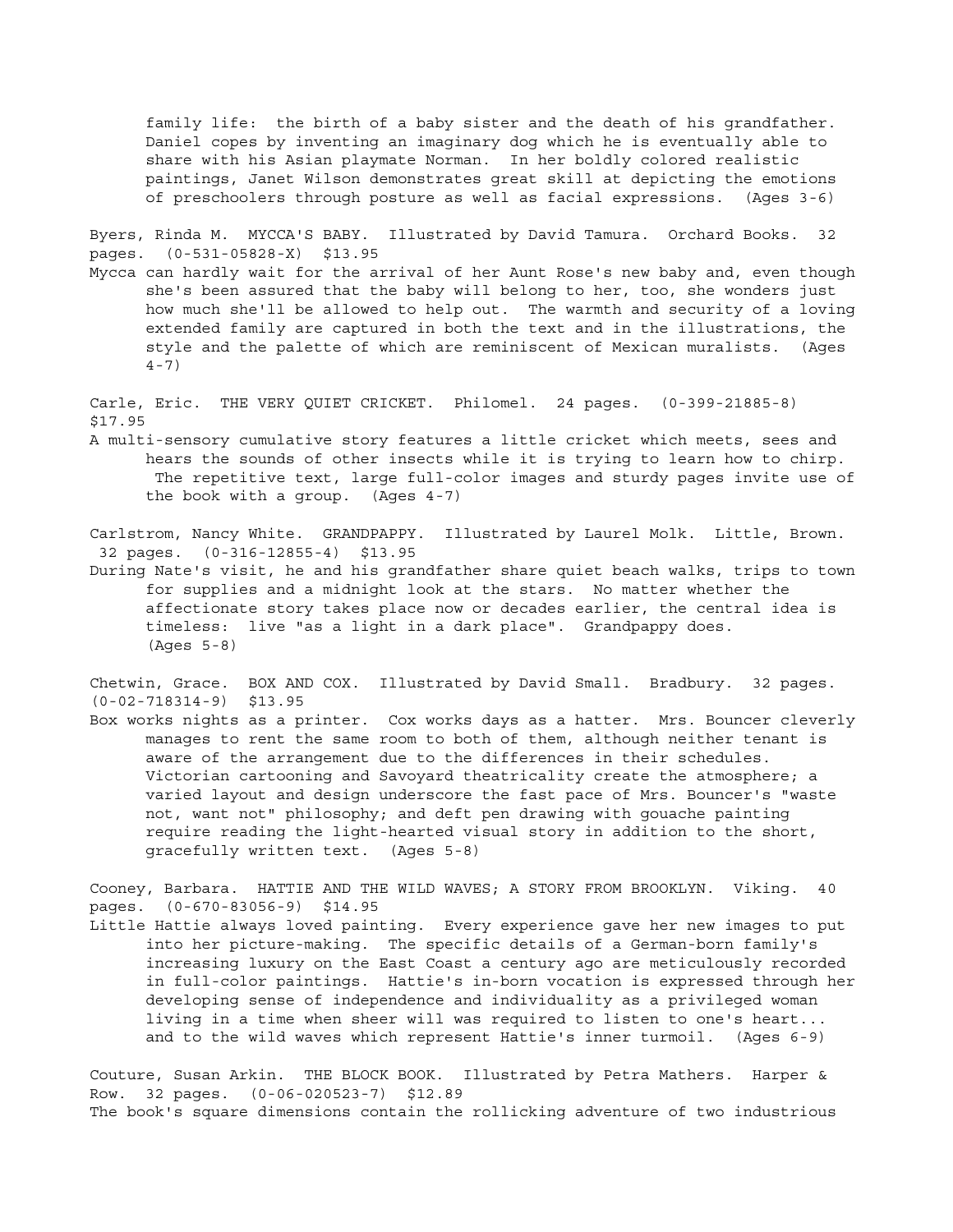block characters whose junk collection saves the day following their coneshaped neighbor's emergency. Irrepressible good will earmarks the unlikely fantasy. Mater's whimsical detail, imaginative composition and master of line pair wackiness with sophistication. (Ages 3-7)

Curtis, Gavin. GRANDMA'S BASEBALL. Crown. 32 pages. (0-517-57389-X) \$12.95 A young grandson notices Grandma's grumpy manner now that she's moved from far away to live with his parents and him. There is oatmeal for breakfast, little afterschool leisure and, above all, no slamming of the screen door. The autographed baseball from Grandpa's days on the Monarchs provides the first opportunity for the two to mutually enjoy each other. A contemporary African-American family is pictured in the full-color illustrations. (Ages  $4 - 7)$ 

Davies, Andrew and Diana. POONAM'S PETS. Illustrated by Paul Dowling. U.S. edition: Viking. 28 pages. (0-670-83321-5) \$12.95

In a delightful story set in a multicultural British classroom, shy Poonam whispers that she has lions when her teacher asks her what pet she can bring in for the Class One Pet Assembly. And midst a classroom full of cats, dogs, rabbits, birds and goldfish on Pet Assembly Day, Poonam does indeed cause an uproar when she enters with her pets. Pen-and-ink drawings with watercolor wash are filled with energetic humor, providing the perfect complement to the wry story. (Ages 3-6)

Denslow, Sharon Phillips. NIGHT OWLS. Illustrated by Jill Kastner. Bradbury. 32 pages. (0-02-728681-9) \$12.95

Aunt Charlene "has always been afraid she will miss something wonderful if she goes to bed too early". She and her nephew William enjoy being night owls together during his summer visits. They roast corn over a bonfire, count the night songs of crickets and frogs, climb a tree and decorate the night with soap bubbles. A colorful loving account of a colorful loving relationship. (Ages 4-7)

Dragonwagon, Crescent. HOME PLACE. Illustrated by Jerry Pinkney. Macmillan. 32 pages. (0-02-733190-3) \$14.95

"Every year, / These daffodils come up. / There is no house near them ... But once, someone lived here. How can you tell? Look. A chimney, made of stone ... Look. Push aside these weeds - here's a stone foundation, laid on earth ..." Three white people - a man, woman and school-aged girl discover the more: "A round blue glass marble, a nail, a horseshoe and a piece of plate. A small yellow bottle. A china doll's arm." Contemporary hikers and readers alike imagine the family which once lived here. The illustrations show an African-American family; fragments of their conversations are imagined. Beautifully rendered full-color paintings picture flowers and people of today along with the imaginative flowering of life and living in another time. A reflective, quiet suggestion of others, too, who once used the same piece of earth. (Ages 7-10)

Ehlert, Lois. FEATHERS FOR LUNCH. Harcourt Brace Jovanovich. 32 pages. (0-15-230550-5) \$13.95

"...Uh-oh. Door's left open, just a crack. / My cat is out and he won't come back!..." Even though the cat stalks 12 different birds while it's in the garden, the jingling bell around its neck keeps the cat from having any luck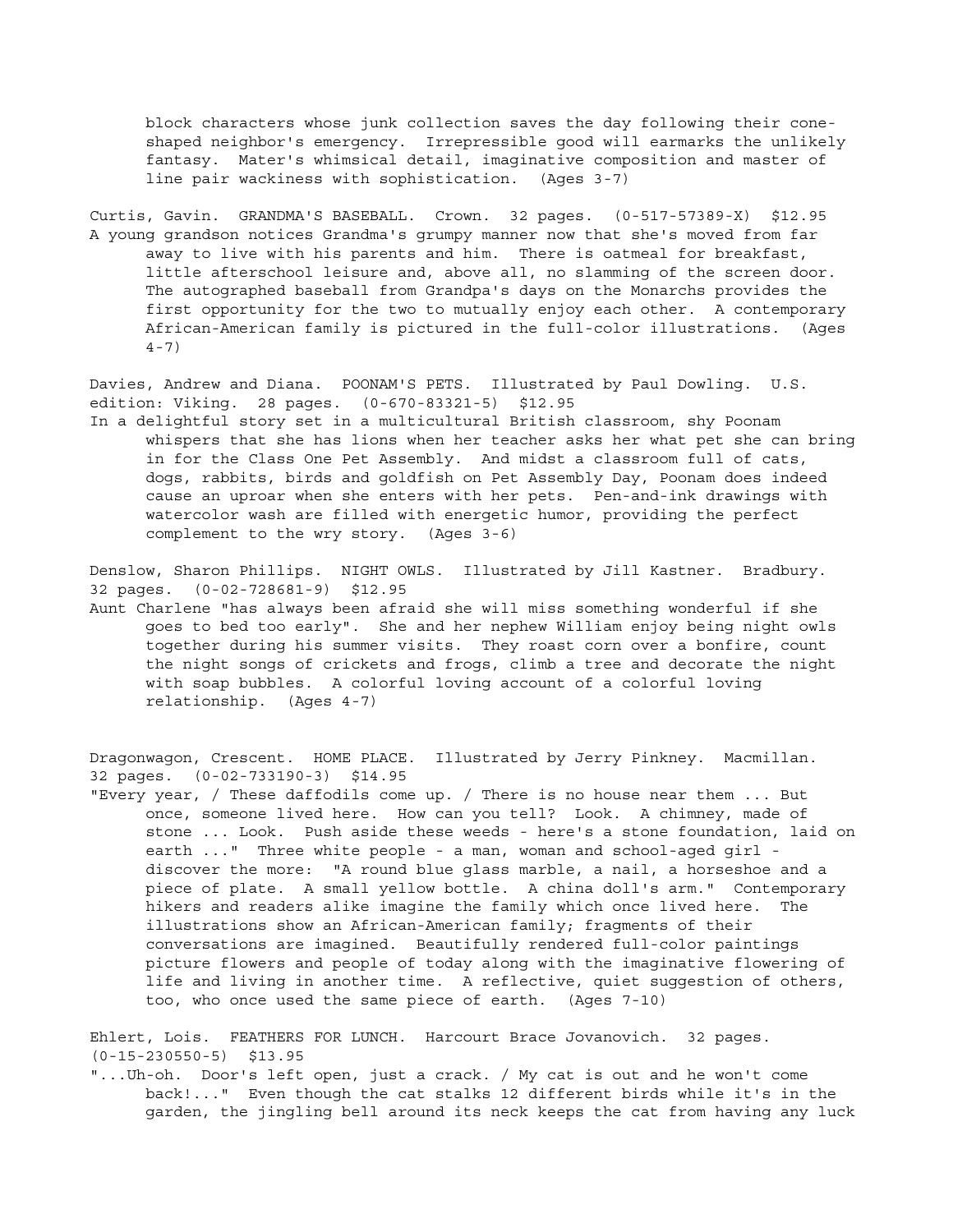as a predator. A notable balance of drama, surprise and information about the birds and the blossoms within the vibrant collages is incorporated into this 12  $1/4$ " x 7  $1/4$ " story-quide to bird watching. The birds are painted accurately and all but the ones on the final four pages are pictured life size. A beautiful book at close range and a visually stunning one from a distance! (Ages 2-7)

Everitt, Betsy. FRIDA THE WONDERCAT. Harcourt Brace Jovanovich. 32 pages. (0-15-229540-2) \$13.95

A mysterious box delivered to Louise's doorstep contains a blue ruffled collar which transforms the behavior of her cat. Frida bakes bean soup, drives a Sunday bus and waltzes with a neighbor. Such an accelerated life proves to be more than Louise and Frida can fully enjoy on a regular basis. The full color paintings done in gouache create the offbeat mood the plot requires. (Ages 5-8)

Fox, Mem. POSSUM MAGIC. Illustrated by Julie Vivas. U.S. edition: Gulliver/Harcourt Brace Jovanovich. 32 pages. (0-15-200572-2) \$13.95

After Husk tires of the fun of being invisible, she and Grandma Poss set out from the Australian bush by bicycle for a culinary tour of towns and treats by which to discover how the baby possum can once again be seen. Large illustrations effective for group use expand the lively action over generous expanses of white space and show several ways to use Grandma's striped socks, tie-shoes and star studded apron. (Ages 4-8)

......... SHOES FROM GRANDPA. Illustrated by Patricia Mullins. U.S. edition: Orchard Books. 32 pages. (0-531-08448-5) \$13.99

An up-to-date cumulative variation on The House That Jack Built features Jessie and rings with lines such as "...And her mom said, / 'I'll buy you a skirt that won't show the dirt, / to go with the socks from the local shops, / to go with the shoes from Grandpa'..." The final, full-color collage shows high-spirited Jessie's preference for jeans as she dashes away on her skateboard! The 11  $1/2$ " x 9  $1/2$ " format is perfect for group use. (Ages 3-7)

Greenblat, Rodney A. UNCLE WIZZMO'S NEW USED CAR. Harper & Row. 32 pages. (0- 06-022097-X) \$13.89

Every spring Uncle Wizzmo drives his nephew and niece to Fleeberville. They enjoy the trip: a stop at Burgerland and the glitz of the used car lot. They like to strike a deal with Turnpike Larry, and he does he have some amazing deals for them to consider! The episode unfolds with exaggerated Pinkwater-like humor. (Ages 5-8)

Harley, Rex. MARY'S TIGER. Illustrated by Sue Porter. U.S. edition: Gulliver/Harcourt Brace Jovanovich. 24 pages. (0-15-200524-2) \$13.95 No one seems to appreciate the striped, smiling tiger Mary painted at school except for Mary herself, who pins the picture on the wall next to her bed and finds a pleasant surprise when she wakes up the next morning. Spirited pen-and-ink and watercolor illustrations add warm humor to this story of a small child's determined belief in the value of her own efforts. (Ages 3-5)

Henkes, Kevin. JULIUS, THE BABY OF THE WORLD. Greenwillow. 32 pages. (0-688-08943-7) \$12.95 Lilly is a long-tailed white mouse character who behaves like an indulged,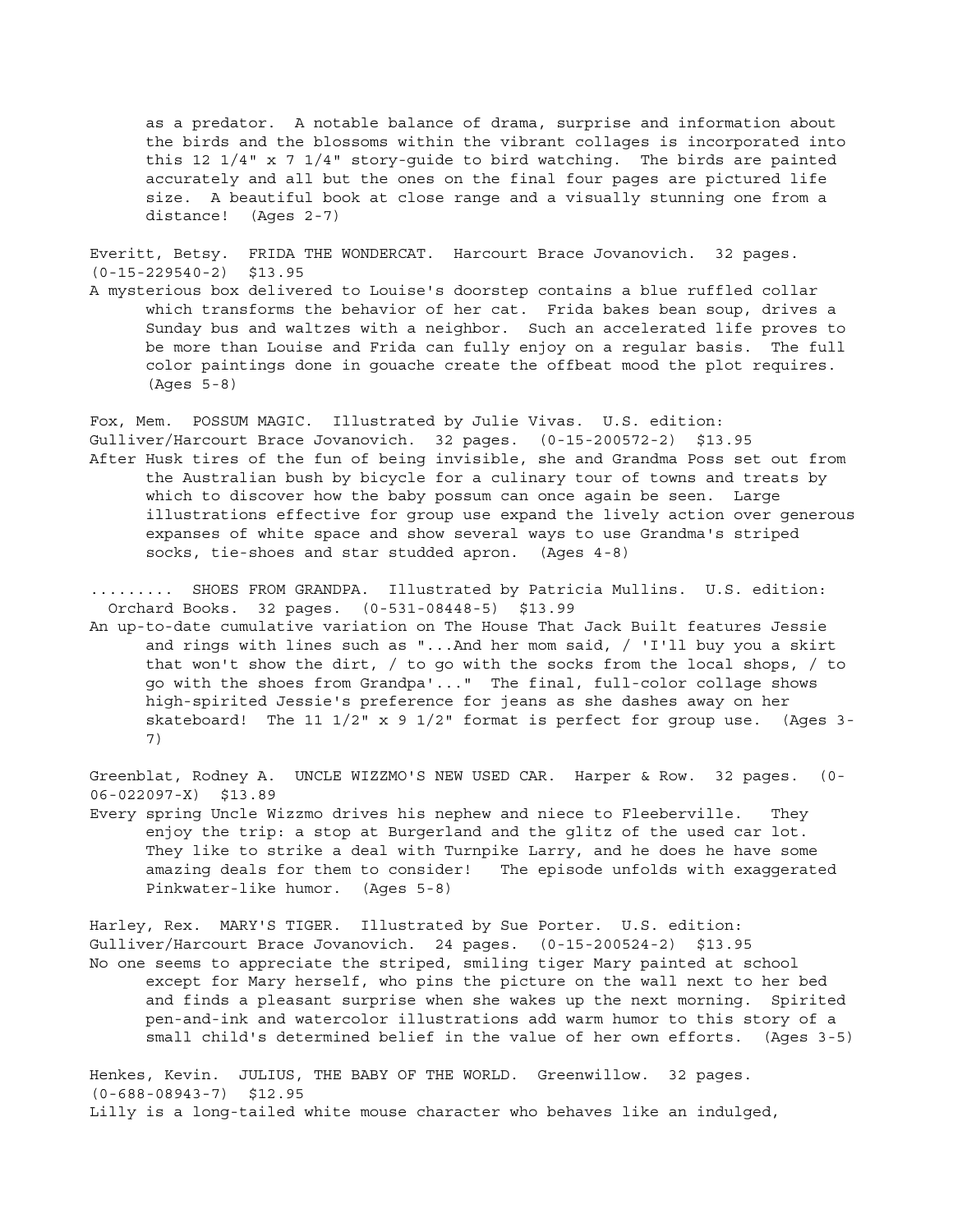reckless young human. Before Julius was born, Lilly was the best big sister in the world. Her crown, cape and red cowboy boots convey her selfproclaimed superiority in a world she thinks now revolves around what is a disgusting baby. Readers of CHESTER'S WAY (Greenwillow, 1988) will recognize Lilly even in her Groucho glasses; they'll know she will think of ways to handle the challenge. And she does - usually going to the edge with a very naughty, original flair which typically lands her in the "uncooperative chair". Remarkable pacing earmarks a text well integrated with art created by a combination of watercolors and black pen. (Ages 5-8)

Howe, James. HAROLD & CHESTER IN HOT FUDGE. Illustrated by Leslie Morrill. William Morrow. 48 pages. (0-688-08237-8) \$13.95 Harold, Chester and Howie, three of the pets at the Monroe house, join forces to guard a pan of precious fudge. The treat's mysterious disappearance creates a "hot" fudge puzzle for chocolate-loving Harold and his two cohorts to solve. Bunnicula, feature player in an earlier Howe book (BUNNICULA; A RABBIT-TALE OF MYSTERY, Atheneum, 1979), plays a bit part this time around. Exuberant full-color illustrations capture the moods and personalities of these appealing animals. (Ages 4-6)

Hughes, Shirley. THE BIG CONCRETE LORRY. (A Tale of Trotter Street) U.S. edition: Lothrop, Lee & Shepard. 32 pages. (0-688-08535-0) \$13.95 With two parents, three children, a dog and a cat, the Patterson family has outgrown their tiny house on Trotter Street but they don't want to move and leave their friends and neighbors. Instead they decide to build an addition onto the back of their house with the help of Mr. Lal and his son Rhajit and Frankie and Mae's dad from up the street. All goes according to plan until the cement truck shows up a day early and leaves a "shivering heap" of quick-setting cement by the Patterson's front door. Everyone pitches in to help load wheelbarrows and buckets full of wet cement to push and carry through the Patterson house, rushing to finish the work before the cement dries. Although the Patterson children are pleased with the addition to their house once it's finished, they are absolutely thrilled with the unplanned addition to their front yard -- a small hill of dried concrete, left-over from their hard day's work. Once again, Shirley Hughes shows her ingenious skill at depicting the cooperative efforts of a multicultural, working-class neighborhood and at telling a rollicking good story, all the while keeping the interests and concerns of young children at the heart. (Ages 3-7)

Johnson, Angela. WHEN I AM OLD WITH YOU. Illustrated by David Soman. 32 pages. Orchard Books. (0-531-05884-0) \$14.95

A warm, tender relationship between a grandfather and his young grandson is recounted through the child's verbalized projections of all the things they'll do together when the child is as old as Grandaddy: "When I am old with you, Grandaddy, we will play cards all day underneath that old tree by the road. / We'll drink cool water from a jug and wave at all the cars that go by." Gentle, softly colored watercolor paintings show the African-American grandfather and grandson doing today all the things they look forward to doing together in the future. (Ages 3-6)

Kalman, Maira. MAX MAKES A MILLION. Viking. 32 pages. (0-670-83545-5) \$14.95 "Call me Max. / Max the dreamer. / Max the poet. / Max the Dog. / My dream is to live in Paris ... / But do you think it is easy for a dog to pack a small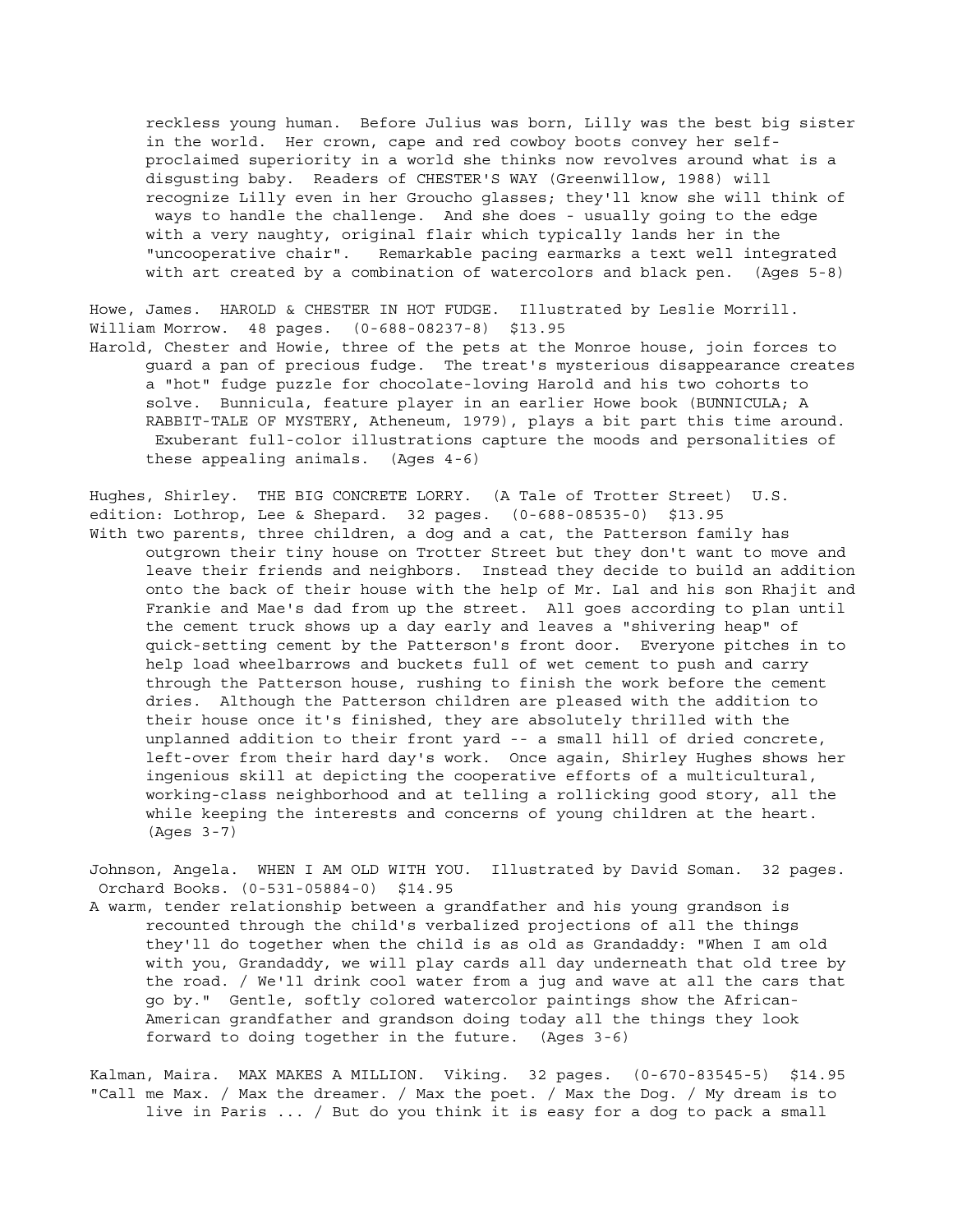brown suitcase, put on a beret, and hop on a plane? Ha! ..." Max lives in New York City with Ida and Morris Stravinsky and shares a studio with Bruno, painter of invisible paintings. Max's words are inventively arranged on the pages so that they become part of the illustrations. Humorously playing with words and expressionistic visual images, Kalman's sophisticated testimony to dreams and dreamers is wacky and wild but always under control. The more a child knows (i.e. reference to Helena Rubinstein, Marc Chagall, etc.) the greater the delight at Kalman's plays on words. Everything contributes to the humor, including the front and back matter and the jacket design. Honor Book, 1990 CCBC Caldecott Book Discussion. (Age 9-adult)

Kesey, Ken. LITTLE TRICKER THE SQUIRREL MEETS BIG DOUBLE THE BEAR. Illustrated by Barry Moser. Viking. 32 pages. (0-670-81136-X) \$14.95 Tricker the Squirrel is slowly awaking to the idea of a ripe hazelnut feast when "a holy dad-blamed gosh-almighty roar came kabooming ... like a freight druv by the Devil himself, or at least his next hottest hollerer ..." Tricker himself "... hung there, petrified, spraddle-eagled spellbound stiff in midair, with eyes big as biscuits and every hair stabbing straight out from him like quills on a puffed-up porcupine! ..." Once the feisty squirrel pulls his considerable wits together, he takes on the "double double hongry" bear in this robustly original story full of eloquently exaggerated turns of phrase. The cumulative tale is illustrated with 13 full-color paintings picturing the animal characters and some of the action. Equally wonderful for reading aloud or independently. (Ages 5-11)

Khalsa, Dayal Kaur. COWBOY DREAMS. U.S. edition: Clarkson N. Potter. 24 pages. (0-517-57490-X) \$13.95

From the time she was a baby, little May has dreamed of her future as a cowboy and in order to prepare for it she really needs a horse! Since she lives in the city, it's not very likely she'll get one, not even the life-size toy horse she sees at F.A.O. Schwarz (meant only for the children of kings and maharajas, says her grandma). But that doesn't stop May, whose imaginative efforts once turned a roller skate into a dog in a previous book, I WANT A DOG (Potter, 1987). Sitting tall in the saddle on her basement-banister horse, May rides off into an Old West which looks suspiciously like a set from 1950s T.V. westerns, where she and her cowboy pals sing and act out familiar cowboy songs. With her usual combination of verbal understatement and visual humor, Khalsa brilliantly depicts the powerful richness of the child's interior world. (Ages 4-8)

Lewis, Kim. THE SHEPHERD BOY. U.S. edition: Four Winds Press. 24 pages. (0-02- 758581-6) \$13.95

Growing up on a sheep farm in contemporary England, little James longs to follow in his father's footsteps and help with the sheep but his parents tell him he is too young. For an entire year James watches his parents care for the sheep, waiting for his turn, and on Christmas day James is surprised with a cap, a crook, a dog whistle and a collie puppy of his very own. Softly colored illustrations show the seasonal activities involved in running a modern sheep farm. (Ages 3-6)

Lyon, George Ella. BASKET. Illustrated by Mary Szilagyi. Orchard Books. 32 pages. (0-531-05886-7) \$14.95 Grandma's little white oak basket held a multitude of handy objects -- scissors, pot holders, a flashlight -- and when the basket was lost in a move from the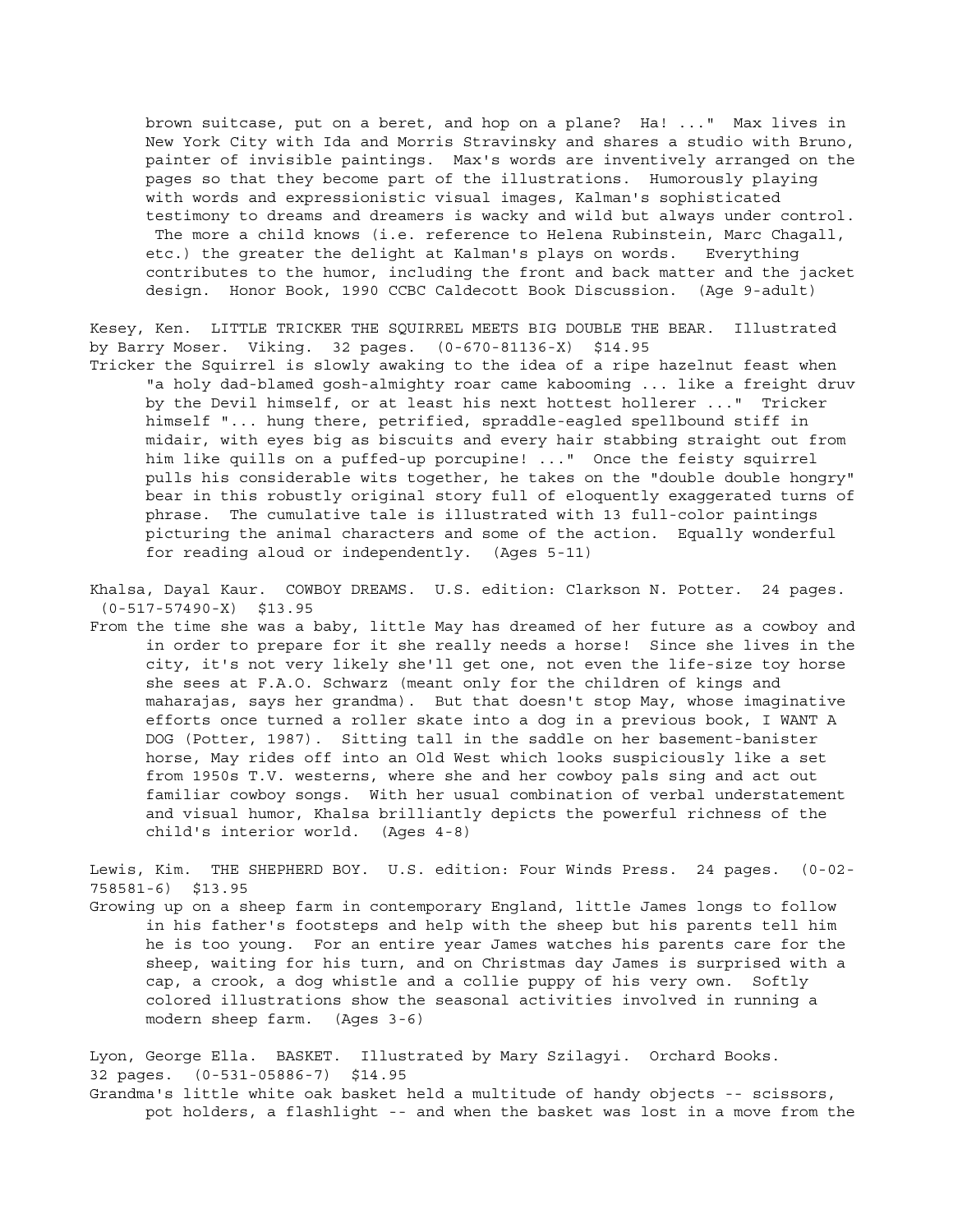country to the city, "...everything she couldn't find was in it." For years, Grandma regretted the loss of her basket and all it contained. Years after her death, the basket was found and the only thing in it was a spool of cream-colored thread. Glowing colored pencil and watercolor pictures illustrate a poetic narrative told from the point-of-view of an adult granddaughter who values the basket for the stories and memories it holds. (Ages 4-7)

MacDonald, Amy. RACHEL FISTER'S BLISTER. Illustrated by Marjorie Priceman. Houghton Mifflin. 32 pages. (0-395-52152-1) \$13.95

A parade of helpers is summoned to fix the blister on a child's left toe: "...Find her brothers and some others. / Send them off to bring some aid. / Go enlist her little sister. / Fetch the rabbi. Fetch the maid..." A reliable literary device and a fast pace are perfectly matched with the aristocratic chaos chronicled in watercolors and pen and ink. The jolly nonsense is certain to engage the active participation of those hearing and seeing it. (Ages 3-7)

McDonald, Megan. IS THIS A HOUSE FOR HERMIT CRAB? Illustrated by S. D. Schindler. Orchard Books. 32 pages. (0-531-05855-7) \$14.95

When a hermit crab outgrows his shell, he goes out in search of a new home, trying out a rock, a tin can, a piece of driftwood, a plastic pail, a hole in the sand and a fishing net before he finds a home that is just right. Gritty, sand-colored pastel illustrations are the perfect complement to a text which uses repetition and onomatopoeia and asks direct questions to involve young listeners in the story. (Ages 3-5)

Macaulay, David. BLACK AND WHITE. Houghton Mifflin. 32 pages. (0-395-52151-3) \$14.95

What is black and white and read all over... and over? One response might be this study of Holstein cows, an escaped convict, train stations, a toy train and railroad passengers. What at first seems to be four separate stories ("Seeing Things," "Problem Parents," "A Waiting Game," and "Udder Chaos") emerges as a multilayered whole as characters, designs and realities merge. A blizzard of words cannot be separated from the visual images it stimulates on the page. All is not black and white nor was it ever intended to be: the full-color art has several possible meanings. A striking jacket design and the 1930s details set the mood for an extraordinary puzzle which must be read again and pored over in order to capture its subtle, brilliant humor. (Ages 4-12)

Mahy, Margaret. THE GREAT WHITE MAN-EATING SHARK; A CAUTIONARY TALE. Illustrated by Jonathan Allen. U.S. edition: Dial. 24 pages. (0-8037-0749-5) \$12.95 "...There was once a boy called Norvin who was a good actor but rather plain. In fact, he looked very like a shark. He had small sharkish eyes, a pointed sharkish head, and sharp sharkish teeth. Unfortunately, there are not many plays written with good parts for sharks, so Norvin took up swimming instead..." Aggravated because he has to share Caramel Cove with other swimmers, Norvin clears the beach after strapping a homemade dorsal fin around his substantial middle and "shooting through the water like a silver arrow..." When the real sharks are also fooled by Norvin's splendid performance, his shark impersonations end abruptly. Mahy's playfulness with an image she has also used in writing about her writing is a tribute to her inventiveness. Allen's hilarious full-color images of Norvin are perfectly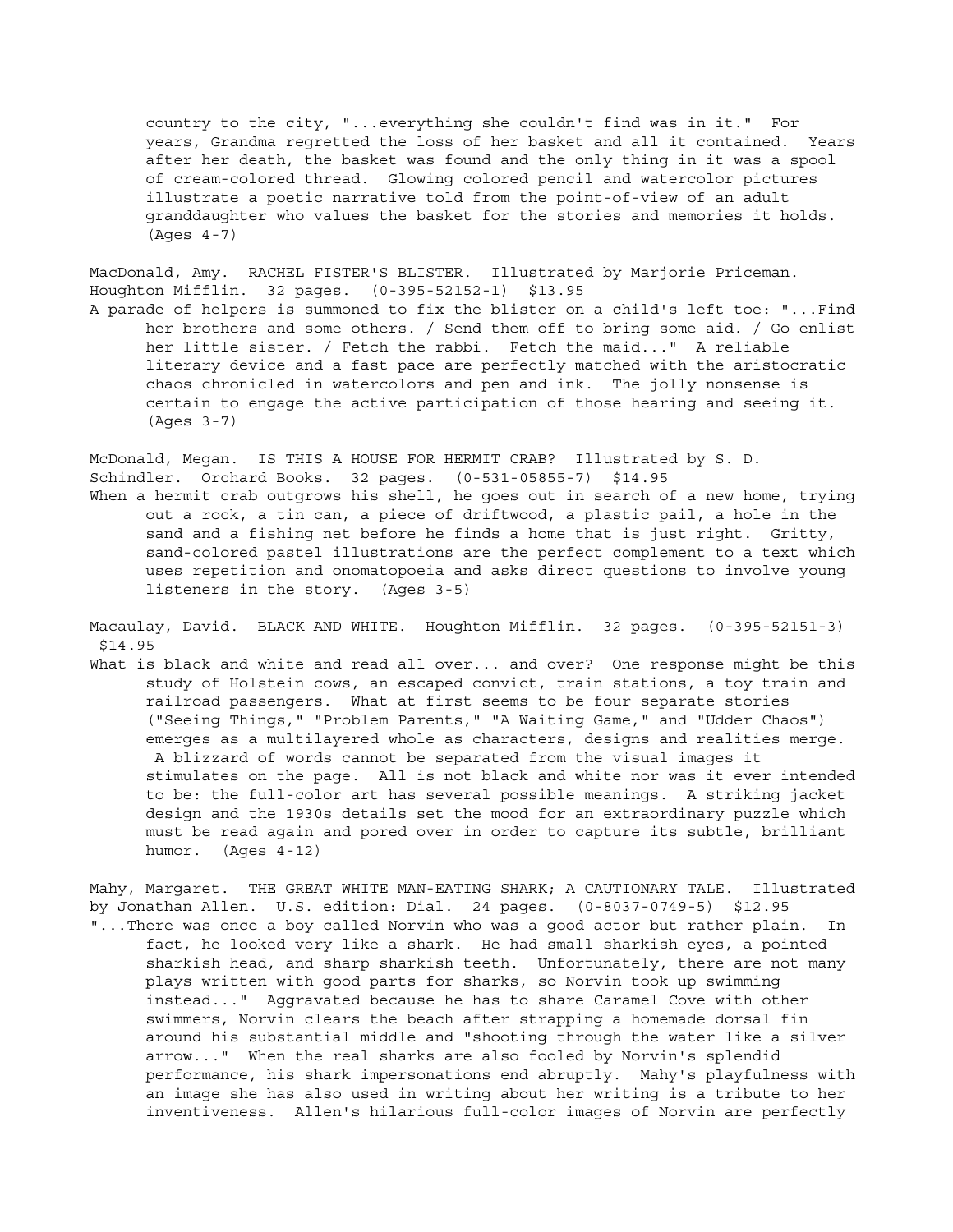bizarre. (Ages 4-9)

Rosenberg, Liz. WINDOW, MIRROR, MOON. Illustrated by Ruth Richardson. Charlotte Zolotow/Harper & Row. 32 pages. (0-06-025075-5) \$12.89 Illustrated with the deep, muted shades of the night, a poetic narrative moves

from a sleeping baby in a crib to the moon shining through the window to several nocturnal animals outside, including an owl who sees a car on the road driven by a woman who's coming home to her sleeping baby. Both the distinctive illustrations and the lulling verbal rhythm evoke a mood of security and interconnectedness in an unusual bedtime story. (Ages 3-6)

Sadler, Marilyn. ELIZABETH AND LARRY. Illustrated by Roger Bollen. Simon and Schuster Books for Young Readers. 40 pages. (0-671-69189-9) \$13.95 Two friends have lived together for almost 40 years. They like their life: vacuuming, visiting the zoo, playing cards, telling each other things they tell no one else. Does it matter that Larry is an alligator and Elizabeth is a human? Does anybody notice? Who cares! Droll humor characterizes the perfectly integrated text, full-color illustrations and endpapers of a story about friendship, individuality and independence. (Ages 5-8)

Sage, James. TO SLEEP. Illustrated by Warwick Hutton. Margaret K. McElderry Books. 24 pages. (0-689-50497-7) \$12.95

When a mother says "We've reached the end of the day," her child responds by asking "What is the end...?" Hutton's imaginative paintings transport the two out the window, beyond the town and past the stars to the dreams of a contented sleep. A beautifully reassuring bedtime fantasy. (Ages 3-6)

Schoberle, Cecile. ESMERALDA AND THE PET PARADE. Simon and Schuster Books for Young Readers. 32 pages. (0-671-67958-9) \$14.95

Juan loves his pet goat Esmeralda, even though she's always running away and getting into trouble. The other kids on Juan's block have their doubts about including Esmeralda in the Garcia Street entry for the Pet Parade during a neighborhood Fiesta but Grandpa suggests the perfect costume for the goat: a dog collar and leash. Grandpa's plan works until Esmeralda snaps her leash and sets out leading a high-speed chase through the neighborhood. Linoleum block prints tinted with muted blue, gold and orange hues illustrate a lively and entertaining story set in Santa Fe, New Mexico. (Ages 4-7)

Stevenson, James. WHICH ONE IS WHITNEY? Greenwillow. 40 pages. (0-688-09061-3) \$12.95

Three picture stories involve the five identical Dugong children: cheerful Warren; polite Winnie; friendly Wally; funny Wendy; and - Whitney, truly talented, but not in ways Mrs. Grouper or Mort Mackerel will notice. A comedy of manners, but not in ways young readers will notice. (Ages 5-8)

Teague, Mark. MOOG-MOOG, SPACE BARBER. Scholastic/Hardcover. 32 pages. (0-590- 43332-6) \$12.95

Elmo Freem's terrible haircut just before the first day of school sends him and the space monsters who are snacking in the kitchen to Moog-Moog, the finest barber in the universe. Hints of Van Allsburg and of today's TV imagery are incorporated into a delightfully goofy story deriving appeal from the idea of an embarrassing haircut as well as from its inventive full-color illustrations. (Ages 5-8)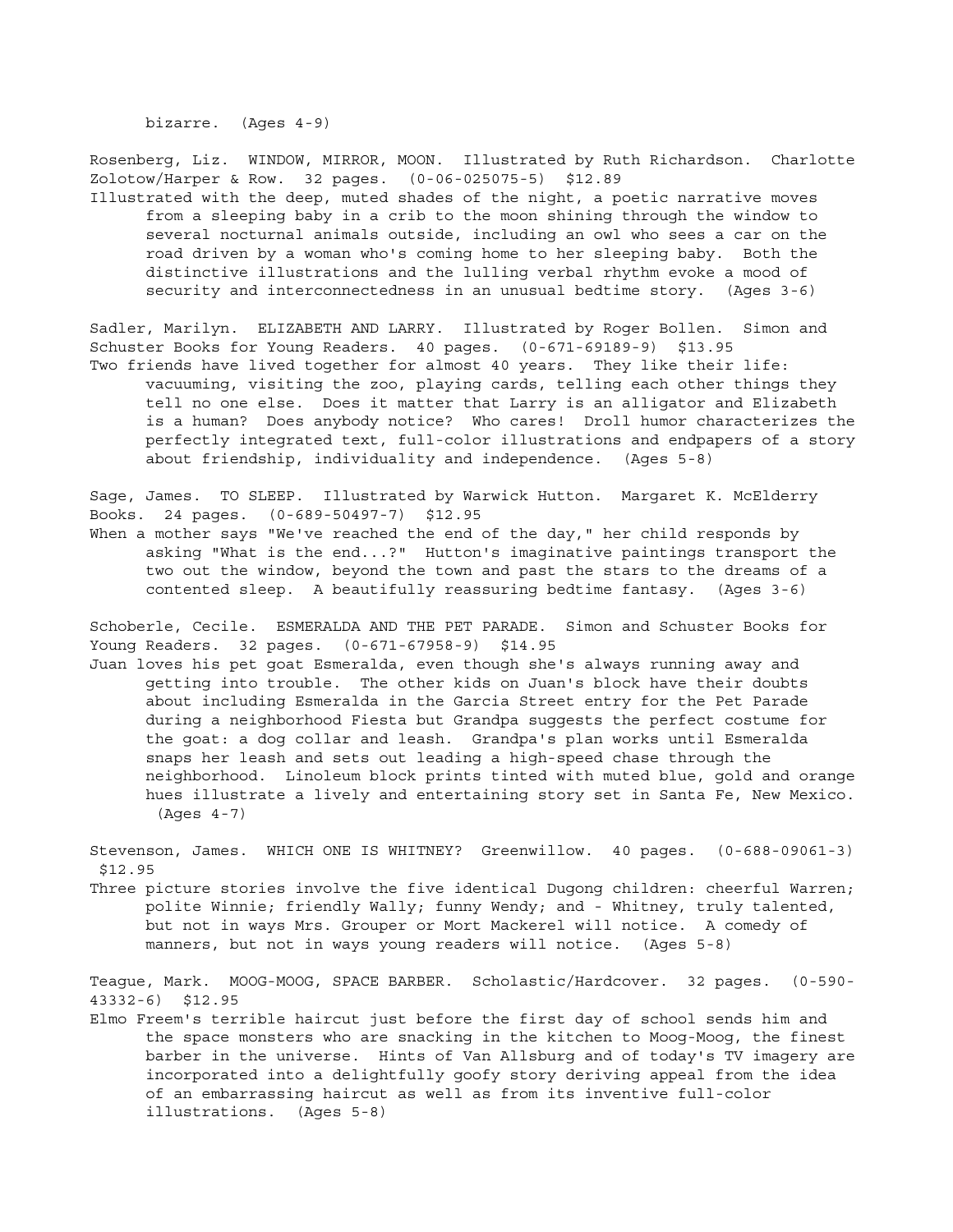Van Laan, Nancy. POSSUM COME A-KNOCKIN'. Illustrated by George Booth. Alfred A. Knopf. 24 pages. (0-394-82206-4) \$11.95

"Granny was a-sittin' and a-rockin' and a knittin' when a possum come a-knockin' at the door." Granny, Pappy, Ma, Pa, Brother, Sis, Coon-dawg and Tom-cat were all busy doing something when they were interrupted by a knock on the door. This high-spirited, rollicking cumulative tale written in the cadences of Southern U.S. speech begs to be read aloud and enjoyed for the sound of it as much as the meaning. (Ages 3-7)

Waddell, Martin. AMY SAID. Illustrated by Charlotte Voake. U.S. edition: Joy Street/Little, Brown. 24 pages. (0-316-91636-6) \$12.95

Amy is full of good ideas to rectify the effect of the most recent mischief she and her little brother have created during their stay at Gran's. A superior pace and exuberant watercolor images demonstrate how two active preschoolers at play can make plenty of work for themselves and for someone else, too. The book displays a unity of text and art rarely achieved and a catalog of naughtiness not to be taken too seriously. (Ages 3-6)

Zelinsky, Paul O. THE WHEELS ON THE BUS; A BOOK WITH PARTS THAT MOVE. Dutton. 15 pages. (0-525-44644-3) \$14.95

- "The wheels on the bus go round and round...all over town." A delightfully inventive full-color picture book edition of a favorite contemporary action song contains durable pages with manipulative functions such as bus doors that open and close, windshield wipers which swish back and forth, a bus driver who gestures "move on back" to his passengers, windows that go up and down, and riders who go bumpety-bump. Visual sub-plots in this sturdy, inviting book feature various passengers as well as a bus stop in front of the public library. A final double page spread cleverly recapitulates the bus trip and the verses. The adult/child/infant passengers are from diverse racial backgrounds. (Ages 3-7)
- See also: Christmas Carp; Color Farm; Day of Ahmed's Secret; El Chino; Fish Eyes; Hanukkah!; I Really Want a Dog; I Went Walking; July; Latkes and Applesauce; My Prairie Christmas; North Country Night; Pretend You're a Cat; Puss In Boots; Sam Is My Half-Brother; Snow Lady; Turnip; Under Your Feet; Wake Up, City!; Wall; What Will the Weather Be Like Today?; World's Birthday

# **FICTION FOR NEW READERS**

Broger, Achim. THE DAY CHUBBY BECAME CHARLES. Translated from the German by Renee Vera Cafiero. Illustrated by Emily Arnold McCully. U.S. edition: Lippincott. 90 pages. (0-397-32145-7) \$12.89

Julia has always considered Chubby to be a quiet bore, until the day when she arrives home from school to find her grandmother ill and sleeping. During the course of a long afternoon, while worrying that her "Oma" may be dead, Julia comes to realize what a worthwhile and fascinating friend Chubby/Charles can be. Vivid images of these two realistic children create a captivating picture of friendship for young readers. (Ages 7-9)

Herman, Charlotte. THE HOUSE ON WALENSKA STREET. Illustrated by Susan Avishai.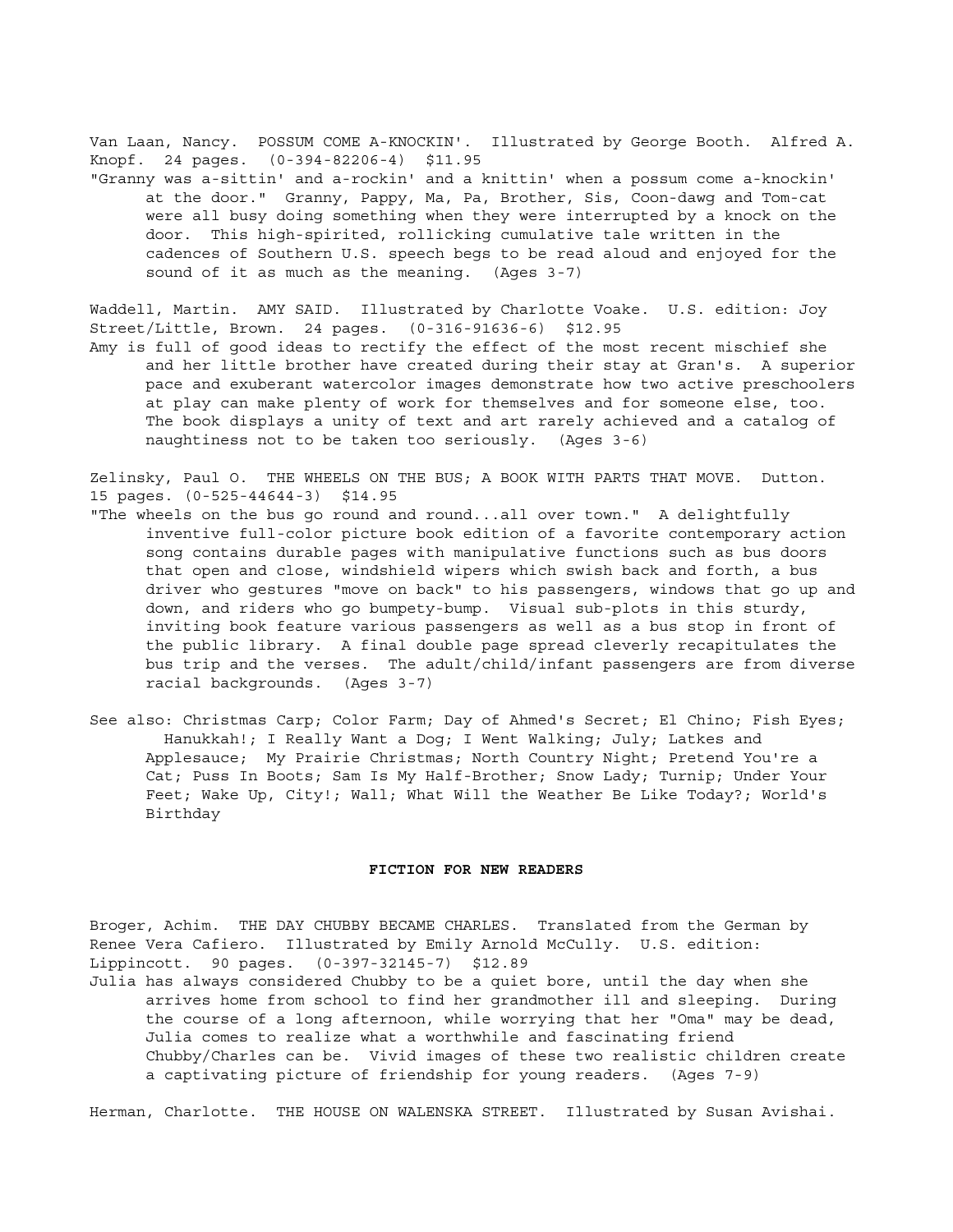Dutton. 78 pages. (0-525-44519-6) \$11.95

Set in a small Russian town in 1913, an easy historical novel relates seven episodes in the life of an eight-year-old girl. Because Leah is the eldest daughter in a fatherless family, her busy mother expects her to keep an eye on her two younger sisters -- a challenging task because Rose and Esther are always getting into mischief. Details of working-class family life, Jewish culture and Russian history are carefully woven into the seven short chapters, giving this satisfying transitional novel unusual depth. (Ages 7- 9)

Joubert, Jean. WHITE OWL AND BLUE MOUSE. Illustrated by Michel Gay. Translated from the French by Denise Levertov. U.S. edition: Zoland Books (385 Huron Avenue, Cambridge, Massachusetts 02138). 64 pages. (0-944072-13-5) \$13.95 Determined to put an end to the continual raids of the local mouse-eating owl, a

small but clever blue mouse launches a retaliatory attack. Luring the owl from spot to spot, she gleefully leads him into various natural hazards: a whipping branch, a hidden pond, a treacherous rock. As a result of the mouse's conniving the owl is left exposed at daylight and is soon captured and imprisoned in a circus sideshow. Over time the blue mouse begins to sympathize with the captive's predicament and a bond is forged between the two enemies. Comical sketches on each page enhance this fast-paced story. (Ages 6-8)

Kroll, Steven. GONE FISHING. Illustrated by Harvey Stevenson. Crown. 48 pages. (0-517-57589-2) \$12.95

Eight short chapters relay Willie's anticipation, preparation and eventual participation in a much-loved annual fishing expedition with his father. The fishing event is realistically portrayed, even to the lack of successful catches. A loving relationship between a father and son is depicted in this well designed book, accompanied by generous color illustrations. (Ages 6-8)

Rylant, Cynthia. HENRY AND MUDGE AND THE HAPPY CAT; THE EIGHTH BOOK OF THEIR ADVENTURES. Illustrated by Sucie Stevenson. Bradbury. 48 pages. (0-02-778008-2) \$11.95

Henry and Mudge rise again, this time to encounter a lost cat that is completely endearing in it's ugliness, including "fur that looked like mashed prunes." With their inimitable style, Henry and Mudge experience the misery of letting go a well loved friend. Three short chapters are filled with lively full-color illustrations. (Ages 5-7)

Wetterer, Margaret K. KATE SHELLEY AND THE MIDNIGHT EXPRESS. Illustrated by Karen Ritz. Carolrhoda. 48 pages. (0-87614-425-3) \$9.95

Braving a torrential thunderstorm, 15-year-old Kate Shelley crawls across a treacherous railroad bridge to warn an oncoming train of a wash-out ahead. Rhythm and tension combine to create a thrilling story for beginning readers of all ages. Based on a true incident which occurred in 1881, a useful afterword adds an extra note of interest: although she received one hundred dollars, a gold medal, and a lifetime railway pass, the heroine's favorite honor was that of being left off in front of her own house whenever she rode the train home. (Ages 7-10)

See also: Black and White; Black Heroes of the Wild West; Hero Over Here; Laura Loves Horses; Long Way to Go; Mighty Mountain and the Three Strong Women; My Daddy Was a Soldier; Which One Is Whitney?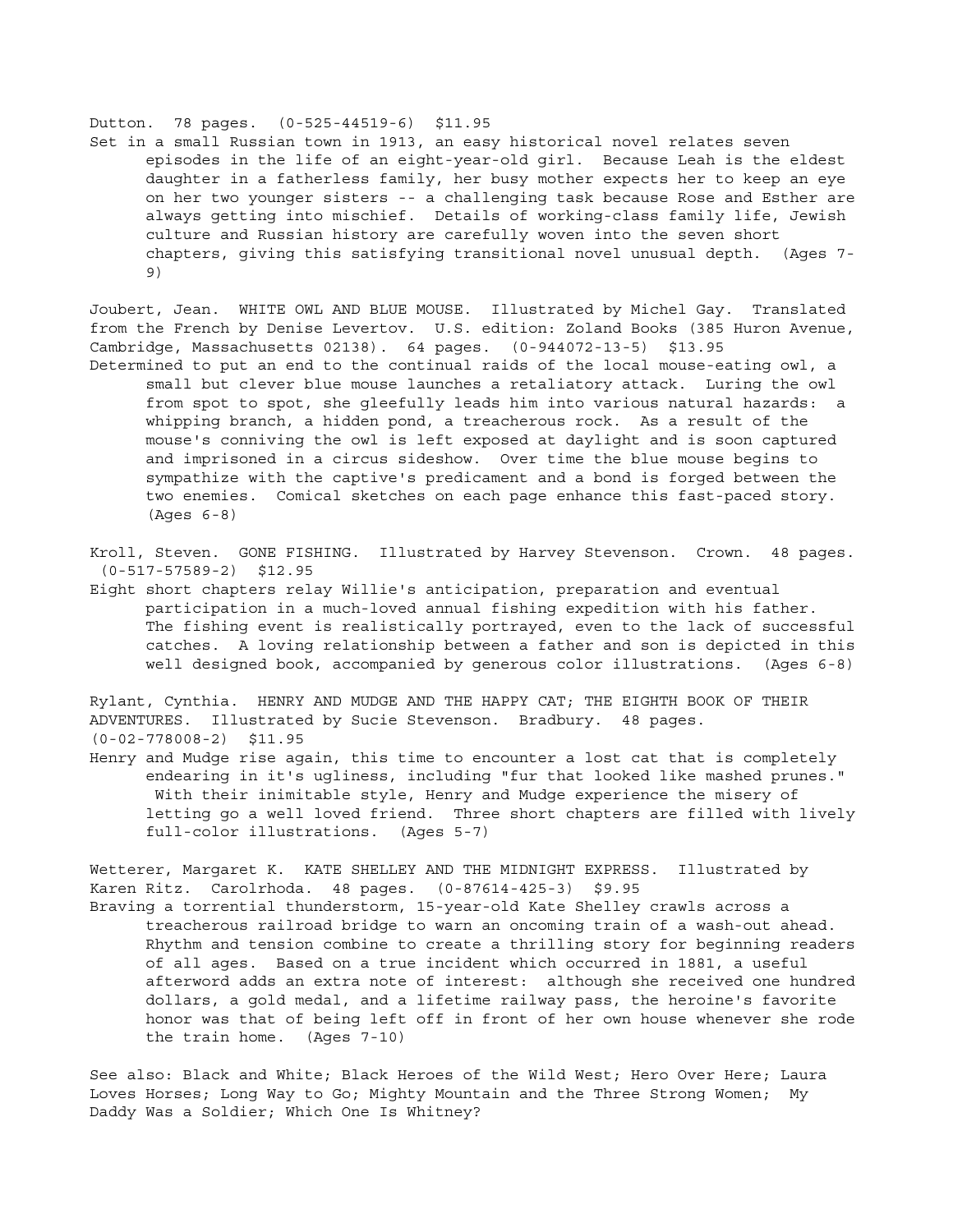#### **FICTION FOR YOUNG READERS**

Aamundsen, Nina Ring. TWO SHORT AND ONE LONG. U.S. edition: Houghton Mifflin. 103 pages. (0-395-52434-2) \$13.95

Twelve-year-olds Jonas and Einar have been friends ever since Einar moved to Oslo two years ago. During an early morning excursion, they encounter a teenage runaway who greets Einar like an old acquaintance. Although Einar refuses to talk about this relationship, that incident and Einar's irrational dislike of an Afghan family new to the neighborhood mystify Jonas. A realistic story of enduring friendship and the issues surrounding war refugees and societal responses to their plight. (Ages 8-11)

Carlson, Lori M. and Cynthia L. Ventura, editors. WHERE ANGELS GLIDE AT DAWN; NEW STORIES FROM LATIN AMERICA. Illustrated by Jose Ortega. Introduction by Isabel Allende. J. B. Lippincott. 114 pages. (0-397-32424-3) \$13.89

A brief, lucid introduction by writer Isabel Allende interprets the 500-year historical roots of Central and South American narrative. She writes of fantastic tales told before television, before radio, before writing itself. She tells of "... voices from ... magical Latin American lands characterized by their wild geography, violent history, beautiful myths, legends, and people moved by their great passions." In this way, Allende describes the wide range of the ten brief works of fiction translated by the editors for this unparalleled collection of works by Chilean Marjorie Agosin and Ariel Dorfman, Cuban Reinaldo Arenas; El Salvadorian Mario Bencastro; Argentinian Julio Cortazar; Peruvian Maria Rosa Fort; Mexican Jorge Ibarguengoitia; Panamanian Enrique Jarmillo Levi; Puerto Rican Alfredo Villanueva-Collado; and North American Barbara Mujica. Differing styles and voices make each story a new adventure for readers of this handsomely designed anthology. (Age 10 and older)

Chang, Margaret and Raymond. IN THE EYE OF WAR. Margaret K. McElderry Books. 198 pages. (0-689-50503-5) \$13.95

Excellent characterizations, strong narrative dialogue and believable relationships earmark a story centered upon the daring adventures and growing resentments of 10-year-old Shao-Shao toward his father who is part of the underground movement against the Japanese. Set in Shanghai during the final year of the Second World War, this novel recreates some of the domestic and daily intrigue within the calm of war's hurricane. (Ages 10- 13)

Cormier, Robert. OTHER BELLS FOR US TO RING. Illustrated by Deborah Kogan Ray. Delacorte. 136 pages. (0-385-30245-2) \$13.95

Darcy Webster's father has what her mother calls "itchy feet" and the family moves frequently. The latest urge has prompted him to join the army, moving Darcy and her mother to Frenchtown, Massachusetts, while he goes off to Europe to fight in World War II. Always a loner, Darcy considers herself too shy to make friends, until feisty Kathleen Mary O'Hara appears and the two realize they are destined for a great friendship. The novelty of Kathleen and her religion intrigue Darcy until she is mystified by Kathleen and Kathleen's family's sudden disappearance and then is flattened by the news that her own father is missing in action. Turning to Kathleen's Catholicism, Darcy seeks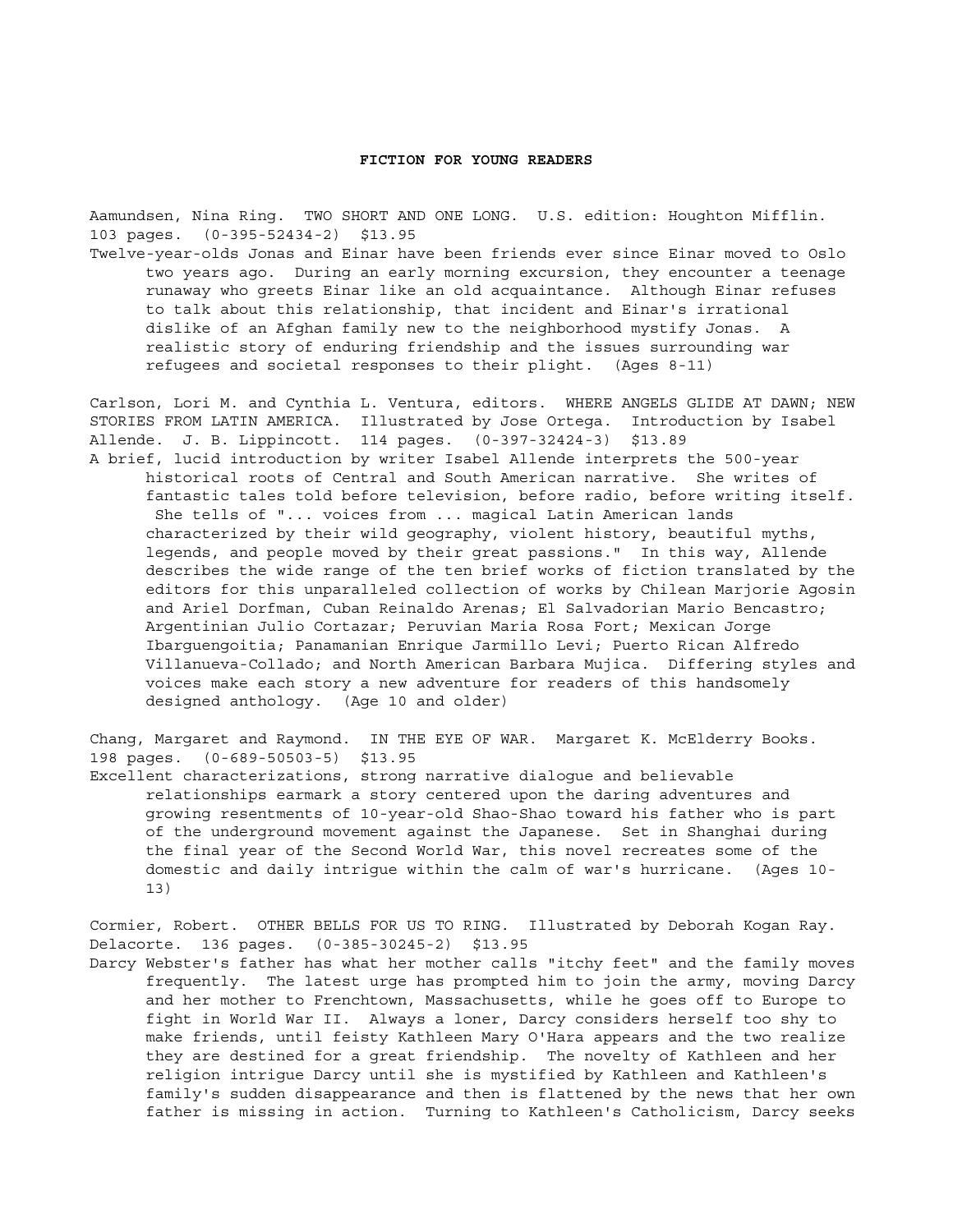a Christmas miracle. A provocative portrait of a search for faith, fleshed out with vivid portrayals of the place and period. (Ages 10-12)

Gleeson, Libby. ELEANOR, ELIZABETH. Holiday House. 129 pages. (0-8234-0804-3) \$13.95

Unhappy in her family's new home in rural western Australia, lonely Eleanor finds comfort in her grandmother's diary. Like Eleanor, Elizabeth was uncertain how to handle the same type of adolescent predicaments Eleanor is facing: quarrels with her mother and first romantic relationships. Although Elizabeth's diary helps Eleanor in many ways, the most dramatic occurs during a bush fire when Eleanor must act decisively to save her life and others. An engrossing account of a teenager's search for self identity and independence. (Ages 11-13)

Gordon, Sheila. THE MIDDLE OF SOMEWHERE; A STORY OF SOUTH AFRICA. Orchard Books. 154 pages. (0-531-05908-1) \$13.95

- Rebecca and her family know their village is scheduled by the South African planning department to be flattened soon to make way for a new white suburban development. They become part of the movement to oppose this forced relocation. A black family's resistance to apartheid's injustice is seen through the eyes of a girl young enough to play with the second-hand white doll given to her mother in domestic service and - at the same time old enough to comprehend the gravity of daily threats to her community and its people. (Ages 9-12)
- Hamilton, Virginia. COUSINS. Philomel. 125 pages. (0-399-22164-6) \$14.95 A three-part narrative develops several dimensions of Cammy's intimacy with Gram Tut whom she regularly visits in the nursing home. Gram emerges from this physical containment to become the central dynamic in the family's effort to release Cammy from depression following her witnessing of the accidental death of a cousin during a summer outing. Cammy learns to welcome life's "winters" from Gram and to "... take what comes. Put a focus on ... each little thing ... Just one thing at a time. That's how it's done. Always be ready ..." It's clear that Gram Tut is ready; and, at the close of the brief partially surrealistic narrative, so is her granddaughter. Regardless of the swirl of sudden change, the depth of one's grief and the feeling one will certainly drown, life possibility is always at hand midst the complexities of event and emotion. A powerful story within the emotional and technical reach of young readers. (Ages 8-12)

Hartling, Peter. OLD JOHN. Translated from the German by Elizabeth D. Crawford. U.S. edition: Lothrop, Lee & Shepard. 120 pages. (0-688-08734-3) \$11.95 Before he even arrives, Old John's stay at the Schirmers creates an uproar as the family attempts to compose a letter of invitation. Seventy-five years old and as unpredictable as ever, Old John descends on the household like a whirlwind, exerting his considerable force of character on everyone he encounters. Hartling's brilliant characterization of this exceptional grandfather, his unflagging individuality, and his honest relationship with family and friends is without flaw. Old John's idiosyncratic speech patterns are ingeniously wrought and translated, bringing a tangible quality to his eccentricities. Brimming with life, the memory of Old John will live long after the book is read. Winner, 1990 CCBC Mildred L. Batchelder Book Discussion. (Ages 9-12)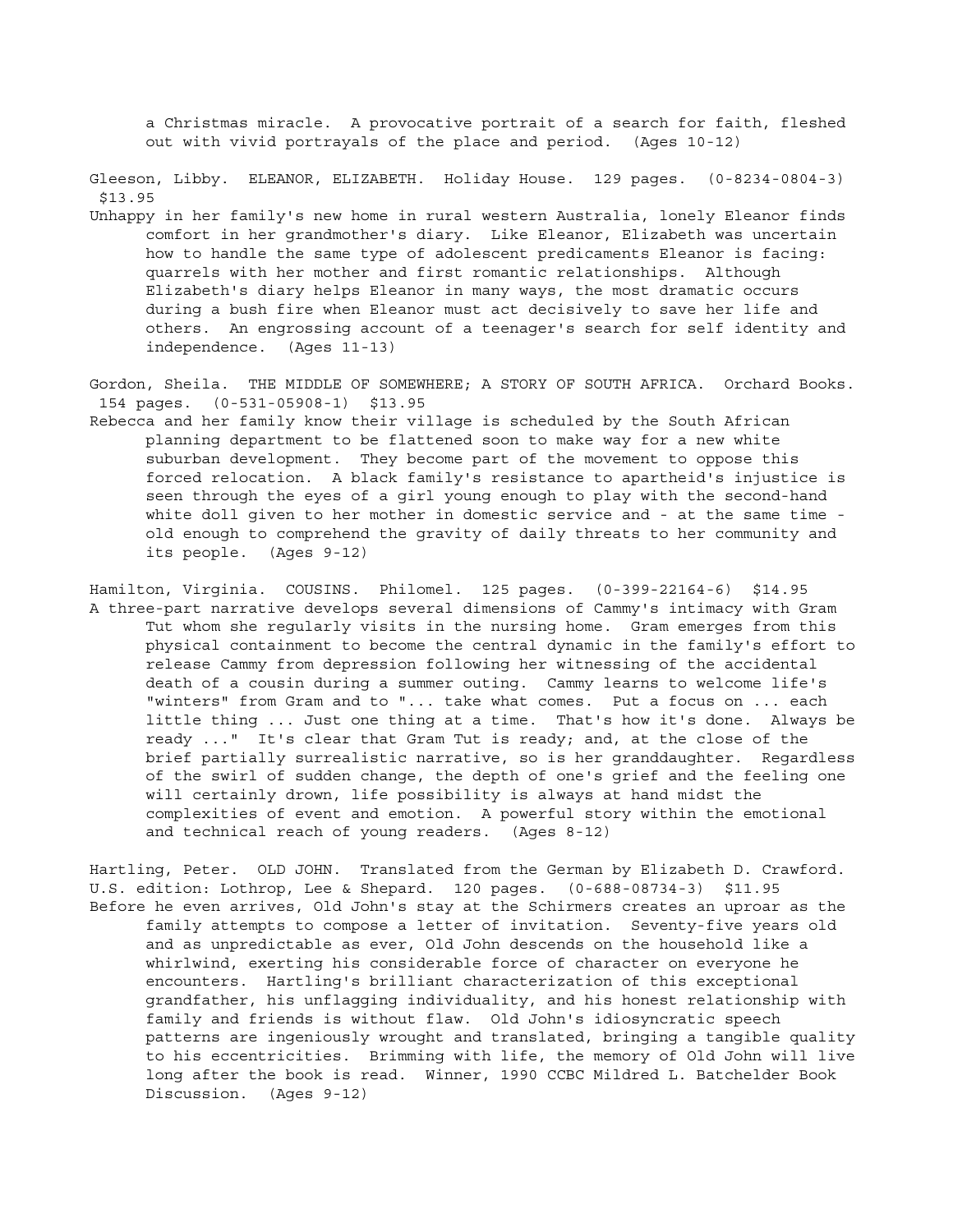Hurwitz, Johanna. CLASS PRESIDENT. Illustrated by Sheila Hamanaka. William Morrow. 85 pages. (0-688-09114-8) \$12.95 Fifth-grader Julio Sanchez is intrigued by Mr. Flores, a new teacher who pronounces his name accurately and also notices the boy's latent leadership ability. Short sentences and brief chapters move along a new story about peer relationships which were first featured in CLASS CLOWN (Morrow, 1987) and TEACHER'S PET (Morrow, 1988). (Ages 8-10)

Johnson, Annabel. I AM LEAPER. Illustrated by Stella Ormai. Scholastic/Hardcover. 105 pages. (0-590-43400-4) \$11.95

While the other caged animals in the laboratory plead for freedom in their own languages, Leaper, a Kangaroo rat, manages to speak to the scientists in English, telling them she has "come to talk ... about a matter of life and death." Overwhelmed by this breakthrough in human-animal communication, the researchers ignore her pleas for aid against a "monster" who threatens her desert home. Julian, a twelve-year-old helping out at the lab after school, attempts to help Leaper, only to find that he is unwittingly linked to the destructive menace. The ethics of animal research and habitat protection are explored in this fast-paced adventure illustrated with black-and-white sketches. (Ages 8-10)

King-Smith, Dick. ACE, THE VERY IMPORTANT PIG. Illustrated by Lynette Hemmant. U.S. edition: Crown. 134 pages. (0-517-57832-8) \$12.95

The seventh piglet of the litter, with an unusual ace-shaped marking on his side, Ace was born with "bright eyes that had in them a look of great intelligence." This early indicator proves only too true, and Ace soon has established himself exactly where he wants to be: ensconced in front of the television watching educational and entertaining programs. Quick to use his wits whenever the need arises, Ace follows grandly in the tradition of his equally astounding great-grandfather BABE, THE GALLANT PIG (Crown, 1983). (Ages 7-10)

Lowry, Lois. YOUR MOVE, J.P.! Houghton Mifflin. 122 pages. (0-395-53639-1) \$13.95

Twelve-year-old J.P. can't believe the thoughts he is having about Angela Patricia Galsworthy: "Hair like spun gold; teeth like pearls; eyes like pools; skin like porcelain." Although filled with self-disgust, J.P. is unable to quench his all-consuming infatuation, and exerts extreme effort to capture the attention of his beloved. His development of "triple framosis," a rare and fatal disease conceived entirely for Angela's benefit, proves to be the impetus of his undoing. Introduced in THE ONE HUNDREDTH THING ABOUT CAROLINE (Houghton Mifflin, 1983) and re-visited in SWITCHAROUND (Houghton Mifflin, 1985), J.P. is once again in fine form. (Ages 11-13)

Pearson, Kit. THE SKY IS FALLING. U.S. edition: Viking Kestrel. 248 pages. (0-670-82849-1) \$12.95

Choosing between staying at home in England acting as a vital member of the Secret Society of Skywatchers, collecting shrapnel and viewing aerial dogfights or being shipped off to a safe haven elsewhere is no contest to Norah. A fear of missing the excitement of war and a deeper fear of leaving home grips Norah when her parents announce that she and her younger brother are to be evacuated to Canada. Although the ocean journey proves a distraction, Norah's stay in Canada consists of a downward spiral of events which lead her into a seemingly hopeless depression. Circumstances eventually conspire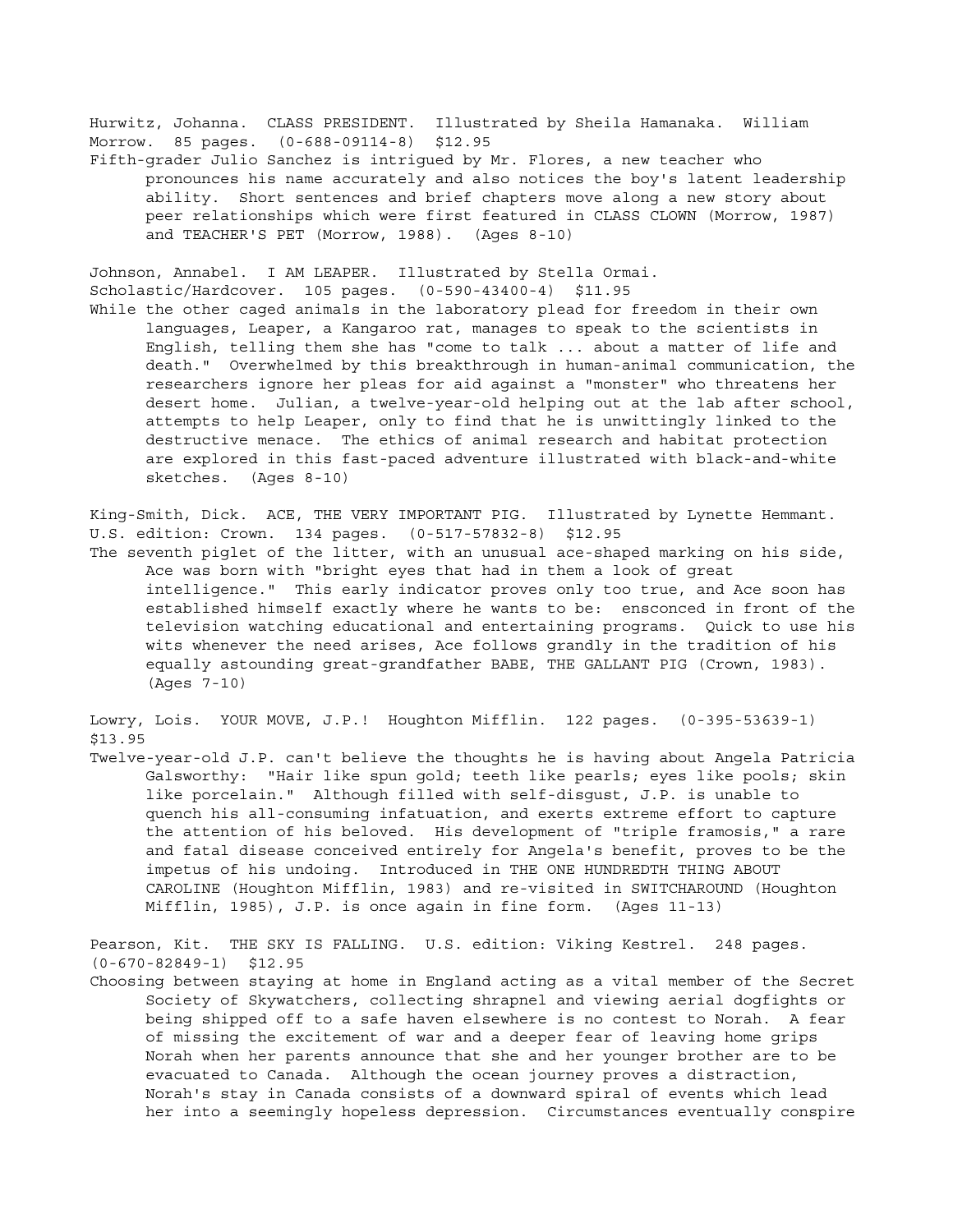to provide a satisfying remedy to her despair. Pearson's smooth writing style and sympathetic insight into child-like responses to overwhelming stress ring true from beginning to end in this engrossing tale which offers a fresh look at the experience of World War II children. (Ages 10-12)

Semel, Nava. BECOMING GERSHONA. Translated by Seymour Simckes. U.S. edition: Viking. 153 pages. (0-670-83105-0) \$12.95

Tel Aviv of 1958 is the setting for Gershona's story, her personal search for identity and belonging, echoed by that of the post World War II Israel nation. A grandfather that she never knew of arrives from America, neighborhood children discard her offerings at friendship, and a developing relationship with a boy produces its own uncertainties. Gershona's intense emotions are finely portrayed in this ambitious look at growing maturity on different levels, both personal and national. (Age 11 and older)

Soto, Gary. BASEBALL IN APRIL, AND OTHER STORIES. Harcourt Brace Jovanovich. 109 pages. (0-15-205720-X) \$14.95

Strong evocations of childhood and young adolescence unfold in eleven original stories concerning ordinary contemporary youth: Michael and Jesse trying out for the Little League for the third year in a row; Lupe Medrano with a "razor-sharp mind" and the will to become a champion in one sport or another; and the young teenager who feels too old to be with the family on a vacation and too uncertain of independence to enjoy being left behind. Distinctive low-key humor, well crafted opening and closing sentences, small surprises in external dialogue and internal action earmark brief works of fiction about Mexican-American family/neighborhood/school life in central California valley towns. The universal experiences hold high appeal for male and female readers alike. The glossary defines the Spanish language words and phrases used in context throughout the book. Honor Book, 1990 CCBC Newbery Book Discussion. (Ages 11-14)

Tate, Eleanora E. THANK YOU, DR. MARTIN LUTHER KING, JR.! Franklin Watts. 237 pages. (0-531-15151-4) \$12.90

Gumbo Grove is once again the setting for a story involving Mary Elouise, an elementary school-aged girl whose pride in her African-American heritage grows appreciably throughout this contemporary story concerning personal self-esteem and racial pride. A visiting African-American storyteller and Mary Elouise's grandmother represent important mentors as Mary Elouise gains new insights. As she first did in JUST AN OVERNIGHT GUEST (Dial, 1980), Tate once again reliably examines sensitive, intra-racial issues directly and effectively, using lively and believable peer dialogue and motivations recognizable to readers. (Ages 9-12)

Taylor, Mildred D. MISSISSIPPI BRIDGE. Illustrated by Max Ginsburg. Dial Books for Young Readers. 62 pages. (0-8037-0426-7) \$12.95

From his vantage point on the front steps of the Wallace store in a small Mississippi town in the 1930s, Jeremy Simms, a ten-year-old white boy, watches as the weekly bus pulls in to load passengers and luggage. As the seats begin to fill up with white passengers, the Black passengers are ordered off the bus. Sensitive Jeremy sees the unfairness in the situation but he remains a silent bystander. Interracial tensions and interactions are flawlessly depicted in this gripping story which builds to a dramatic, surprising ending. Co-Winner, 1990 CCBC Coretta Scott King Book Award for Writing Book Discussion. (Ages 9-13)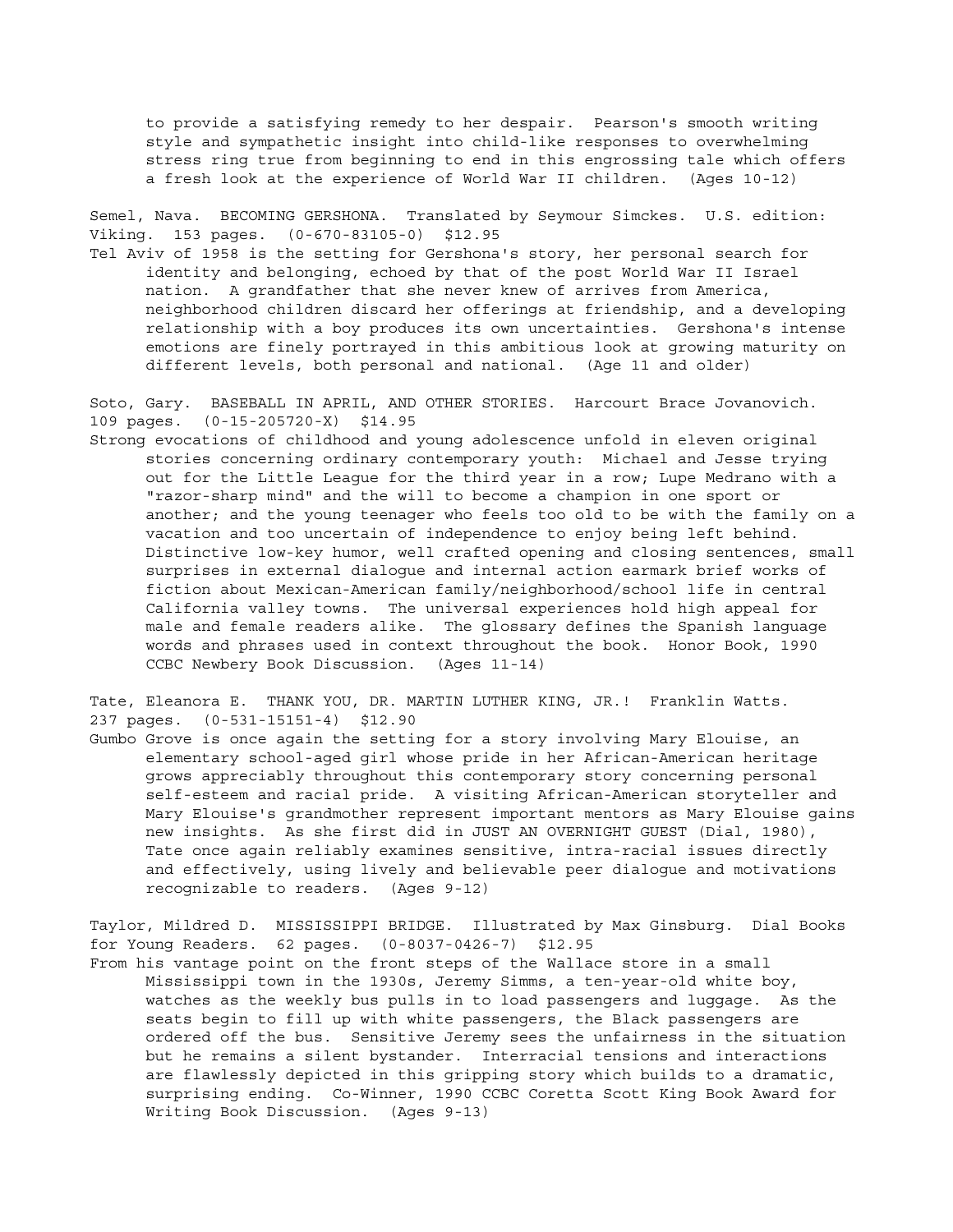Thiele, Colin. JODIE'S JOURNEY. U.S. edition: Harper & Row. 169 pages. (0-06- 026132-3) \$13.89

Diagnosed with rheumatoid arthritis, active 12-year-old Jodie faces the loss of her beloved horseback riding along with painful adjustments more severe than she or her family initially foresee. The typical risk of being without others nearby to assist her becomes a life-or-death matter when an approaching fire in the isolated region of her Australian home threatens Jodie's safety and that of her horse. In response to a letter from an 11 year-old reader, Colin Thiele decided to write about a girl with arthritis; his daughter's expertise on the care and training of horses and show-jumping championships provided the other plot dimension. Thiele's knowledge of rheumatoid arthritis stems from living with the disease for almost 40 years. (Age 10 and older)

Walter, Mildred Pitts. MARIAH KEEPS COOL. Illustrated by Pat Cummings. Bradbury. 139 pages. (0-02-792295-2) \$12.95

Summer has arrived, and so has Mariah's half-sister Denise, to whom the family adjusts, but not entirely. Outside her family, the spunky protagonist of MARIAH LOVES ROCK (Bradbury, 1988) focusses her high energy on The Fabulous Five, a swim team on which she is a diver. Short sentences and chapters, quickly paced action and a large typeface invite readers with many interests into a story in a new sequence of lighthearted episodes revolving around this lively, middle class African-American girl. Walter smoothly interweaves the family observance of Juneteenth into the plot and likewise skillfully pictures a contemporary blended family with strongly held cultural values along with those influenced by the popular culture of the dominant society. (Ages 8-11)

Willard, Nancy. THE HIGH RISE GLORIOUS SKITTLE SKAT ROARIOUS SKY PIE ANGEL FOOD CAKE. Illustrated by Richard Jesse Watson. Harcourt Brace Jovanovich. 64 pages. (0-15-234332-6) \$15.95

Searching for the perfect gift for her Mother's birthday, a girl learns of her grandmother's "High Rise Glorious Skittle Skat Roarious Sky Pie Angel Food Cake." Hoping to surprise her mother with this celestial treat from the past she searches unsuccessfully for the hidden recipe. A string of serendipitous events involving a ceramic football, a grand piano, and a flying red star-shaped Jello leads the protagonist to the recipe and a latenight encounter with a trio of uninvited angels. This story about love and the power of giving blends smoothly with the radiant and detailed illustrations. (Ages 6-9)

Woodson, Jacqueline. LAST SUMMER WITH MAIZON. Delacorte. 105 pages.  $(0-385-30045-X)$  \$13.95

Margaret and Maizon, inseparable 11-year-old friends, try to picture the changes to come when Maizon leaves for the private school where she expects to be the only African-American student. Margaret's dependency upon Maizon is clarified when she experiences the finality of loss after her father dies suddenly. The author's descriptive writing and her insights concerning the women within Maizon's immediate neighborhood in Brooklyn make this firstpublished short novel for young readers noteworthy. (Ages 10-13)

Wrede, Patricia C. DEALING WITH DRAGONS; THE ENCHANTED FOREST CHRONICLES: BOOK ONE. Jane Yolen Books/Harcourt Brace Jovanovich. 212 pages. (0-15-222900-0)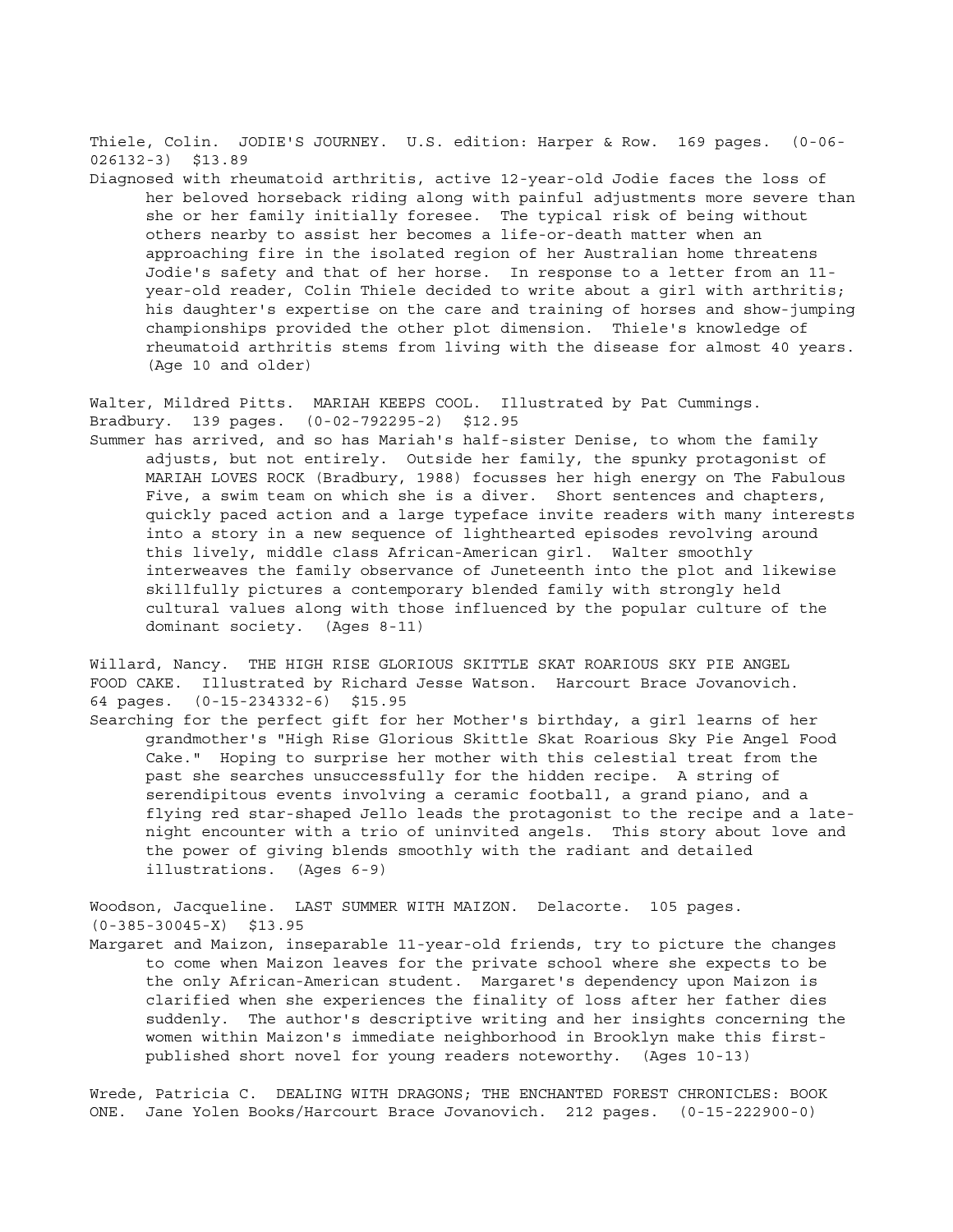Princess Cimorene has a reputation of taking little interest in the "proper" interests and pastimes befitting her social station. She'd much rather fence, practice magic, learn economics or cook cherry jubilee than dance, embroider or draw. Her disregard for etiquette is only compounded by her height ("Her parents were quite sure that no prince would want to marry a girl who could look him in the eye instead of gazing up at him becomingly through her lashes"), her hair (black and braided, not golden and flowing), and her disposition ("strong-minded" bordering on "stubborn as a pig"). News of her impending marriage to a neighboring prince, whose sole redeeming feature is his good looks, prompts Cimorene to run away seeking to change her lot in life by becoming a princess to a dragon. The fact that princesses are kidnapped by dragons in the normal course of events, rather than being volunteers for the role, doesn't faze Cimorene in the slightest. Once established in her new lair, Cimorene's independent spirit and intelligence soon embroil her in a non-stop adventure involving a helpful witch, scheming wizards, fellow dragons' princesses, and a host of dragons. Cimorene is a truly memorable heroine, and her fresh and humorous story shatters more than a few rules of conventional fantasy, after the fashion of Cimorene herself. (Ages 9-13)

Yee, Paul. TALES FROM GOLD MOUNTAIN; STORIES OF THE CHINESE IN THE NEW WORLD. Illustrated by Simon Ng. U.S. edition: Macmillan. 64 pages. (0-02-793621-X) \$14.95

Eight original stories utilize elements of the history and culture of Chinese laborers in Canada and the U.S.A. Some of the fictions read like tall tales; others are literary ghost stories with unusual twists. The collection as a whole is quirky and imaginative in appeal. A single intriguing full-color, full-page painting illustrates each tale in an incomparable book. (Ages 9-12)

See also: Aida; Christmas Carol; Legend of the Christmas Rose; Little Tricker the Squirrel Meets Big Double the Bear; My Grandmother's Stories

### FICTION FOR TEENAGERS

Avi. THE TRUE CONFESSIONS OF CHARLOTTE DOYLE. Orchard Books. 215 pages.  $(0-531-05893-X)$  \$14.95

Sailing as the only passenger (and only female) from England to Rhode Island is the extraordinary position in which Charlotte Doyle finds herself in June of 1832. The voyage's inevitable disasters are foreshadowed from the moment she boards the ship. Charlotte's class identification with Captain Jaggery blinds her to his manipulation of her naive loyalty, and to his cruelty to the crew. Her eventual alliance with the mutinous crew is possible only after calamitous events which expose her to previously unthought of realities about herself and others. Written in the romantic style of a 19th century adventure story, this thrilling tale relentlessly commands attention from the beginning to an entirely satisfying and unexpected conclusion. Honor Book, 1990 CCBC Newbery Book Discussion. (Age 12 and older)

Bell, Clare. RATHA AND THISTLE-CHASER. Margaret K. McElderry Books. 232 pages.

# \$15.95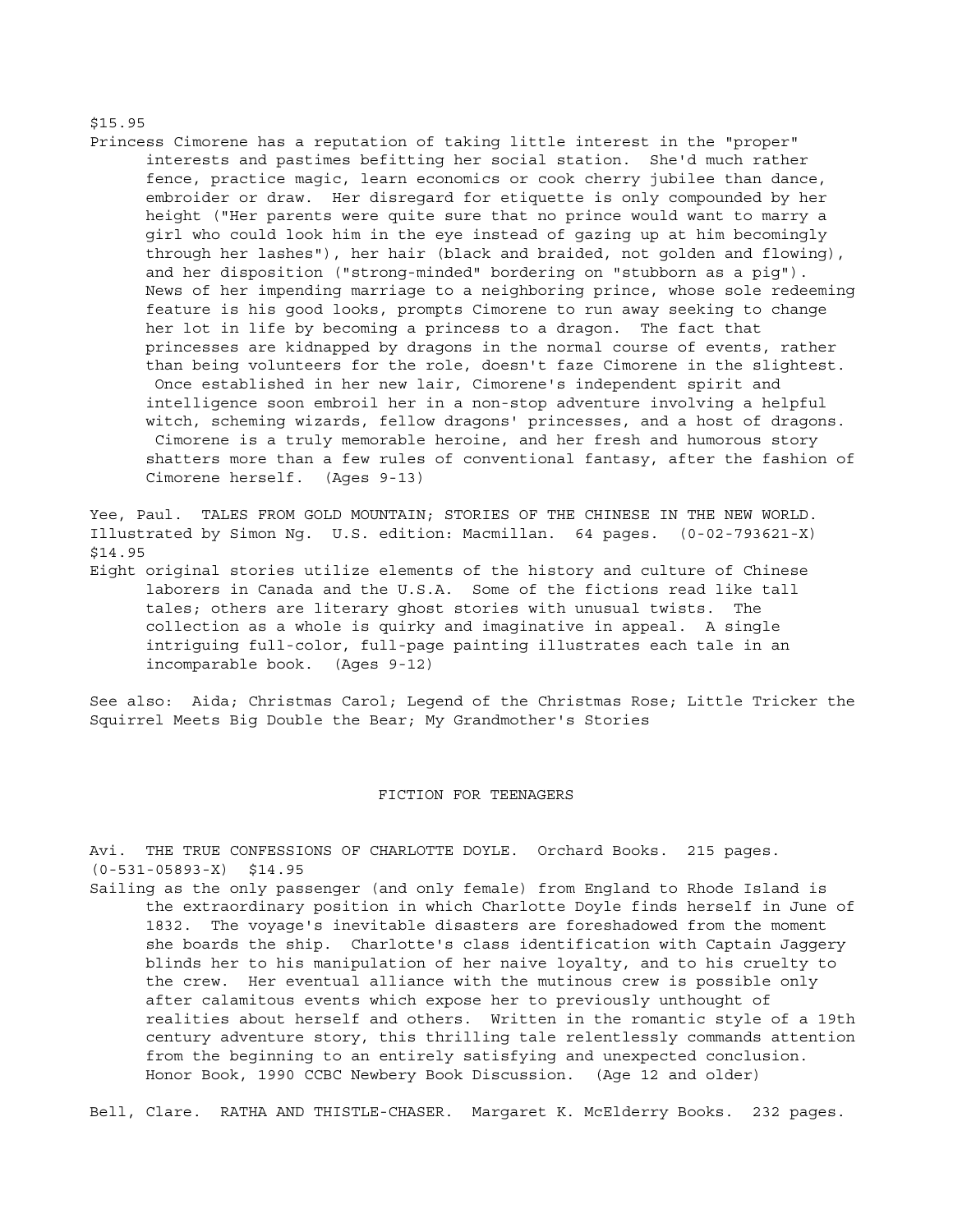$(0 - 689 - 50462 - 4)$  \$14.95 In an alternate world led by intelligent, talking felines, young Newt is a solitary, independent cat haunted by terrifying visions of the ominous Dreambiter, her only link to an otherwise forgotten past. When her daily routine is threatened by a clan of cats moving into her territory, Newt finds that she must reconcile the horrors of her past with the changes in her present in order to survive. An absorbing sequel to RATHA'S CREATURE (McElderry, 1983) and CLAN GROUND (McElderry, 1984), deals with themes of trust, loyalty and individual vs. group survival within the context of a rich fantasy world. (Age 12 and older) Brooks, Martha. PARADISE CAFE AND OTHER STORIES. U.S. edition: Little, Brown. 124 pages. (0-316-10978-9) \$14.95 A Canadian writer's distinctive voice offers illuminations of mid-to-late adolescence in 14 works of short fiction ranging over typical teenage experience in theme and content. The deftly penned stories are anything but typical, however, with their exquisite phrases, subtle humor and gentle insights, all conveying realities for which readers have instant recognition. (Age 14 and older) Doherty, Berlie. WHITE PEAK FARM. U.S. edition: Orchard Books. 102 pages. (0-531-05867-0) \$12.95 Jeannie believes that her family and home in Derbyshire, England, are completely static; "Nothing even seemed to change there. The seasons printed their

patterns on the fields, and the sky cast its lights across the moors, but our lives, I thought, would never change." In fact things change greatly, from her Grandmother's departure, to a sister's marriage, to her own impending decision to stay at home and help her mother or go to college. Jeannie watches her sister and brother choose courses for their own lives to escape their father's rigid rule. She must also select a path to follow, seeking a career or giving it up for her family. Patterns in a family's history are repeated through time, framed in an image of changing seasons. (Age 14 and older)

Gripe, Maria. AGNES CECILIA. Translated from the Swedish by Rika Lesser. U.S. edition: Harper & Row. 288 pages. (0-06-022282-4) \$14.89

Orphaned as a child by a tragic auto accident, Nora has lived for years with her great-aunt and uncle and their son Dag. Although convinced of her surrogate family's love, Nora invariably feels like an intruder. Her sense of isolation is heightened by several inexplicable incidents which begin to occur following a move into a new apartment. As the mystery unfolds Nora discovers another tragedy to which she is strongly linked, and begins to increasingly comprehend the complexities of human relationships. An intricate realistic plot and elements of haunting fantasy are well balanced in this smoothly translated novel. (Age 13 and older)

Hendry, Frances Mary. QUEST FOR A MAID. U.S. edition: Farrar Straus Giroux. 273 pages. (0-374-36162-2) \$14.95

Once having read and relished the intriguing opening sentence ("When I was nine years old, I hid under a table and heard my sister kill a king"), one cannot help but devour the rest of this novel at break-neck speed. An engrossing adventure story embroidered upon the known history of the Maid of Norway, its memorable characters exhibit courage and determination at every turn. Elements of sorcery blend smoothly with the aptly wrought historical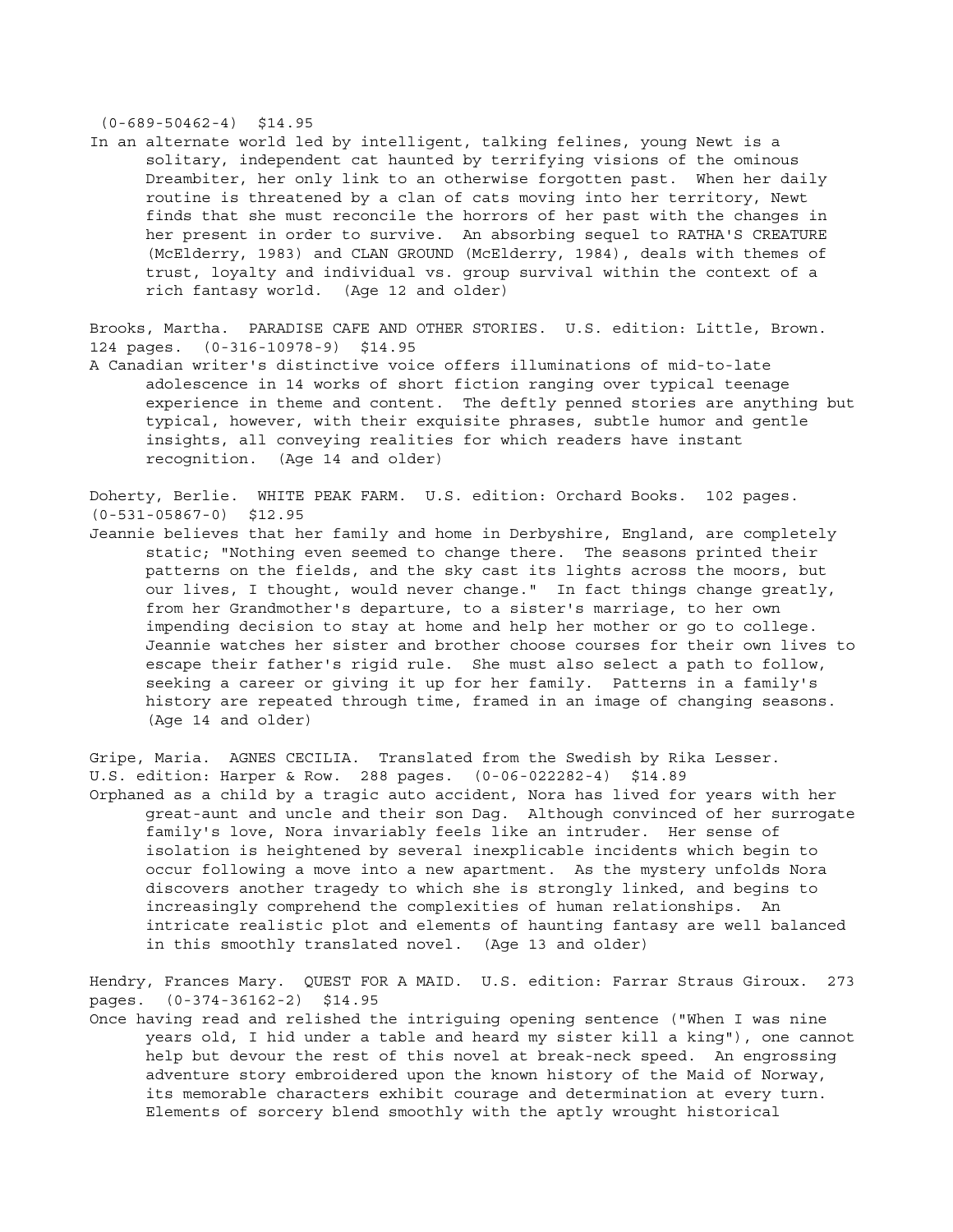realism; together they create a living image of a time and place. (Age 12 and older)

Ho, Minfong. RICE WITHOUT RAIN. Lothrop Lee & Shepard. 236 pages. (0-688- 06355-1) \$12.95

Contemporary Thailand is the locale for a dramatic suspense-filled narrative unfolding in both rural and urban settings. Seventeen-year-old Jiuda gradually understands some of the complex factors changing her family and village during the Thai student movement in 1973-76. The author grew up in Thailand; as a young teacher living and working there she witnessed inequities of tenant farm life, dangers of political movements combatting rural poverty and the brash courage of idealism which her protagonist experiences. A survival theme, romantic subplot, and intense political story await readers of this compelling novel. (Ages 14 and older)

Klause, Annette Curtis. THE SILVER KISS. Delacorte. 198 pages. (0-385-30160-X) \$14.95

Not recommended for the faint-hearted, this story of an unlikely romance between a contemporary teenager and a handsome, emotionally tortured 300-year-old vampire successfully combines a comparison of death (that which is sought after and that which strikes unexpectedly) with the requisite gore of any self-respecting vampire tale. Simon seeks death as an escape from the loneliness of his vampire state while Zoe's mother suffers painfully from cancer; together both Simon and Zoe become better equipped to handle their individual dilemmas. Readers of romance and horror alike will appreciate the story of Simon and Zoe's developing relationship while secretly savoring the suspense of the more gruesome events. (Age 13 and older)

Klein, Robin. CAME BACK TO SHOW YOU I COULD FLY. U.S. edition: Viking Kestrel. 188 pages. (0-670-82901-3) \$11.95

Living with unimaginative Thelma, who is so organized that "even her wrinkles look regimented", while his mother works is a scenario which threatens to smother Seymour with boredom - until he meets Angie. Sparkling and uninhibited, Angie dazzles Seymour with her ready friendship, unconventional manner and colorful lifestyle. Her acceptance bolsters Seymour's shaky selfconfidence, and in turn, Seymour idolizes Angie until her gradually becomes aware that her extravagant facade hides a debilitating addiction. Memorable characterizations and a compelling plot carry this story through to its realistic but hopeful conclusion. (Age 12 and older)

Koertge, Ron. THE BOY IN THE MOON. Joy Street/Little, Brown. 166 pages. (0- 316-50102-6) \$14.95

Kevin, Frieda and Nick have been an inseparable trio until their senior year of high school. Kevin has been re-made into a partying, self-confident stud, while Frieda and Nick develop stronger and frequently uncomfortable feelings for each other. Adjusting to these changes while attempting to maintain their friendship taxes the abilities of all three. Koertge's witty prose, fine characterizations and insight into adolescent self-image highlight this often hilarious novel. (Age 14 and older)

Korman, Gordon. LOSING JOE'S PLACE. U.S. edition: Scholastic/Hardcover. 233 pages. (0-590-42768-7) \$12.95

Losing his brother's Camaro within 24 hours of arriving in Toronto for a greatly anticipated summer of independence is an accurate predictor of the tone of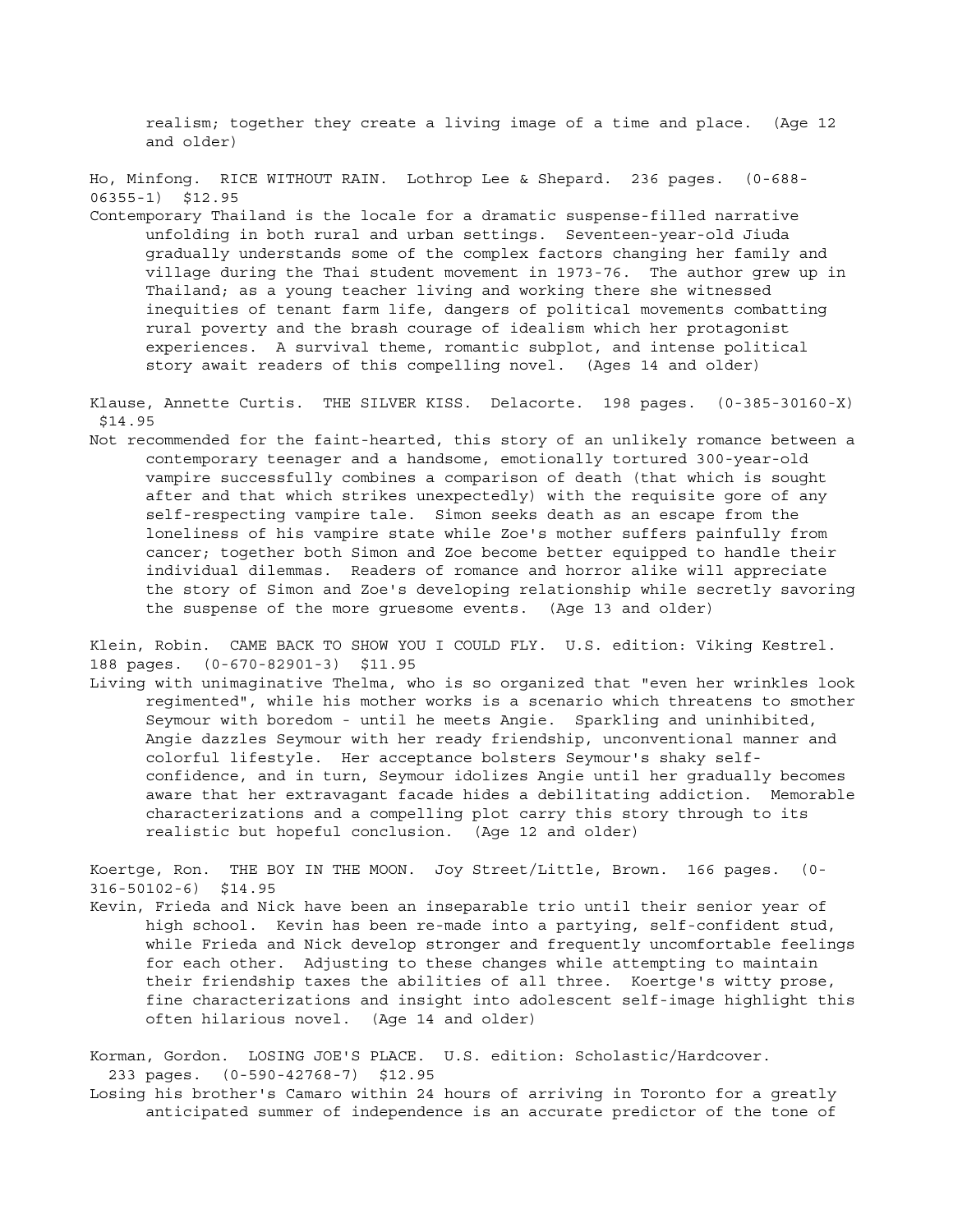the remaining three month experience for Joe and his two high-school friends. Coping with a scheming landlord, boring employment, and a threeway rivalry for the attentions of the beautiful and intense Jessica combine to create an unforgettable summer for the trio. Determined above all not to earn an eviction notice from his brother's apartment at the season's close, Joe concocts a creative solution to his mounting problems in this lighthearted, humorous novel. (Age 13 and older)

LeGuin, Ursula K. TEHANU; THE LAST BOOK OF EARTHSEA. A Jean Karl Book/Atheneum. 226 pages. (0-689-31595-3) \$15.95

A thoroughly developed non-Western fantasy world provides the setting for a complex completion of what is now LeGuin's Earthsea Quartet. The plot hinges upon what a child bearing the physical and emotional damage of her first years can and will do, while middle-aged Tamar and Ged are the vehicles through which the dual struggles of choice and identity attain mythic depth. Although winged dragons will always create excitement, a more typical characteristic of this novel is the way readers are consistently shown rather than told how each character responds to the other and to the dangers to be faced. Two maps chart the fantasy locales. Honor Book, 1990 CCBC Newbery Book Discussion. (Age 12 and older)

Myers, Walter Dean. THE MOUSE RAP. Harper & Row. 190 pages. (0-06-024343-0) \$12.95

An action-filled urban tall tale includes upbeat 14-year-old Mouse's summer involvements in his neighborhoods' dance contest, his first romance and events leading to cops-and-robbers-type escapades. Fast-paced dialogue full of humorous slang and priceless characterizations of peer and family interactions distinguish an entertaining story offering selected snapshots of lively contemporary African-American young teens. (Ages 11-14)

Naidoo, Beverly. CHAIN OF FIRE. Illustrated by Eric Velasquez. J.B. Lippincott. 245 pages. (0-397-32426-X) \$12.95

A cinematic flow of events pictures a 15-year-old teen-aged girl and her friend who became involved in a dangerous resistance to the forced removal of everyone in their village to a remote, barren "homeland." This fictional picture of contemporary black South African youth who become politicized by realities of apartheid is a sequel to JOURNEY TO JO'BURG. (Age 12 and older)

Naylor, Phyllis Reynolds. SEND NO BLESSINGS. A Jean Karl Book/Atheneum. 231 pages. (0-689-31582-1) \$13.95

Beth, a sophomore in high school and the oldest of eight children, seriously doubts the wisdom of her mother's calling her children "blessings." Although she loves her siblings, Beth can't help but resent the family's lifestyle in an overcrowded, dilapidated trailer home and the demands placed on her as caretaker. Discovering that her mother is expecting yet another blessing is almost more than Beth can bear. Determined to find an escape from her present life, she concentrates on her goal of becoming a typist, until Harless Prather offers an alternative option. A strong depiction of poverty and the limited choices it often represents, the story is at its best when Beth gains understanding of her parents' motivations, and becomes able to appreciate both their strengths and failings. (Age 13 and older)

Pierce, Meredith Ann. THE PEARL OF THE SOUL OF THE WORLD. Joy Street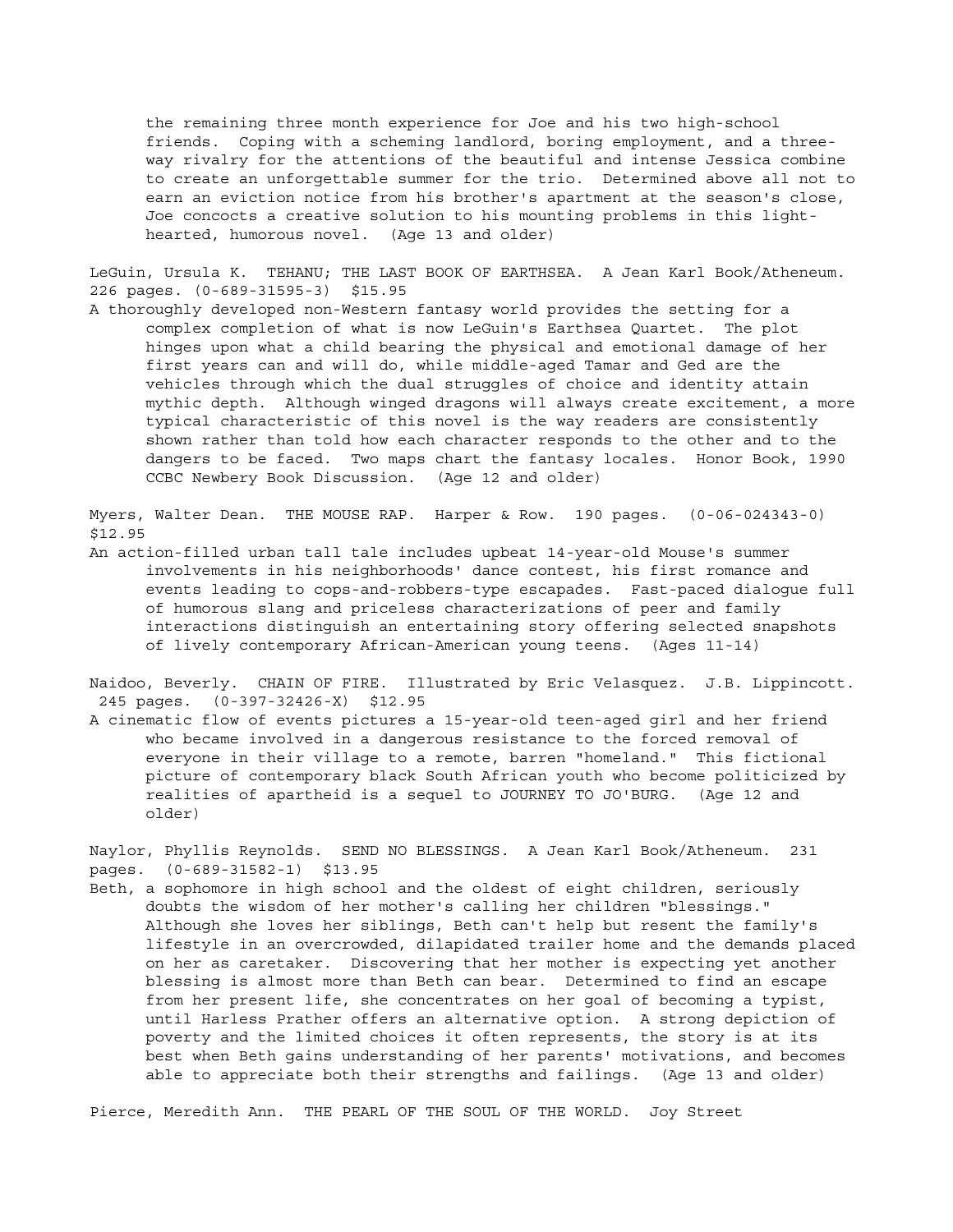Books/Little, Brown. 243 pages. (0-316-70743-0) \$15.95

A multi-layered conclusion to the Darkangel Trilogy (THE DARKANGEL, Joy Street Books/Little, Brown, 1982, and A GATHERING OF GARGOYLES, Joy Street Books/Little, Brown, 1984) involves Ariel's quest to defeat the malevolent White Witch, who threatens the world with a vicious literal and emotional drought. As Aeriel follows the words of an ancient prophecy through great danger she develops the poise, insight and maturity integral to her eventual role in society. (Age 12 and older)

Rubinstein, Gillian. BEYOND THE LABYRINTH. U.S. edition: Orchard Books. 245 pages. (0-531-05899-9) \$14.95

An avid reader of Choose Your Own Adventure books, Brenton bases all his decisions on the throw of the dice. The arrival of an extraterrestrial anthropologist, a visit by his cousin Vicky, and the appearance of ominous graffiti messages all mark the onset of escalating events which eventually force Brenton to make momentous choices for the future. Set in contemporary Australia, the story effectively utilizes a fast pace and sense of impending disaster to intrigue readers of adventure and science fiction, while subtly exploring issues of racial prejudice across time and place. (Age 12 and older)

Schami, Rafik. A HAND FULL OF STARS. Translated from the German by Rika Lesser. U.S. edition: Dutton. 195 pages. (0-525-44535-8) \$14.95

Mid-twentieth century Damascus, Syria, is the locale of an autobiographical novel detailing four years of a youth's growth to adulthood. When told by his greatly admired "Uncle" Schami "... I have experienced so much that was important ... If I had learned to write, I would have the power to preserve the mountains, fields, and valleys, and every thorn on the stem of a rose ...", the high-spirited 14-year-old narrator secures a journal, thinking of his writing as a personal rearview mirror. His secret journal entries prove him to be forward-looking, too, and they mature throughout the book, just as he does. He experiences the boredom of labor, and he becomes involved in a romantic relationship; he observes the impacts of political oppression and censorship. After witnessing his journalistic mentor's efforts, he assumes a leadership role in putting out a subversive underground newspaper. Several types of courage are exhibited within writing rich in characterization, full of dialogue and memorable in setting. Specifics about the hot, dusty region in which the story takes place and details about the culture of poverty where an education cannot be taken for granted interlace an impressive, award-winning book first published in Germany and subsequently translated into more than ten languages. (Age 12 and older)

Sutcliff, Rosemary. THE SHINING COMPANY. U.S. edition: Farrar Straus Giroux. 295 pages. (0-374-36807-4) \$14.95

A young man named Prosper relates the long preparations for glorious battle and the idealistic heroism of 300 warriors and their shieldbearers who train in 600 C.E. near what is now Edinburgh for confrontations with the invading Saxons. Readers discover what these brave men did not live to know, i.e., their leaders understood from the outset that few would survive the extensive raid. This compelling historical fiction is based upon "The Gododdin," the early North British epic poem by Aneirin. Sutcliff's mastery of historical events and her skill at interweaving imagined sensory details with the human elements of comradeship and treachery result in a novel to read and discuss from several perspectives. (Age 12 and older)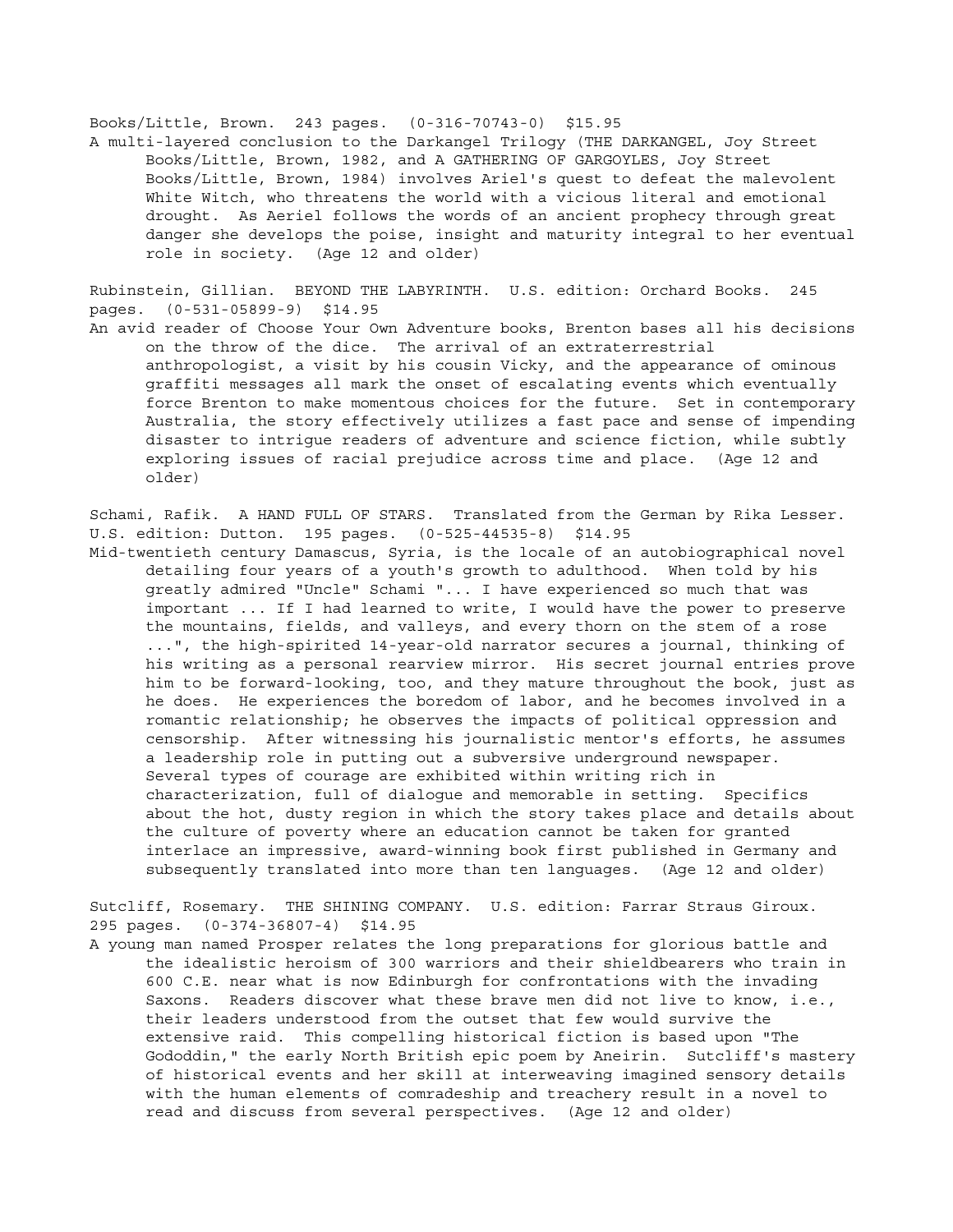Taylor, Mildred D. THE ROAD TO MEMPHIS. Dial. 240 pages. (0-8037-0340-6) \$14.95

Cassie Logan's personal courage serves her well during a dangerous trip in Stacey's new car. Although the journey lasts only three days and nights, the distance is greater than geographic, because Cassie is traveling away from her loving rural Mississippi family in 1941. Few choices existed then for most African-American young adults; some of the options are represented in the circumstances of Cassie and her friends. However, these teenagers did have the resources of a mid-twentieth century underground railroad, an informal network of adults who could aid them in those times of no public accommodations laws or other civil rights legislations. Taylor's powerful narrative recreates the tensions and perils of that time and place. This historically accurate and emotionally authentic novel stands on its own for anyone unfamiliar with Taylor's earlier works. Winner, 1990 CCBC Newbery Book Discussion and Co-Winner, 1990 CCBC Coretta Scott King Book Award for Writing Book Discussion. (Age 12 and older)

Thomas, Joyce Carol, editor. A GATHERING OF FLOWERS; STORIES ABOUT BEING YOUNG IN AMERICA. Harper & Row. 232 pages. (0-06-026174-9) \$14.89

- Authors from diverse backgrounds contribute original fiction to a collection of short stories exhibiting an immense range of U.S. adolescent life according to race, region and economic class, and in juxtaposition to each other, addressing "what it means to be ethnic and American," according to African-American compiler/writer Joyce Carol Thomas. Other writers represented in this distinctive anthology include Ana Castillo, Gerald Haslam, Jeanne Wakatsuki Houston, Maxine Hong Kingston, Kevin Kyung, Lois Lowry, Gary Soto, Gerald Vizenor, Rick Wernli and Al Young. The fictions differ widely in themes, styles and tones, offering a variety of satisfying challenges for male and female readers. (Age 14 and older)
- Zheleznikov, Vladimir. SCARECROW. Translated from the Russian by Antonina W. Bouis. U.S. edition: J. B. Lippincott. 148 pages. (0-397-32316-6) \$12.95 When twelve-year-old Lena comes to live with her grandfather in a small Russian town, her life is miserable. Her eccentric grandfather lives completely in the past as he continually struggles to reclaim scattered family paintings in an obsessive attempt to restore their ancestral home to its former grandeur. At school and in the neighborhood, Lena is nicknamed "Scarecrow" by her peers and she becomes the scapegoat in their cruel games. Weak and helpless, Lena's only chance for survival is to make her grandfather face the harsh reality of the present. This powerful, thought-provoking allegory of contemporary Soviet life is somewhat reminiscent of the novels of Robert Cormier in its bleak, uncompromising tone. (Age 12 and older)

See also: Black Beauty; Dark Way; Hear O Israel; Legend of Sleepy Hollow; Where Angels Glide at Dawn

#### **NEW EDITIONS**

Dickens, Charles. A CHRISTMAS CAROL. Illustrated by Roberto Innocenti. Stewart, Tabori & Chang. 152 pages. (1-55670-161-6) \$25.00 Miserly Ebenezer Scrooge, hard-working Bob Cratchit, the Ghosts of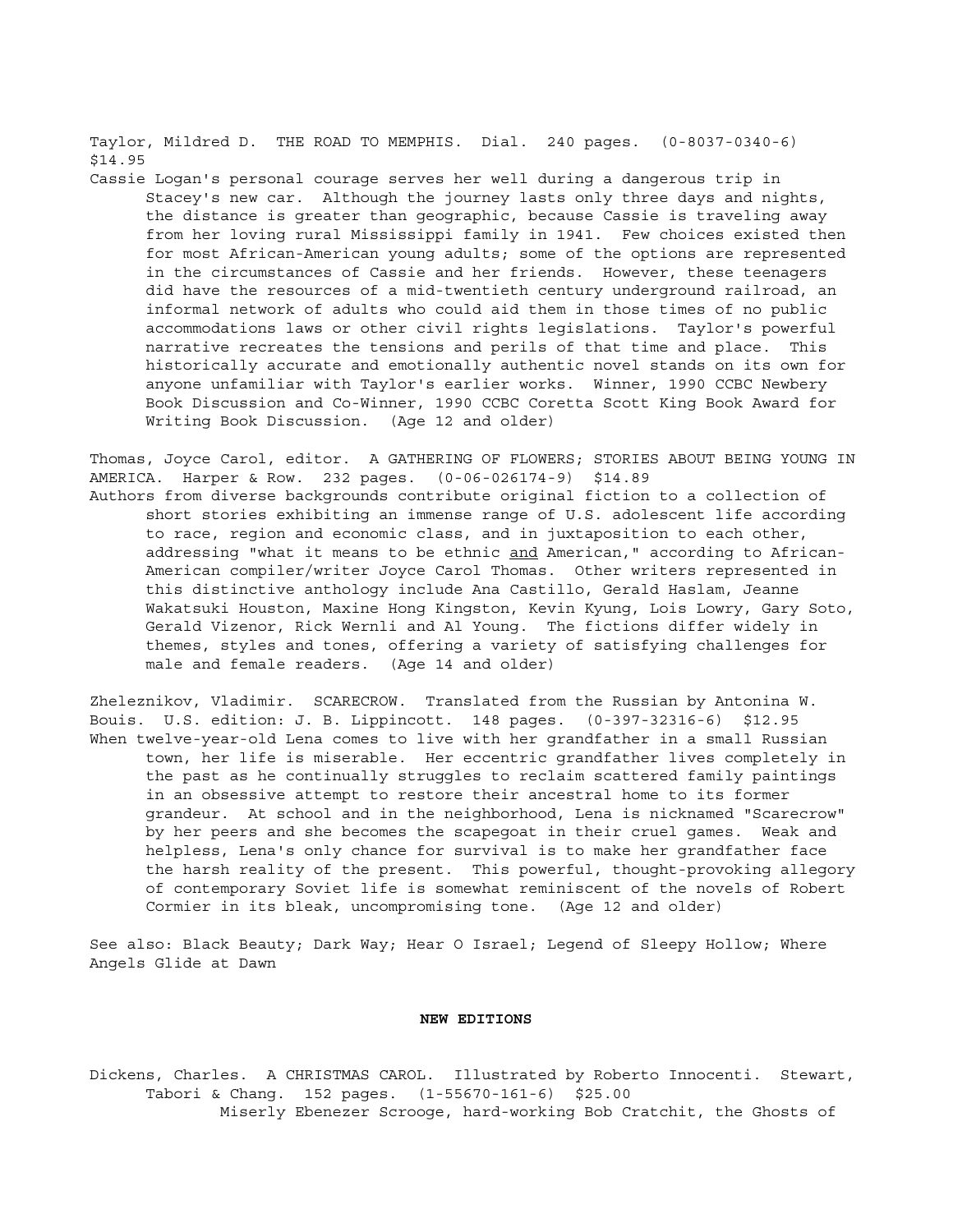Chrismases Past, Present and Future and all the other characters, events and settings of the famous Dickens story are well served by the artistic genius of Roberto Innocenti whose works here may well define the classic in years to come. The handsome 12  $1/4$ " x 8  $3/4$ " full-color volume is exemplary in the book arts, employing an elegant page design and layout to showcase watercolor paintings noteworthy for varying perspectives, imaginative sources of murky and snow-cast light and elements of realism. (Age 11 and older)

Irving, Washington. THE LEGEND OF SLEEPY HOLLOW. Illustrated by Gary Kelley. Stewart, Tabori & Chang. 63 pages. (0-55670-046-6) \$25.00

Page layouts decorated with occasional tiny black and white images reminiscent of new England gravestone carvings visually support the story of Ichabod Crane, Brom Bones, Katrina Van Tassel, the headless horseman and some of the early Dutch settlers in the Hudson River Valley. The 13  $1/4$ " x 8  $1/4$ " dimensions of this elegant unabridged edition also support the story, because the book seems to be as tall as Ichabod himself. Fifteen full-color chalk drawings recreate the setting and time of the Irving classic. The typeface is smaller than that some young readers typically find comfortable to read, which increases the challenge of reading the unabridged text. (Ages 11-14)

Sewell, Anna. BLACK BEAUTY; HIS GROOMS AND COMPANIONS. Illustrated by Charles Keeping. U.S. edition: Farrar, Straus and Giroux. 214 pages. (0-374-30776-8) \$19.95

- Sewell's "autobiography" of a workhorse had a powerful impact upon late Victorian attitudes toward the treatment of horses and has been in print continuously since 1877. This edition deserves classic status due to the publisher's close attention to the book arts and to the more than 80 illustrations, half in color, rendered by the late Charles Keeping. The handsome volume bears a distinctive jacket design and endpapers inviting readers into Keepings' visual understanding of horses in general and into his sympathetic views which correspond with those of the author. (Ages 11-14)
- See also: Christmas Sky; In Your Own Words; Little Tricker the Squirrel Meets Big Double the Bear; New Illustrated Dinosaur Dictionary; Wake Up, City!; Folklore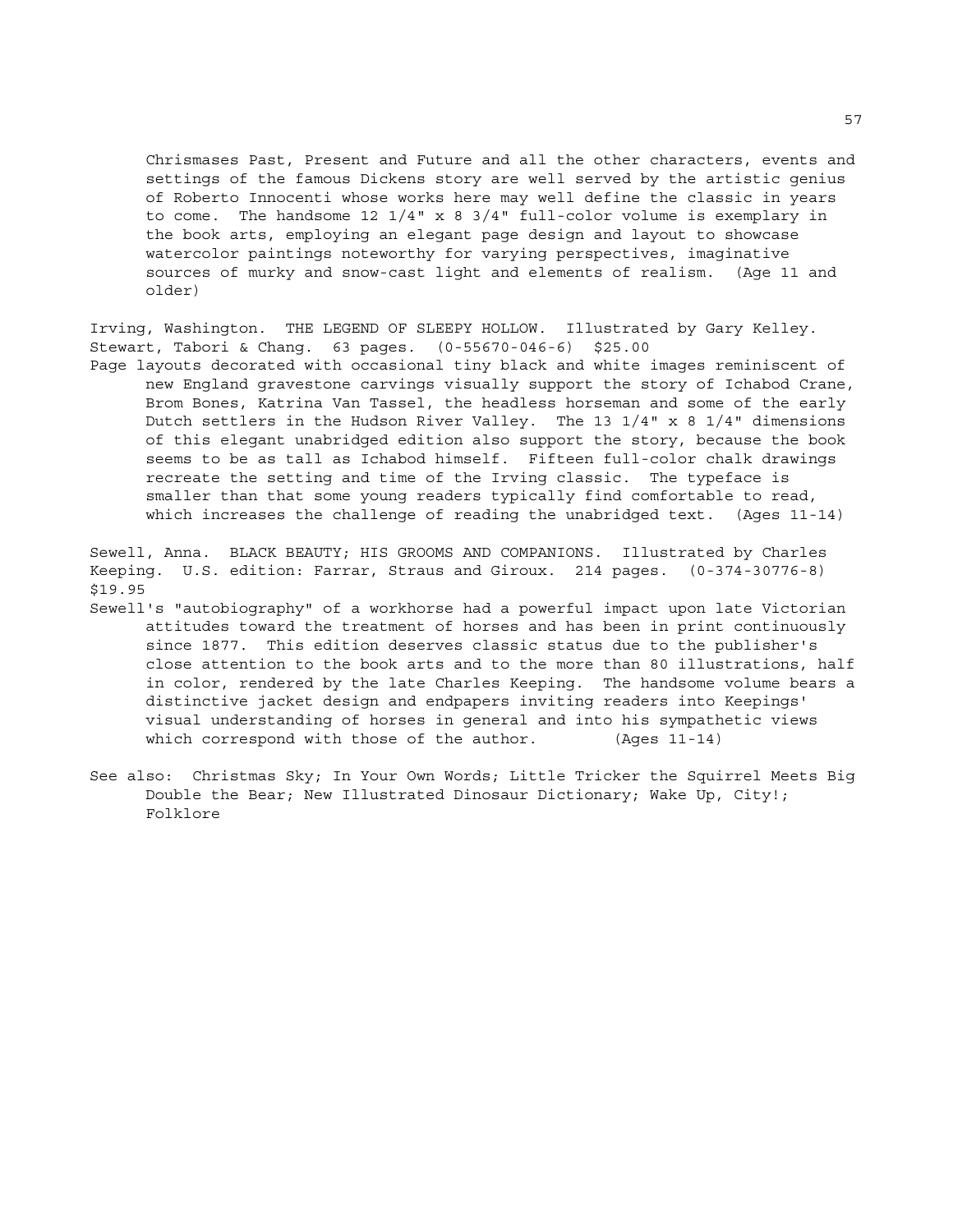The Cooperative Children's Book Center (CCBC) 4290 Helen C. White Hall University of Wisconsin-Madison 600 North Park Street Madison, Wisconsin 53706 608-263-3720

# **Purpose**

The Cooperative Children's Book Center (CCBC) at the University of Wisconsin-Madison is a noncirculating examination, study and research children's and young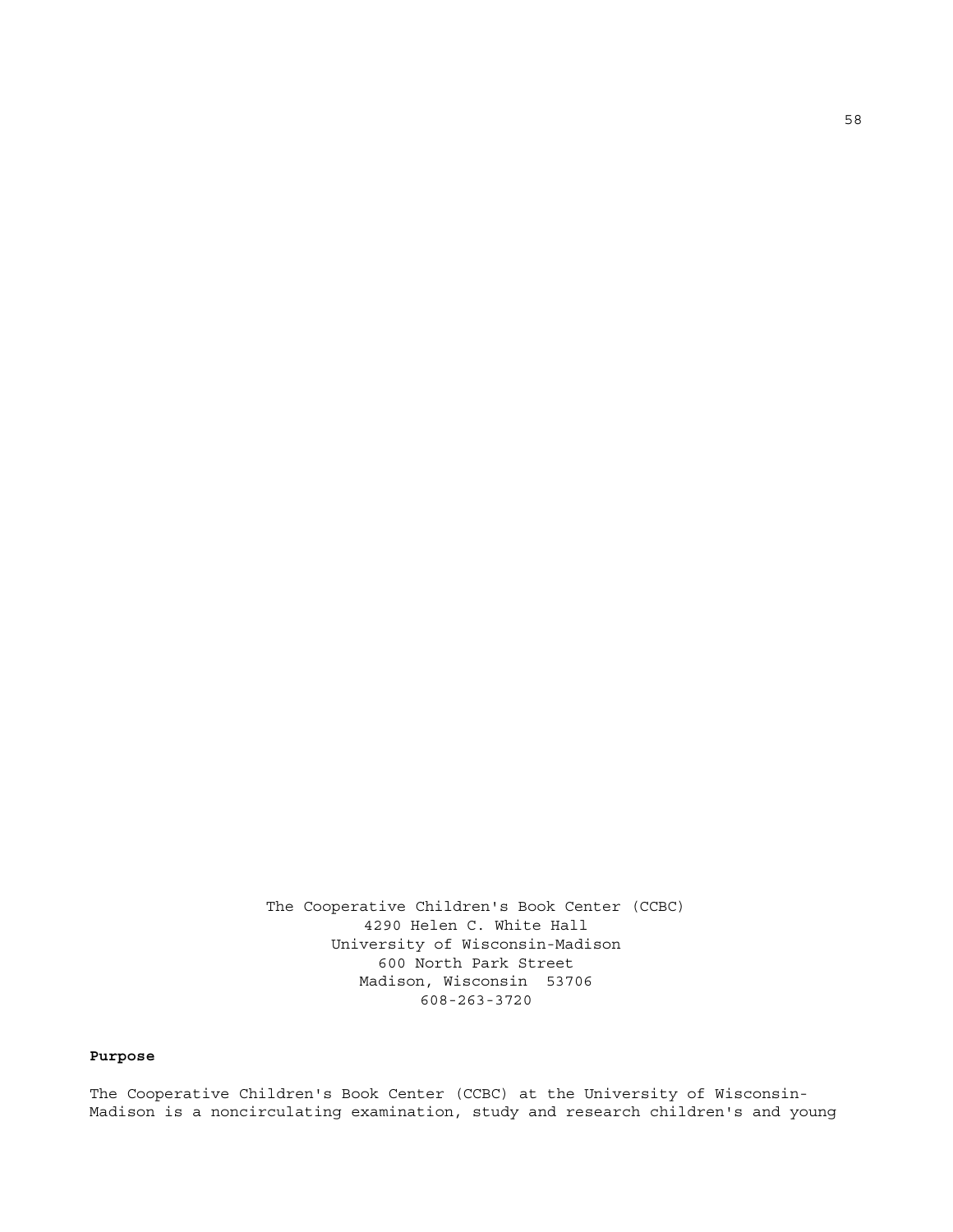adult literature library for adults. The purposes of the CCBC are: 1) to provide a collection of current, retrospective and historical books for children and young adults; 2) to provide Wisconsin librarians, teachers, students and others informational and educational services based on the collection; and 3) to support teaching, learning and research needs related to children's and young adult literature.

The CCBC is funded for these purposes by the UW-Madison, especially through the School of Education, and by the Wisconsin Department of Public Instruction/Division for Library Services. The CCBC was established in 1963.

# **Collection**

The 25,000 title library collection contains review copies of newly published juvenile trade books (15%); recommended children's trade books (50%); historical children's books (19%); contemporary and historical reference/bibliographic materials related to children's literature (7%); books by Wisconsin authors and illustrators (4%); and alternative press books for children (3%).

#### **Access**

The Dewey Decimal classification system is used to catalog all materials except the Alternative Press and Wisconsin Collections. Subject analytics are used extensively for card catalog access to reference materials. CCBC records are entered in the WISCAT statewide database.

Author, title, illustrator, translator and subject card catalog entries are made for children's and young adult books. Any known national award or distinction or selection tool recommendation is noted on the endpaper in the front of each children's and young adult book. CCBC records are entered in the WISCAT statewide database.

CCBC collections are noncirculating.

#### **Services**

Reference assistance from student employees is available to anyone on a walk-in basis. Reference assistance from a professional librarian/children's literature specialist is available to students, faculty, Wisconsin librarians and teachers, usually by advance arrangement. Specialized reference assistance and children's literature consultation is also available by mail and phone to the above constituents anywhere in the state. Intellectual freedom information is available to anyone serving minors in Wisconsin libraries and schools.

Tours and/or lectures are arranged as possible for university classes, library and school book selection groups and school inservice groups coming to the Book Center. CCBC bibliographies on selected children's literature topics are available along with selected award and distinction lists and annual CCBC Wisconsin-related records. Children's literature displays can be seen by walk-in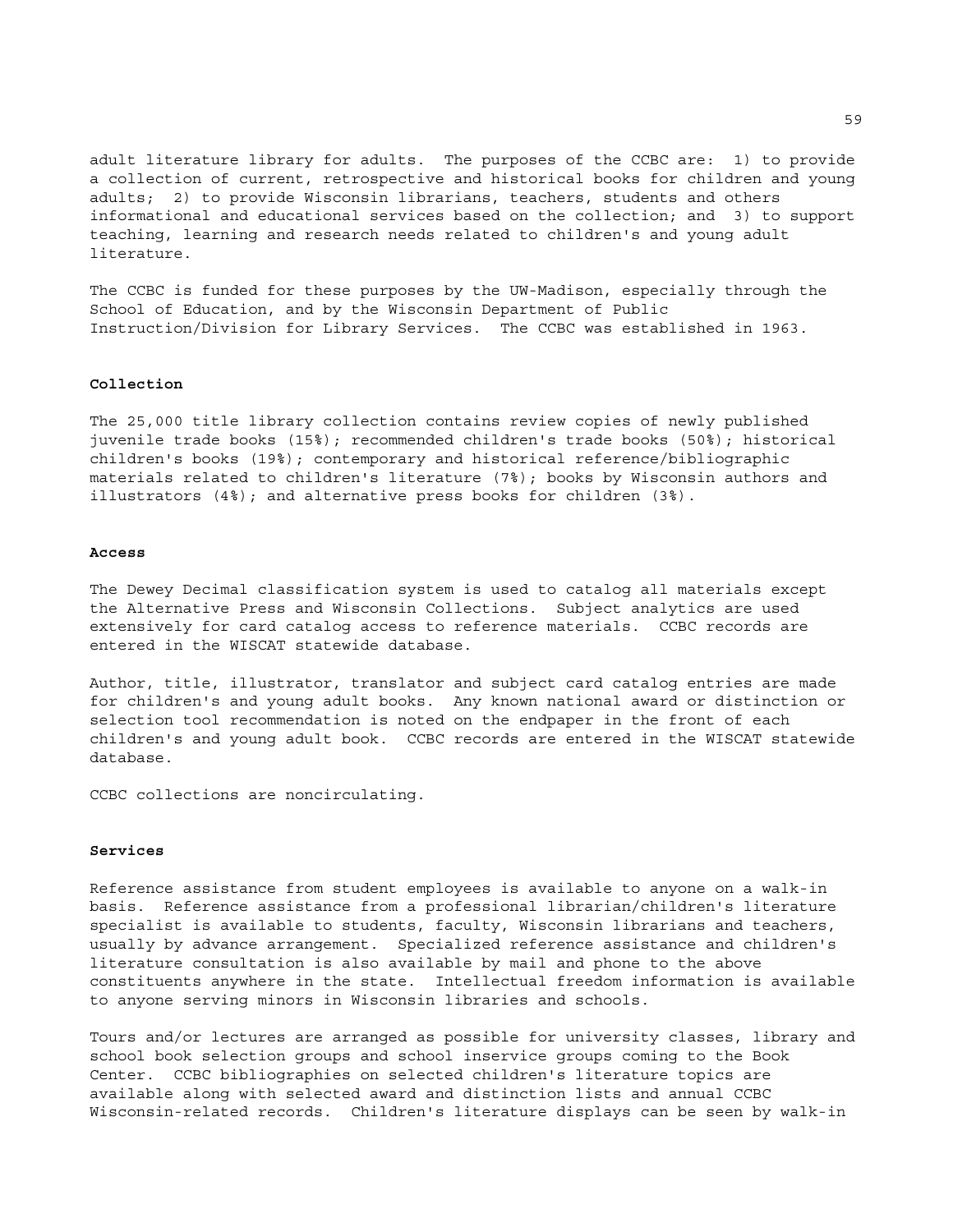library users. Monthly book discussions apply literary standards and book evaluation techniques to new books and are open to any student, faculty member, librarian, teacher or other interested adult who reads some of the scheduled books beforehand, as are the annual awards discussions.

Continuing education courses are taught via the UW-Madison Office of Outreach Development. As possible, the CCBC participates in statewide and regional conferences through the provision of book examination exhibits and/or leadership in scheduled sessions. A two-day children's literature conference is cosponsored every other year with CCBC funding units and the UW-Madison Office of Outreach Development. The next conference will be held on April 5-6, 1991. Persons interested in attending lectures, workshops or conferences or in obtaining bibliographies are asked to send a self-addressed, stamped envelope when they write requesting a list of CCBC Free Materials or "The CCBC This Season," a quarterly flyer briefly listing CCBC current information and program services.

#### **Public Service Schedule**

The CCBC is open twelve months a year for public service to adults interested in children's literature. The CCBC is open 49 hours weekly during the Fall and Spring semesters: Monday-Thursday 10-8, Friday 10-4 and Saturday 10-1. Professional reference assistance is available on call 30 hours weekly.

During Intersession, Summer School and University breaks, the CCBC is open 30 hours weekly: Monday-Friday 10-4.

For advance requests, extended hours can be arranged to accommodate campus course schedules as well as out-of-town users' arrivals and departures.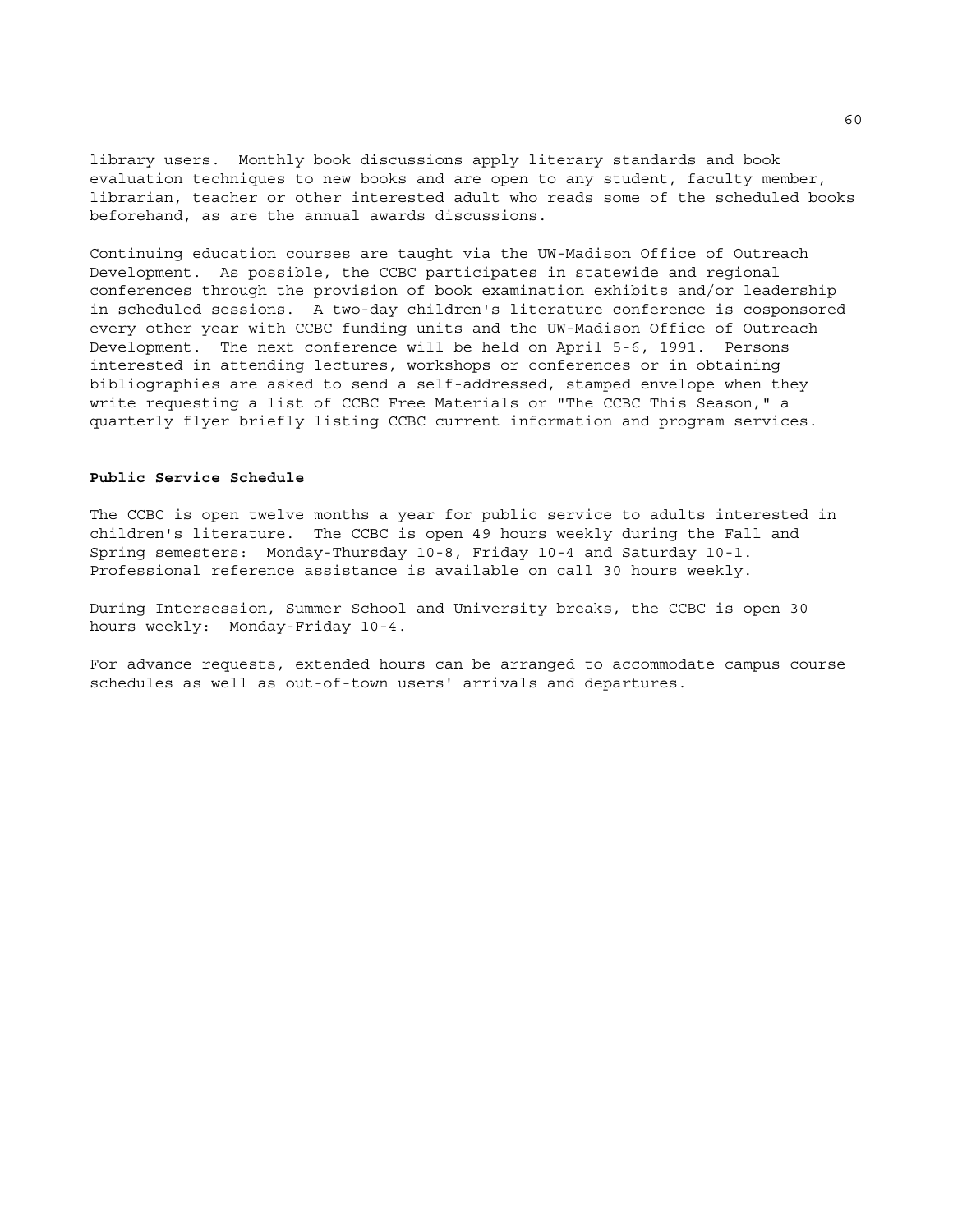Aamundsen, Nina Ring ACE, THE VERY IMPORTANT PIG AFRO-BETS FIRST BOOK ABOUT AFRICA Agard, John AGNES CECILIA AIDA Alexander, Sally Hobart ALL ABOARD A B C Allen, Jonathan Allende, Isabel AMERICAN WOMEN AMY SAID Ancona, George AND THEN THERE WAS ONE Anderson, William ARCTIC MEMORIES Arnold, Caroline Arthur, Malcolm Avi Avishai, Susan BABIES Bacon, Paul Baker, Keith Balian, Lorna Barber, Antonia Barton, Byron BASEBALL IN APRIL, AND OTHER STORIES Bash, Barbara BASKET Bayley, Nicola Baynes, Pauline BEACH DAY BECOMING GERSHONA Bell, Clare Bellville, Cheryl Walsh Berry, Christine BEYOND THE LABYRINTH BEYOND THE MYTH Bierhorst, John BIG BOOK FOR PEACE

INDEX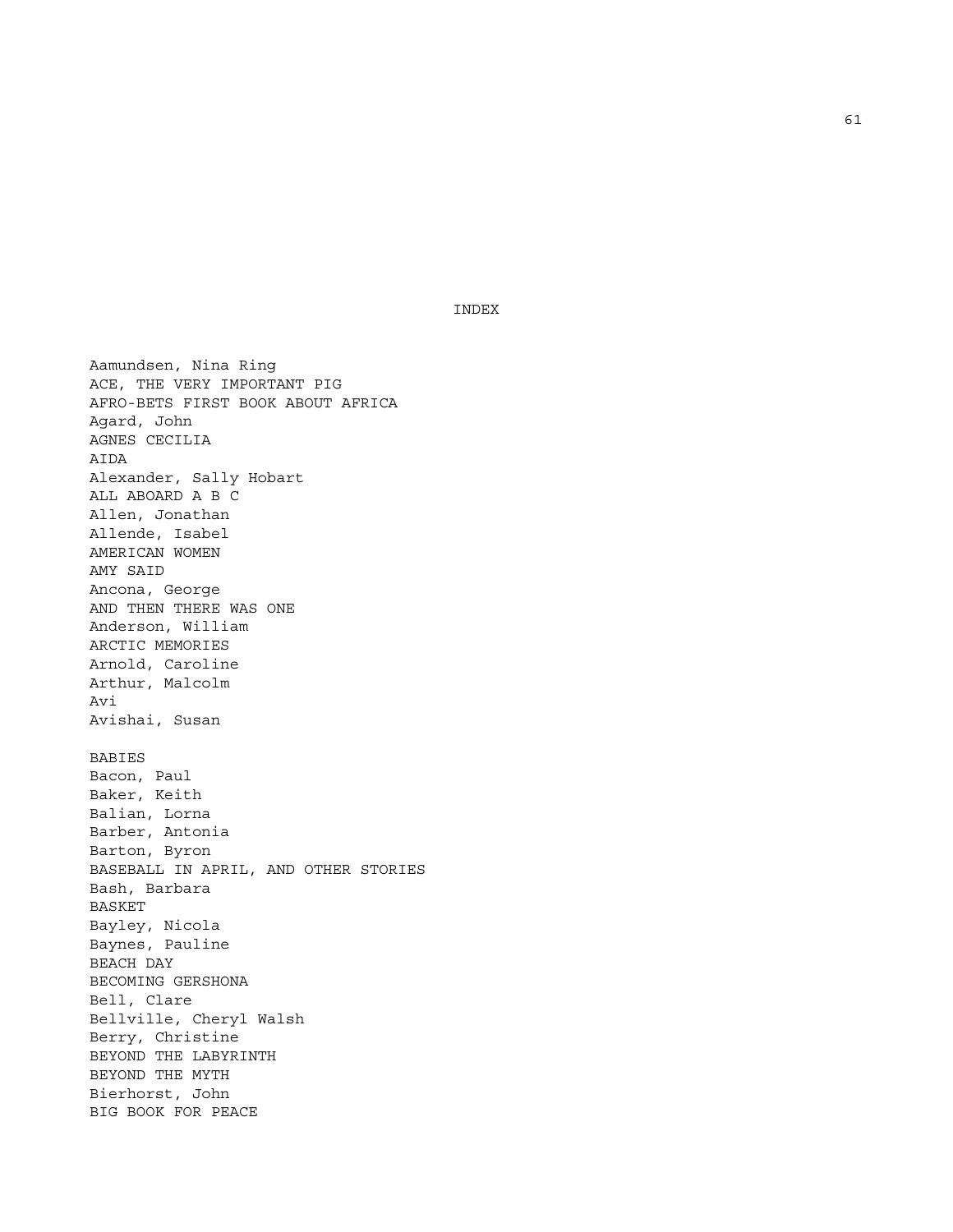BIG CONCRETE LORRY BILL OF RIGHTS BLACK AND WHITE BLACK BEAUTY BLACK HEROES OF THE WILD WEST Blakemore, Sally BLOCK BOOK Bogart, Jo Ellen Bollen, Roger BONES, BONES, DINOSAUR BONES Booth, George Bouis, Antonina W. BOX AND COX BOY IN THE MOON Boyd, Lizi BOYS' WAR Branley, Franklyn M. BREAKING THE CHAINS Breslow, Susan BRIGHT EYES, BROWN SKIN Broger, Achim Brooks, Martha Brooks, Polly Schoyer Brown, Mary Barrett Brown, Richard Brown, Marc Brown, Laurie Krasny Brusca, Maria Christina Bunting, Eve Burningham, John Burns, Diane L. Byers, Rinda M. Cafiero, Renee Vera CAME BACK TO SHOW YOU I COULD FLY Cannon, Annie Carle, Eric Carlson, Lori M. Carlstrom, Nancy White Cassedy, Sylvia Chaikin, Miriam CHAIN OF FIRE Chang, Raymond Chang, Margaret Chetwin, Grace CHRISTMAS SKY CHRISTMAS CAROL CHRISTMAS TIME CHRISTMAS STORY CHRISTMAS CARP CITY STREET CLASS PRESIDENT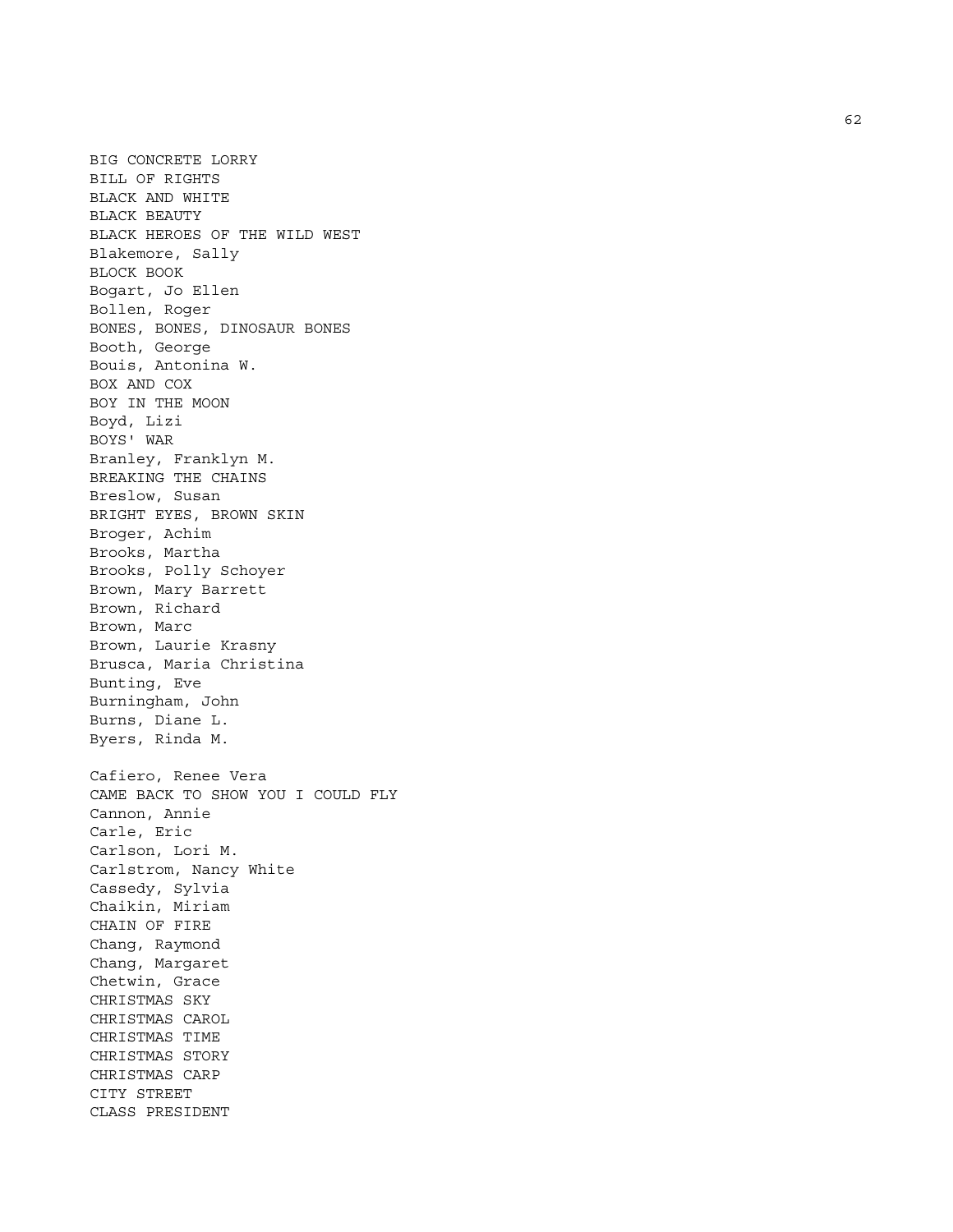Cole, Joanna COLOR FARM Cooney, Barbara Cooper, Martha Cormier, Robert Cousins, Lucy COUSINS Couture, Susan Arkin COWBOY DREAMS Crawford, Elizabeth D. CREATION Cummings, Pat Cupples, Pat Curtis, Gavin CYNTHIA GREGORY DANCES SWAN LAKE DANIEL'S DOG DARK WAY Davies, Andrew Davies, Diana Davis, Lambert DAY CHUBBY BECAME CHARLES DAY WE MET YOU DAY OF AHMED'S SECRET de Paola, Tomie De Regniers, Beatrice Schenk DEALING WITH DRAGONS Degen, Bruce Delacre, Lulu Denslow, Sharon Phillips DESERTS Dickens, Charles Dillon, Leo Dillon, Diane DINOSAURS DOWN UNDER DO LIKE KYLA Dodson, Bert Doherty, Berlie Dooling, Michael DORA'S BOOK Dorros, Arthur Dowling, Paul Dragonwagon, Crescent Dunbar, Joyce Dupasquier, Philippe Durell, Ann Earthworks Group Edwards, Michelle Ehlert, Lois Ekoomiak, Normee EL CHINO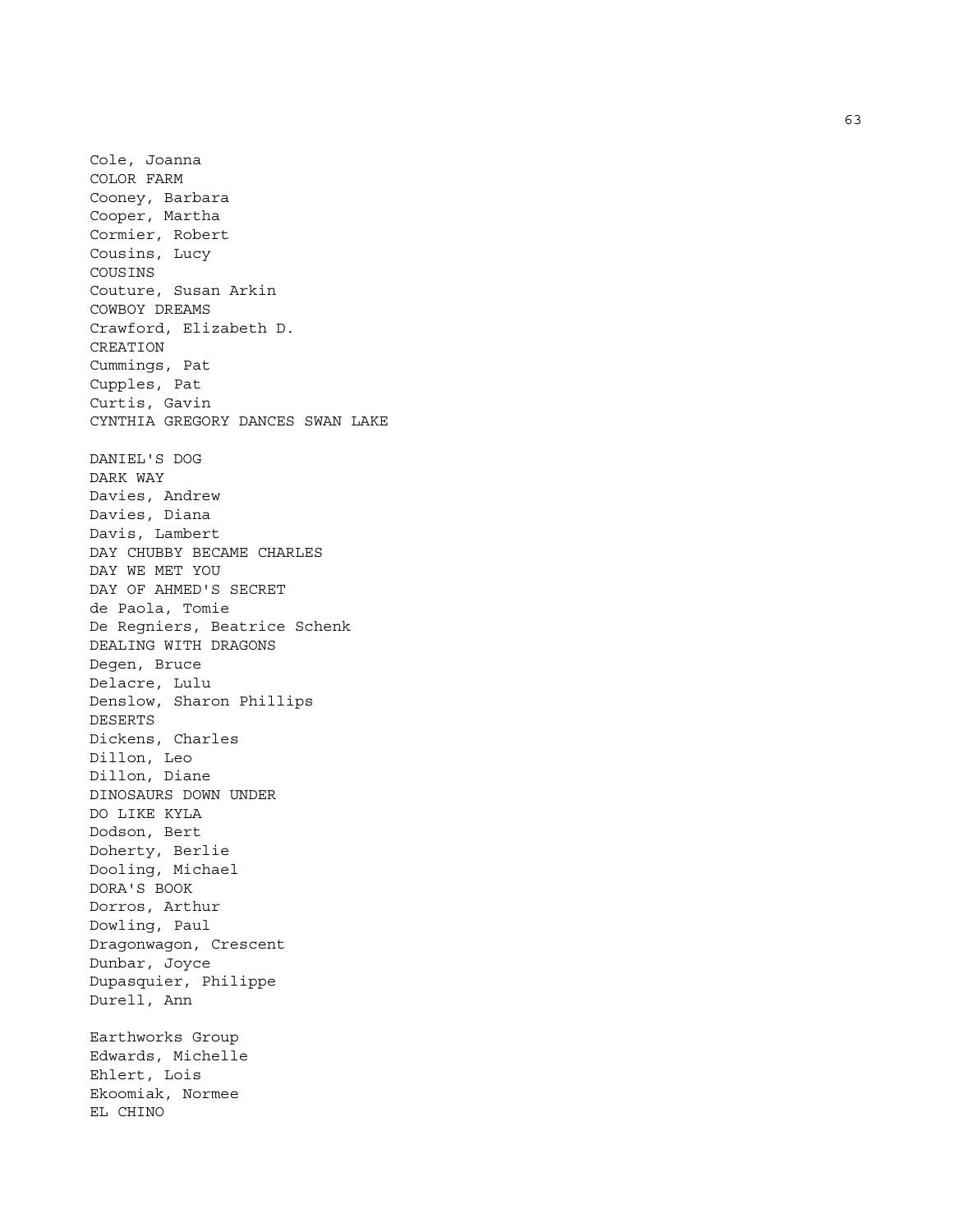ELEANOR, ELIZABETH ELIZABETH AND LARRY Elkin, Judith Ellis, Veronica Freeman Esbensen, Barbara Juster ESMERALDA AND THE PET PARADE Everitt, Betsy EVERYONE WINS AT TEE BALL Ewing, Carolyn Facklam, Margery FAMILIES FAMILY PICTURES/CUADROS DE FAMILIA FAVORITE SCARY STORIES OF AMERICAN CHILDREN FEATHERS FOR LUNCH Fieser, Stephen 50 SIMPLE THINGS KIDS CAN DO TO SAVE THE EARTH FISH EYES Florian, Douglas Ford, George Ford, Bernette G. Fox, Mem Frank, Josette FRANKLIN DELANO ROOSEVELT Freedman, Russell FRIDA THE WONDERCAT GATHERING OF FLOWERS Gay, Michel Geras, Adele Giblin, James Cross Gilliland, Judith Heide Ginsburg, Max GIRAFFES, THE SENTINELS OF THE SAVANNAS Gleeson, Libby GLOBAL WARMING GOING TO MY NURSERY SCHOOL Goldin, Barbara Diamond Golenbock, Paul GONE FISHING Goor, Ron Goor, Nancy Gordon, Sheila GRANDMA'S BASEBALL GRANDPAPPY GREAT WHITE MAN-EATING SHARK GREAT NORTHERN DIVER Greenblat, Rodney A. Greene, Ellin GREENING THE CITY STREETS Gregory, Cynthia Gripe, Maria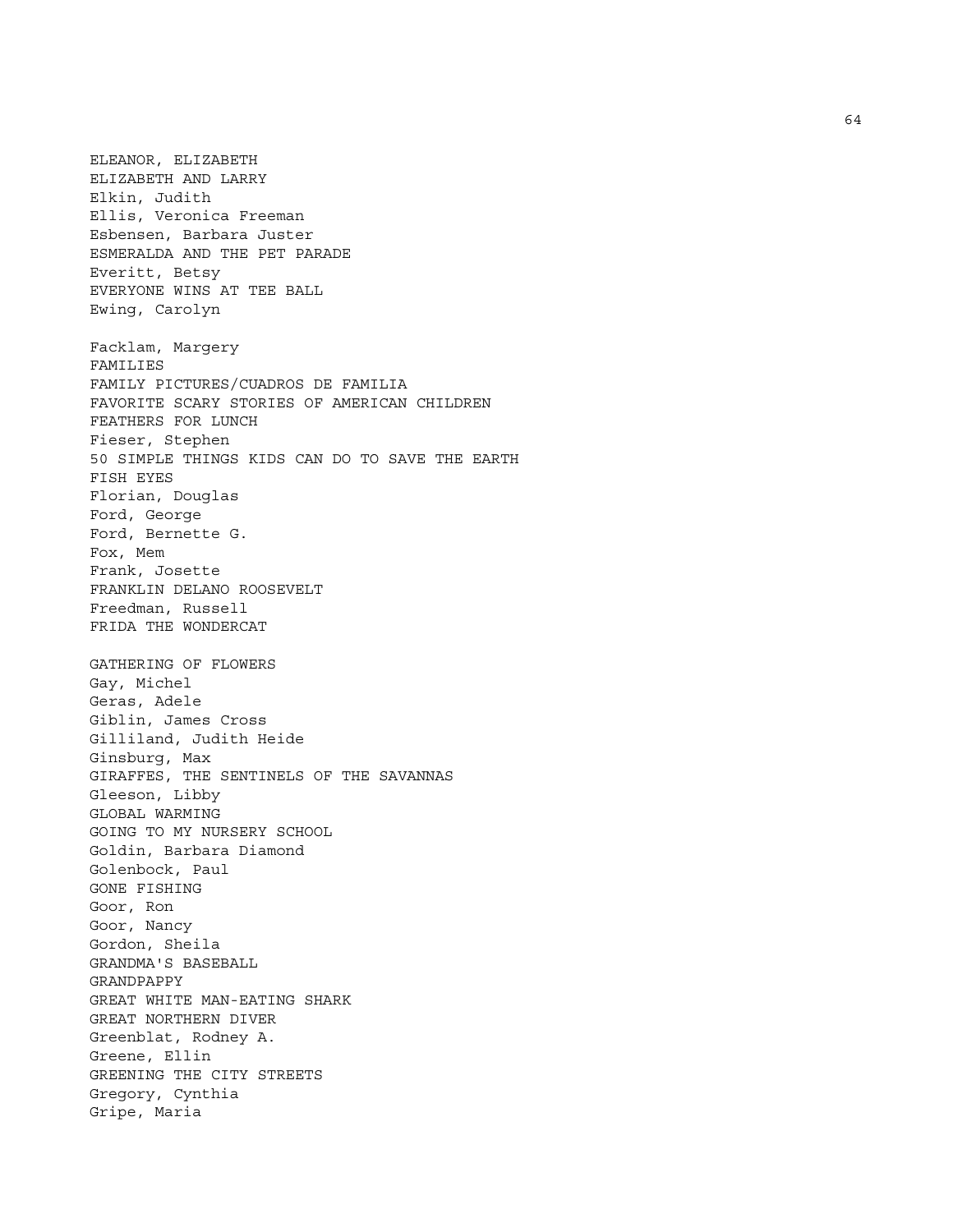Grosshandler, Henry Grosshandler, Janet Hafner, Marylin Hale, James Graham Hale, Sarah Josepha Hamanaka, Sheila Hamilton, Virginia HAND FULL OF STARS HANUKKAH HANUKKAH! HAPPY PASSOVER, ROSIE Harley, Rex HAROLD & CHESTER IN HOT FUDGE Hartling, Peter Harvey, Brett HATTIE AND THE WILD WAVES HEAR O ISRAEL HECTOR LIVES IN THE UNITED STATES NOW Hedlund, Irene Heide, Florence Parry Hemmant, Lynette Hendry, Frances Mary Henkes, Kevin HENRY AND MUDGE AND THE HAPPY CAT Herman, Charlotte HERO OVER HERE Hewett, Joan Hewett, Richard HEY! GET OFF OUR TRAIN HIGH RISE GLORIOUS SKITTLE SKAT ROARIOUS SKY PIE ANGEL FOOD CAKE Himler, Ronald Ho, Minfong Hoban, Tana Hoban, Lillian HOME PLACE Honeywood, Varnette P. HOUSE ON WALENSKA STREET HOUSES OF BARK HOW THE GUINEA FOWL GOT HER SPOTS HOW JOE THE BEAR AND SAM THE MOUSE GOT TOGETHER HOW TWO-FEATHER WAS SAVED FROM LONELINESS Howe, James Hoyt-Goldsmith, Diane Hudson, Cheryl Willis Huff, Barbara A Hughes, Shirley Hurwitz, Johanna Hutton, Warwick I CAN'T SLEEP I AM A JESSE WHITE TUMBLER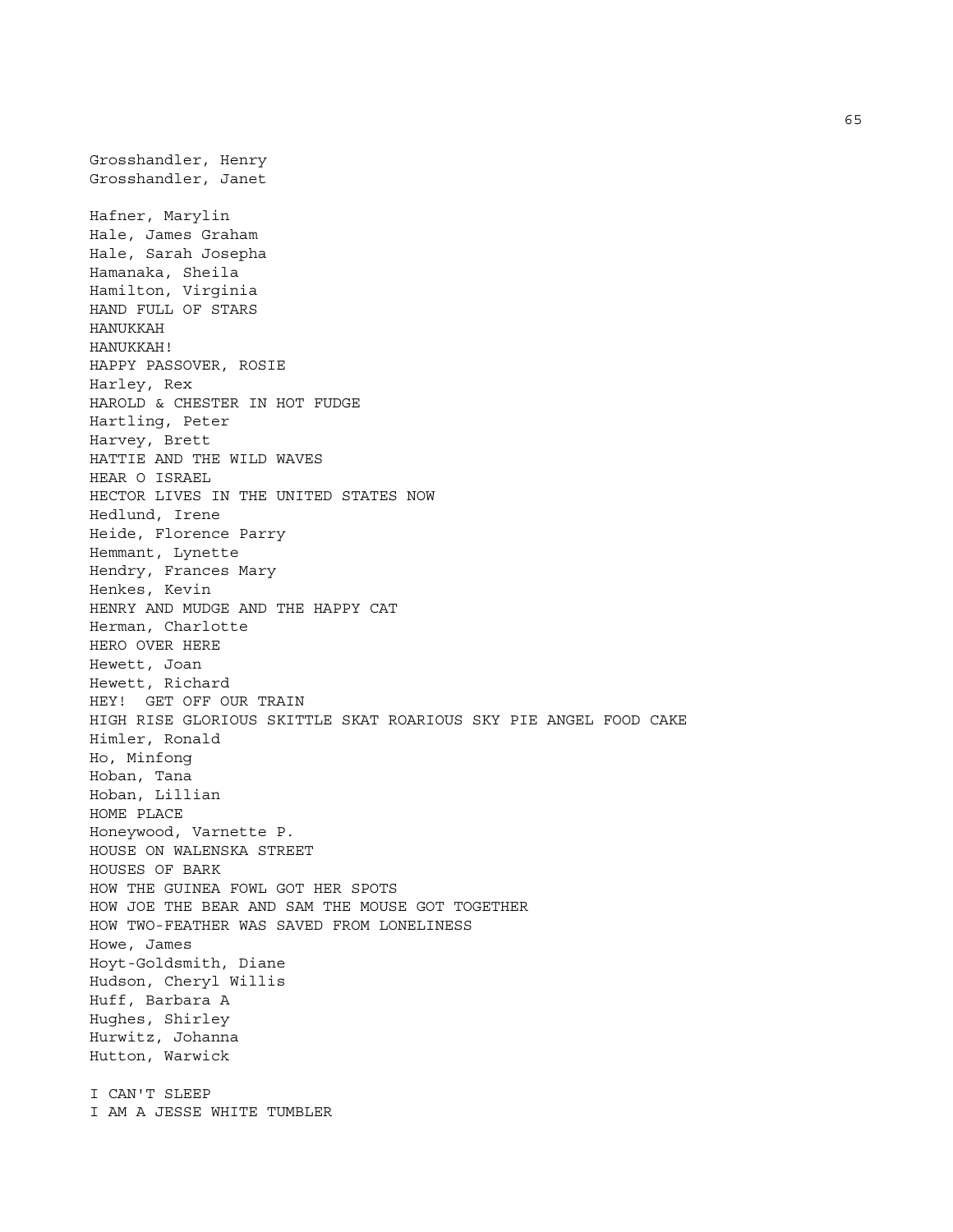I REALLY WANT A DOG I AM LEAPER I WENT WALKING IN THE EYE OF WAR IN YOUR OWN WORDS INDIAN WAY Ingpen, Robert Ingram, Anne Bower Innocenti, Roberto INSECT METAMORPHOSIS Irving, Washington IS THIS A HOUSE FOR HERMIT CRAB? Isadora, Rachel Janeczko, Paul B. Jenness, Aylette JESSE'S DAYCARE JODIE'S JOURNEY JOHN MUIR Johnson, Angela Johnson, Annabel Johnson, Pamela Jordan, Jael Joubert, Jean JOURNEY Joysmith, Brenda JULIUS, THE BABY OF THE WORLD JULY Kalman, Maira Kastner, Jill KATE SHELLEY AND THE MIDNIGHT EXPRESS Katz, William Loren Kazuko Keeping, Charles Kelley, True Kelley, Gary Kelly, Leslie A. Kesey, Ken Khalsa, Dayal Kaur Kilburn, Greta King-Smith, Dick Klause, Annette Curtis Klein, Robin Knutson, Barbara Koehler, Phoebe Koertge, Ron Konigsburg, E.L. Koralek, Jenny Korman, Gordon Kroll, Steven Kudlinski, Kathleen V.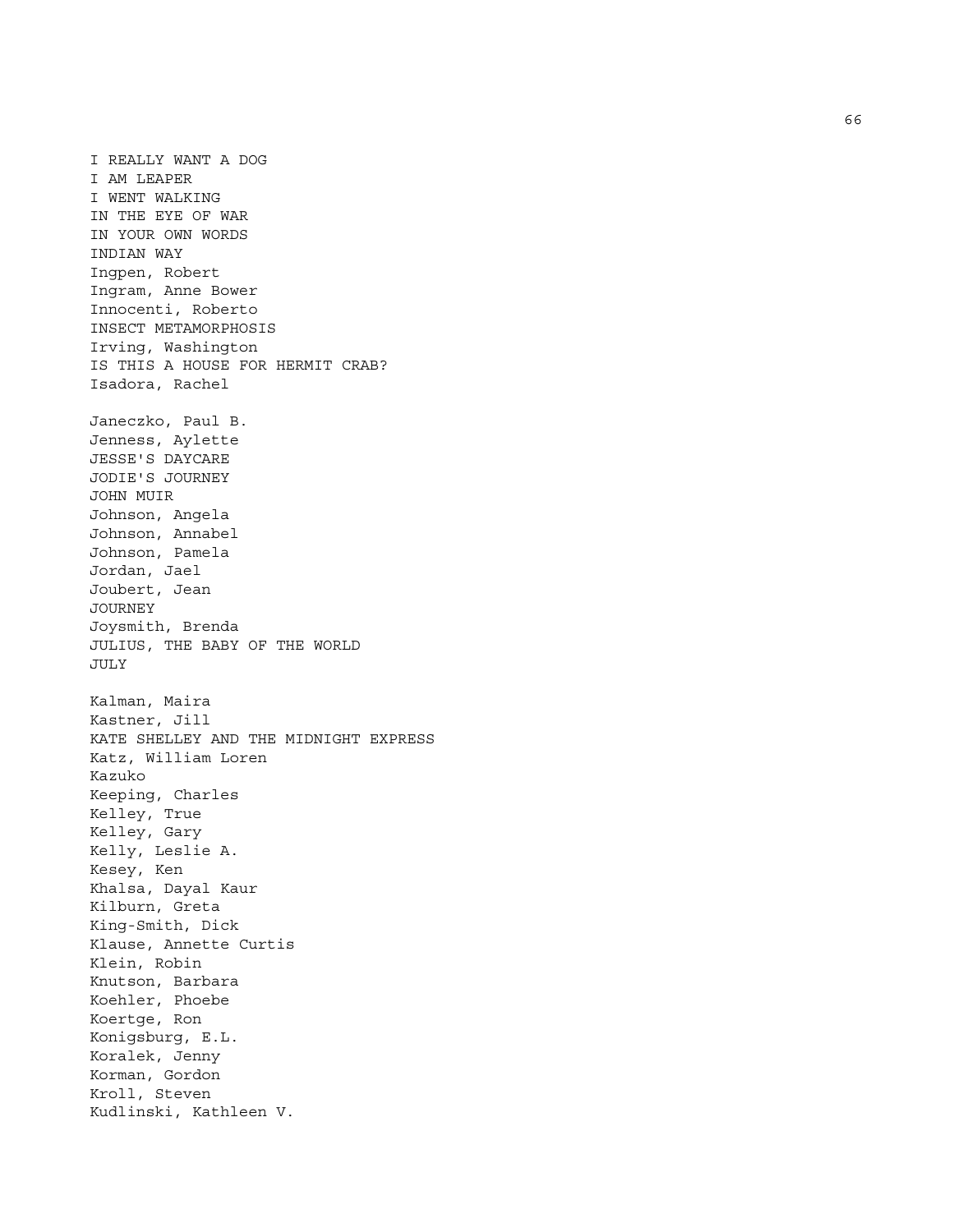Lagerlof, Selma LAND OF NARNIA Larrick, Nancy LAS NAVIDADES LAST SUMMER WITH MAIZON LATKES AND APPLESAUCE Lauber, Patricia LAURA INGALLS WILDER COUNTRY LAURA LOVES HORSES Lawrence, John LEGEND OF THE CHRISTMAS ROSE LEGEND OF SLEEPY HOLLOW LeGuin, Ursula K. LEO & BLOSSOM'S SUKKAH Lesser, Rika LET'S GO FISHING! Levertov, Denise Levitin, Sonia Lewin, Ted Lewis, Kim LIFE DOESN'T FRIGHTEN ME AT ALL LION DANCER LITTLE DOG LAUGHED LITTLE TRICKER THE SQUIRREL MEETS BIG DOUBLE THE BEAR Locker, Thomas Lomas Garza, Carmen LONG WAY TO GO LOSING JOE'S PLACE Lowry, Lois Lyon, George Ella Lyons, Mary E. Maass, Robert Macaulay, David MacDonald, Amy Magee, Doug MAGIC SCHOOL BUS LOST IN THE SOLAR SYSTEM Mahy, Margaret MAISY GOES SWIMMING MAISY GOES TO BED Majewska, Marie MAMA WENT WALKING Manushkin, Fran Marcellino, Fred MARIAH KEEPS COOL MARY HAD A LITTLE LAMB MARY'S TIGER Marzollo, Jean Mathers, Petra Mattox, Cheryl Warren

Kuklin, Susan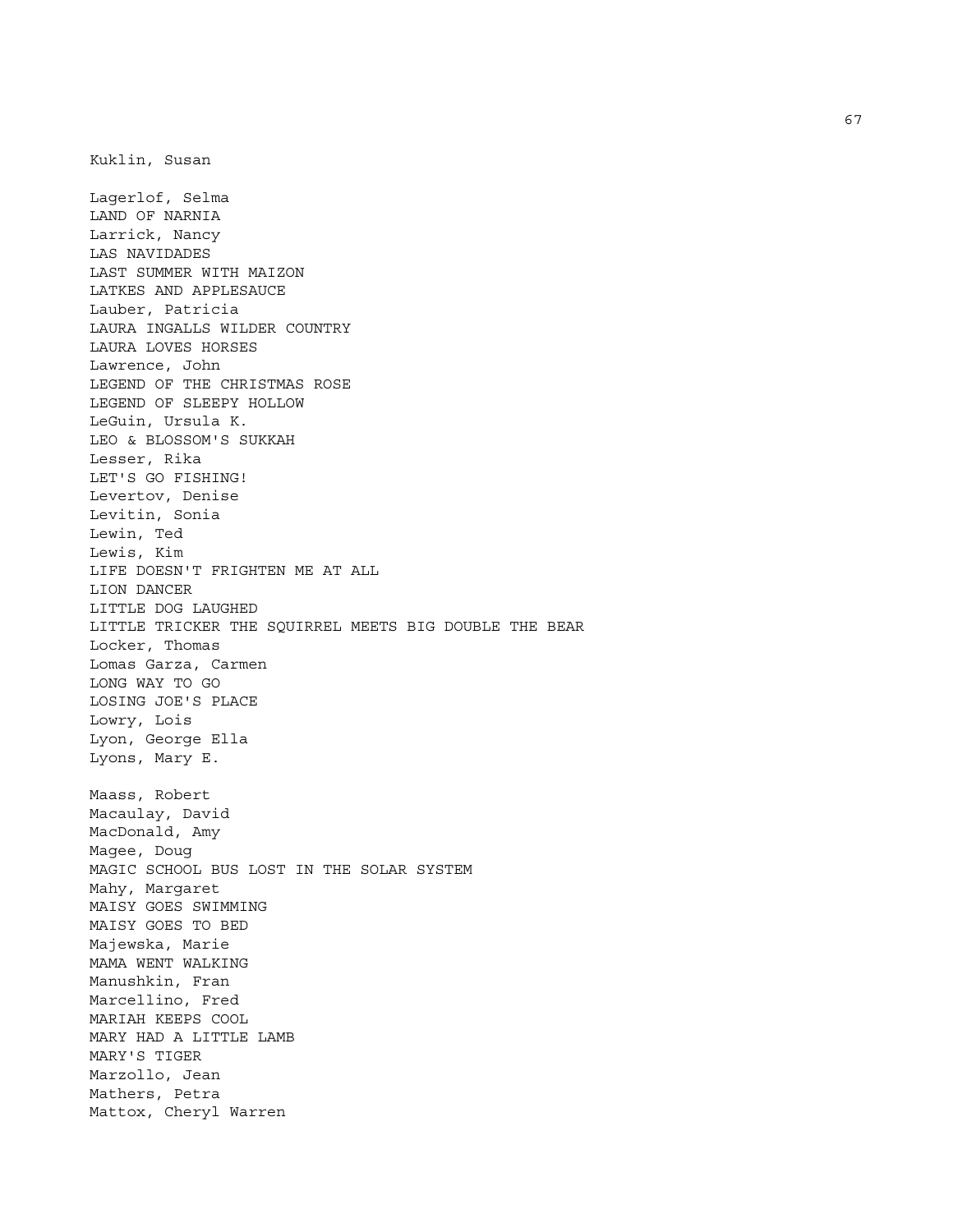MAX MAKES A MILLION Mazer, Anne McCully, Emily Arnold McDonald, Megan McKissack, Patricia McKissack, Fredrick McLain, Gary McMillan, Bruce McNulty, Faith Meltzer, Milton MENORAHS, MEZUZAS, AND OTHER JEWISH SYMBOLS Metropolitan Museum of Art MICE ARE NICE MIDDLE OF SOMEWHERE Migdale, Lawrence MIGHTY MOUNTAIN AND THE THREE STRONG WOMEN Mikolaycak, Charles MISSISSIPPI BRIDGE Mitchell, Stephen Molk, Laurel MOM CAN'T SEE ME Montez, Michele MOOG-MOOG, SPACE BARBER "MORE MORE MORE," SAID THE BABY Morgan, Pierr Morimoto, Isao Morimoto, Junko Morozumi, Atsuko Morrill, Leslie Moser, Barry MOUSE RAP MOUSEHOLE CAT Muhlberger, Richard Mullins, Patricia Murphy, Jim MY PLACE MY HIROSHIMA MY PRAIRIE CHRISTMAS MY DADDY WAS A SOLDIER MY GRANDMOTHER'S STORIES MY FIRST PASSOVER MYCCA'S BABY Myers, Bernice Myers, Walter Dean MYTHOLOGY OF MEXICO AND CENTRAL AMERICA Naidoo, Beverly Narahashi, Keiko Naylor, Phyllis Reynolds NEW TREASURY OF POETRY NEW ILLUSTRATED DINOSAUR DICTIONARY Newman, Robert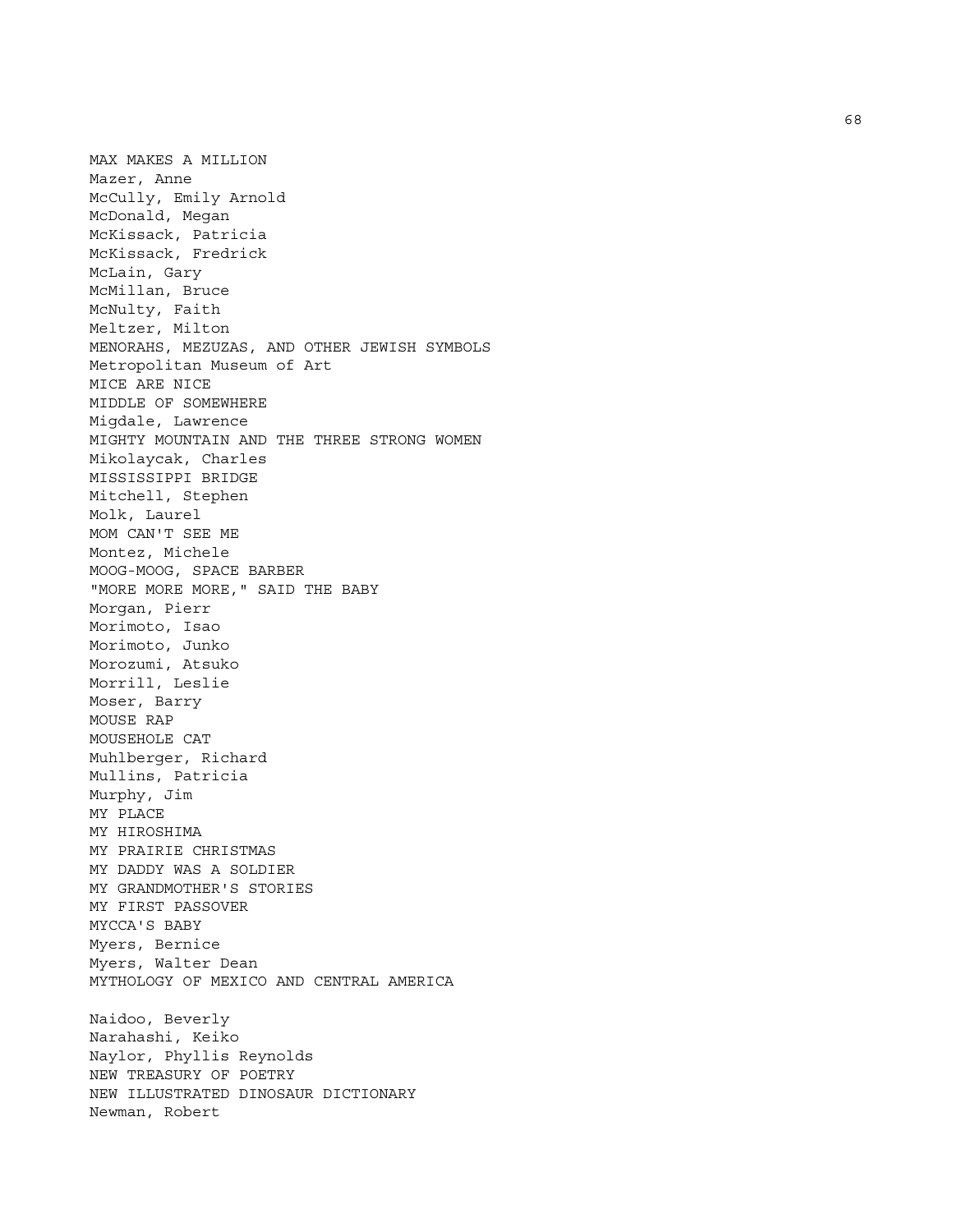Ng, Simon NIGHT OWLS Nolan, Dennis NORTH COUNTRY NIGHT OLD JOHN ONE GORILLA ONE SUN Oneal, Zibby Oppenheim, Shulamith Levey Ormai, Stella Ortega, Jose OTHER BELLS FOR US TO RING PARADISE CAFE AND OTHER STORIES Paulsen, Gary Payne, Brian W. Paz, Elena PEACE BEGINS WITH YOU PEARL OF THE SOUL OF THE WORLD Pearson, Kit Pelz, Ruth PEOPLE WHO HUGGED THE TREES Perrault, Charles Philip, Neil Piana, Leandro Della Pierce, Meredith Ann Pinkney, Jerry PLACE MY WORDS ARE LOOKING FOR PLAYING HOCKEY POONAM'S PETS Porter, Sue POSSUM COME A-KNOCKIN' POSSUM MAGIC Powzyk, Joyce PRETEND YOU'RE A CAT Price, Leontyne Priceman, Marjorie Pringle, Laurence PUSS IN BOOTS QUEST FOR A MAID RACHEL FISTER'S BLISTER RAIN FOREST SECRETS RAIN TALK Ransome, James E. Rappaport, Doreen RATHA AND THISTLE-CHASER Rawlins, Donna Ray, Deborah Kogan RICE WITHOUT RAIN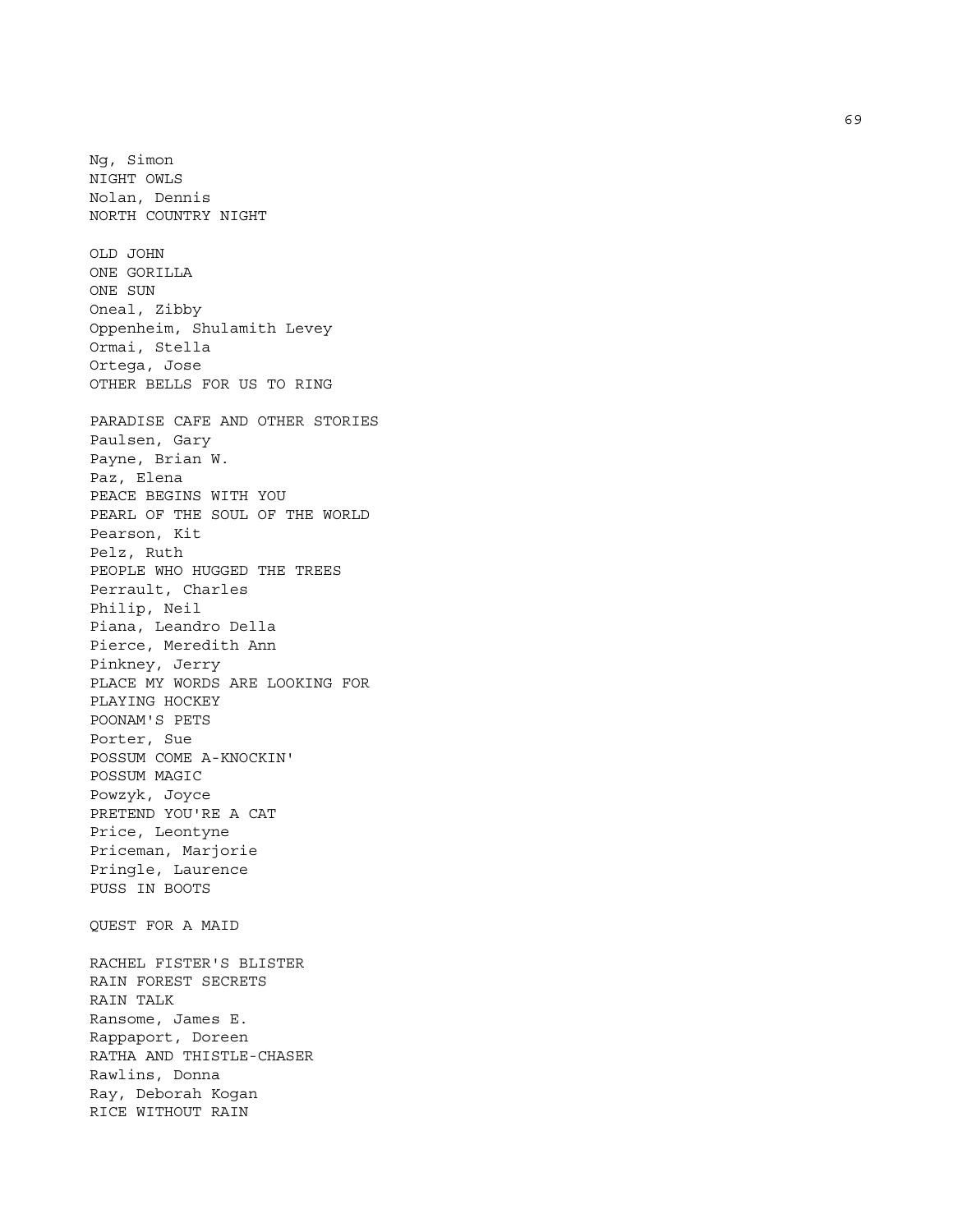Richardson, Ruth RIDDLE OF THE ROSETTA STONE Ritz, Karen RIVERKEEPER ROAD TO MEMPHIS ROBOTS Rogers, Paul Rosado, Ana-Maria Rose, Deborah Lee Rosenberg, Liz Rubinstein, Gillian Ryder, Joanne Rylant, Cynthia Sachs, Marilyn Sadler, Marilyn Saflund, Birgitta Sage, James SAM IS MY HALF BROTHER SAMUEL TODD'S BOOK OF GREAT COLORS San Souci, Daniel Santoro, Christopher Sattler, Helen Roney Say, Allen SCARECROW Schami, Rafik Schindler, S. D. Schmidt, Gerald D. Schmidt, Diane Scholes, Katherine Schoberle, Cecile Schotter, Roni Schuett, Stacey SEA OTTER RESCUE SEEING EARTH FROM SPACE Semel, Nava SEND NO BLESSINGS Sendak, Maurice Serfozo, Mary SEVEN CHINESE BROTHERS Sewell, Anna SHADOWS AND REFLECTIONS SHAKE IT TO THE ONE THAT YOU LOVE THE BEST Shemie, Bonnie SHEPHERD BOY Sherman, Ori SHINING COMPANY SHOES FROM GRANDPA Sibley, Brian SILVER KISS Simckes, Seymour Simon, Seymour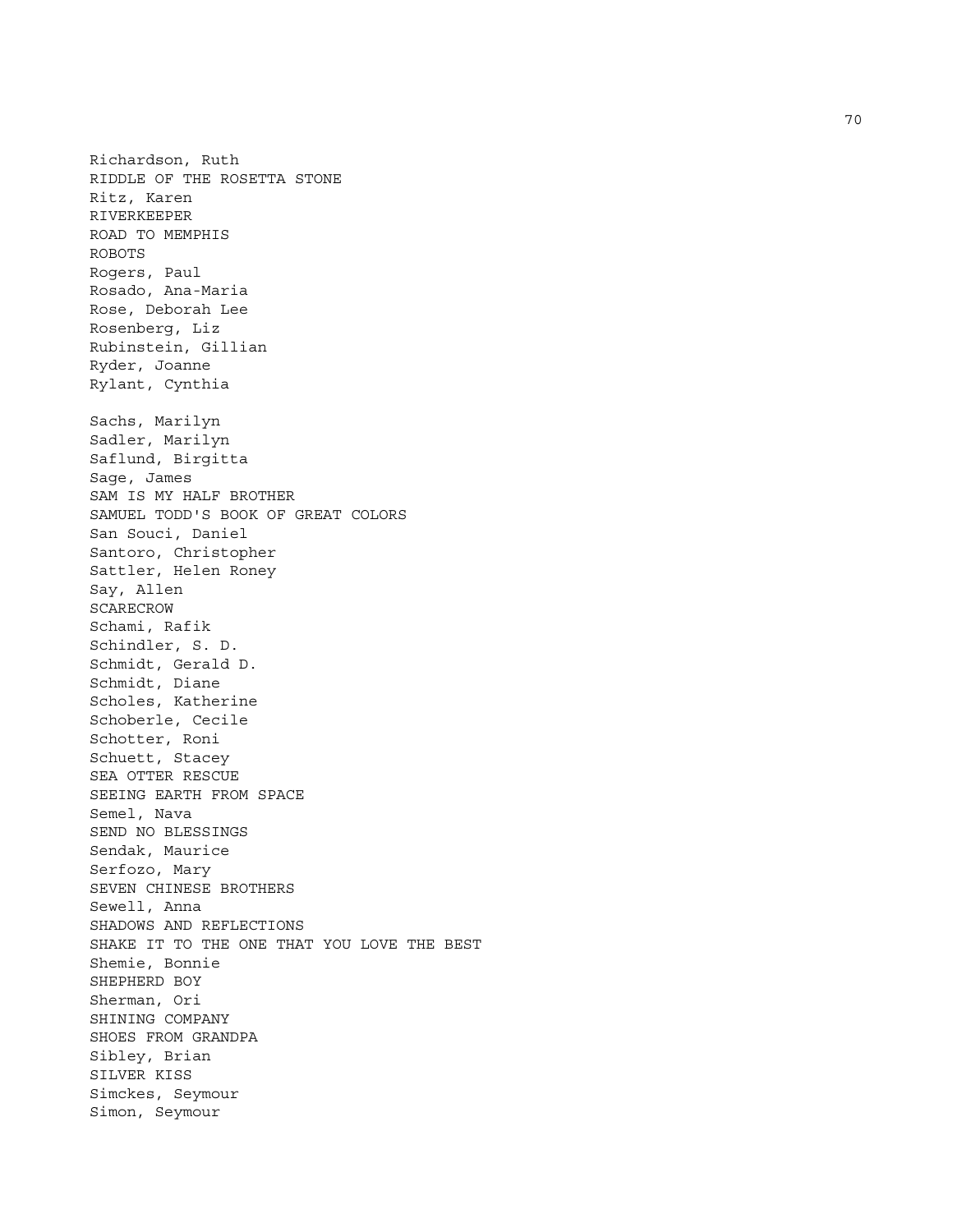Skurzynski, Gloria SKY IS FALLING Slovenz-Low, Madeline Small, David Smith, Roland SNOW LADY SNOW TOWARD EVENING Solomon, Chuck Soman, David SORROW'S KITCHEN Soto, Gary Spowart, Robin Stamm, Claus Stevenson, Harvey Stevenson, James Stevenson, Sucie Stock, Catherine Stott, Dorothy Strom, Yale SUGARING SEASON Sutcliff, Rosemary Swope, Martha Szilagyi, Mary TAKING A STAND AGAINST RACISM AND RACIAL DISCRIMINATION TALES FROM GOLD MOUNTAIN TAM LIN Tamura, David Tate, Eleanora E. Taylor, C. J. Taylor, Michael Taylor, Mildred D. Teague, Mark TEAMMATES TEHANU TEN LITTLE MICE Teng, Mou-sien Teng, Jean THANK YOU, DR. MARTIN LUTHER KING, JR.! THANKSGIVING TREAT THE WALL Thiele, Colin Thomas, Joyce Carol THREE STRONG WOMEN THROUGH MOON AND STARS AND NIGHT SKIES TO SLEEP TODDLER TIME Tolan, Sally TOO MUCH Tornqvist, Marit Tornqvist, Rita TOTEM POLE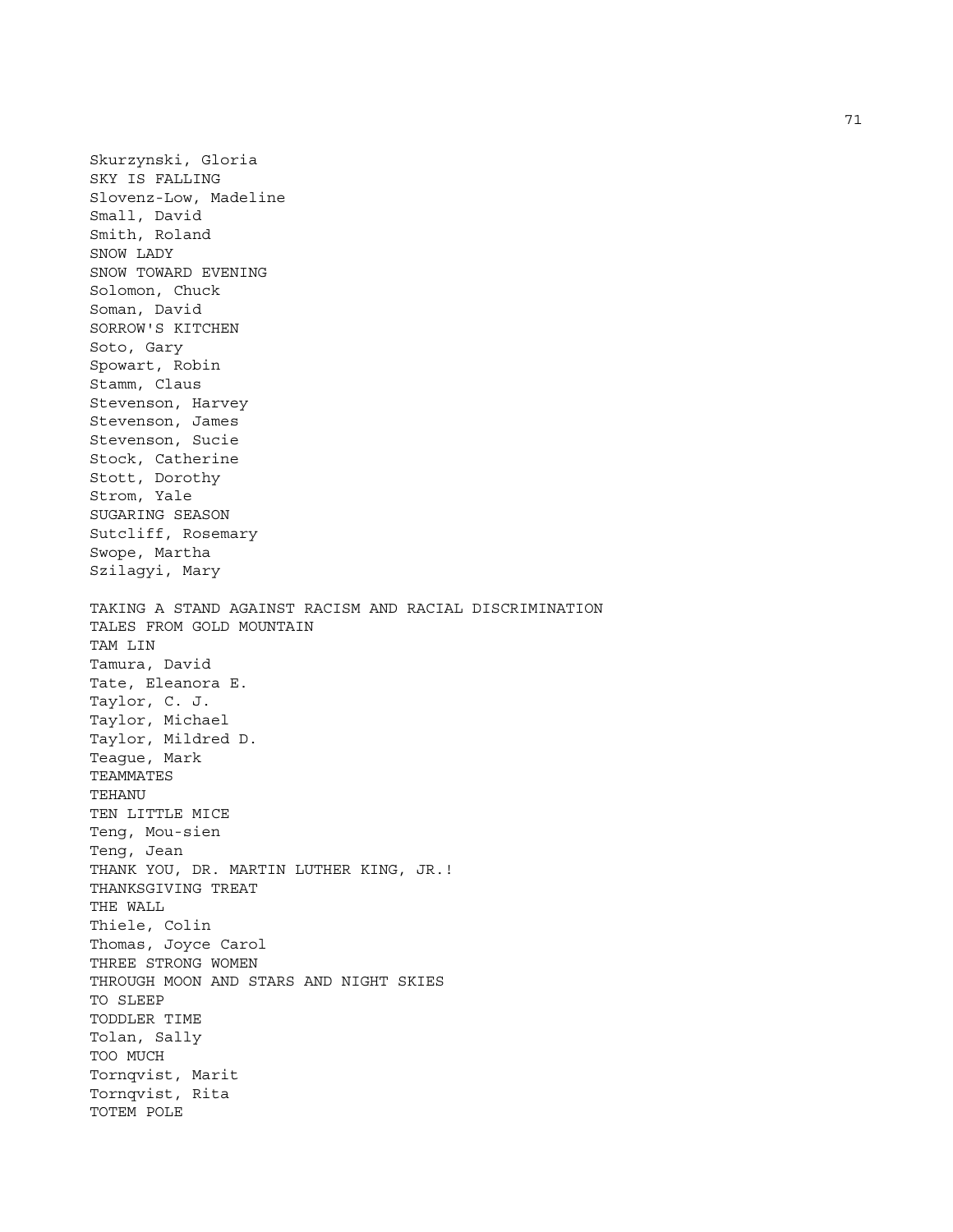TREE STILL STANDS Treseder, Terry Walton Tresselt, Alvin TRUE CONFESSIONS OF CHARLOTTE DOYLE Turner, Ann TURNIP TWO SHORT AND ONE LONG UNCLE WIZZMO'S NEW USED CAR UNDER YOUR FEET URBAN ROOSTS Valens, Amy Van Laan, Nancy Vargo, Vanessa Velasquez, Eric Ventura, Cynthia L. VERY QUIET CRICKET Vivas, Julie Voake, Charlotte Waddell, Martin WAITING FOR NOAH WAKE UP, CITY! WALL Walter, Mildred Pitts WATCH ME Waters, Kate Watson, Richard Jesse WEATHER WATCH Weihs, Erika Wetterer, Margaret K. WHAT WILL THE WEATHER BE LIKE TODAY? Wheatley, Nadia WHEELS ON THE BUS WHEN AUTUMN COMES WHEN I AM OLD WITH YOU WHERE ANGELS GLIDE AT DAWN WHICH ONE IS WHITNEY? WHITE OWL AND BLUE MOUSE WHITE PEAK FARM WHO IS THE BEAST? Wijngaard, Juan WILBUR'S SPACE MACHINE Willard, Nancy Williams, Sue Williams, Vera B. Wilson, Janet WINDOW, MIRROW, MOON Winter, Jeanette WITH LOVE FROM KOKO Woodson, Jacqueline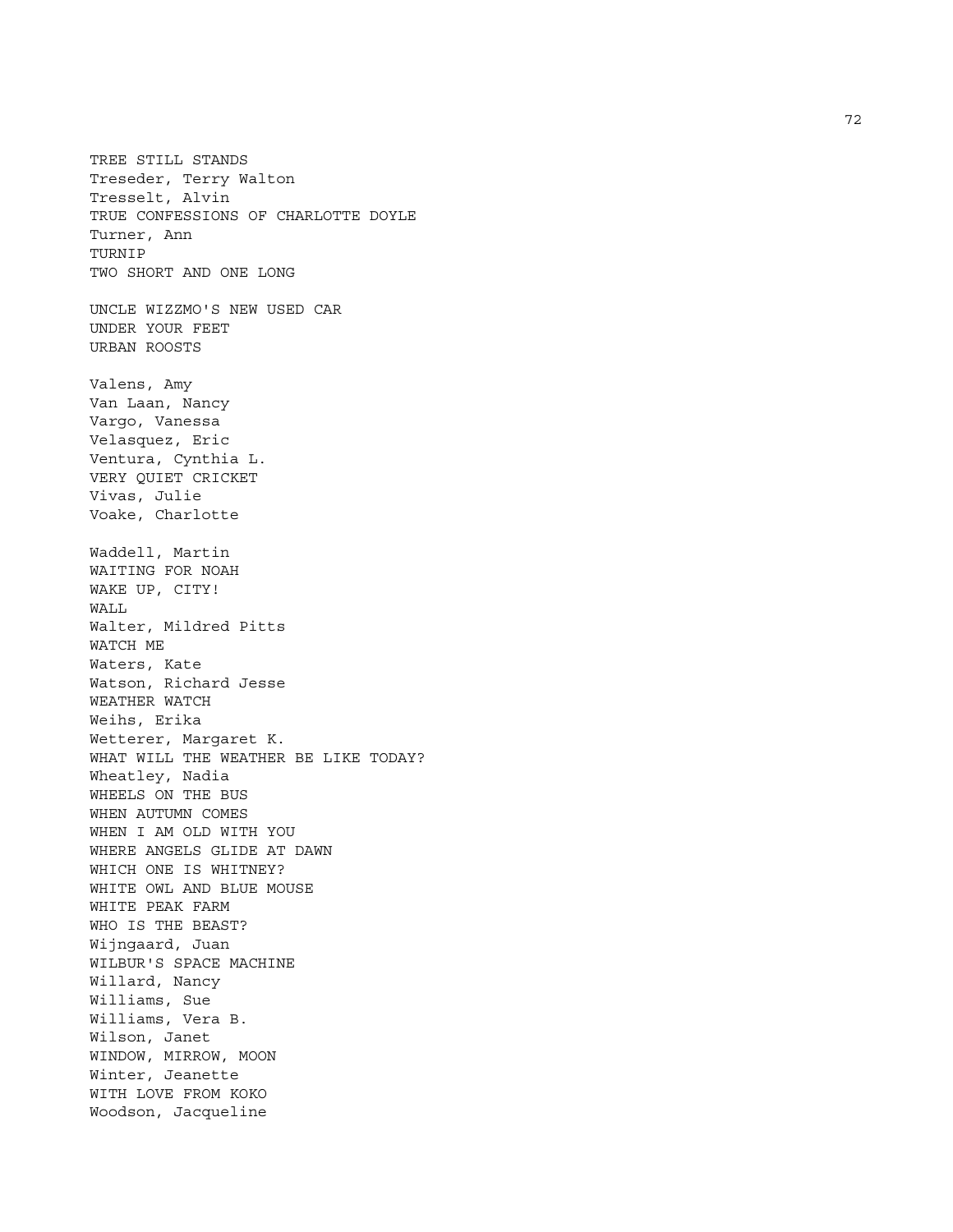WOODSONG WORLD'S BIRTHDAY Wrede, Patricia C. Wyatt, Valerie

Yee, Paul Yolen, Jane Young, Ed Young, Judy Dockrey Young, Richard YOUR MOVE, J.P.!

Zalben, Jane Breskin ZEBRA TALK Zelinsky, Paul O. Zheleznikov, Vladimir Ziebel, Peter